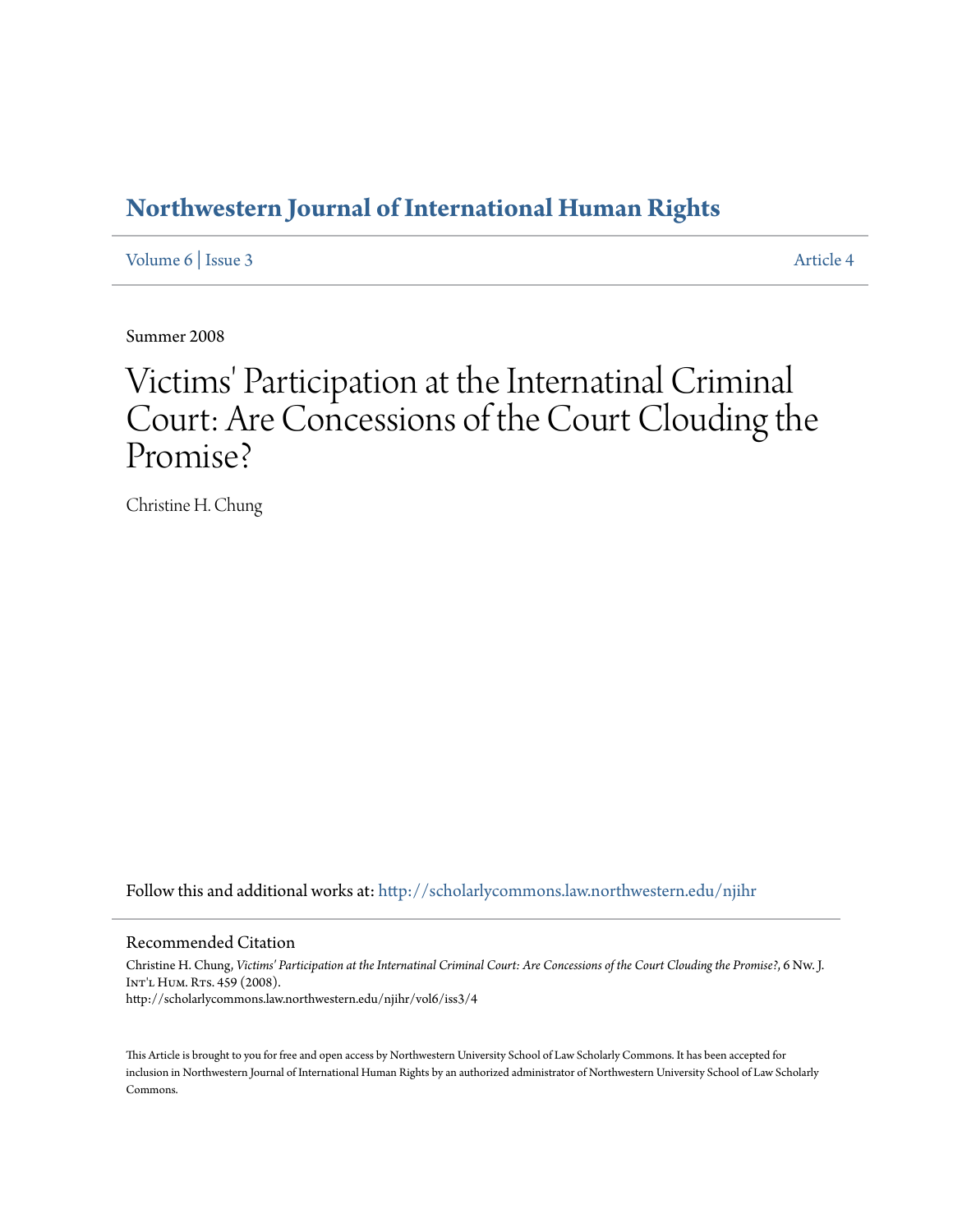## **Victims' Participation at the International Criminal Court: Are Concessions of the Court Clouding the Promise?**

## **By Christine H. Chung**<sup>∗</sup>

## I. INTRODUCTION

¶1 No single legal issue at the International Criminal Court ("ICC") has garnered as much attention as the manner in which the ICC judges have interpreted the right of victims to participate in proceedings. It was a major innovation—many would say *the* major innovation—of the Court to grant to victims a right they had never previously enjoyed in any prior international criminal tribunal: the right to participate in court proceedings by expressing "views and concerns" through their own legal representatives. The first decision on the topic issued by the ICC judges, in January 2006, established that the unprecedented right would be interpreted expansively. Pre-Trial Chamber I held that victims would be granted a general right to participate in the investigation in the Democratic Republic of Congo ("DRC"), in addition to any future case, while conceding that the Rome Statute—the treaty which created the ICC—nowhere expressly required the granting of this general right. Since that decision, the Pre-Trial and Trial Chambers of the ICC have continued to endorse a broad approach to permitting victims' participation, while failing to reach agreement on the boundaries of that participation, or the standards by which applications to participate should be evaluated.

¶2 The end of 2007 saw two significant developments. First, there was growing evidence, noted also by observers outside the ICC, that the system of victims' participation established in the

<sup>∗</sup> The author is a Senior Fellow at the Schell Center for International Human Rights at Yale Law School and served from 2004 to 2007 as a Senior Trial Attorney in the Office of the Prosecutor of the International Criminal Court. The ideas expressed in this article are attributable exclusively to the author.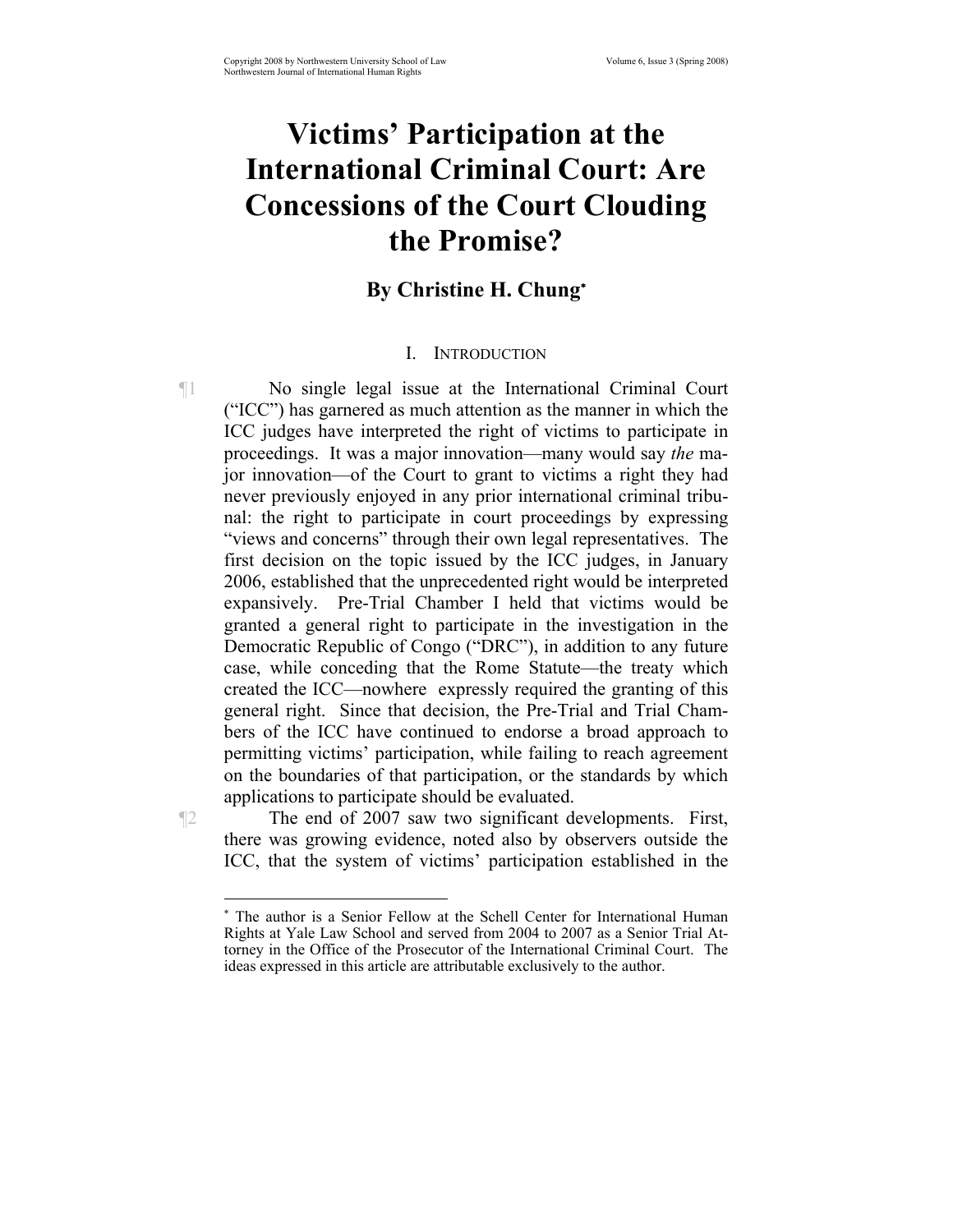early decisions of the Court might be failing in its most central objective of providing effective participation to victims. Specifically, the first five hundred or so applications to participate in investigation and pre-trial proceedings had jammed in the machinery of the proceedings. These hundreds of applications were submitted by individuals among the massive numbers of victims of the conflicts under investigation by the ICC: in the Darfur region of The Sudan, the DRC, northern Uganda and the Central African Republic ("CAR"). The record of proceedings showed that applicants typically waited for over a year to learn whether they would obtain the "status of victim," a status which conferred only eligibility to participate in specific proceedings. Less than a hundred victims had obtained even this theoretical right to participate nearly two years after the first decision on victims' participation. From those eligible to participate, moreover, less than a handful of applicants had meaningfully participated in any specific ICC proceeding.

¶3 On January 23, 2008, two years after the first decision of Pre-Trial Chamber I, came the second development. Noting that various Chambers of the Court had interpreted the relevant provisions of the Rome Statute, the ICC Rules of Procedure and Evidence ("RPE"), and the Regulations of the ICC "in a significantly different manner," pre-trial judges assigned to the Darfur and DRC situations granted leave to appeal the question of whether they had correctly interpreted the governing rules to permit them to grant a "procedural status of victim," or the theoretical right to participate, during the investigative and pre-trial stages of proceedings.<sup>1</sup> The judges also sought, rather poignantly, given the persistent backlog of applications to participate, Appeals Chamber review on the question of: "how applications for participation at the investigation

1

<sup>1</sup> *See* Situation in Darfur, Sudan, Situation No. ICC-02/05-118, Decision on Request for Leave to Appeal the "Decision on the Requests of the OPCD on the Production of Relevant Supporting Documentation Pursuant to Regulation 86(2)(e) of the Regulations of the Court and on the Disclosure of Exculpatory Materials by the Prosecutor," Public, 7-8 (Pre-Trial Chamber I, Jan. 23, 2008) [hereinafter First Darfur Grant of Appeal]; Situation in the Democratic Republic of the Congo, Situation No. ICC-01/04-438, Decision on Request for Leave to Appeal the "Decision on the Requests of the OPCD on the Production of Relevant Supporting Documentation Pursuant to Regulation 86(2)(e) of the Regulations of the Court and on the Disclosure of Exculpatory Materials by the Prosecutor," Public, 7-8 (Pre-Trial Chamber I, Jan. 23, 2008) [hereinafter First DRC Grant of Appeal].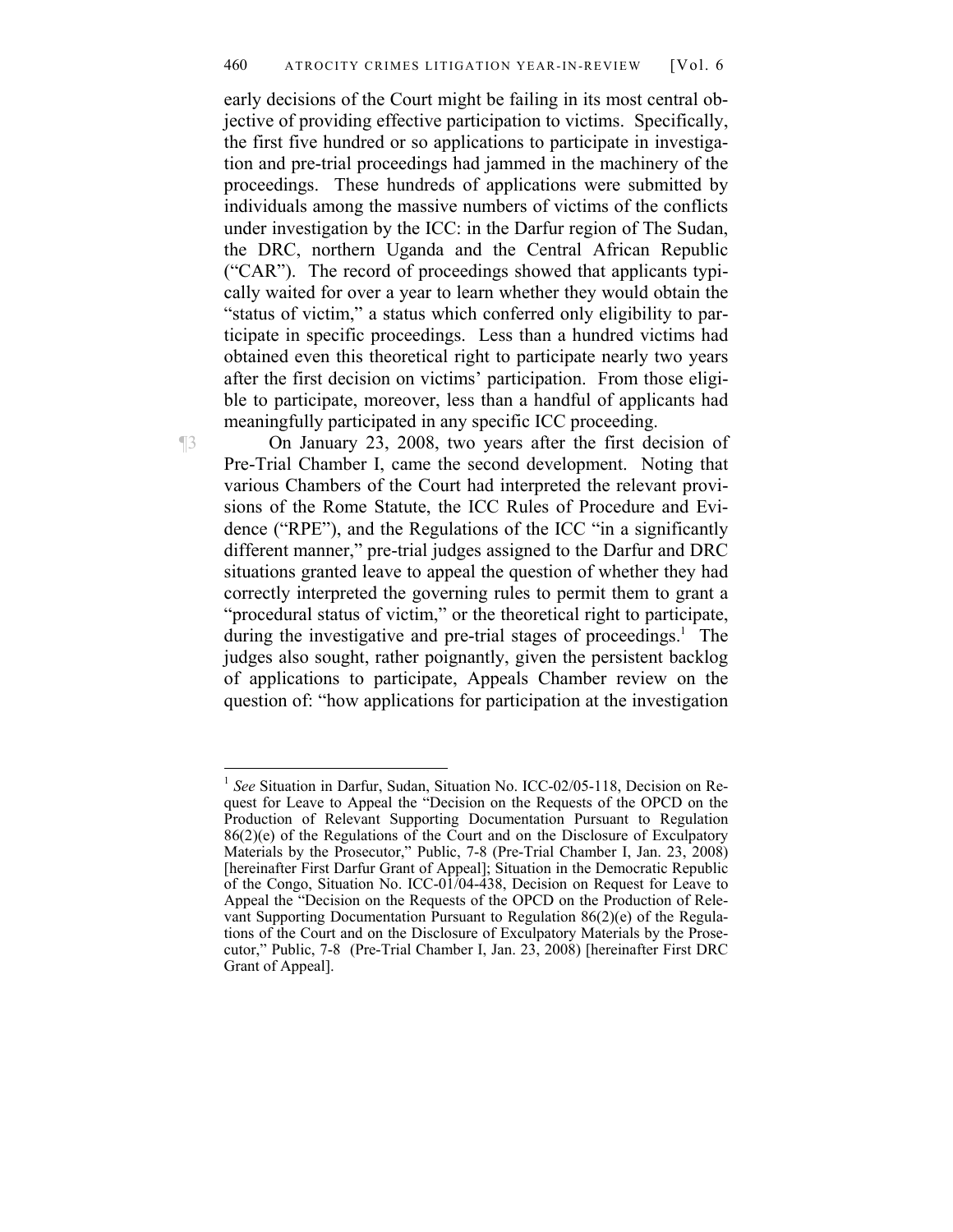stage of a situation and the pre-trial stage of a case must be dealt with $"''$ 

¶4 One ICC judge has cautioned against activism in broadening the victims' participation right granted by the Rome Statute. On January 18, 2008, the Trial Chamber assigned to conduct the ICC's first trial ruled that victims of any crime committed in the DRC and within the jurisdiction of the Court could potentially participate in the trial, although the trial itself involves only a single former DRC militia leader, Thomas Lubanga Dyilo ("Lubanga"), who faces charges of child conscription, child enlistment, and use of children in hostilities.<sup>3</sup> Writing in dissent, the Honorable René Blattman reasoned primarily that it transgressed "fundamental principles of criminal law, such as the principle of legality, to not

participation is not a concession of the Bench, but rather a right accorded to victims by the [Rome] Statute."5 ¶5 This article posits that the framework for victims' participation established in the first years of the ICC has proven to be unworkable and is falling short, most importantly, in delivering meaningful participation to victims, the intended beneficiaries. The source of the failing, moreover, has been precisely the tendency of the ICC's judicial decisions to grant concessions rather than observe the compromises reached during the negotiation of the Rome Statute, when it was fully foreseen that the innovation of victim's participation could, if poorly defined or administered, overwhelm the core mandate of prosecuting and trying perpetrators of atrocities. The record of the ICC's early years demonstrates that thousands of pages and thousands of hours (likely representing a substantial number of euro), have been expended in delivering actual participation in proceedings on behalf of very few victims.

link the status of victim and consequent rights of participation to the charges confirmed against the accused."4 Judge Blattman found it "necessary to state, first and foremost, . . . that victims'

<sup>2</sup> *See* First Darfur Grant of Appeal, *supra* note 1, at 8; First DRC Grant of Ap-

See Prosecutor v. Thomas Lubanga Dyilo, Case No. ICC-01/04-01/06-1119, Decision on Victims' Participation, Public, ¶¶ 93-95 (Trial Chamber I, Jan. 18, 2008) [hereinafter Decision on *Lubanga* Trial Participation]. 4 *See* Prosecutor v. Thomas Lubanga Dyilo, Case No. ICC-01/04-01/06-1119,

Separate and Dissenting Opinion of Judge René Blattman to Decision on Victim's Participation, Public, ¶ 21 (Appeals Chamber, Jan. 18, 2008) [hereinafter J. Blattman Dissent to Decision on *Lubanga* Trial Participation]. 5 *See id.* ¶ 13.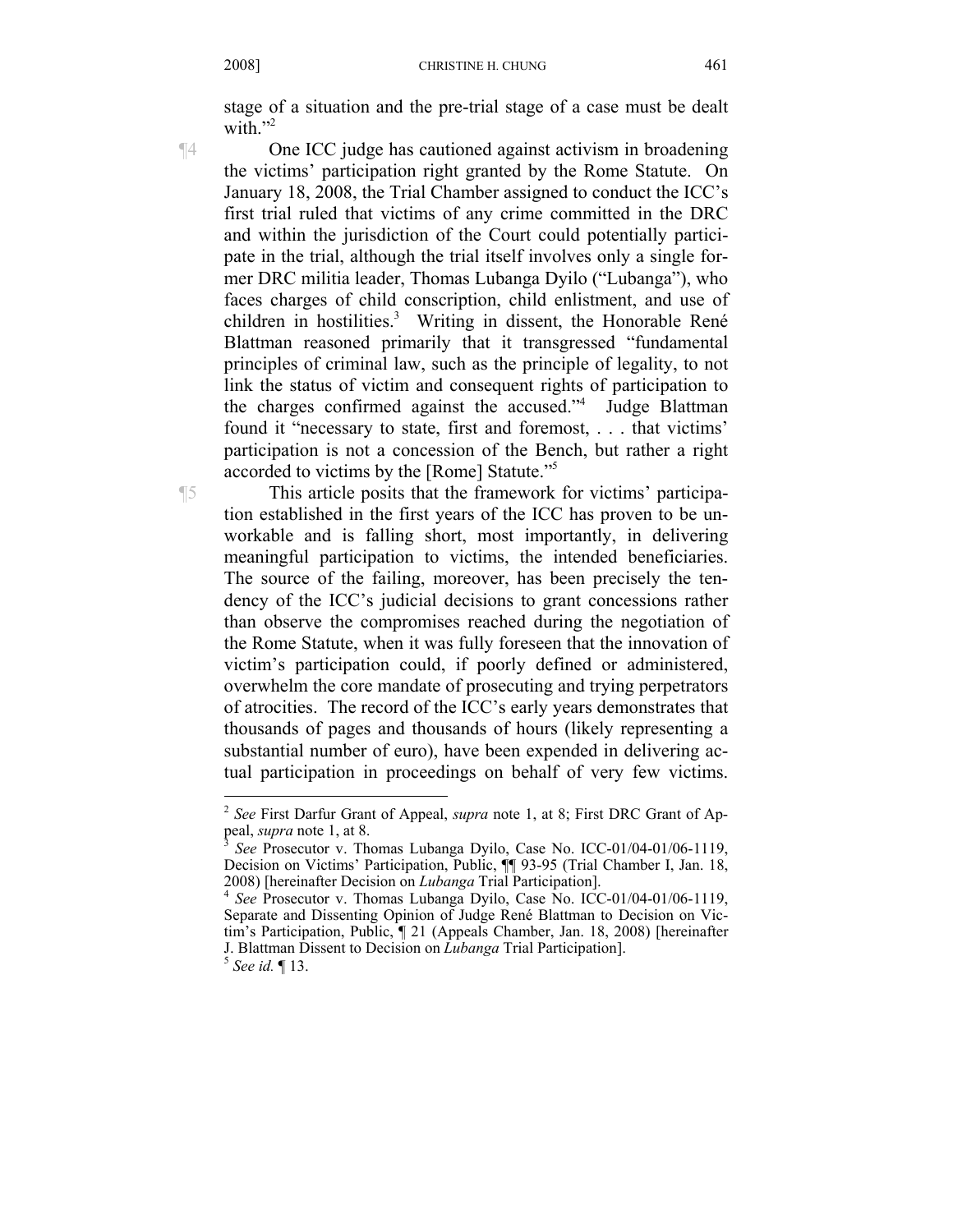The call for new ideas or shifts in direction, including to the Appeals Chamber, is timely.

¶6 Although it was never expected that meaningful victims' participation would be incorporated into complex international criminal trials without difficulty, it would be unfortunate for the ICC to fail to adapt in response to experience gained. After describing the ICC's performance in providing meaningful victims' participation to date, and exploring the sources for the shortcomings in that performance, this article attempts to answer the question of how the ICC might alter its manner of "dealing with" applications to participate as victims in ICC proceedings. Finally, it is logical that ICC prosecutions will remain extremely narrow in scope, in relation to the underlying conflicts, criminality and victimization, and therefore that victims may continue to find participation in ICC proceedings a blunt instrument for fully vindicating their interests. The article accordingly suggests ways that victims and victim representatives might: (1) obtain more meaningful and extensive participation in ICC proceedings; and (2) better capitalize on the existence of ICC investigations and cases to disseminate views and concerns, inside and outside the Court, in the cause of bringing accountability and vindicating victims' interests.

#### II. ICC JURISPRUDENCE ON VICTIMS' PARTICIPATION

¶7 At the time of the writing of this article, the true nature of the right being provided to individuals seeking to participate in ICC proceedings is the entitlement to stand in a queue, for longer than a year, to obtain a theoretical participation privilege which most likely will never be converted to an actual right to express views and concerns in court proceedings. The War Crimes Research Office of American University Washington College of Law ("WCRO"), in the first comprehensive review of the operation of the ICC victim participation framework, described in late 2007 that the ICC system has "consumed a substantial portion of the Court's resources since January 2006," while delivering "largely hypothetical" participation to a "limited number of victims," making it "questionable whether the Pre-Trial Chambers have struck a reasonably effective balance between the restorative goals of the ICC victim participation scheme and the [Rome Statute] drafters' con-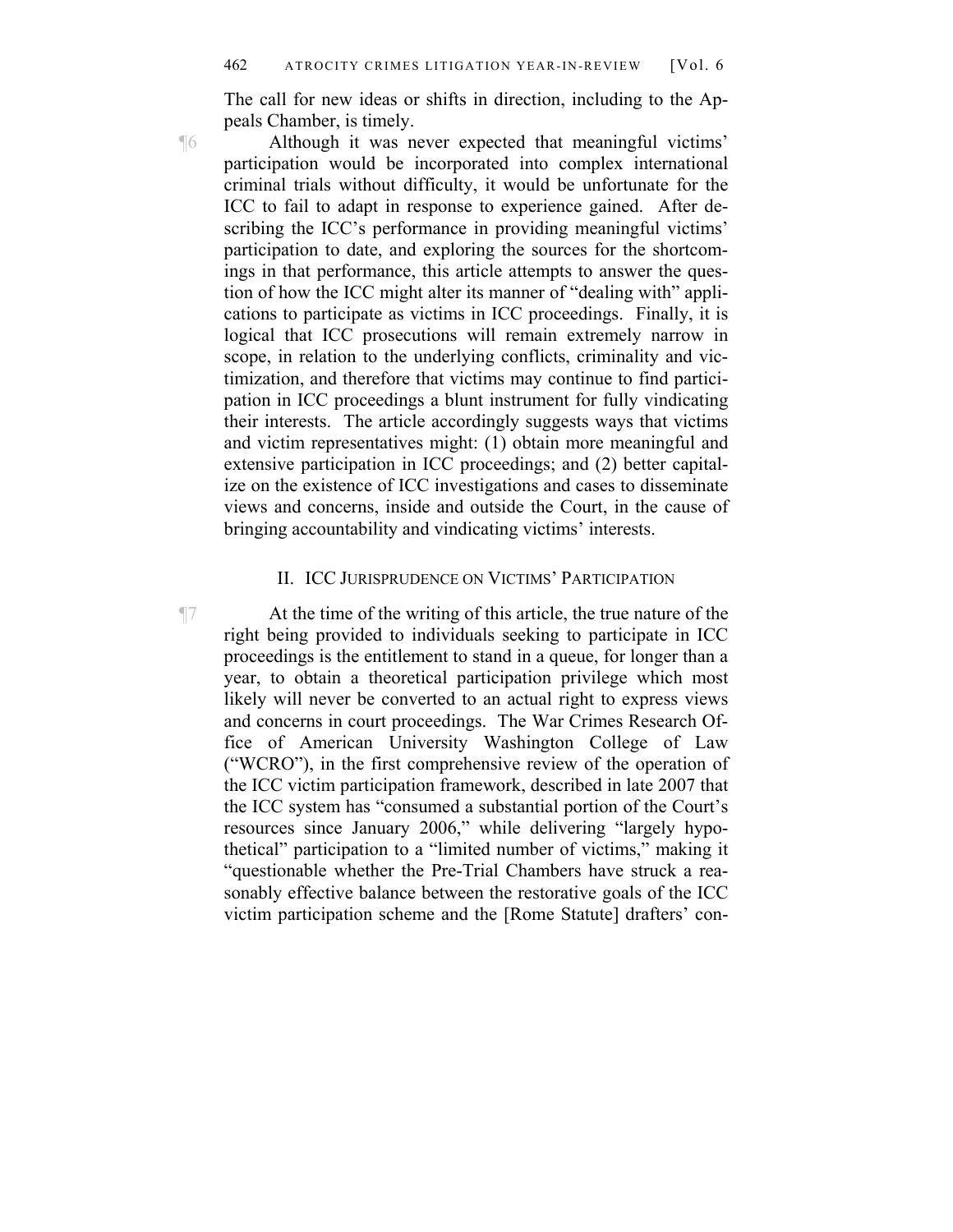1

cerns about efficiency and fairness."6 Victims' representatives are currently among those expressing doubt and concern about the workability of the ICC victim participation scheme.<sup>7</sup> To understand how this state of affairs came about, it is necessary to explore the development of the law regarding victims' participation at the ICC. It is also helpful to trace the evolution of the parties' objections to the emerging framework.

## *A. The Negotiations Creating the ICC and the Balance Struck in the Rome Statute*

¶8 The issue of victims' participation was prominent during the negotiations at which the Rome Statute took shape. Nongovernmental organizations, including groups advocating the rights of victims, were indeed a powerful force in ensuring that the ICC became a reality.<sup>8</sup> Negotiators agreed upon the major innovation of conferring upon victims, for the first time in any internationalized criminal court, rights to participate in proceedings and to obtain reparations.<sup>9</sup> The granting of a right to participate in proceedings, independent of the right to obtain recompense, recog-

<sup>6</sup> WAR CRIMES RESEARCH OFFICE, AM. UNIV. WASHINGTON COLL. OF LAW, VICTIM PARTICIPATION BEFORE THE INTERNATIONAL CRIMINAL COURT, 5 (2007) [hereinafter WCRO Report].

<sup>7</sup> *See, e.g., Sudan Victim Lawyers recount their experiences with the ICC so far*, ACCESS: VICTIMS' RIGHTS BEFORE THE INTERNATIONAL CRIMINAL COURT, (Victims' Rights Working Group, London, Eng.), Issue No. 9, Summer/Autumn 2007, at 1, 7 [hereinafter VRWG Article re Darfur Applicants]; Katy Glassborow, *Victim Participation in ICC Cases Jeopardised*, AFRICA REPORT NO. 148 (Institute of War and Peace Reporting, Washington, D.C.), Dec. 20, 2007 [hereinafter IWPR Report].

<sup>8</sup> *See* Marlies Glasius, *How Activists Shaped the Court,* THE INTERNATIONAL CRIMINAL COURT: AN END TO IMPUNITY? (Crimes of War Project), Dec. 2003, *available at* http://www.crimesofwar.org/icc\_magazine/icc-glasius.html (describing importance of non-governmental organizations in negotiations at Rome, including efforts by NGO coalitions formed to advocate on behalf of victims).

<sup>9</sup> *See* Rome Statute of the International Criminal Court, opened for signature July 17, 1998, art. 68(3), 2187 U.N.T.S. 90 (entered into force July 1, 2002) [hereinafter Rome Statute]; Claude Jorda and Jérôme de Hemptinne, *The Status and Role of the Victim, in* THE ROME STATUTE OF THE INTERNATIONAL CRIMINAL COURT: A COMMENTARY, 1387, 1388 (Antonio Cassese et al. eds., 2002) [hereinafter Jorda and de Hemptinne](stating that the Rome Statute "appears to mark a new step forward . . . victims are accorded the double status denied to them by the provisions setting up the *ad hoc* Tribunals. First they are able to take part in the criminal process . . . . Secondly, they are entitled to seek form the Court reparations . . . .").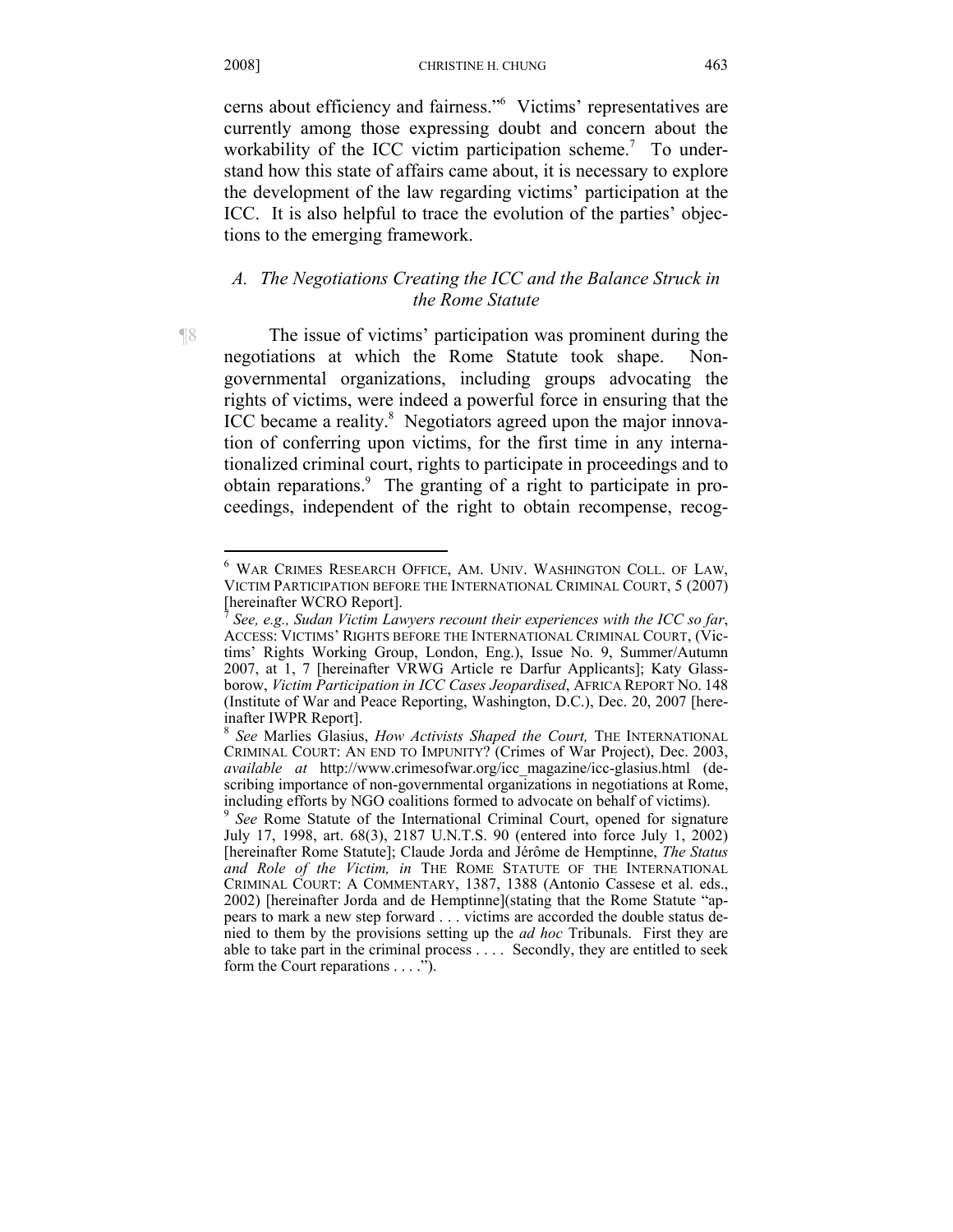nized that victims had a unique "voice" to raise in proceedings, and that any justice obtained in the ICC should have the nature of restoring dignity to victims in addition to seeking retribution.<sup>10</sup> Victims therefore obtained, in the text of the Rome Statute, the right to "express views and concerns," through a legal representative, at proceedings at which their personal interests are affected.<sup>11</sup>

¶9 The consensus in favor of granting victims, quite literally, a "place at the table" in ICC proceedings, predictably was tempered by a view—equally widely considered and shared—that victims' participation should not occur to a degree or in a manner that would undermine the core ICC mission of trying perpetrators of mass crimes. As one participant in the negotiations put it, "[i]t was considered absolutely necessary to devise a realistic system that would give satisfaction to those who had suffered harm without jeopardizing the ability of the Court to proceed against those who had committed the crimes."<sup>12</sup> The concern to protect the Court's ability to function effectively in adjudicating cases recognized that victims share with other affected parties the strong interest that the ICC succeed in prosecuting cases and reaching judgments.<sup>13</sup> Drafters of the Rome Statute also logically had apprehensions that greater victims' participation would undermine the rights of the defense<sup>14</sup> or upset the balance of roles between the prosecution and the defense.<sup>15</sup>

<sup>&</sup>lt;sup>10</sup> See WCRO Report, *supra* note 6, at 8-11, 16-18, and sources cited therein.<br><sup>11</sup> Rome Statute, *supra* note 9, art. 68(3) (stating in pertinent part, "Such views and concerns may be presented by the legal representatives of the victims where the Court considers it appropriate, in accordance with the Rules of Procedure and Evidence").

<sup>&</sup>lt;sup>12</sup> *See* Silvia A. Fernández de Gurmendi, *Definition of Victims and General Principle, in* THE INTERNATIONAL CRIMINAL COURT: ELEMENTS OF CRIMES AND RULES OF PROCEDURE AND EVIDENCE 427, 429 (Roy S. Lee ed., 2001) [hereinafter Fernández de Gurmendi].<br><sup>13</sup> See e g HUMAN RIG

See, e.g., HUMAN RIGHTS WATCH, COMMENTARY TO THE SECOND PREPARATORY COMMISSION MEETING ON THE INTERNATIONAL CRIMINAL COURT, § 2 (1999) ("The interests of justice and the interests of victims are complementary. The overriding interest of victims is likely to be the interest in seeing that crimes are effectively investigated and that justice is done."). 14 *See, e.g.*, Gilbert Bitti & Håkan Friman, *Participation of Victims in the Pro-*

*ceedings, in* THE INTERNATIONAL CRIMINAL COURT: ELEMENTS OF CRIMES AND RULES OF PROCEDURE AND EVIDENCE 456, 457 (Roy S. Lee ed., 2001) [hereinafter Bitti and Friman] ("some delegations were also uncertain what impact such an individual role would have on the rights of the accused").

<sup>&</sup>lt;sup>15</sup> See, e.g., Jorda and de Hemptinne, *supra* note 9, at 1399 ("It is not a simple matter, however, to allow a third protagonist to play an active role in the adversarial proceedings. Since such proceedings are based on an already delicate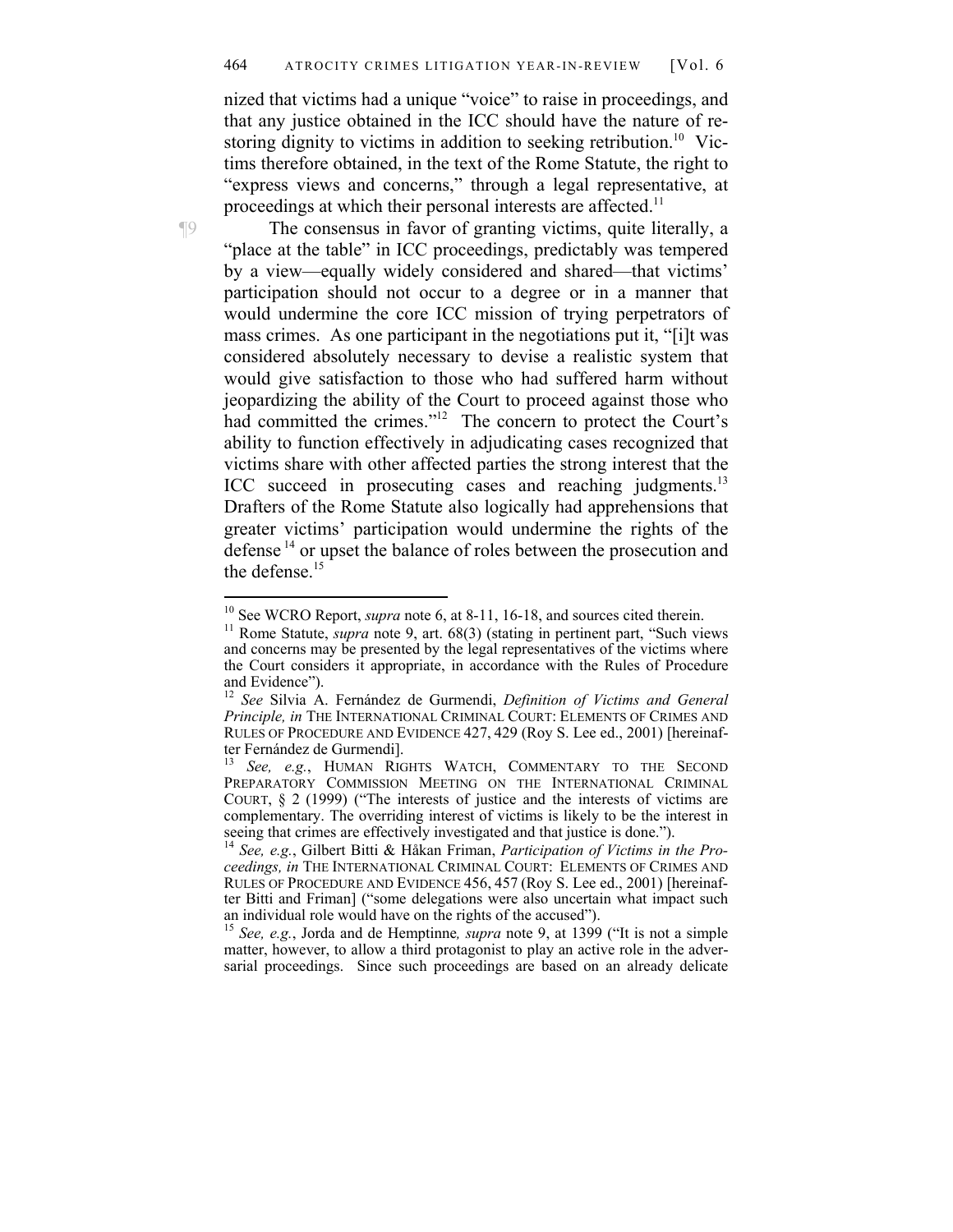¶10 The right of participation granted in the Rome Statute therefore was both unprecedented yet consciously bounded. Victims obtained the status of "participants," but not "parties."16 The RPE specified that at trials, for example, victims could be restricted to written submissions made by their legal representatives and would be permitted to question witnesses or experts or defendants, again through their representatives, only after submitting proposals to the Chamber and obtaining Chamber approval.17 Victims were curbed from obtaining forms of participation that they enjoyed as *parties civiles* in certain civil law systems.<sup>18</sup> For example, they could not initiate prosecutions or compel the bringing of criminal cases, nor could they routinely obtain the evidence of the Prosecution or defense or call witnesses.<sup>19</sup>

¶11 As happened with many of the thorny issues discussed during negotiations at Rome, the task of more precisely defining the right of victims' participation, and balancing that right with objectives of fairness and efficiency, was deferred for the consideration of the judges who would later be appointed. Article 68(3) of the Rome Statute, the sub-section granting the right of victims' participation, provides, in pertinent part:

equilibrium between two parties, there is a real danger that, unless the rights of victims are accompanied by the conferment on the judge of effective powers of control, the rights of the accused may be prejudiced and the trials considerably delayed.").

<sup>&</sup>lt;sup>16</sup> In the terminology of the Statute and Rules of Procedure and Evidence, the Prosecution and Defense are referred to as "parties" and participating victims as "participants."

Rules of Procedure and Evidence of the International Criminal Court, ICC-ASP/1/3(2002), R. 91(2) & (3) [hereinafter RPE].

<sup>&</sup>lt;sup>18</sup> In some civil law systems, a victim may act as a *partie civile*, a claimant authorized to pursue civil damages as part of the criminal case. *See, e.g.,* Marion E. I. Brienen & Ernestine H. Hoegen, *Victims of Crime,* 22 EUR. CRIM. JUST. SYS. 27 (2000). The authority of victims in certain civil law jurisdictions can extend to requesting investigative steps, initiating cases against alleged perpetrators, questioning witnesses, and presenting evidence. *See id*. at 27-29. 19 *See* Bitti and Friman, *supra* note 14, at 457 n.67 ("Contrary to what is the

case in, for example, French and Swedish municipal systems, victims do not have the right under the Rome Statute to initiate the criminal proceedings."); Jorda and de Hemptinne, *supra* note 9, at 1406 ("a victim does not enjoy the same rights as the other parties to the proceedings. He may not participate in the investigation undertaken by the Prosecutor, have access to the evidence gathered by the parties, nor call witnesses to testify at the hearing. Furthermore, he has no right of appeal . . . .).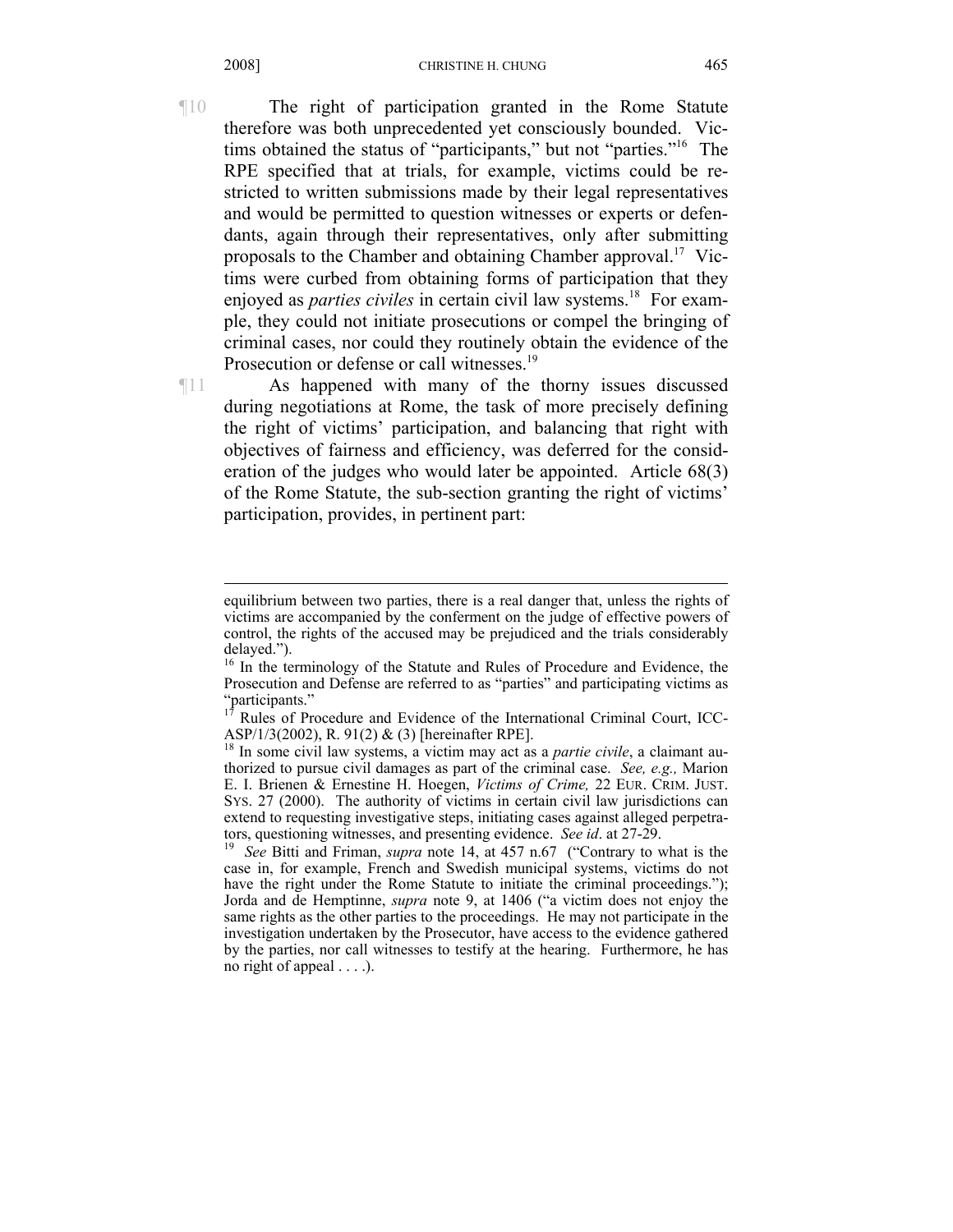Where the personal interests of the victims are affected, the Court shall permit their views and concerns to be presented and considered at stages of the proceedings determined to be appropriate by the Court and in a manner which is not prejudicial to or inconsistent with the rights of the accused and a fair and impartial trial.<sup>20</sup>

¶12 The governing documents of the ICC—the Rome Statute and the RPE—offer concrete directives about victims' participation at certain proceedings, such as proceedings relating to jurisdiction and admissibility questions,<sup>21</sup> confirmation hearings,<sup>22</sup> and trials.<sup>23</sup> The text of Art. 68(3), however, ensures that the ICC judges will determine the scope of victims' participation, because it leaves "personal interests" undefined and calls upon the judiciary to decide the appropriateness of participation at different stages of the proceeding.

### *B. The January 17, 2006 Decision of Pre-Trial Chamber I in the DRC Situation*

¶13 Against this backdrop, the decision taken on January 17, 2006 by Pre-Trial Chamber I, to grant victims a general right to participate in proceedings during the investigation of a "situation,"<sup>24</sup> was accurately seen to be a watershed decision of the fledgling Court. The first interpretation of Article 68(3) came in

<sup>20</sup> Rome Statute, *supra* note 9, art. 68(3). 21 *See* Rome Statute, *supra* note 9, art. 19(3) ("In proceedings with respect to jurisdiction or admissibility, those who have referred the situation under article 13, as well as victims, may also submit observations to the Court."); RPE, *supra*  note 17, R. 59(1)(b) (directing the Registrar to inform victims who have communicated with the Court, when there is any question or challenge of jurisdiction or admissibility).

<sup>22</sup> *See* RPE, *supra* note 17, R. 92(3) ("In order to allow victims to apply for participation . . . the Court shall notify victims regarding its decision to hold a hearing to confirm charges . . . .").

<sup>23</sup> *See* RPE, *supra* note 17, R. 91(2) and 91(3)(a) & (b) (providing that legal representatives of victims who attend and participate at trial may be limited to written observations or submissions and may seek authorization to question witnesses and the accused).

<sup>&</sup>lt;sup>24</sup> In the terminology of the Rome Statute, the subject matter of an investigation is a "situation," see, e.g., Rome Statute, *supra* note 9, art. 13, and thus the two terms are synonymous.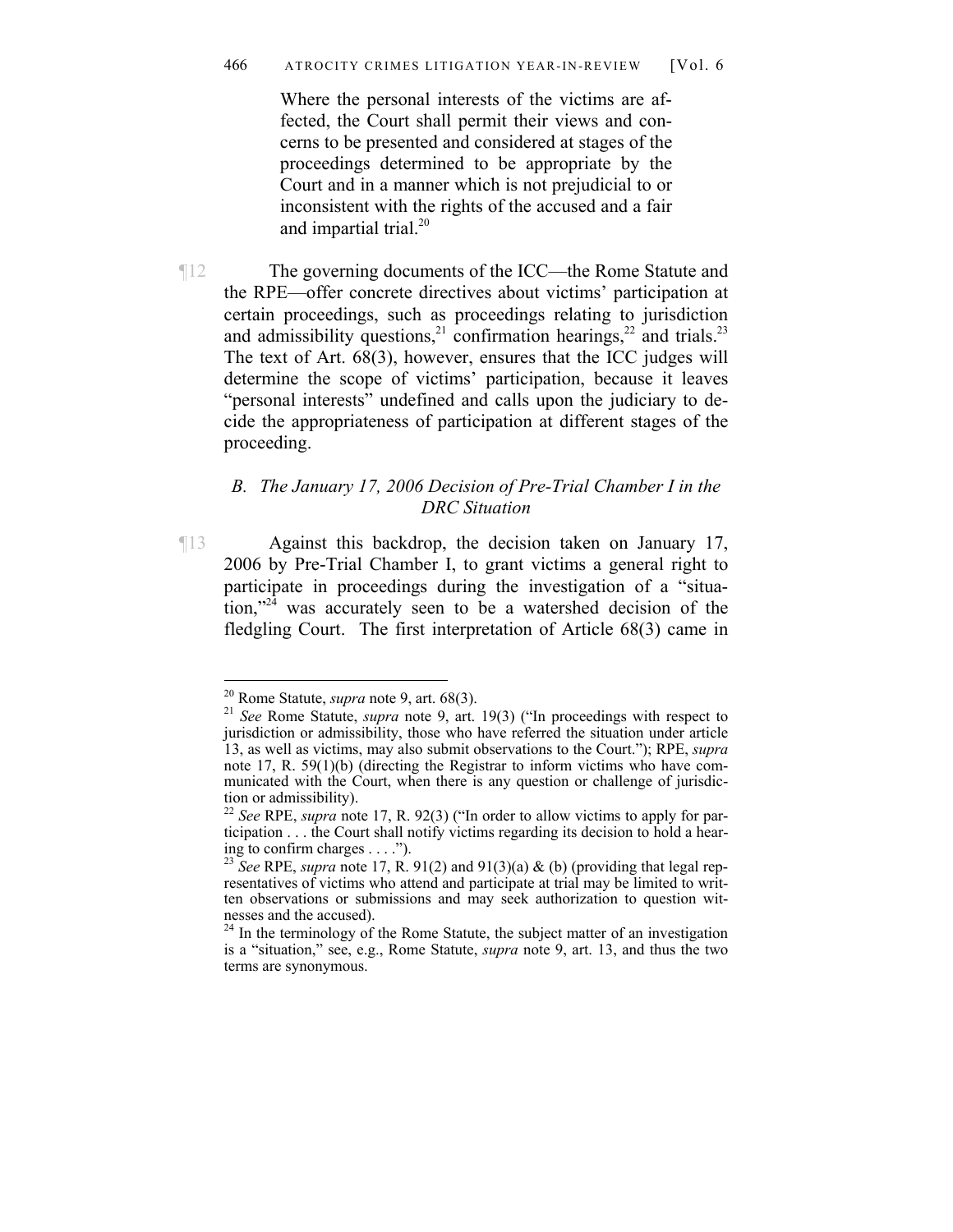the context of the DRC investigation, before the commencement of any ICC case or the naming of any defendant.

¶14 Pre-Trial Chamber I, led at the time by the Honorable Claude Jorda, expanded the victim's participation right: (1) beyond any definition foreseen or advocated by any commentator on the Rome Statute; $^{25}$  and (2) by the Chamber's own description, beyond any right required by the Statute's text. The ruling of Pre-Trial Chamber I was that participation by victims in the investigation was warranted because "victims are affected *in general* at the investigation stage, since the participation of victims at this stage can serve to clarify the facts, to punish the perpetrators of crimes and to request reparations for the harm suffered."26 The Chamber carefully disclaimed that Article 68(3) required that victims be permitted to participate during the investigation; it found instead that the provision "does not necessarily exclude the stage of investigation of a situation."<sup>27</sup> The Chamber found that the textual ellipsis was best treated by granting a general right of victims to participate in the investigation, because this broader participation was "consistent with the object and purpose of the victims participation regime established by the drafters of the Statue [sic]  $\ldots$  . . .<sup>528</sup> In particular, the Chamber noted that the ICC had been created as a result of "a debate that took place in the context of a growing emphasis placed on the role of victims by the international body of human rights law and by international humanitarian law."<sup>29</sup> The Chamber found persuasive a trend it saw in cases from the European Court of Human Rights and the Inter-American Court of Human Rights to grant victims the right to participate in proceedings during the investigation stage, "to have the facts clarified and the perpetrators prosecuted," particularly when "the outcome of criminal proceed-

 $25$  Claude Jorda himself had commented, before being appointed a judge of the ICC, that victims "may not participate in the investigation undertaken by the Prosecutor...." Jorda and de Hemptinne, *supra* note 9, at 1406.

<sup>&</sup>lt;sup>26</sup> Situation in the DRC, Situation No. ICC-01/04-101-tEN-Corr, Decision on the Applications for Participation in the Proceedings of VPRS 1, VPRS 2, VPRS 3, VPRS 4, VPRS 5, and VPRS 6, Public Redacted Version, ¶ 63 (Pre-Trial Chamber I, Jan. 17, 2006) [hereinafter 17 January 2006 DRC Decision] (emphasis added).<br> $^{27}$  *Id*. **[38.**]

<sup>27</sup> *Id*. ¶ 38. 28 *Id.* ¶ 50. 29 *Id.*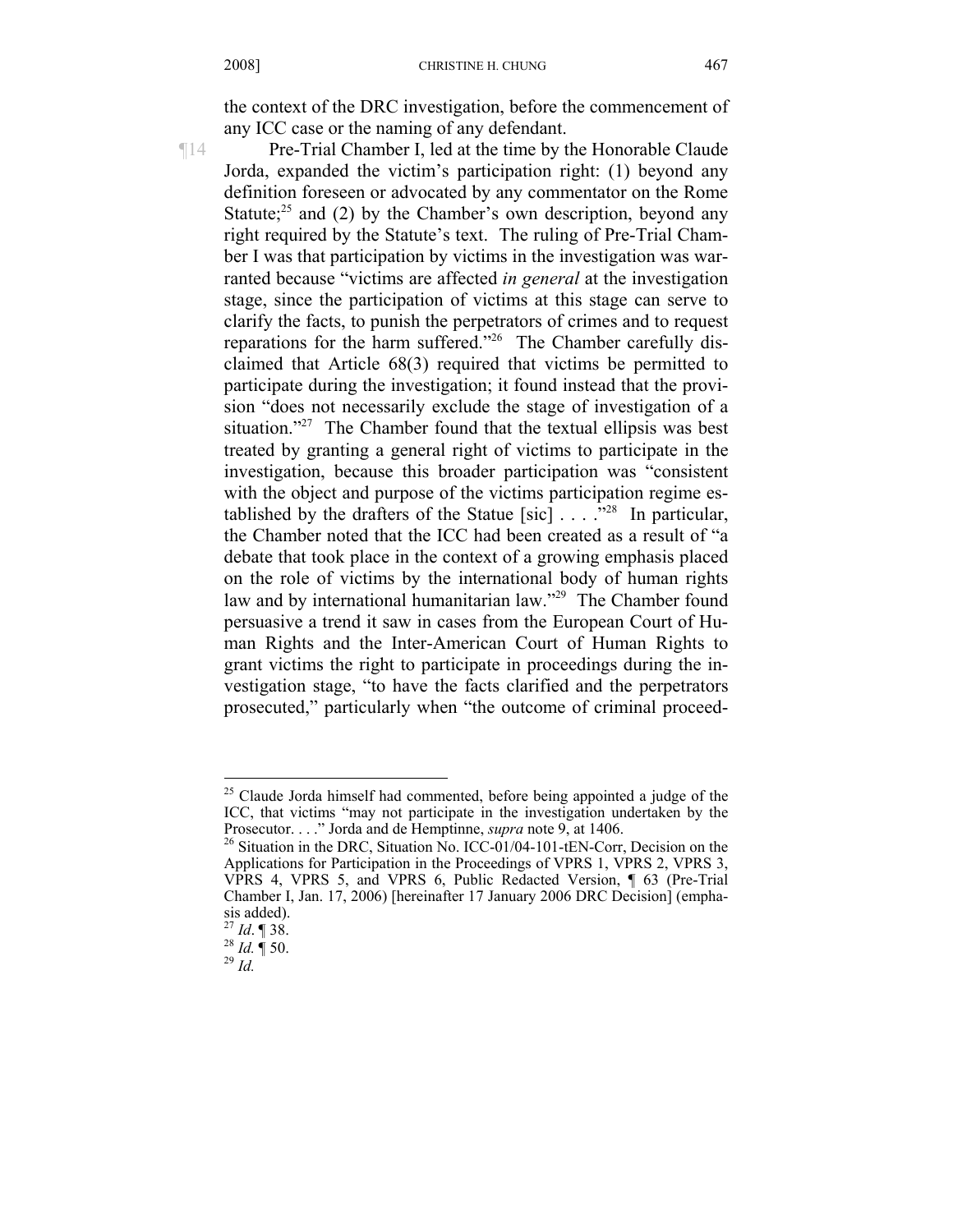ings is of decisive importance for obtaining reparations for the harm suffered."30

¶15 The decision anticipated victims' participation in a variety of investigation-phase proceedings. The decision ruled that victims might "be heard by the Chamber in order to present their views and concerns and to file documents pertaining to the current investigation of the situation in the DRC."31 The decision opined that victims could potentially participate in proceedings relating to the protection of victims and witnesses and the preservation of evidence, and in other proceedings initiated by the Prosecution or defense.32 Pre-Trial Chamber I granted to victims vis-à-vis the investigation or situation the right to seek "specific measures," without further defining what those measures might be. $33$ 

¶16 Pre-Trial Chamber I interpreted in a narrow fashion its obligation under Article 68(3) to disallow victims' participation that is prejudicial to the rights of the accused or to a fair and impartial trial. The Pre-Trial Chamber disclaimed any need to consider whether the general right to participate in the investigation phase itself implicated or impaired fairness, efficiency, or the rights of the defense.<sup>34</sup> This was because, in the Chamber's view, victims' participation during the investigation phase "does not *per* se jeopardise the appearance of integrity and objectivity of the investigation, nor is it inherently inconsistent with basic considerations of efficiency and security."35 The Chamber determined that any prejudice to the defense or to fairness or efficiency could instead be regulated by determining, on a case-by-case basis, the appropriate "modalities," or methods of participation, when victims sought to intervene in particular investigation-stage proceedings.<sup>36</sup>

¶17 The result of Pre-Trial Chamber I's ruling was to grant to six applicants what it termed "the status of victim," or the general right to participate during the DRC investigation phase, in the absence of any request to participate in any particular investigation-phase proceeding, and before any case in the DRC investigation had

<sup>30</sup> *See id.* ¶¶ 50-53, 63. 31 *Id.* ¶ 71. 32 *See id.* ¶¶ 73-74. 33 *See id.* at 42. 34 *See id*. ¶ 57. 35 *Id.* 36 *See id.* ¶¶ 57, 70.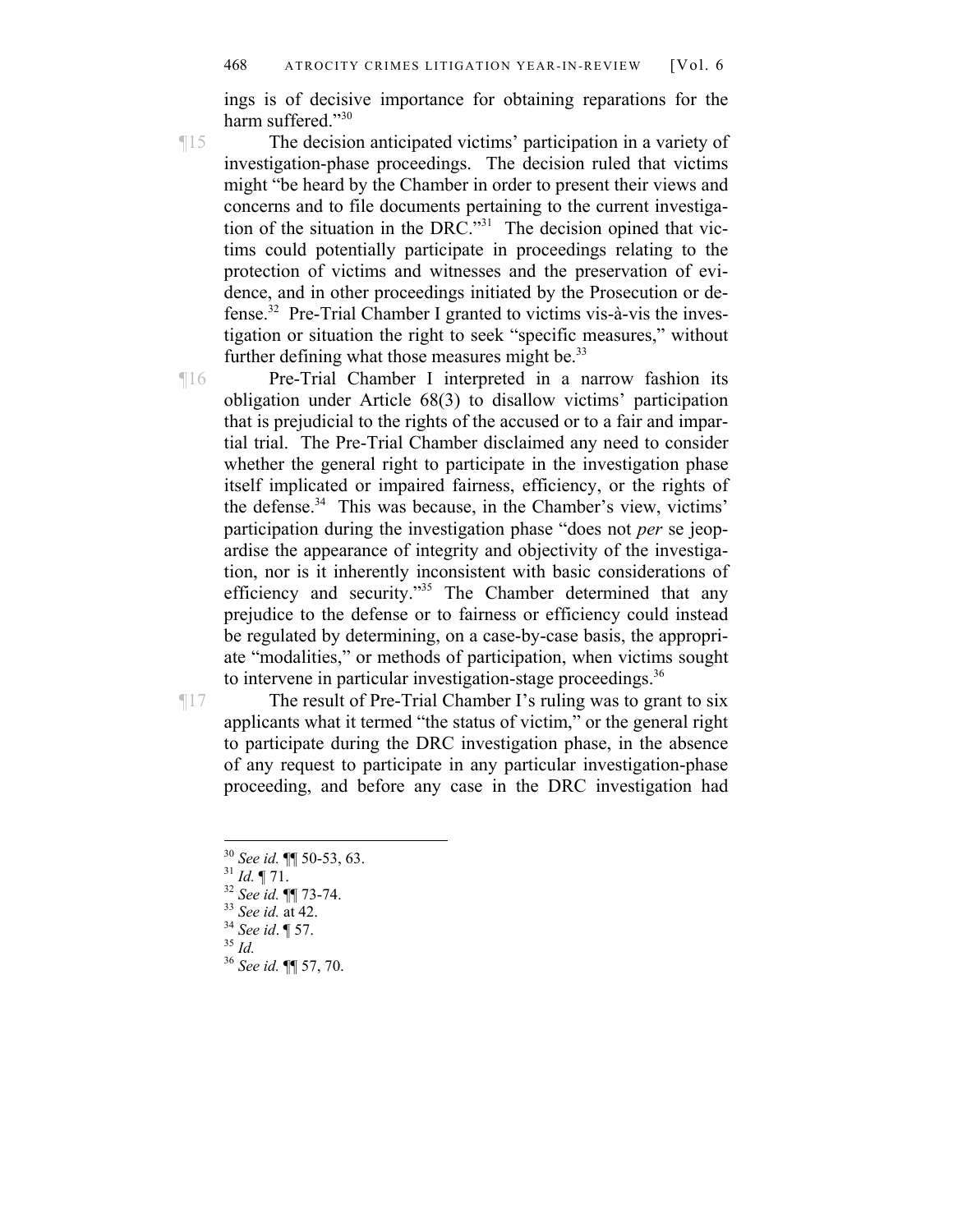commenced.37 Given the circumstance that the DRC investigation extended to all crimes within the Court's jurisdiction which might have been committed within the territory of the DRC since July 1, 2002, the Chamber granted the right to participate based on reasoning that the six applicants established "grounds to believe" that they had suffered harm resulting from some crime within the ICC's jurisdiction (i.e., genocide, war crimes, or crimes against humanity) and committed somewhere in the DRC since July 1,  $2002.^{38}$ The Chamber reasoned that the burden of proof of "grounds to believe" was appropriate because that same low standard triggered another right during the investigation phase.<sup>39</sup> Specifically, a witness' entitlement to be warned about the right against selfincrimination, and to counsel, under Article 55(2), applies when the Prosecutor finds "grounds to believe" that the witness has committed a crime within the jurisdiction of the Court.<sup>40</sup>

¶18 After the first case of the DRC investigation commenced, with the arrest of Thomas Lubanga Dyilo in March 2006, Pre-Trial Chamber I invited views on whether the same six applicants should be granted the right to participate in the *Lubanga* case.<sup>41</sup> The Chamber ruled, after hearing from the parties and the applicants' representative, that to qualify to participate in the case, the applicants would have to meet the much more stringent standard of demonstrating "that a sufficient causal link exists between the harm they suffered and the crimes . . . for which the Chamber has issued an arrest warrant." $42$  The six applicants failed to qualify to participate in the case, and thus it became clear that they were not victims of the specific crimes with which Lubanga was charged: child conscription, child enlistment or use of children in hostilities.

¶19 By the time Lubanga's confirmation hearing was held, in November 2006, four other victims of the DRC conflict had obtained the "status of victim" in the *Lubanga* case.<sup>43</sup> These appli-

1

<sup>&</sup>lt;sup>37</sup> *See id.* **11** 94, 98, 102-86.<br><sup>39</sup> *See id.* **¶** 94, 98, 102-86.<br><sup>40</sup> *See id.* **T** 98.<br><sup>41</sup> *See Prosecutor v. Thomas Lubanga Dyilo, Case No. ICC-01/04-01/06-172*tEN, Decision on the Applications for Participation in the Proceedings Submitted by VPRS 1 to VPRS 6 in the Case the Prosecutor v. Thomas Lubanga Dyilo, Public Redacted Version, 2-3 (Pre-Trial Chamber I, June 29, 2006) [hereinafter DRC Decision on Case Participation of VPRS 1 to VPRS 6].<br><sup>42</sup> See id. at 6.

<sup>&</sup>lt;sup>43</sup> Situation in the DRC, Situation No. ICC-01/04-177-tENG, Decision on the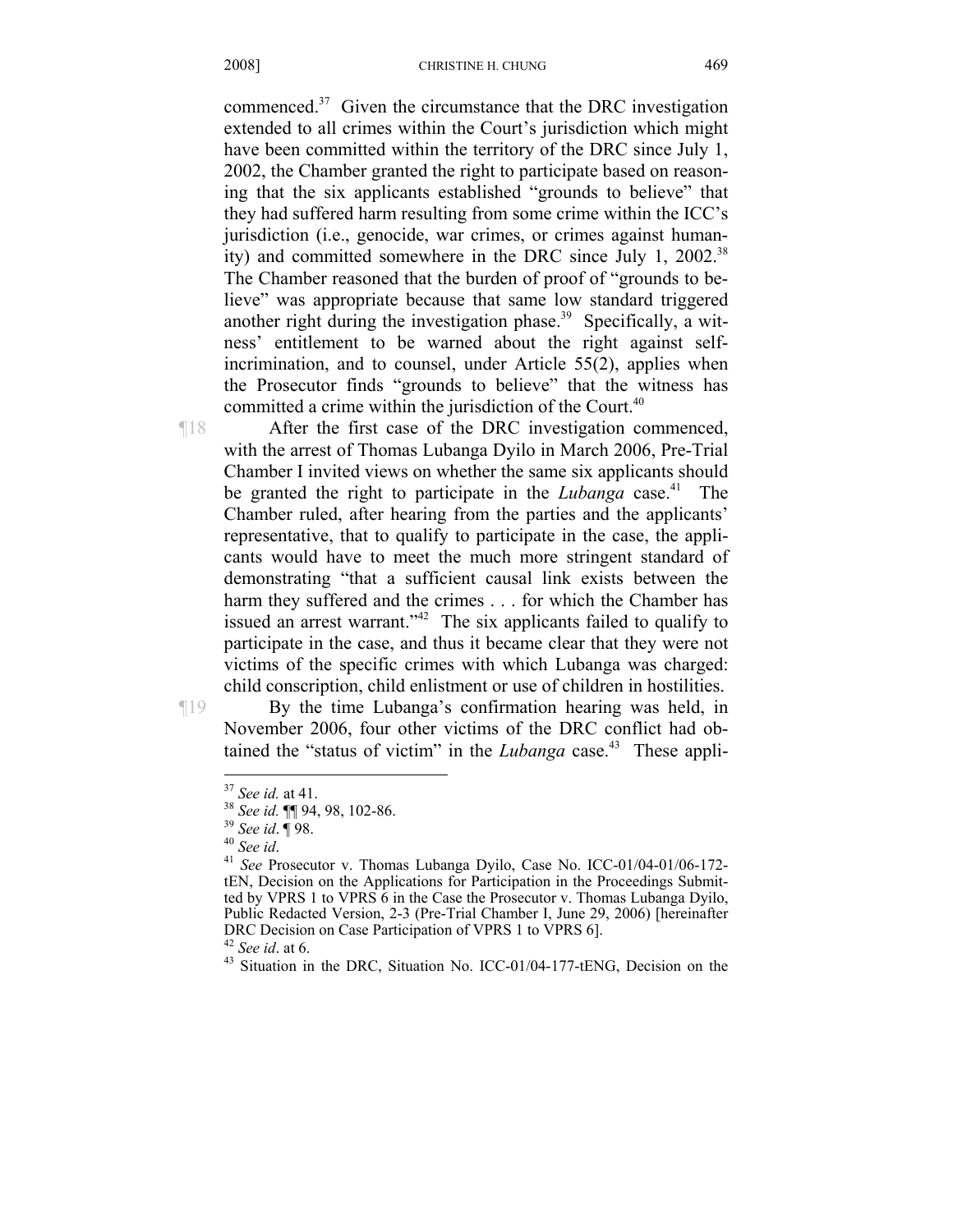#### 470 ATROCITY CRIMES LITIGATION YEAR-IN-REVIEW [Vol. 6

cants qualified for participation in the case because they established that their sons had been conscripted or enlisted by Lubanga's armed group, the *Union des Patriotes Congolaises* ("UPC") during late 2002 or early 2003, the time periods at issue in Lubanga's arrest warrant.<sup>44</sup> The four victims, whose applications had been culled from over seventy applications to participate in the case considered by Pre-Trial Chamber  $I<sub>1</sub><sup>45</sup>$  expressed views and concerns through representatives in Lubanga's confirmation hearing, held in late 2006.<sup>46</sup>

1

Applications for Participation in the Proceedings a/0001/06, a/0002/06 and a/0003/06 in the case of the Prosecutor v. Thomas Lubanga Dyilo and of the investigation in the Democratic Republic of the Congo, Public, 10, 12, 13, 16 (Pre-Trial Chamber I, July 31, 2006) [hereinafter 31 July 2006 *Lubanga* Case Decision] (admitting three applicants to participate in *Lubanga* case and DRC situation); Prosecutor v. Thomas Lubanga Dyilo, Case No. ICC-01/04-01/06- 601-tEN, Decision on Applications for Participation in Proceedings a/0004/06 to a/0009/06, a/0016/06 to a/0063/06, a/0071/06 to a/0080/06, and a/0105/06 in the case of *The Prosecutor v. Thomas Lubanga Dyilo*, Public, 12-13 (Pre-Trial Chamber I, Oct. 20, 2006) [hereinafter 20 October 2006 *Lubanga* Case Deci-

<sup>&</sup>lt;sup>44</sup> See 31 July 2006 *Lubanga* Case Decision, *supra* note 43, at 8-13, 16; 20 October 2006 *Lubanga* Case Decision, *supra* note 43, at 11-12, 13. The applicants were held to the standard of establishing "reasonable grounds to believe" victimization resulted from a crime charged in the arrest warrant. *See* 31 July 2006 *Lubanga* Case Decision, *supra* note 43, at 9; 20 October 2006 *Lubanga* Case Decision, *supra* note 43, at 12. This standard for participation in case proceedings had been adopted in the DRC Decision on Case Participation of VPRS 1 to VPRS 6, *supra* note 41, at 6, presumably based on reasoning that the applicants should meet the same burden the Prosecutor had satisfied obtaining the arrest warrant that had commenced the case. *See* Rome Statute, *supra* note 9, art. 58(1)(a) (providing that warrant issuance will be conditioned upon finding of "reasonable grounds to believe" that the person whose arrest or appearance is sought has committed crimes within the jurisdiction of the Court).

<sup>45</sup> *See* DRC Decision on Case Participation of VPRS 1 to VPRS 6, *supra* note 41, at 8-9 (denying participation to six applicants); 31 July 2006 *Lubanga* Case Decision, *supra* note 43, at 16 (granting participation to three applicants); 20 October 2006 *Lubanga* Case Decision, *supra* note 43, at 13 (granting participation to one of sixty-five applications considered).

<sup>46</sup> *See* 20 October 2006 *Lubanga* Case Decision, *supra* note 43, at 13; Prosecutor v. Thomas Lubanga Dyilo, ICC-01/04-01/06-803-tEN, Decision on the Confirmation of Charges, Public Redacted Version with Annex I, ¶¶ 30-31 (Pre-Trial Chamber I, Jan. 29, 2007) (specifying dates of hearing and submissions of victims' representatives).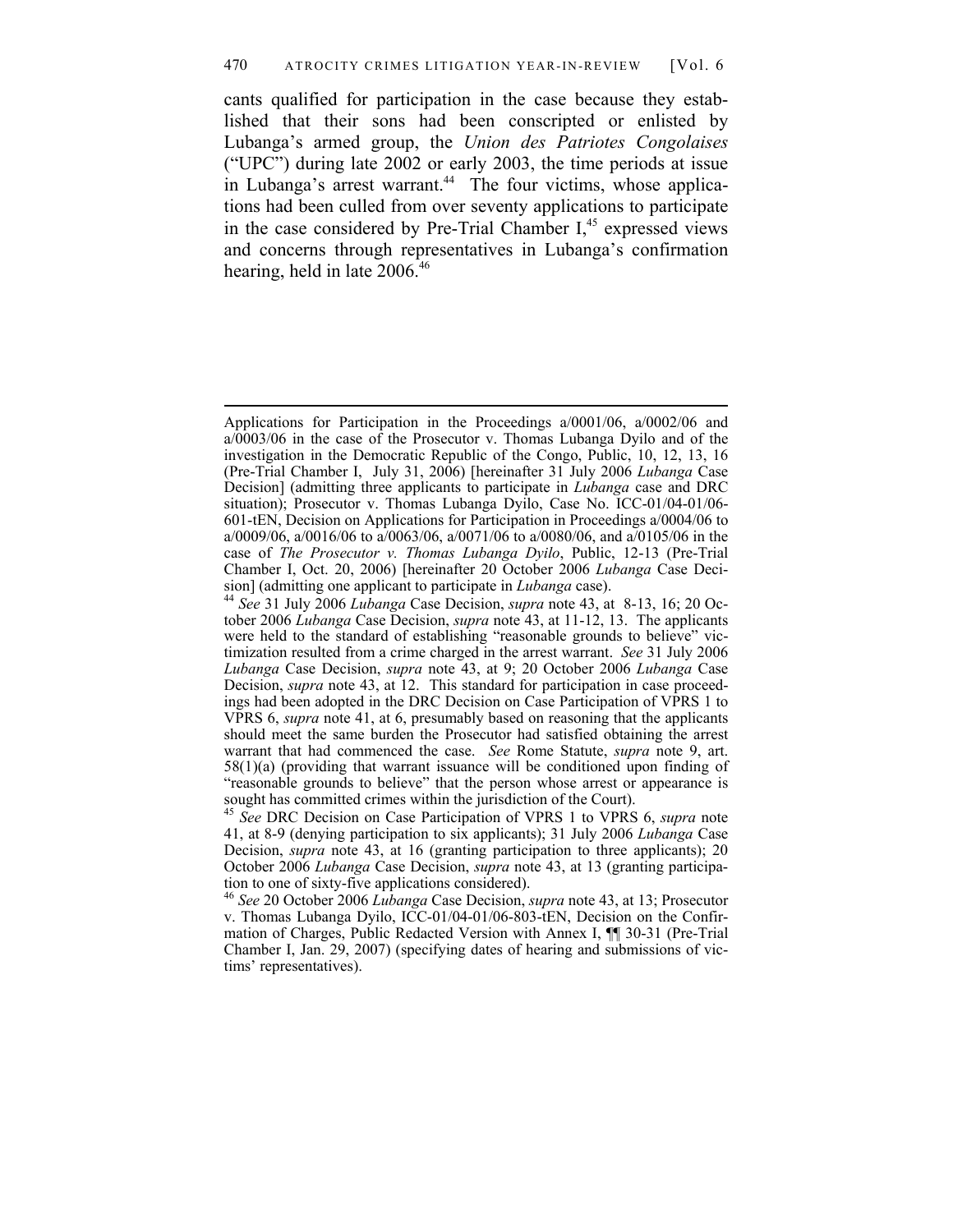#### *C. The Subsequent Decisions of the Pre-Trial Chambers in the Northern Uganda and Darfur Situations*

¶20 In subsequent decisions, judges of the Pre-Trial Chambers sitting in the investigations in northern Uganda and in Darfur joined the view that it was appropriate to grant a general right to participate in investigations. These decisions stated more explicitly that the participation right remained hypothetical, pending a separate determination of the propriety of participation in a specific proceeding. The Chambers also defined victim participation standards differently than the January 17, 2006 decision of Pre-Trial Chamber I.

¶21 The decision in the Uganda situation was issued on August 10, 2007, more than a year and a half after Pre-Trial Chamber I's decision.47 By that time, five arrest warrants in the case *Prosecutor v. Joseph Kony* had been made public, in October 2005,<sup>48</sup> but no defendant had been arrested.

¶22 The Single Judge assigned by Pre-Trial Chamber II to manage victims' issues<sup>49</sup> in the Uganda situation affirmed the "broad approach" of granting a general right of victims to participate in the investigation phase.<sup>50</sup> The August 10, 2007 decision was made in the context of deciding forty-nine applications, submitted from June to November 2006, by individuals seeking to participate in the Uganda investigation and the *Kony* case.<sup>51</sup> Like Pre-Trial Chamber I, the Single Judge determined that participation at the investigation stage was not *required* by the Rome Statute, but instead "was not excluded from" the scope of Article  $68(3)^{52}$  and remained "consistent with" the object and purpose of the Rome

<sup>47</sup> Situation in Uganda, Situation No. ICC-02/04-101, Decision on Victims' Applications for Participation a/0010/06, a/0064/06 to a/0070/06, a/0081/06 to  $1/0104/06$  and a/0111/06 to a/0127/06, Public Redacted Version (Pre-Trial Chamber II, Aug. 10, 2007) [hereinafter 10 August 2007 Uganda Decision].

<sup>48</sup> ICC Press Release, Warrants of Arrest Unsealed Against Five LRA Commanders, ICC-20051014-110-EN (Oct. 14, 2005) *available at* http://www.icccpi.int/pressrelease\_details&id=114&l=ehtml [hereinafter ICC Press Release re Uganda Warrants].

<sup>49</sup> *See* 10 August 2007 Uganda Decision, *supra* note 47. A judge acts as Single Judge pursuant to appointment of the Chamber, see *id*. at 2, and thus his or her decision is equal to that of the Chamber itself. The 10 August 2007 Uganda Decision was rendered by Judge Mauro Politi.<br><sup>50</sup> See id.  $\P$  83.

<sup>50</sup> *See id.* ¶ 83. 51 *See id.* at 2-3 & ¶ 2. 52 *Id.* ¶ 7.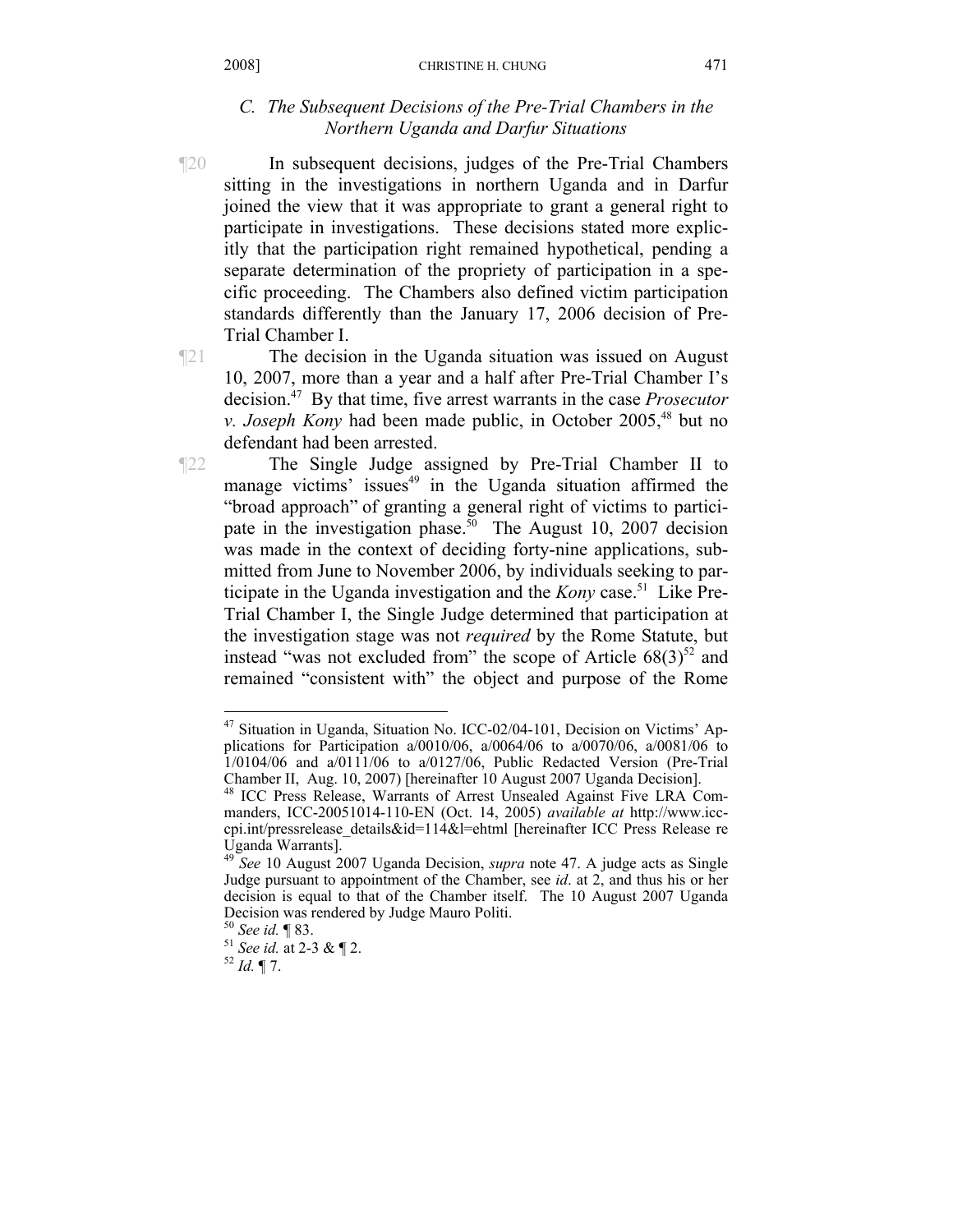Statute.<sup>53</sup> While agreeing on the existence of the general right, however, the Single Judge believed it "critical to ensuring the predictability of proceedings and ultimately the certainty and effectiveness of victims' participation" to "specify[] the nature and scope of the proceedings in which victims may participate in the context of a situation, prior to, and/or irrespective of, a case . . . ."54 The decision thus undertook to provide a non-exhaustive list of proceedings in which victims might expect to participate. 55 Some of the proceedings on the list, however, were ones in which victims could have expected to participate in any event, because the Rome Statute specifies them as proceedings in which victims' views must be sought.<sup>56</sup> The Single Judge proposed new possibilities of victim participation, for example, in proceedings relating to protective measures for victims or the preservation of evidence, even "when it would still be unknown whether the evidence to be preserved refers to an incident which will be the subject of a warrant of arrest or summons to appear."57

¶23 The decision in the northern Uganda situation committed the Chambers to undertake two separate case-by-case inquiries in relation to any application to participate in the investigation: first, to determine whether the "status of victim" could be granted vis-à-vis an investigation, and second, to determine whether that "victim" may participate in any given investigation-phase proceeding without impairing fairness or efficiency.58 This aspect of the Single Judge's decision was consistent with the January 17, 2006 decision of Pre-Trial Chamber I, which had also deferred fairness and efficiency considerations. The Single Judge's decision, however, added a requirement to the second step of the inquiry by holding that even an applicant granted the theoretical right to participate in

1

<sup>53</sup> *Id.* ¶ 7 (quoting 17 January 2006 DRC Decision, *supra* note 26, ¶ 50).<br><sup>54</sup> *Id.* ¶ 88.<br><sup>55</sup> *See id. Sof See, e.g., id.* ¶ 90-95 (discussing right of victims under Arts. 15, 19, and Rule

<sup>92(2)</sup> to be heard when Prosecutor commences investigation *proprio motu*, when questions relating to jurisdiction or admissibility are raised, or when the Prosecutor determines not to investigate or prosecute based on interests of justice concerns under Art. 53).<br> $57$  See id.  $\P$ [96-101.

<sup>&</sup>lt;sup>58</sup> *See id.* ¶ 83 (stating that the "only requirement" for granting the status of victim "would be that applicant victims claim to have suffered harm as a consequence of events allegedly qualifying as crimes within the jurisdiction of the Court that, while encompassed in the scope of the situation, are not, or are yet to be, the subject matter of a case.").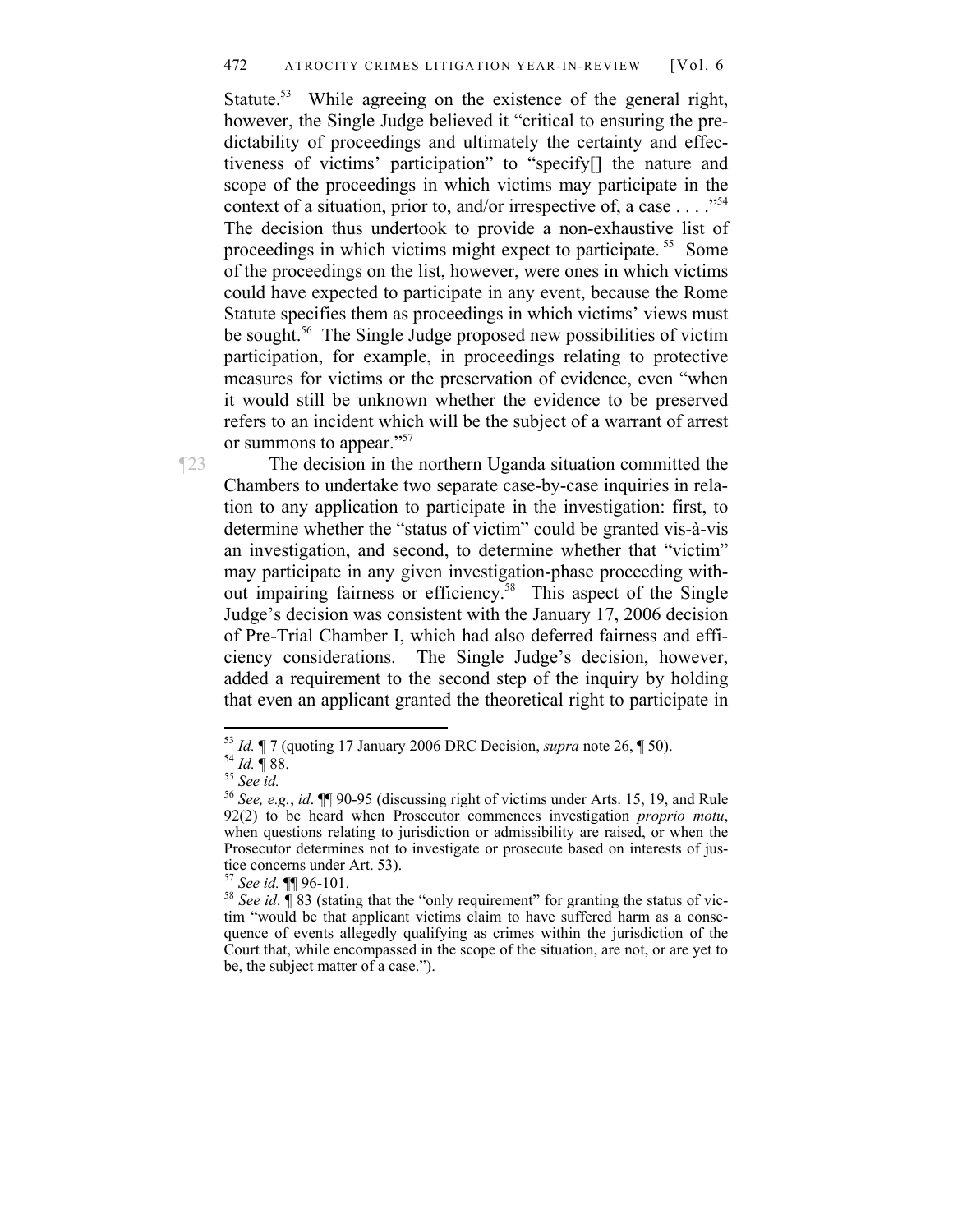investigation-phase proceedings, based on the general interests of victims in investigations, would additionally "need to indicate how [his or her] 'personal interests' could be affected in relation to proceedings in which [he or she] may participate, despite the fact that no case . . . is (as yet) under judicial scrutiny."59 The Single Judge thus found that whether the Chamber would grant victim participation in a specific investigation-stage proceeding would depend, "not only upon the nature and scope of the proceeding, but also upon the personal circumstances of the victim in question," as well as potential effects on fairness and efficiency.<sup>60</sup>

¶24 This legal rule, which was not further explained, appeared to echo, without citing, a prior ruling of the Appeals Chamber in the *Lubanga* case. In a decision dated June 13, 2007, the Appeals Chamber had decided that the four victims participating in the *Lubanga* case would *not* be permitted to submit views and concerns on the question of whether the Appeals Chamber would grant the defense an appeal from the Pre-Trial Chamber decision confirming the charges against Lubanga.<sup>61</sup> The Appeals Chamber had found that the victims had failed to demonstrate an effect on their personal interests, despite their claims: (1) that the appeal affected whether the case would proceed against Lubanga; and (2) that their participation in the confirmation hearing itself rendered it impossible that they could not participate in an appeal arising from that hearing.<sup>62</sup> The Appeals Chamber held that "whether the personal interests of victims are affected in relation to a particular appeal will require careful consideration on a case-by-case basis."<sup>63</sup> The Appeals Chamber also had noted that victims would be held to demonstrate, in particular, that the interests they assert do not "belong instead to the role assigned to the Prosecutor."<sup>64</sup>

¶25 The Single Judge in the Uganda situation approached the applicant's burden of proof in the same manner as Pre-Trial Chamber I, but did not agree on the terminology of "grounds to

<sup>&</sup>lt;sup>59</sup> *Id.* ¶ 89.<br><sup>60</sup> *See id.* ¶¶ 89, 103.<br><sup>61</sup> Prosecutor v. Thomas Lubanga Dyilo, Case No. ICC-01/04-01/06-925, Decision of the Appeals Chamber on the Joint Application of Victims a/0001/06 to a/0003/06 and a/0105/06 concerning the "Directions and Decision of the Appeals Chamber" of 2 February 2007, Public, ¶ 29 (June 13, 2007).

<sup>62</sup> *See id.* ¶¶ 10-11. 63 *Id.* ¶ 28. 64 *Id.*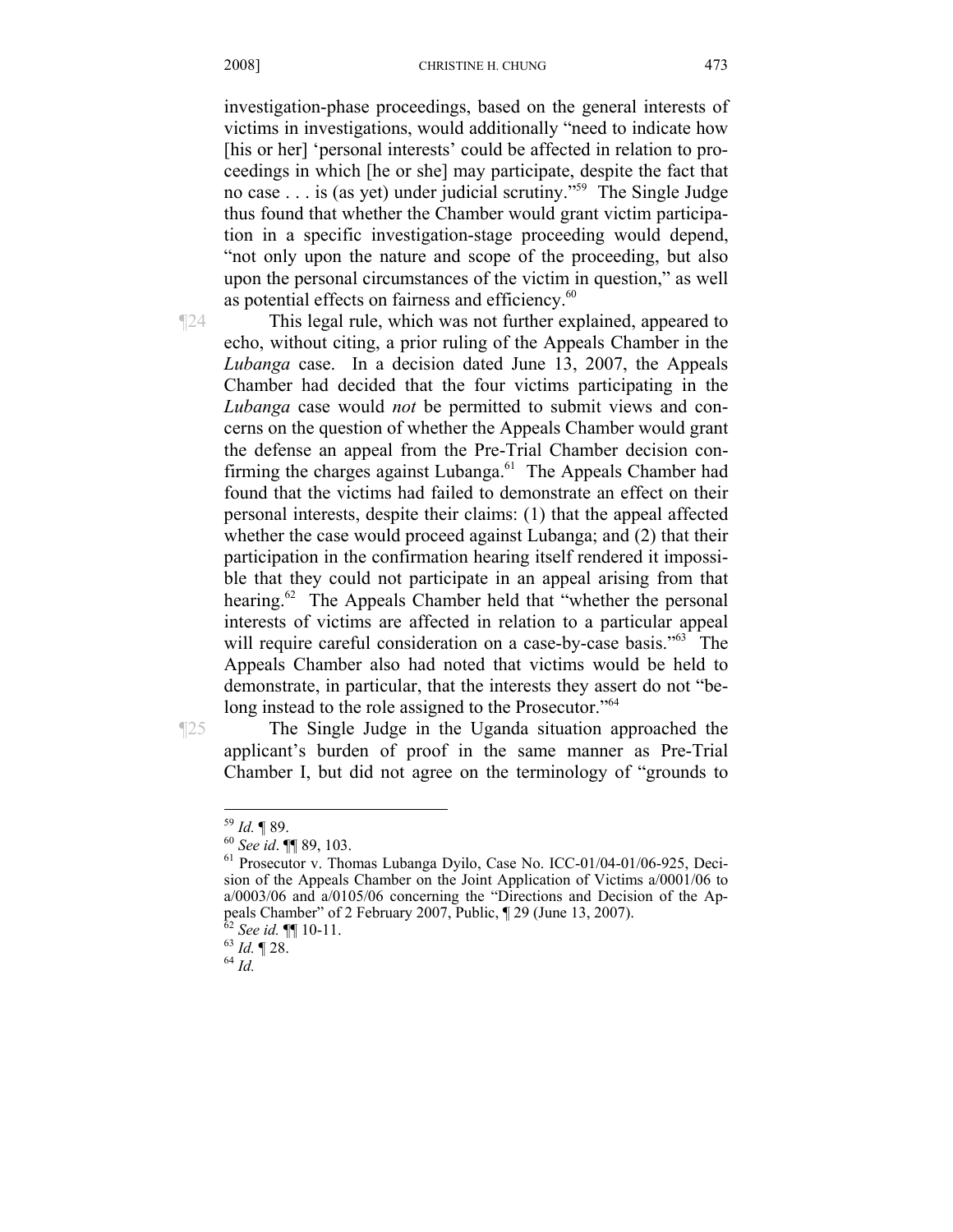believe."<sup>65</sup> Rather, the Single Judge characterized the test as one requiring "intrinsic coherence" of the applicant's claim to have suffered from a crime within the scope of the ICC investigation.<sup>66</sup> The Single Judge also took up a matter not addressed in detail in the Pre-Trial Chamber I decision: the forms of identification sufficient to prove an applicant's identity. The Single Judge determined that applicants could not qualify for participation, "in principle," without first submitting proof of identity issued by a "recognized public authority."67 Using this rule, the Single Judge deferred decisions on applications supported by less formal forms of proof of identity.<sup>68</sup>

¶26 The Single Judge found, upon applying the legal standards announced in his decision, that only two of the forty-nine applicants had properly established a claim to have suffered harm as a result of crimes committed since July 1, 2002 in northern Uganda, and thus should be granted the "status of victim" vis-a-vis the investigation.<sup>69</sup> The Single Judge also determined that six of the forty-nine applicants should be granted the "status of victim" in the *Kony* case.<sup>70</sup> In making determinations about eligibility to participate in the case, the Single Judge applied the same test as had Pre-Trial Chamber I. Thus, the six successful applicants had demonstrated that they had suffered from one of the crimes charged in the warrants of arrest in the case.<sup>71</sup> In the *Kony* case, five leaders of the Lord's Resistance Army, an armed rebel group, had been charged in thirty-three counts for their role in six of the hundreds

<sup>65 10</sup> August 2007 Uganda Decision, *supra* note 47*,* ¶ 15. 66 *See id*. The Single Judge imposed the additional requirement that applicants to participate in the situation must establish "to a high degree of probability the occurrence of incidents related by the applicants, both in temporal and territorial terms." *Id*. ¶ 106. The requirement could be satisfied, in the Single Judge's view, by the submission of information from the applicant or the Registry that the incidents during which the applicants claimed to have suffered harm in fact occurred. *See id.* **[16]**<br><sup>67</sup> *See id.* **[16]**<br><sup>68</sup> *See id.* **[11** 109-11. The decision of the Single Judge directed the Victims' Par-

ticipation and Reparations Section ("VPRS") to inform the applicants whose petitions had been deferred of the deficiencies in their applications. See id. at 61. <sup>59</sup> *See id.* at 61. One of the case victims was also admitted as a situation victim. *See id.* 

*See id*. 70 *See id.* <sup>71</sup> *See id*. ¶¶ 9, 10 (describing necessity that victim have been involved in crime charged)  $\&$  30, 39, 49, 59, 66, 75 (granting participation in case to applicants who related having been victimized as a result of "incidents . . . included in the warrants of arrest issued in the Case").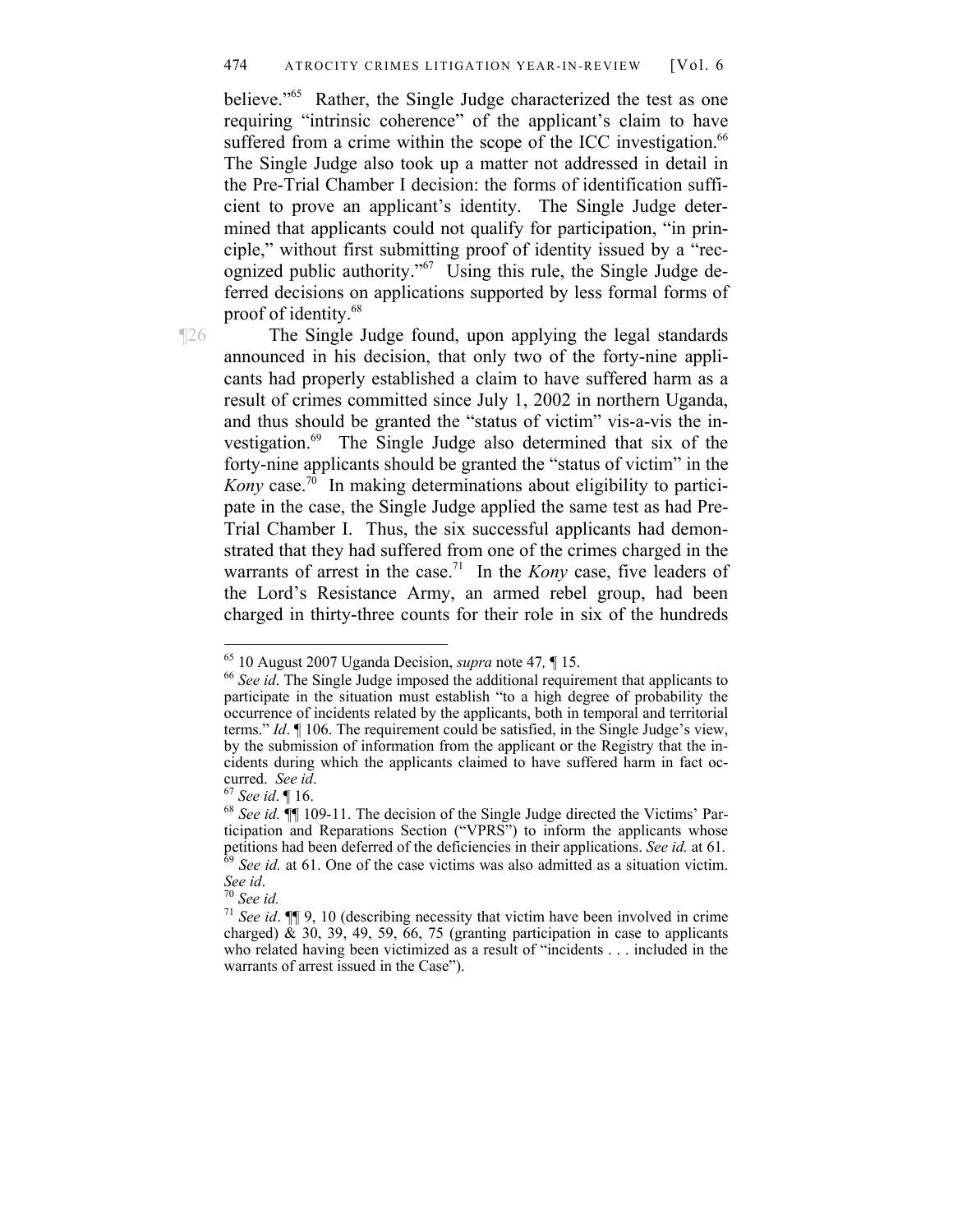of attacks allegedly carried out in northern Uganda after July 1, 2002.72

¶27 The Single Judge deferred consideration of the vast majority of the applications—forty-two in total—pending submission of additional information by the applicants and/or the Registry.<sup>73</sup> In March 2008, seven months after his first decision, the Single Judge revisited the deferred applications, following the submission of further information by the Registry.<sup>74</sup> The result of this evaluation was the adjudication of another fifteen of the original forty-nine applications, based on the Single Judge's decision to "lower" the requirements for forms of identification which would be deemed reliable, in light of "the factual circumstances in the region" such as widespread reliance on non-official forms of identification.<sup>75</sup>

¶28 The Pre-Trial Chamber assigned to the Darfur situation issued on December 3, 2007 its first decision regarding standards it would apply in deciding applications to participate.<sup>76</sup> The Chamber was Pre-Trial Chamber I, but of a different membership because of the intervening retirement of Judge Jorda.<sup>77</sup> In the Darfur

 $77$  The Chamber was then composed of Judge Akua Kuenyehia, Judge Anita Ušacka, and Judge Sylvia Steiner. *See* Situation in Darfur, Sudan, Situation No.

<sup>&</sup>lt;sup>72</sup> ICC Press Release re Uganda Warrants, *supra* note 48.

<sup>&</sup>lt;sup>73</sup> 10 August 2007 Uganda Decision, *supra* note 47, at 62.<br><sup>74</sup> Situation in Uganda, Situation No. ICC-02/04-125, Decision on Victims' Application for Participation a/0010/06, a/0064/06 to a/0070/06, a/0081/06,  $a/0082/06$ ,  $a/0084/06$  to  $a/0089/06$ ,  $a/0091/06$  to  $a/0097/06$ ,  $a/0099/06$ , a/0100/06, a/0102/06 to a/0104/06, a/0111/06, a/0113/06 to a/0117/06, a/0120/06, a/0121/06 and a/0123/06 to a/0127/06, Public Redacted Version (Pre-Trial Chamber II, Mar. 14, 2008) [hereinafter Second Decision re Uganda Participation].

<sup>75</sup> *See id.* at 70-71 & ¶¶ 4, 6. The Second Decision re Uganda Participation has been appealed by *ad hoc* defense counsel. *See* Situation in Uganda, Situation No. ICC-02/04-128-tENG, Defence Application for Leave to Appeal *the Decision on Victims' Applications for Participation* Issued on 14 March 2008, Public (Pre-Trial Chamber II, Mar. 25, 2008) [hereinafter Defense Request for Leave to Appeal Second Decision re Uganda Participation] (challenging existence of general right to participate in the investigation). The OTP has stated that it does not oppose the application. *See* Situation in Uganda, Situation No. ICC-02/04- 128, Prosecution's Response to Defence's Request for Leave to Appeal the Single Judge's 14 March 2008 Decision on the Applications for Participation in the Proceedings, Public, ¶ 10 (Mar. 31, 2008).

<sup>76</sup> *See* Situation in Darfur, Sudan, Situation No. ICC-02/05-110, Decision on the Requests of the OPCD on the Production of Relevant Supporting Documentation Pursuant to Regulation  $86(2)(e)$  of the Regulations of the Court and on the Disclosure of Exculpatory Materials by the Prosecutor, Public (Pre-Trial Chamber I, Dec. 3, 2007) [hereinafter 3 December 2007 Darfur Decision on OPCD Requests for Addt'l and Exculpatory Information].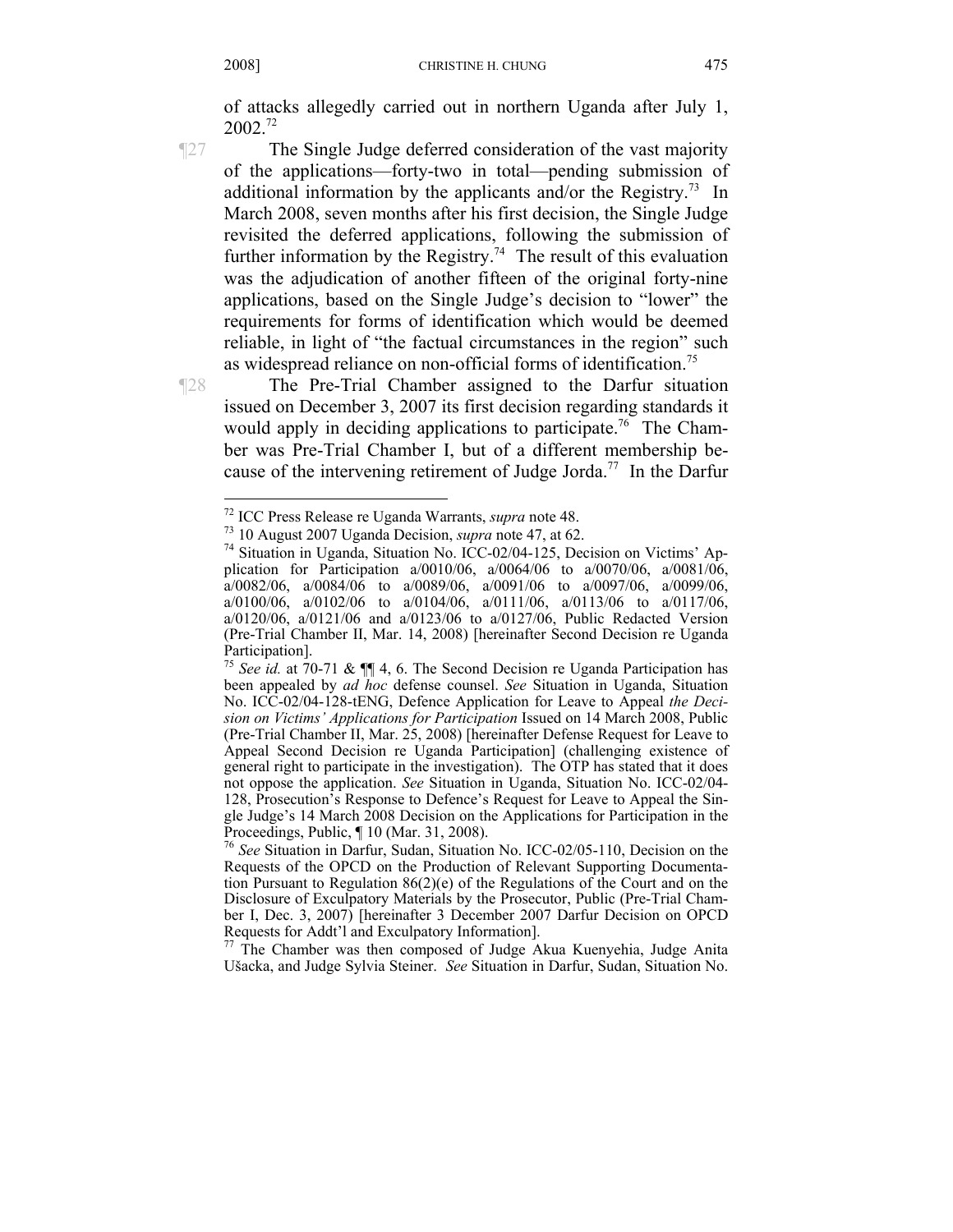situation, the case *Prosecutor v. Ahmad Harun* had commenced, but again, no defendants were in custody, and therefore the Office of Public Counsel for the Defense ("OPCD"), a unit of the Registry, had been authorized to file observations regarding victims' applications on behalf of future defendants.<sup>78</sup> In relation to some of the first applications to participate in the Darfur situation and case, the OPCD filed requests that the applicants and the Office of the Prosecutor ("OTP") be required to provide information that might tend to undermine the credibility of the allegations of the applicants.79 The Single Judge charged with managing victim-related matters denied these requests in the December 3, 2007 decision and, in the course of doing so, affirmed that "there is *a procedural status of victim* in relation to situation and case proceedings before the Pre-Trial Chamber."80 The Single Judge affirmed, without extended discussion, that she would follow the ruling of Pre-Trial Chamber I in deeming the stage of investigation of a situation to be an appropriate stage for victim participation. $81$ 

¶29 Three days later, the Single Judge issued a decision in which she granted "the procedural status of victim," vis-à-vis the investigation, to eleven applicants. $82$  A total of twenty-one applications

<sup>79</sup> *See* Situation in Darfur, Sudan, Situation No. ICC-02/05-95, Public Redacted Version of Request for the Single Judge to Order the Production of Relevant Supporting Documentation Pursuant to Rule 86(2)(e), Public (Aug. 21, 2007) [hereinafter OPCD Darfur Request for Addt'l Information from Applicants]; Situation in the Darfur, Sudan, Situation No. ICC-02/05-97, Request for the Single Judge to Order the Prosecutor to Disclose Exculpatory Materials, Public (Aug. 24, 2007) [hereinafter OPCD Darfur Request for Exculpatory Materials].

<sup>80</sup> *See* 3 December 2007 Darfur Decision on OPCD Requests for Addt'l and Exculpatory Information, *supra* note 76, ¶ 2 (emphasis added). The Single Judge was Judge Akua Kuenyehia.

<sup>81</sup> *See id.* The OPCD later argued that the lack of reasoning was itself a ground of appeal, and that the Single Judge appeared wrongly to have believed that the 17 January 2006 DRC Decision was binding in the Darfur situation. *See* Situation in Darfur, Sudan, Situation No. ICC-02/05-113, Request for Leave to Appeal the "Decision on the Applications for Participation in the Proceedings of Applicants a/0011/06 to a/0015/06, a/0021/07, a/0023/07 to a/0033/07 and a/0035/07 to a/0038/07," Public, ¶ 15 & n.9 (Dec. 12, 2007).

<sup>82</sup> *See* Situation in Darfur, Sudan, Situation No. ICC-02/05-111-Corr, Corrigendum to Decision on the Applications for Participation in the Proceedings of Applicants a/0011/06 to 1/015/06, a/0021/07, a/0023/07 to a/0033/07 and a/0035/07 to a/0038/07, Public, 3-5, 22-23 (Pre-Trial Chamber I, Dec. 14, 2007)

ICC-02/05-83, Decision Replacing a Judge in Pre-Trial Chamber I, Public (Presidency, June 22, 2007).

<sup>78</sup> *See* Situation in Darfur, Sudan, Situation No. ICC-02/05-74, Decision Authorising the Filing of Observations on Applications for Participation in the Proceedings a/0011/06 to a/0015/06, Public, 3 (Pre-Trial Chamber I, May 23, 2007).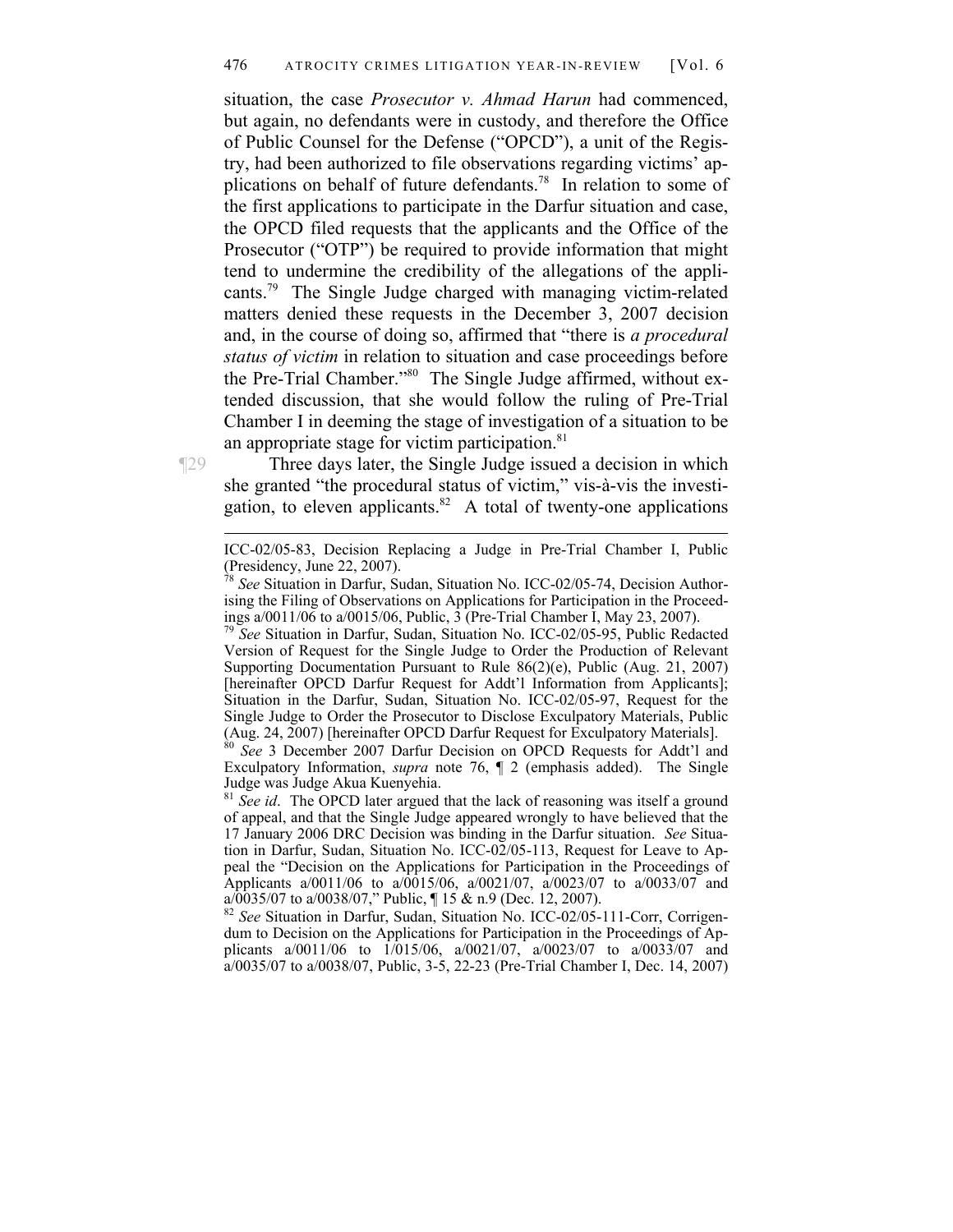#### 2008] CHRISTINE H. CHUNG

had been submitted to the Court between June 2006 and July 2007, and each applicant had sought to participate in the situation and case.83 The Single Judge deferred consideration of the applicants' requests to participate in the case.<sup>84</sup> The eleven applicants that obtained the "status of victim" vis-à-vis the investigation were deemed to have established "grounds to believe" that they suffered harm from crimes within the jurisdiction of the Court and committed in Darfur.<sup>85</sup> The Single Judge denied ten applicants the right to participate in the investigation, on grounds, for example, that two applicants were deceased, and that other applicants had not presented adequate proof of relation to the victims on whose behalf they claimed to act.<sup>86</sup> Two of the ten applicants denied the right to participate were invited to submit missing or supplementary information. $87$  The Single Judge gave notice of the proofs of identity that would be deemed acceptable in the Darfur situation.<sup>88</sup>

¶30 The Single Judge's decision in the Darfur situation adopted the framework of the "two-stage qualification system" envisioned by the Pre-Trial Chamber in its January 17, 2006 decision in the DRC situation. Thus, she emphasized that even applicants granted the procedural "status of victim" would need to demonstrate, in relation to any future proceeding in which they might seek to participate, that participation could occur "in a manner which is not prejudicial to or inconsistent with the rights of the accused."89 The Single Judge, however, rejected the views of the Appeals Chamber and the Single Judge in the Uganda situation that effect on "personal interests" of victims must be re-assessed in the context of the particular proceeding in which a victim sought to participate. Instead, the December 6, 2007 decision stated that "the assessment of

<sup>[</sup>hereinafter 6 December 2007 Darfur Decision]. The decision was re-issued by means of the Corrigendum, dated 14 December 2007, which does not acknowledge that the original decision was issued on December 6, 2007.<br><sup>83</sup> *See id.* at 3-5 & ¶ 8. <sup>84</sup> *See id.* ¶ 8 ("The Single Judge also notes that although all of the Applicants

have requested to participate in all stages of proceedings, she will, at this stage, only examine whether the Applicants fulfil [sic] the criteria to be granted the procedural status of victims at the investigation stage of the Situation in Darfur, Sudan . . . .") (citation omitted).<br><sup>85</sup> See, e.g., id.  $\P$  45-47.

<sup>85</sup> *See, e.g.*, *id.* ¶¶ 45-47. 86 *See id.* at 23 & ¶¶ 33, 35, 36. 87 *See id.* ¶¶ 31, 33 & at 23. 88 *See id*. ¶ 28. 89 *See id*. ¶ 14.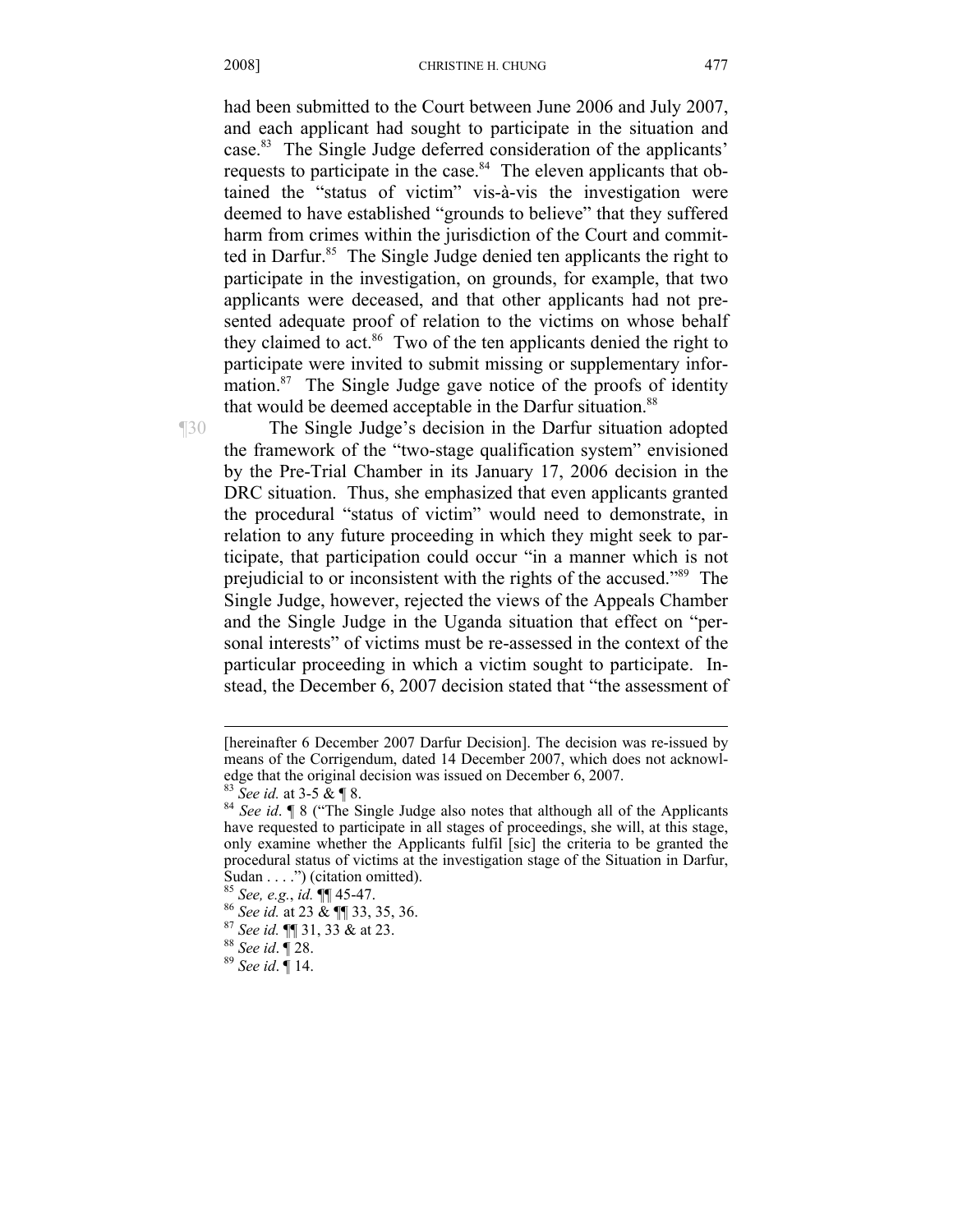the personal interests of the victims . . . is only to be conducted for the determination of the specific set of procedural rights attached to the procedural status of victim."90

### *D. The January 18, 2008 Trial Chamber Decision Regarding Participation in the Lubanga Trial*

¶31 Just after each of the Pre-Trial Chambers in the DRC, northern Uganda and Darfur situations had completed furnishing their decisions, the first active Trial Chamber, sitting on the *Lubanga* case, issued a "Decision on Victims' Participation," dated January 18, 2008.<sup>91</sup> The decision of Trial Chamber I knocked away one of the linchpins of the existing jurisprudence on victims' participation, by rejecting *sua sponte* the prior rulings of Pre-Trial Chamber I in the DRC situation and of the Single Judge in the Uganda situation that the status of victim, insofar as a case was concerned, should only be granted to victims of the crimes charged in arrest warrants.<sup>92</sup>

¶32 The majority opinion, joined by the Honorable Adrian Fulford and Honorable Elizabeth Odio Benito, stated the intention to "provide the parties and participants with general guidelines on all matters related to the participation of victims throughout the proceedings."93 As of the date of the Trial Chamber decision, there were still only four victims to whom the Chamber had granted the right to participate in any proceeding in the *Lubanga* case, despite the pendency of scores of applications to participate in the case, some filed as early as the fall of  $2006<sup>94</sup>$  and the approaching trial date of March 31, 2008.<sup>95</sup> The majority opinion did not discuss, or

 $90$  *Id.*  $\llbracket$  13.

<sup>90</sup> *Id.* ¶ 13. 91 *See* Decision on *Lubanga* Trial Participation, *supra* note 3. 92 *Compare id*. ¶¶ 93-95 *with*, *e.g.*, DRC Decision on Case Participation of VPRS 1 to VPRS, *supra* note 41, at 6 ("at the case stage, the Applicants must demonstrate that a sufficient causal link exists between the harm they have suffered and the crimes for which there are reasonable grounds to believe that Thomas Lubanga Dyilo bears criminal responsibility and for which the Chamber has issued an arrest warrant"); 10 August 2007 Uganda Decision, *supra* note 47, ¶¶ 9, 30, 39, 49, 59, 66, 75 (applying standard of requiring applicant to have suffered harm from crimes which "appear to be included in the warrants of arrest issued in the Case").<br><sup>93</sup> See Decision on *Lubanga* Trial Participation, *supra* note 3, ¶ 84.

<sup>&</sup>lt;sup>94</sup> See id. at 1 (referencing as participants Victims a/0001/06 to a/0003/06 and a/0105/06); discussion *infra* in Part III.A (relating to number of pending applications).

<sup>95</sup> *See* Prosecutor v. Thomas Lubanga Dyilo, Case No. ICC-01/04-01/06-1019,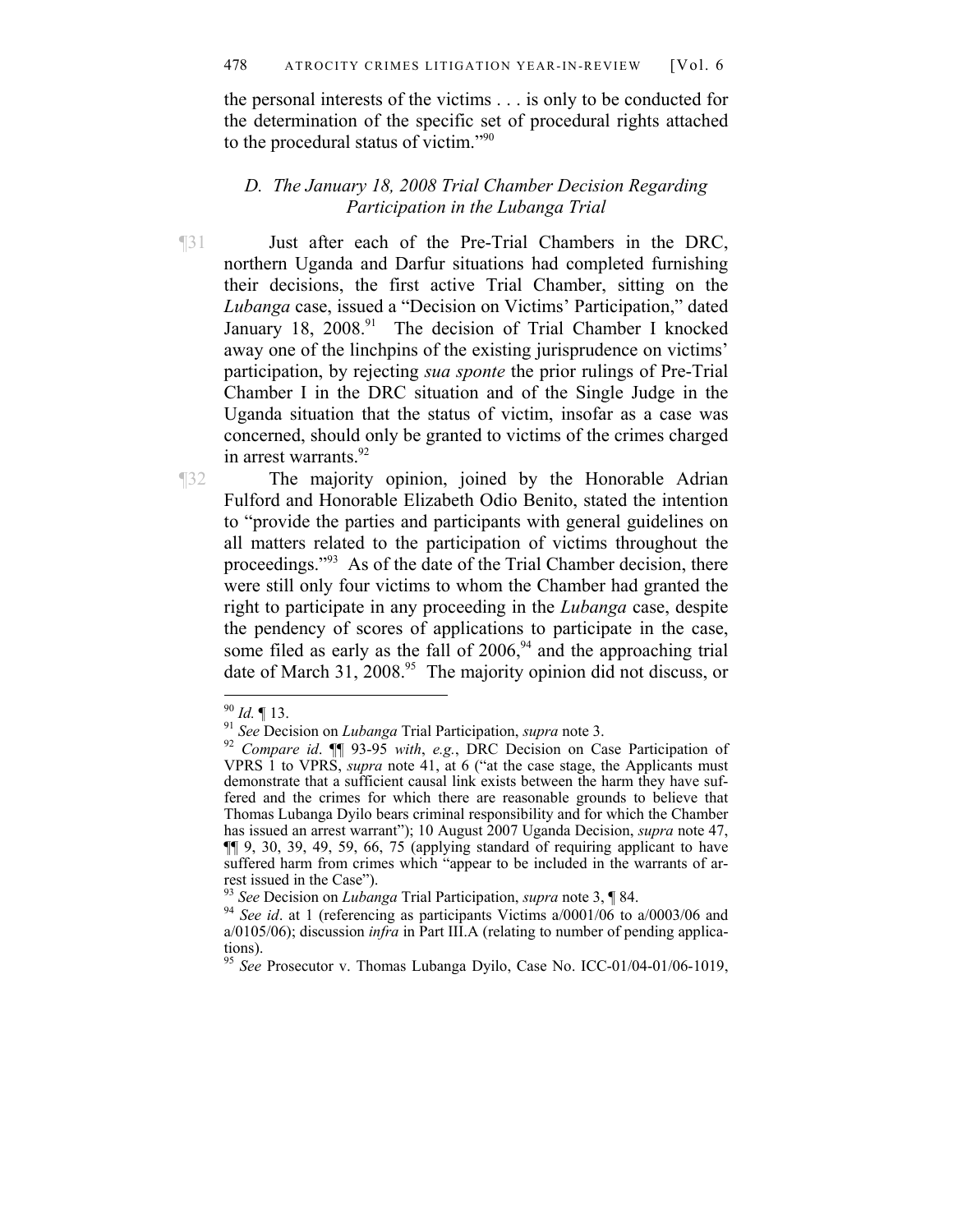even cite, any of the prior decisions of the Pre-Trial Chambers in which those Chambers had ruled that the status of victim vis-à-vis a case would be limited to applicants who alleged harm resulting from the charges prosecuted in the Court. The majority held that an applicant would be entitled to "potentially participate" in a case—i.e*.,* obtain an entitlement analogous to the right the Pre-Trial Chambers had called the "status of victim"—if he or she was "a victim of *any* crime falling within the jurisdiction of the Court."96 This ruling lowered the standard for granting the "status of victim" vis-à-vis a case, at a minimum, to the standard which until then had been applied to grant the "status of victim" vis-à-vis a situation.<sup>97</sup>

 $\overline{a}$ 

¶33 The majority reasoned that Rule 85(a) of the RPE, which defined the term "victims" for the purposes of the Statute and the RPE, provided that "victims" were "natural persons who have suffered harm as a result of the commission of any crime within the jurisdiction of the Court."<sup>98</sup> The majority opined that because there was no further requirement set forth in Rule 85(a) that the harm to the victim must have resulted from the crimes prosecuted in the ICC, no such limitation could lawfully be imposed.<sup>99</sup> The majority also found support for its broad definition of "victim" in Principles 8 and 9 of the Basic Principles and Guidelines on the Right to a Remedy and Reparation for Victims of Gross Violations of Human Rights Law and Serious Violations of International Humanitarian Law, adopted by the United Nations General Assembly in 2005

Decision Regarding the Timing and Manner of Disclosure and the Date of Trial, Public, ¶ 29 (Trial Chamber I, Nov. 9, 2007).

<sup>96</sup> *See* Decision on *Lubanga* Trial Participation, *supra* note 3, ¶ 95 (emphasis added).

 $97$  The standard may even be lower than that used by the Pre-Trial Chambers to grant the "status of victim" and "procedural status of victim" to applicants to participate in the investigation, because the majority opinion does not limit the potential participation to applicants who allege crimes within the same situation. *See* J. Blattman Dissent to Decision on *Lubanga* Trial Participation, *supra* note 4, ¶ 9 ("in the Majority opinion there seems to be a re-categorisation of victims who are related neither to the situation nor to the case"). As is described *infra* in notes 102-05 and in the accompanying text, the second inquiry envisioned by the majority opinion is to determine if there is a "real evidential link" between the victim and the evidence the Court will be considering at trial. It is not inconceivable that a victim of crimes within the jurisdiction of the Court and committed in Uganda, for example, could have evidence or information relating

to the *Lubanga* trial. 98 *See* Decision on *Lubanga* Trial Participation, *supra* note 3, ¶ 93. 99 *See id*.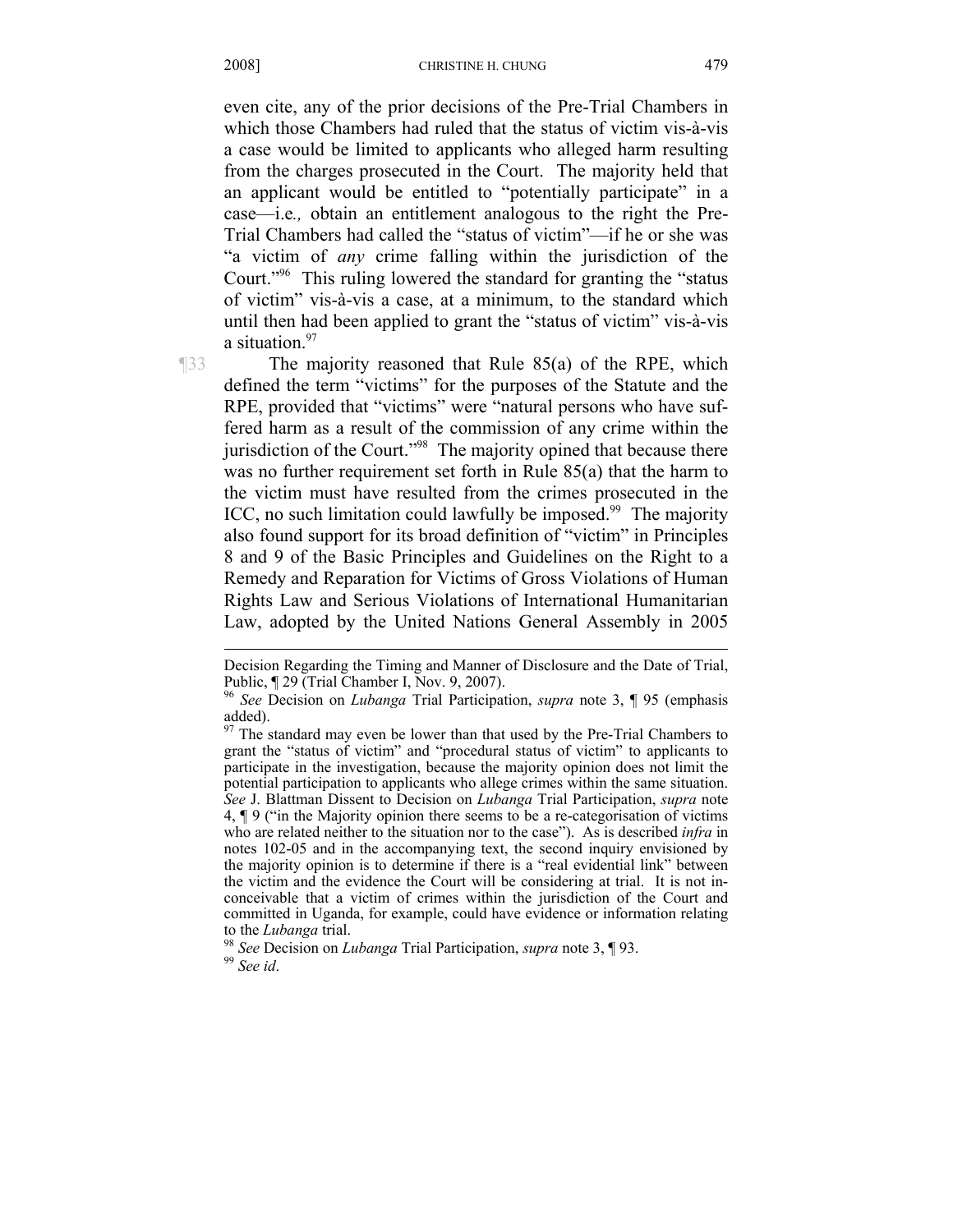#### 480 ATROCITY CRIMES LITIGATION YEAR-IN-REVIEW [Vol. 6

("Basic Victims' Principles").100 Those Principles provided that victims were persons "who individually or collectively suffered harm . . . through acts or omissions that constitute gross violations of international human rights law, or serious violations of international humanitarian law," without regard to "whether the perpetrator of the violation is identified, apprehended, prosecuted, or convicted  $\ldots$  .  $\cdot$  . 101

¶34 While substantially removing boundaries from the "status of victim" in a case, the majority stated that actual participation at trial would be limited by imposing a requirement that an applicant demonstrate credible grounds to infer either: (1) a "real evidential link" between the evidence considered by the Chamber during Lubanga's trial and himself or herself; and (2) that his or her personal interests would otherwise be affected because those interests "are in a real sense engaged" by "an issue arising" during the trial.<sup>102</sup> In requiring applicants to demonstrate, in a second step, links between their proposed participation and the evidence and issues likely to arise at trial, the reasoning of the majority openly favored applicants who would also qualify as witnesses. The majority indeed ruled that "the right to introduce evidence during trials before the Court is not limited to the parties,"103 and gave as examples of victims who would be permitted to participate at trial those who were "involve[d] in or presen[t] at a particular incident which the Chamber is considering," or who "suffered identifiable harm" from such an incident.<sup>104</sup> The Chamber declared it "critical to emphasise and repeat that for victims to participate in this trial these interests must relate to *the evidence and the issues* the Chamber will be considering in *its investigation* of the charges brought against Mr Thomas Lubanga Dyilo . . . ."105

1

¶35 The Trial Chamber's majority opinion triggered the separate and dissenting opinion of Judge Blattman referenced in the Introduction above. Judge Blattman noted that he harbored "grave con-

<sup>&</sup>lt;sup>100</sup> *See id.*  $\P$  35, 92.<br><sup>101</sup> *See id.*  $\P$  35 (quoting Basic Principles and Guidelines on the Right to a Remedy and Reparation for Victims of Gross Violations of Human Rights Law and Serious Violations of International Humanitarian Law, G.A. Res. 60/147, Principles 8 & 9 (Dec. 16, 2005)).<br><sup>102</sup> See id. ¶ 95.

<sup>102</sup> *See id*. ¶ 95. 103 *Id.* ¶ 108. 104 *Id.* ¶ 96. 105 *See id.* ¶ 97 (emphasis added).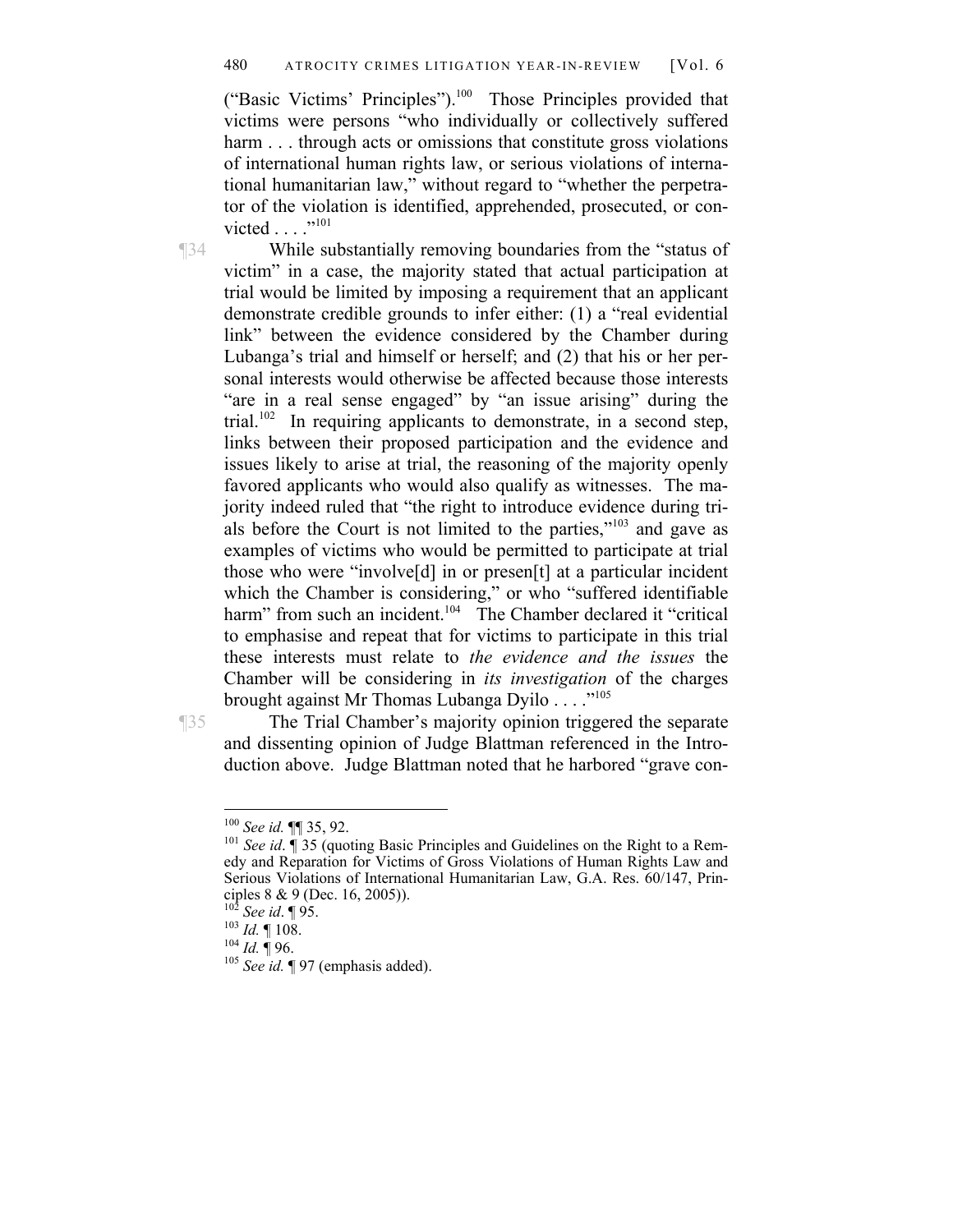cerns with some fundamental premises within the decision."106 He questioned, in particular, the standard chosen by the majority for granting the "status of victim,"107 a standard he found to be without foundation "in any national legislation or jurisprudence."108 Judge Blattman opined that the majority was mistaken in failing to read the text of Rule 85 within the context of the implicit but absolute limitation of the Court's competency, or jurisdiction.<sup>109</sup> In Judge Blattman's view, "the Trial Chamber has the competency to determine whether a person is a victim only when linked to the facts and circumstances found within the charges presented by the prosecution and confirmed by the Pre-Trial Chamber, and must stay within this framework in its consideration of victims."<sup>110</sup> The majority opinion's reliance on the Basic Victims' Principles "concerned" Judge Blattman, because "the particular provisions relied on in the Majority decision were specifically considered and rejected during the preparatory stages of the drafting of the Rome Statute."<sup>111</sup>

¶36 In Judge Blattman's opinion, failing to observe the parameters established by the confirmed charges compromised the rights of the Accused, the fairness of the process, and equally the rights of victims. An "over inclusive and imprecise" definition of victims, according to the dissenting opinion, made it "very difficult to know who is actually a victim of the alleged crimes attributed to the Accused,"112 a circumstance which in turn impaired the defendant's due process rights in a way which "upset" the "important balance" between the rights of victims to participate and "the absolute right of the Accused to a fair and impartial trial."113 Judge Blattman elaborated that neglecting to limit properly "the accusations that may be brought and . . . the actors that may intervene in the proceedings . . . would bring about . . . the inappropriate sce-

<sup>106</sup> *See* J. Blattman Dissent to Decision on *Lubanga* Trial Participation, *supra*  note 4, ¶ 32.<br> $^{107}$  *Id*. ¶ 21.

<sup>107</sup> *Id*. ¶ 21. 108 *Id*. ¶ 29. 109 *Id*. ¶¶ 16, 17, 21. 110 *Id.* ¶ 16. 111 *Id*. ¶ 4 (citing Fernández de Gurmendi, *supra* note 12, at 428-29, and David Donat-Cattin, *Article 75: Reparations to Victims, in* COMMENTARY TO THE ROME STATUE OF THE INTERNATIONAL CRIMINAL COURT 969 (Otto Triffterer ed., 1999)).<br><sup>112</sup> Id. ¶ 10.

<sup>112</sup> *Id.* ¶ 10. 113 *Id*. ¶ 30.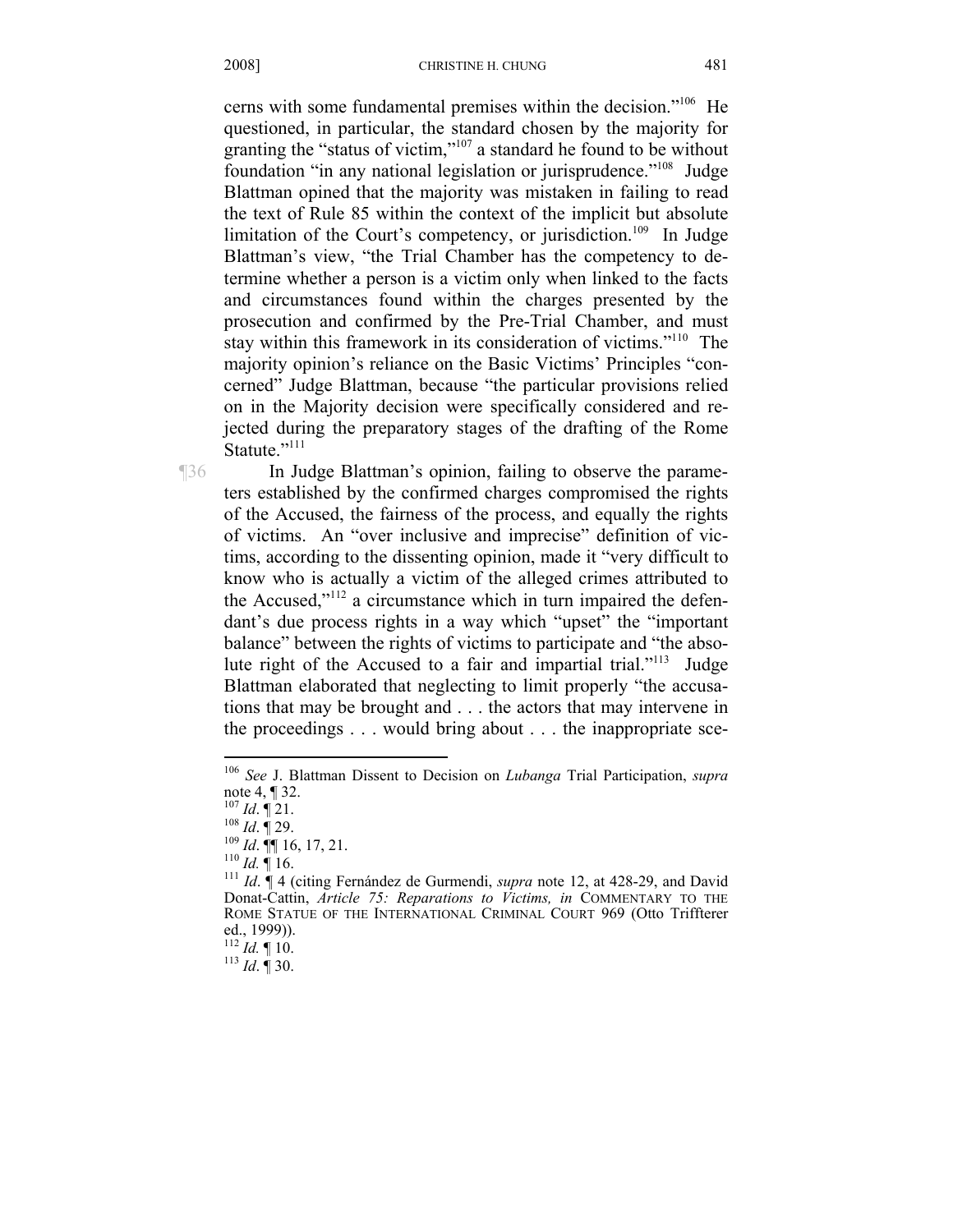#### 482 ATROCITY CRIMES LITIGATION YEAR-IN-REVIEW [Vol. 6

nario in which the Trial Chamber could be forced to make determinations based on evidence which is outside of the scope the charges [sic] against the Accused."114 Judge Blattman noted that defining victims vaguely or preliminarily equally failed to "provid[e] tangible benefits for victims . . . ."<sup>115</sup> Additionally, elevating the entitlement of applicants who had "suffered harm not linked to the charges in the present case" compromised "the rights of those victims who do fulfill the criteria of victims."116

¶37 The dissenting opinion pointed out that the majority ruling, expanding the grant of the "status of victim" vis-à-vis a case, had been rendered in the absence of any argument from the OTP, the defense, or victims' representatives in favor of the liberalized standard.117 Judge Blattman noted that both Pre-Trial Chambers I and II "have required, in order to determine the status of victims, that a causal link be found between the harm a victim applicant has suffered and the crimes that the accused has been charged with."<sup>118</sup> The Appeals Chamber also had "never overruled this important causal link" in any of the interlocutory appeals it had heard.<sup>119</sup>

¶38 Finally, Judge Blattman noted his view that the framework created by the majority opinion would tend "to cause delays and legal insecurities,"<sup>120</sup> and was "over burdensome" for victims.<sup>121</sup> He stated that the framework adopted by the majority "appears to be requiring two applications of victims": one "to be recognized by the Trial Chamber as a victim who may generally participate in the proceedings," and a second "to indicate at what specific stage in the proceedings they may participate as victims." $12^2$  The majority opinion thus "adopt[ed] a system in which every application is to be evaluated on a case-by-case basis for every procedural action."123 Rather than providing "a solution for modalities of par-

119 *Id.* <br>
<sup>120</sup> *Id.* **f** 31.<br>
<sup>121</sup> *See id.* **f** 122, 32.<br>
<sup>122</sup> *Id.* **f** 22.<br>
<sup>123</sup> *Id.* **f** 31.

 $114$  *Id.* 11.

<sup>115</sup> *Id*.  $\mathbf{I} = \begin{bmatrix} 116 \\ 16 \end{bmatrix}$  **11.** 116 *Id*. **[16]** 32. 116 *Id*. **[16]** 32. 117 *See id*. **[1** 28 (stating that none of the "submissions from the parties and participants [had] requested or argued for the position that victims' status in a particular case would not be tied to whether the harm suffered is a result of the charges confirmed against the Accused.")  $\frac{118}{116}$  *Id.* ¶ 17.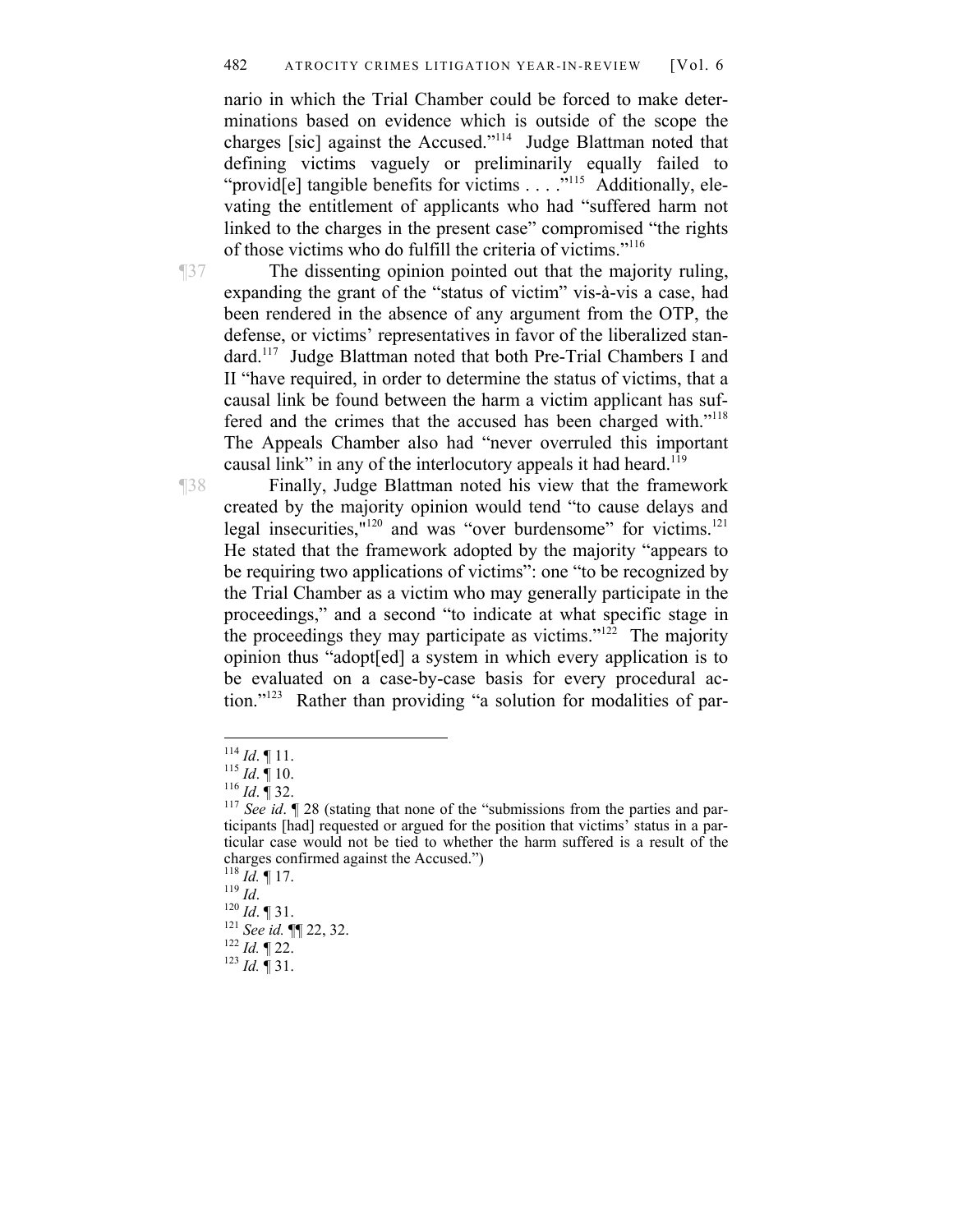ticipation," the majority ruling, in Judge Blattman's view, "instead postpone[d] decisions for future determination."124 The dissenting Judge emphasized his belief that the Rome Statute rendered it mandatory, not elective, to consider burdens and inefficiency when determining "at what stage during the trial proceedings it is appropriate for victims to present any views or concerns," since appropriateness depended on factors including the factor of judicial economy.<sup>125</sup>

#### *E. The Positions of the Parties*

¶39 As the Pre-Trial and Trial Chambers were assessing the first applications to participate in ICC investigations and cases, both the OTP and defense counsel assigned in the situations and cases had been making observations and arguments, most notably under RPE Rule 89(1), which entitles the parties to comment upon applications.126 The OTP and defense counsel had strongly opposed the ruling that the Statute recognizes the granting of a "status of victim" or "procedural status of victim," or a general right to participate, in ICC investigations.<sup>127</sup> The OTP and defense counsel also each disputed the notion that effects on fairness and efficiency are irrelevant when determining when to grant a "status of victim," "procedural status of victim," or a general or potential right to participate, and only should be considered when later determining the modalities of participation.<sup>128</sup> Indeed, by the time the Pre-Trial Chambers assigned to the DRC and Darfur situations granted, in essence, leave to appeal these issues, the OTP and defense counsel

 $124$  Id

<sup>&</sup>lt;sup>125</sup> *See id.* ¶ 25. <sup>126</sup> The rule provides, in pertinent part, "Subject to the provisions of the Statute, in particular article 68, paragraph 1, the Registrar shall provide a copy of the application to the Prosecutor and the defence, who shall be entitled to reply within a time limit to be set by the Chamber. Subject to the provisions of subrule 2, the Chamber shall then specify the proceedings and manner in which participation is considered appropriate . . . ." *See* RPE, *supra* note 17, R. 89(1). <sup>127</sup> *See infra* notes 130-33 and accompanying text for a discussion of the OTP

position that there is no general right to participate in the investigation and *infra*  note 154 and accompanying text for a discussion of the position of Lubanga's pre-trial counsel that victim participation is improper even at the pre-trial stage.<br><sup>128</sup> See *infra* note 139 and accompanying text for a discussion of the OTP posi-

tion and *infra* notes 156-57 and accompanying text for a discussion of the position of Lubanga's pre-trial counsel.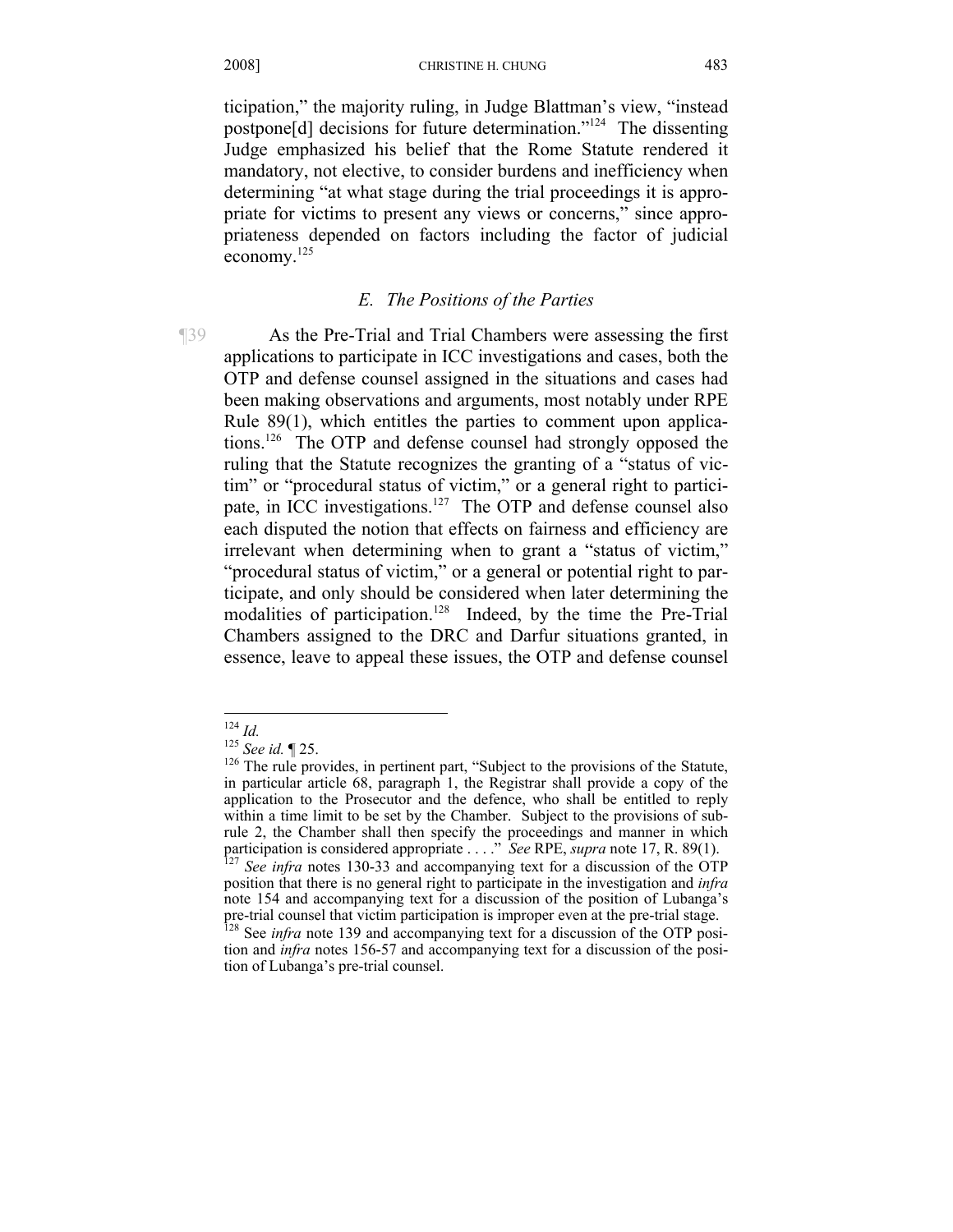had previously filed unsuccessful applications for leave to appeal.<sup>129</sup>

1

¶40 From its first submissions on the issue to Pre-Trial Chamber I in 2005, the OTP contested the legality of granting a general right to victims to participate in the investigation or situation. The OTP contended that whether an applicant's "personal interests" were "affected," within the meaning of Article 68(3), could not be determined except in reference to a "proceeding," which in turn could not be equated with the "investigation."<sup>130</sup> The OTP argued, for example, that because Article 68(3) was clearly meant to impose some limitation upon participation in ICC proceedings, the provision could not be read to permit participation for victims of any crime within the theoretical jurisdiction of the Court without violating the principle of treaty interpretation requiring every treaty provision to be given effect.<sup>131</sup> The OTP took the view in its early submissions that in the investigation phase, participation by vic-

<sup>129</sup> *See*, *e.g.*, Situation in the Democratic Republic of Congo, Situation No. ICC 01/04-103, Prosecution's Application for Leave to Appeal Pre-Trial Chamber I's "Decision on the Applications for Participation in the Proceedings of VPRS 1, VPRS 2, VPRS 3, VPRS 4, VPRS 5, and VPRS 6," Public (Jan. 23, 2006) [hereinafter OTP's 23 January 2006 DRC Submission re Leave to Appeal]; Situation in the Democratic Republic of Congo, Situation No. ICC-01/04-141, Prosecution's Application for Extraordinary Review of Pre-Trial Chamber I's 31 March 2006 Decision Denying Leave to Appeal, Public (Apr. 24, 2006); Situation in Uganda, Situation No. ICC-02/04-103, Prosecution's Application for Leave to Appeal the Decision on Victims' Applications for Participation a/0010/06, a/0064/06 to a/0070/06, a/0081/06 to a/0104/06 and a/0111/06 to a/0127/06, Public (Aug. 20, 2007) [hereinafter OTP's 20 August 2007 Uganda Submission re Leave to Appeal]; Prosecutor v. Thomas Lubanga Dyilo, Case No. ICC-01/04-01/06-272, Request for Leave to Appeal the "Décision sur les demandes de participation à la procedure a/0001/06, a/0002/06, et a/0003/06 dans le cadre de l'affaire Le Procureur v. Thomas Lubanga et de l'enquête en République démocratique du Congo," Public (Aug. 7, 2006) [hereinafter Defense 7 August

<sup>2006</sup>*Lubanga* Submission re Leave to Appeal]. 130 *See, e.g.*, Situation in the Democratic Republic of Congo, Case No. ICC-01/04-84-Conf, Prosecution's Reply on the Applications for Participation 01/04- 1/dp to 01/04-6/dp, Reclassified as Public, ¶¶ 11-17 (Aug. 15, 2005) [hereinafter OTP's 15 August 2005 DRC Submission] (arguing that there are no "proceedings" within the meaning of Article 68(3) during the investigation phase); Situation in Uganda, Situation No. ICC-02/04-85, Prosecution's Reply under Rule 89(1) to the Applications for Participation of Applicants a/0010/06, a/0064/06 to a/0070/06, a/0081/06 to 1/0104/06 and a/0111/06 to a/0127/06 in the Uganda Situation, Public, ¶ 22 (Feb. 28, 2007) [hereinafter OTP's 28 February 2007 Uganda Submission] ("the investigation of a situation is a phase which does not

form part of the concept of proceedings as defined in [Art. 68(3)]"). 131 *See, e.g.*, OTP's 15 August 2005 DRC Submission, *supra* note 130, ¶ 25; OTP's 28 February 2007 Uganda Submission, *supra* note 130, ¶ 29.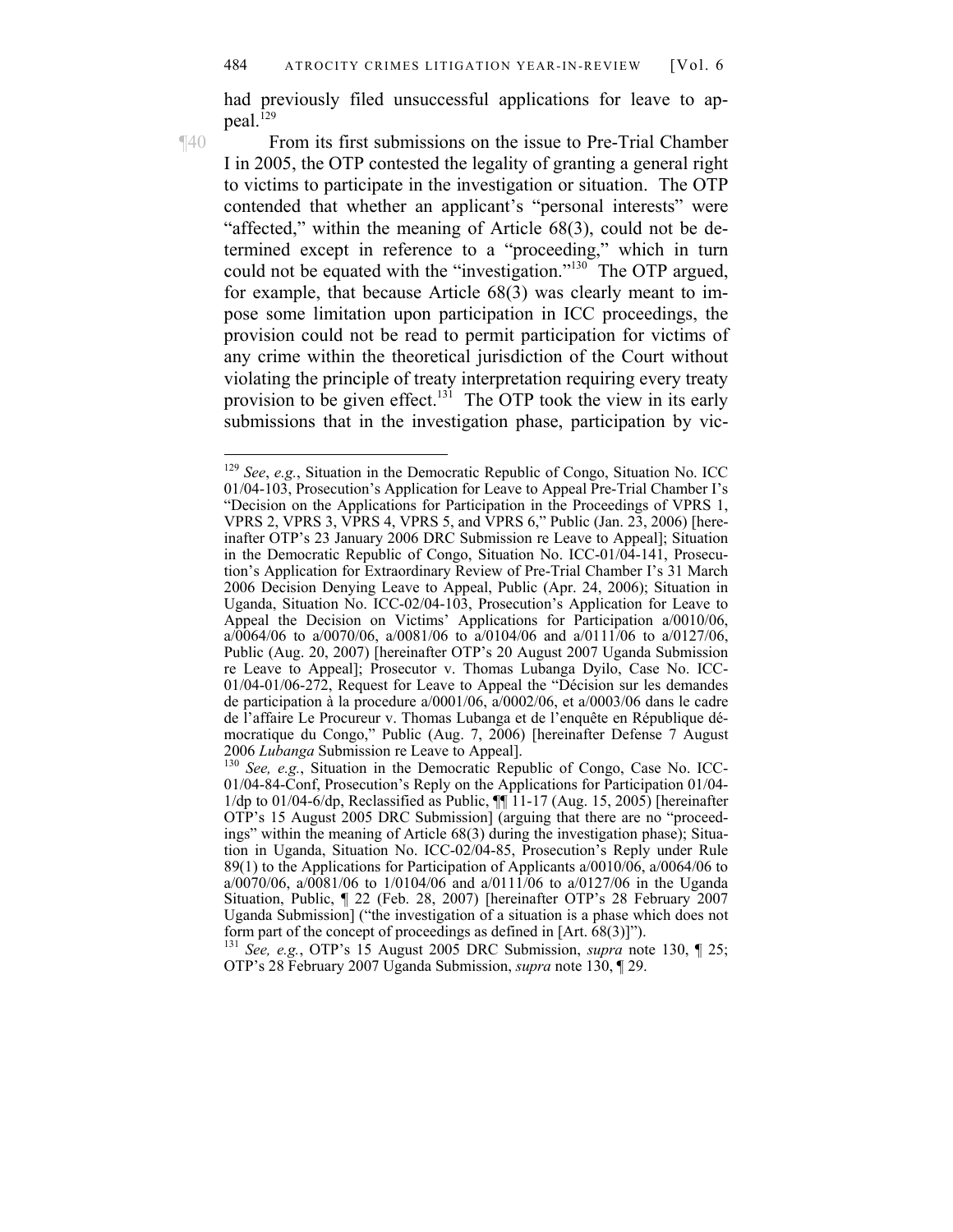tims was permissible, but only in the "proceedings" specifically identified in the Rome Statute and the RPE, for example:

- Through presentation of views when the OTP seeks authorization to commence an investigation *proprio motu*, under Article 15(3);
- By being informed if the OTP decides not to investigate or prosecute (see Article 53; Rule 92(2)), and being heard on that matter;
- Through submission of observations when the OTP seeks a ruling from the Court regarding a question of jurisdiction or admissibility, under Article  $19(3).^{132}$

The granting of a general right to participate in the investigation, in the view of the OTP, wrongly made redundant these provisions in the Statute and RPE specifying instances of victims' participation relating to the investigation.<sup>133</sup>

¶41 The OTP's argument relied on the proposition that the clear design of the Rome Statute was to increase or expand victims' participation as investigations and cases advanced to the proceedings in which participation was most vital to victims—trial and hearings relating to reparations.<sup>134</sup> During the earliest phase of investigation, victims thus were expressly granted rights to be heard only regarding specific matters in which their interests were plainly "affected," such as the commencing of an investigation *proprio motu* or the declining of an investigation on interests-of-justice grounds.<sup>135</sup> To grant a general right to participate in the investiga-

1

<sup>132</sup> *See, e.g.*, OTP's 15 August 2005 DRC Submission, *supra* note 130, ¶¶ 5, 54;

<sup>&</sup>lt;sup>133</sup> See, e.g., OTP's 15 August 2005 DRC Submission, *supra* note 130, ¶ 15; OTP's 28 February 2007 Uganda Submission, *supra* note 130, ¶ 27.

<sup>&</sup>lt;sup>134</sup> See, e.g., OTP's 15 August 2005 DRC Submission, *supra* note 130, ¶[ 11-22; OTP's 28 February 2007 Uganda Submission, *supra* note 130, ¶¶ 20-27; Situation in the Democratic Republic of Congo, Situation No. ICC-01/04-346, Prosecution's Reply under Rule 89(1) to the Applications for Participation of Applicants a/0106/06 to a/0110/06, a/0128/06 to a/0162/06, a/0188/06, a/0199/06, a/0203/06, a/0209/06, a/0214/06, a/0220/06 to a/0222/06 and a/0224/06 to a/0250/06, Public Redacted Version, ¶¶ 13-14 (June 25, 2007) [hereinafter OTP's 25 June 2007 DRC Submission]; OTP's 28 February 2007 Uganda Submission, *supra* note 130, ¶¶ 21-22.<br><sup>135</sup> *See, e.g.*, OTP's 15 August 2005 DRC Submission, *supra* note 130, ¶¶ 5, 54;

OTP's 28 February 2007 Uganda Submission, *supra* note 130, ¶ 20.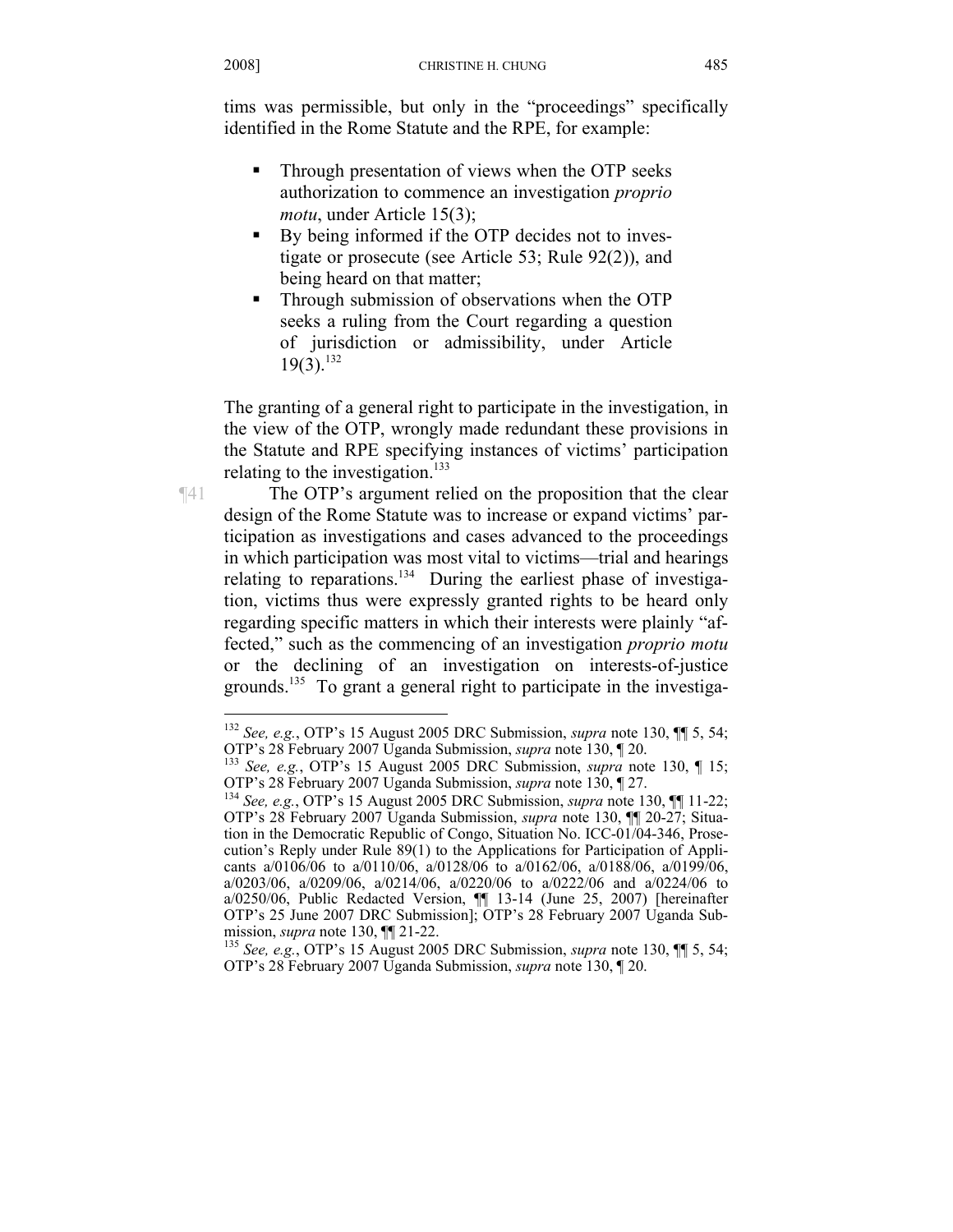tion, by contrast, failed to acknowledge that providing ill-defined participation during that early phase would undermine the independence of the Prosecutor, the objectivity of the investigation, and the efficiency of the Court.<sup>136</sup> It also created forms of participation that approached or surpassed the *partie civile* system rejected at Rome: for example, a victim's ability during an investigation to submit to the judges factual material collected outside of the prosecutor's investigation and unrelated to any crimes actually being investigated.<sup>137</sup> The granting of an open-ended participation right during the investigation, in the OTP's view, upended the rational plan of the Statute to focus the Court's limited resources on providing greater participation rights to victims who had suffered from crimes specifically prosecuted at the ICC.<sup>138</sup>

 $\overline{a}$ 

¶42 The OTP also contended that Article 68(3) did not permit the Chambers to decline to consider how granting a general right to participate might affect the fairness and efficiency of proceedings, and to rely instead on a sweeping judgment that such a right was not *per se* at odds with fair and expeditious proceedings.<sup>139</sup> Because of the breadth of the general right, ICC proceedings could be debilitated, the OTP argued, by the need to adjudicate, in successive steps, the participation rights of the hundreds of thousands of victims of the conflicts under investigation.<sup>140</sup> Moreover, given the extreme selectivity of cases actually commenced in the ICC, if the

<sup>136</sup> *See, e.g.*, OTP's 23 January 2006 DRC Submission re Leave to Appeal, *supra* note 129, ¶¶ 5, 13-19, 31; OTP's 28 February 2007 Uganda Submission, *supra* note 130, ¶¶ 32-33; OTP's 20 August 2007 Uganda Submission re Leave to Appeal *supra* note 129, **[14]** 13-14.<br><sup>137</sup> *See, e.g.*, OTP's 23 January 2006 DRC Submission re Leave to Appeal, *su-*

*pra* note 129, ¶¶ 17, 21; OTP's 28 February 2007 Uganda Submission, *supra*  note 130,  $\P$  38 n.60.

<sup>138</sup> *See, e.g.*, OTP's 15 August 2005 DRC Submission, *supra* note 130, ¶¶ 18-22 (arguing that the drafting history of Article 68 demonstrates the intent to provide greater participation in case proceedings); OTP's 23 January 2006 DRC Submission re Leave to Appeal, *supra* note 129, ¶ 5 (contending that 17 January 2006 DRC Decision wrongly granted participation "regardless of whether the person demonstrates any connection to the actual focus of the investigation at the time, or any future case" and thus opened the right to tens of thousands, or hundreds of thousands of individuals in the DRC).

<sup>139</sup> *See*, *e.g.*, OTP's 23 January 2006 DRC Submission re Leave to Appeal, *supra* note 129, 122 (stating that it is "no satisfactory solution" for the Chamber to "merely state[] that it must arrange for the victims to take part in a way that respects the rights of the defence . . . .").

<sup>140</sup> *See, e.g.*, *id.* ¶¶ 5, 31-33; OTP's 25 June 2007 DRC Submission, *supra* note 134, ¶¶ 22-25.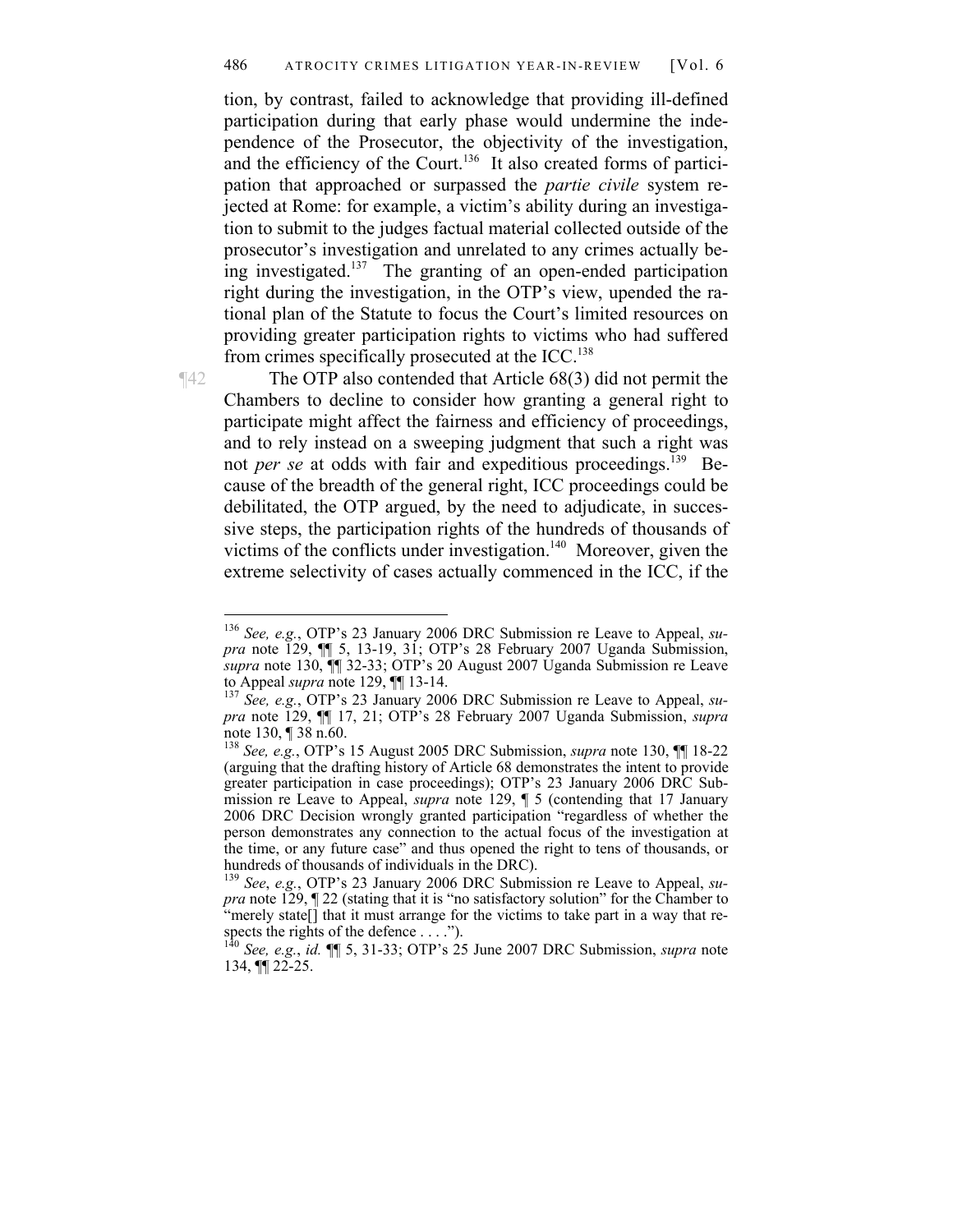Chambers persisted in the dominant view that case participation would only be conferred on victims who suffered from charged crimes, only the smallest fraction of those who participated in an investigation would ever qualify to participate in any ICC case.<sup>141</sup> The OTP argued that it was unfair to victims, as well as damaging for the Court, to raise false expectations by granting a general right to participate that was highly unlikely to lead to any opportunity to express views or concerns in ICC trials or to the receipt of reparations.<sup>142</sup>

 $\overline{a}$ 

¶43 Finally, the OTP maintained that permitting general participation in the investigation, or the "procedural status of victim," also undermined the fairness and integrity of ICC proceedings, in that:

- The burden of processing the applications for participation, and managing the ensuing participation, would not be offset by meaningful victims' participation;<sup>143</sup>
- It prejudiced the defense to grant to victims the ability to participate in investigations, and present facts to the Chambers, without subjecting that participation to safeguards which apply to the OTP (such as the obligation to investigate exonerating circumstances under Article  $54(1)(a)$ , or to both parties (such as duties of disclosure); $^{144}$

<sup>141</sup> *See, e.g.*, Situation in the DRC, Situation No. ICC-01/04-315, Prosecution's Observations on the Applications for Participation of Applicants a/0004/06 to a/0009/06, a/0016/06 to a/0063/06, a/0071/06, a/0072/06 to a/0080/06 and a/0105/06, Public with Confidential, *Ex parte* Annex, ¶ 20 (Nov. 30, 2006);

<sup>&</sup>lt;sup>142</sup> See, e.g., Situation in the DRC, Situation No. ICC-01/04-315, Prosecution's Observations on the Applications for Participation of Applicants a/0004/06 to a/0009/06, a/0016/06 to a/0063/06, a/0071/06, a/0072/06 to a/0080/06 and a/0105/06, Public with Confidential, *Ex parte* Annex,  $\parallel$  20 (Nov. 30, 2006); OTP's 28 February 2007 Uganda Submission, *supra* note 130,  $\parallel$  12.

<sup>&</sup>lt;sup>143</sup> See, e.g., OTP's 28 February 2007 Uganda Submission, *supra* note 130, ¶ 12-14, 40; OTP's 25 June 2007 DRC Submission, *supra* note 134, ¶¶ 12-14, 22- 24.

<sup>144</sup> *See, e.g.*, OTP's 23 January 2006 DRC Submission re Leave to Appeal, *supra* note 129, ¶¶ 10, 13-22; OTP's 28 February 2007 Uganda Submission, *supra*  note 130, ¶¶ 32-33, 38-39; OTP's 20 August 2007 Uganda Submission re Leave to Appeal, *supra* note 129, ¶¶ 13-14.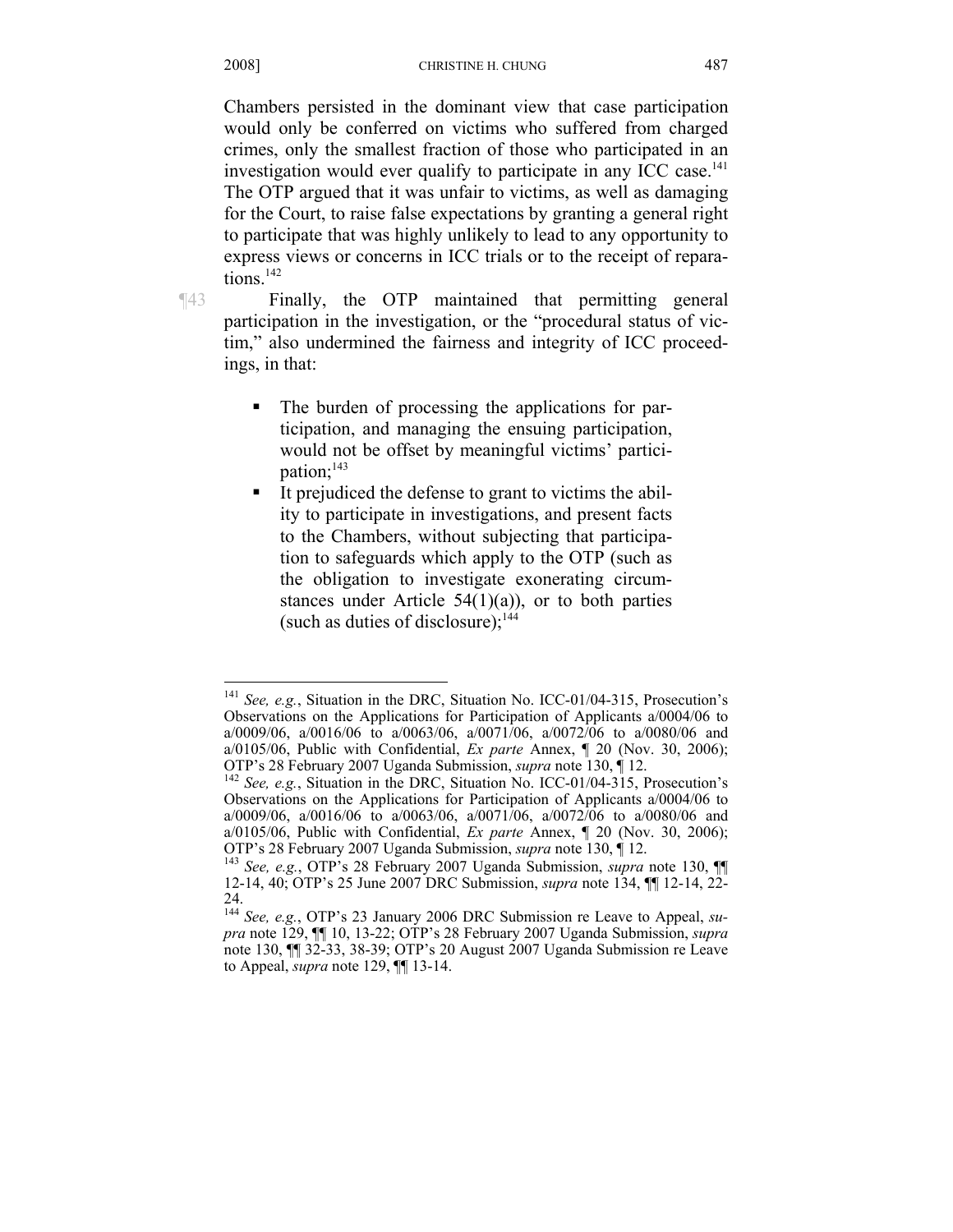It damaged the judges' appearance of impartiality, and ignored that the Statute conferred no authority upon the judges to conduct investigation, to permit the judges to rule upon the existence of crimes within the jurisdiction of the Court, and of victims of those crimes, before any defendant is present or the OTP has presented any evidence.<sup>145</sup>

¶44 After the *Lubanga* case commenced and applications to participate in the situations and cases came under consideration, defense counsel also strongly challenged the standards selected by the judges for evaluating applications to participate. 146 In particular, the lawyers who have represented Lubanga, as well as the OPCD, in representing future defendants in the Darfur and DRC situations,  $147$  have contended that: (1) the applications to partici-

<sup>145</sup> *See, e.g.*, OTP's 23 January 2006 DRC Submission re Leave to Appeal, *supra* note 129, ¶¶ 14, 16, 26-27; OTP's 28 February 2007 Uganda Submission, *supra* note 130,  $\frac{1}{36}$  TM 35-37.<br><sup>146</sup> The first two times the "status of victim" was granted–in the 17 January 2006

DRC Decision and 10 August 2007 Uganda Decision–the Pre-Trial Chamber had before it no argument that opposed the granting of a general right to participate in the investigation. The relevant filing by *ad hoc* counsel in the DRC case is not public, but is referenced in the 17 January 2006 DRC Decision, *supra* note 26, which notes that *ad hoc* defense counsel did not "challenge either the applicability of article 68(3) of the Statute to this stage of the investigation or the possibility in legal terms of participation by the victims at this stage of the proceedings." *See id.* ¶ 24. In the Uganda situation and case, from the public filing of *ad hoc* defense counsel it appears that she believed that a public information document issued in 2005 by the ICC, which stated that victims could participate "from the earliest stages of the proceedings," precluded "the Defence [from submitting] arguments against victim participation at all stages in the proceedings." *See* Prosecutor v. Joseph Kony, Case No. ICC-02/04-01/05-216-tEN, Defence observations on applications for participation in the proceedings a/0010/06, a/0064/06 to a/0070/06, a/0081/06 to a/0104/06 and a/0111/06 to a/0127/06, Public,  $\P$  43-46 (Mar. 5, 2007). The lack of opposition by these first defense counsel, especially given the subsequent objections raised by counsel for Lubanga and OPCD, see *infra* notes 147-78 and accompanying text, may reflect the difficulty that *ad hoc* counsel often faces in representing abstract interests.

<sup>&</sup>lt;sup>147</sup> The OPCD was first appointed in the Darfur and DRC situations in May 2007 to represent the interests of defendants during the investigation by replying to observations to participate. *See* Situation in Darfur, Sudan, Situation No. ICC-02/05-74, Decision Authorising the Filing of Observations on Applications for Participation in the Proceedings a/0011/06 to a/0015/06, Public, 3 (Pre-Trial Chamber I, May 23, 2007); Situation in the DRC, Situation No. ICC-01/04-329 tEN, Decision Authorising the Filing of Observations on Applications for Participation in the Proceedings, Public, 3 (Pre-Trial Chamber I, May 23, 2007)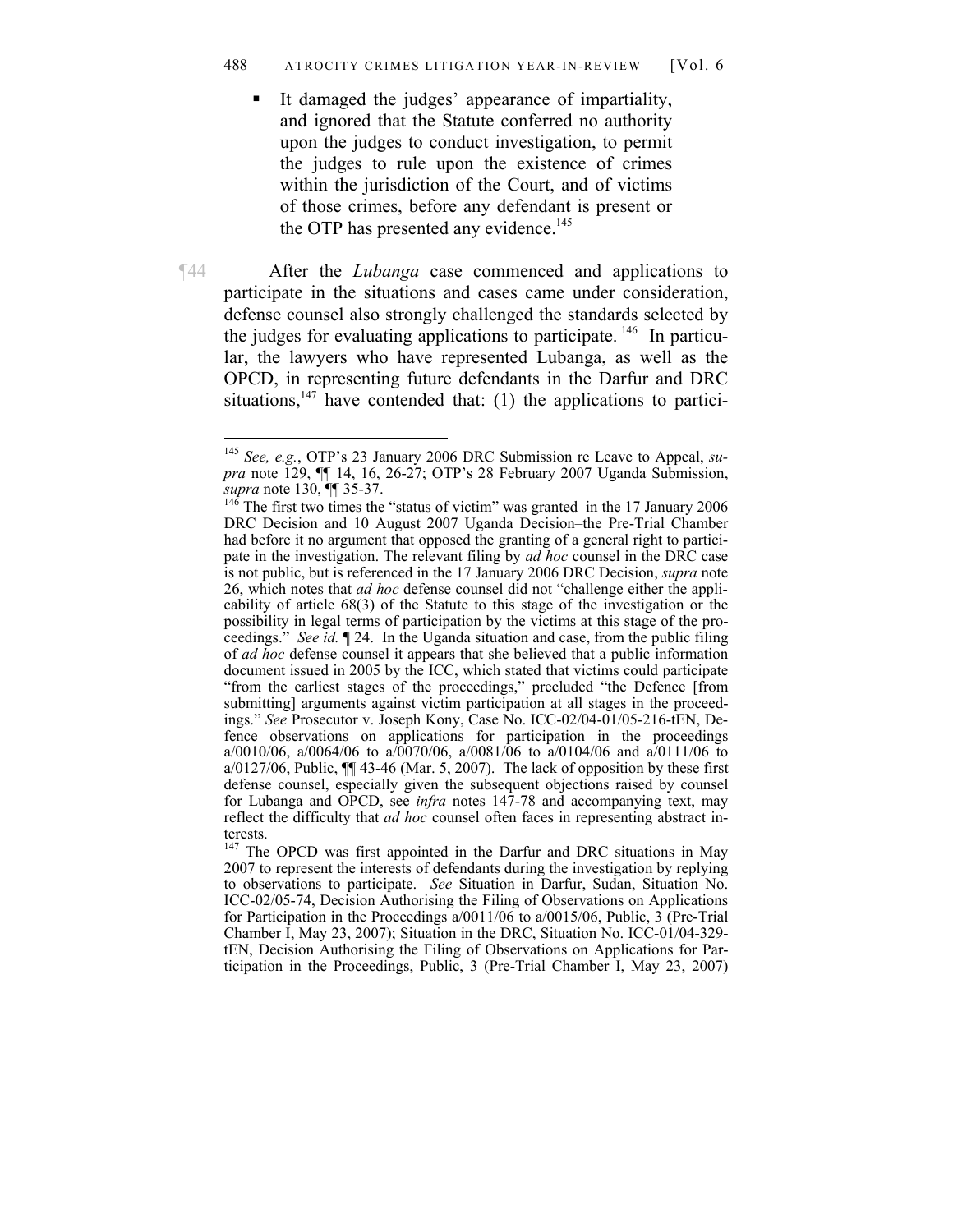pate, and the accounts contained therein, prejudice defendants by exposing the judges to "accusers" other than the OTP; $^{148}$  (2) it is extra-legal to grant the status of victim based on collective "effects" shared by all victims of crimes within the jurisdiction of the Court; $^{149}$  and (3) the process of evaluating applications is burdensome to the defense and delays proceedings and trials, which also prejudices the defense.<sup>150</sup>

¶45 Lubanga's pre-trial counsel, whose defense of Lubanga was vigorous, was the first to argue that applicants seeking participation inevitably and wrongly served as other "accusers" of the defendant, in providing accounts of their victimization.<sup>151</sup> Lubanga's pre-trial counsel argued that the prejudice was compounded because the names of applicants were withheld from the defense (a practice routinely ordered at the ICC to maintain the security of the applicants), meaning that applicants functioned as anonymous accusers.152 Lubanga's counsel noted that many applicants had advanced accusations about the UPC, the group Lubanga had led, and some recounted crimes like murder, rape, and torture, that were not among the only charges in the case: child conscription, child enlistment, and use of children in hostilities.<sup>153</sup>

<sup>153</sup> *See, e.g.*, Defense 4 September 2006 *Lubanga* Submission re Applicants a/0004/06 to a/0052/06, *supra* note 152, ¶¶ 73-77; Prosecutor v. Thomas Lubanga Dyilo, Case No. ICC-01/04-01/06-585, Observations de la Défense sur les

 $\overline{a}$ [hereinafter 23 May 2007 DRC Decision Authorizing Observations].

<sup>&</sup>lt;sup>148</sup> See *infra* notes 151-53 & 162-65 and accompanying text.<br><sup>149</sup> *See, e.g.*, Situation in Darfur, Sudan, Case No. ICC-02/05-119, OPCD Appeal Brief on the "Decision on the Requests of the OPCD on the Production of Relevant Supporting Documentation Pursuant to Regulation 86(2)(e) of the Regulations of the Court and on the Disclosure of Exculpatory Materials by the Prosecutor," Public, ¶¶ 20-21 (Feb. 4, 2008) [hereinafter 4 Feb. 2008 OPCD Darfur Appeal Brief]; Prosecutor v. Thomas Lubanga Dyilo, Case No. ICC-01/04-01/06-901-tEN, Response to the Application by Victims a/0001/06, a/0002/06, a/0003/06 and a/0105/06 for Authorization to Participate in the Appeal Proceedings Relating to the *Decision on the Confirmation of Charges*, Public, ¶¶ 23-25 (May 11, 2006) [hereinafter Defense 11 May 2006 *Lubanga* Response].<br>
<sup>150</sup> See *infra* notes 159-60 & 174 and accompanying text.

<sup>&</sup>lt;sup>151</sup> See, e.g., Defense 7 August 2006 *Lubanga* Submission re Leave to Appeal, *supra* note 129, ¶ 45. Counsel in the pre-trial stage was Jean Flamme. *See id*. at 1.

<sup>152</sup> *See*, e.g.*, id*. ¶¶ 7, 36-47; Prosecutor v. Thomas Lubanga Dyilo, Case No. ICC-01/04-01/06-386-tEN, Defence Submissions regarding the Applications for Participation in the Proceedings of Applicants a/0004/06 to a/0052/06, Public, ¶¶ 1-4 (Sept. 4, 2006) [hereinafter Defense 4 September 2006 *Lubanga* Submission re Applicants a/0004/06 to a/0052/06].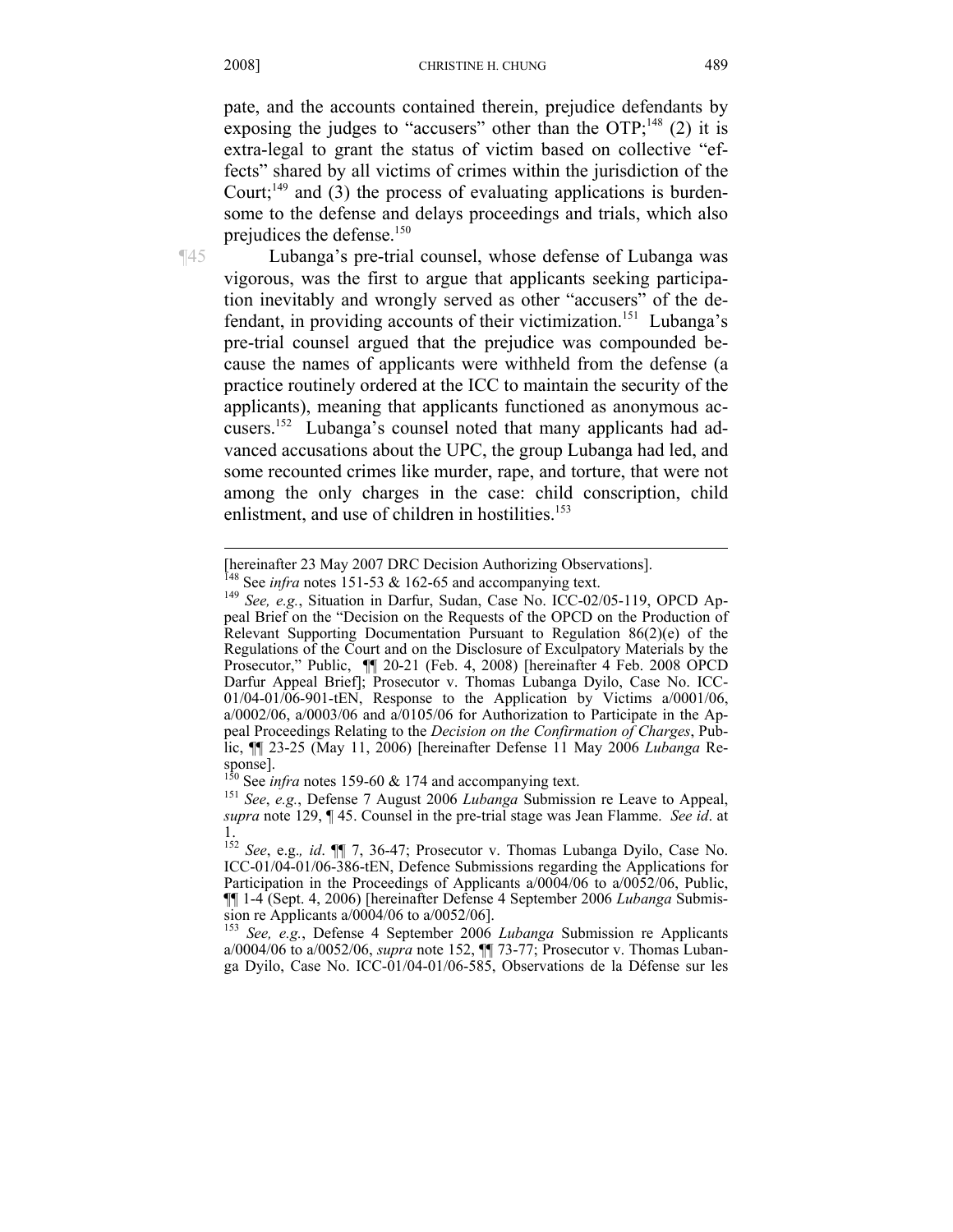¶46 The position of Lubanga's pre-trial counsel was that victim participation during pre-trial proceedings should be disallowed and participation commenced following the confirmation of charges.<sup>154</sup> Counsel noted that applicants to participate were indiscriminately seeking to participate equally in all phases of proceedings, rather than making any attempt to show the effects of any proceeding on "personal interests."<sup>155</sup> Also, in counsel's estimation, it "put the cart before the horse" to grant victim status while deferring any evaluation of the impact on the defense and on efficiency until the Chamber considered "modalities" of participation in specific proceedings.156 Counsel stated: "the Pre-Trial Chamber should not conduct a purely theoretical and 'in abstracto' examination of the issue of whether, generally speaking, it is appropriate to participate in the pre-trial stage."157 Lubanga's counsel argued that it undermined the appearance of the impartiality of the Pre-Trial Chamber and Lubanga's right to the presumption of innocence for the Chamber to find, before the confirmation of any charges, that certain applicants to participate had suffered harm as a result of the crimes allegedly perpetrated by Lubanga.<sup>158</sup>

 $\overline{a}$ 

¶47 Lubanga's counsel argued further that especially, but not uniquely, in the circumstances Lubanga faced, participation at the pre-trial stage could not be accomplished without "undue delay" of the proceedings and infringement of Lubanga's rights.<sup>159</sup> Counsel repeatedly complained before Lubanga's confirmation hearing that the burden of responding to applications to participate, and the

demandes de participation à la procédure a/0072/06 à a/0080/06 et a/0105/06, Public, ¶¶ 21-27 (Oct. 18, 2006).

<sup>154</sup> *See, e.g.*, Defense 7 August 2006 *Lubanga* Submission re Leave to Appeal, *supra* note 129, ¶ 10; Prosecutor v. Thomas Lubanga Dyilo, Case No. ICC-01/04-01/06-379, Defence Observations Relative to the Proceedings and Manner of Participation of Victims a/0001/06 to a/0003/06, Public, ¶¶ 22-26 (Sept. 4, 2006) [hereinafter Defense 4 September 2006 *Lubanga* Submission re Applicants a/0001/06 to a/0003/06].<br><sup>155</sup> See Defense 11 May 2006 Lubanga Response, *supra* note 149,  $\P$ [ 23-25.

<sup>&</sup>lt;sup>156</sup> Defense 7 August 2006 *Lubanga* Submission re Leave to Appeal, *supra* note 129, ¶ 49.

<sup>&</sup>lt;sup>157</sup> Defense 4 September 2006 *Lubanga* Submission re Applicants a/0001/06 to a/0003/06, *supra* note 154,  $\P$  25.

<sup>&</sup>lt;sup>158</sup> See, e.g., Defense 4 September 2006 *Lubanga* Submission re Applicants a/0004/06 to a/0052/06, *supra* note 152, ¶¶ 50-53. 159 *See*, *e.g.*, Defense 7 August 2006 *Lubanga* Submission re Leave to Appeal,

*supra* note 120, ¶¶ 50-53.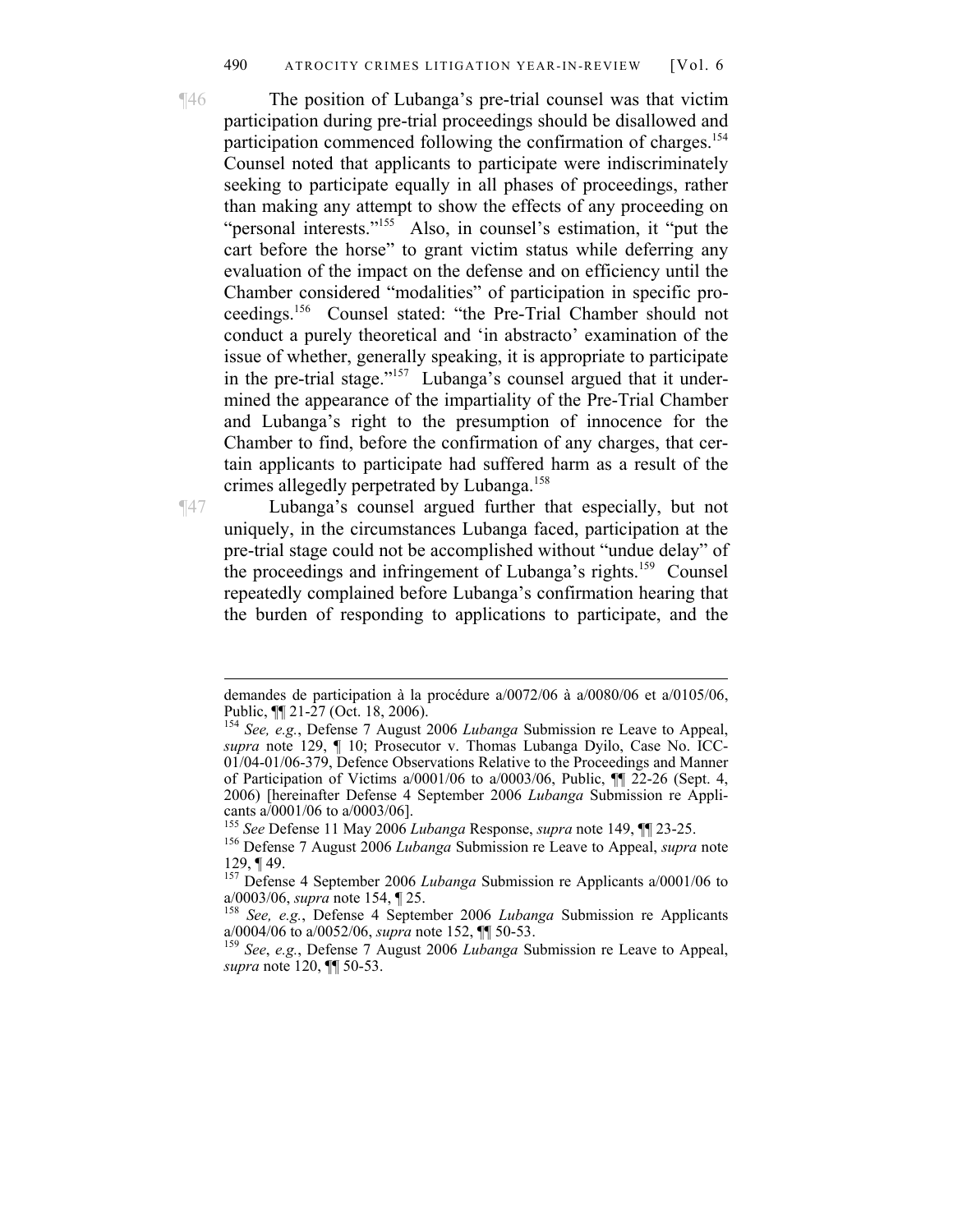"potentially detrimental" allegations raised therein, was impairing the defense's preparation for the hearing. $160$ 

 $\overline{a}$ 

¶48 The OPCD, while serving as *ad hoc* counsel to as-yet theoretical defendants in the DRC and Darfur situations, made a series of objections through which it finally obtained leave to challenge the notion, first expressed in the January 17, 2006 decision of Pre-Trial Chamber I, that there was nothing inherently unfair in permitting the "procedural status of victim."<sup>161</sup> When the first applications to participate in the Darfur situation were under consideration, in June 2007, the OPCD contended that the "the participation of the victims at this stage of the proceedings would prejudice the rights of the Defence."162 In nearly identical filings in the DRC and Darfur situations, the OPCD also challenged the application process, contending that the Chambers could not rule on the applications without considering information which might contradict the applicants' claims.<sup>163</sup> The OPCD sought to have the judges require applicants to participate to disclose information which might tend to impugn their own credibility or establish that injuries were pre-existing.<sup>164</sup> It requested that the Chambers order the OTP to

<sup>160</sup> *See id.* ¶¶ 50-51; *see also* Defense 4 September 2006 *Lubanga* Submission re Applicants a/0001/06 to a/0003/06, *supra* note 154, ¶¶ 25-26 (noting that confirmation hearing had been postponed once already and that the admission of victim-participants would "inevitably delay them further" and deprive the defense of "the means and resources . . . to ensure the accused's right to a defence as guaranteed by the Statute").

<sup>161</sup> *See* First Darfur Grant of Appeal, *supra* note 1, at 6-7; First DRC Grant of Appeal, *supra* note 1, at 6-7. Presumably the OPCD was referring to the pretrial phase, as arrest warrants had been issued in that situation.

<sup>&</sup>lt;sup>162</sup> The quotation in the text is the Single Judge's characterization, as stated in the 6 December 2007 Darfur decision, *supra* note 82, at 4, but the OPCD submission—a filing entitled "Observations on Applications a/0011/06 to a/0015/06," numbered ICC-02/05-80-Conf, and dated 8 June 2007, see *id*. at 4 n.9–is not publicly available.

<sup>163</sup> *See* OPCD Darfur Request for Addt'l Information from Applicants, *supra*  note 79; OPCD Darfur Request for Exculpatory Materials, *supra* note 79; Situation in the DRC, Situation No. ICC-01/04-382, Request for the Single Judge to Order the Production of Relevant Supporting Documentation Pursuant to Regulation 86(2)(e), Public (Aug. 31, 2007) [hereinafter OPCD DRC Request for Addt'l Information from Applicants]; Situation in the DRC, Situation No. ICC-01/04-378, Request for Single Judge to Order the Prosecutor to Disclose Exculpatory Materials, Public (Aug. 28, 2007) [hereinafter OPCD DRC Request for Exculpatory Materials].

<sup>164</sup> *See*, *e.g.*, OPCD DRC Request for Addt'l Information from Applicants, *supra*  note 163,  $\P$  81 (seeking information of any pre-existing medical condition suffered by applicant, national investigations or convictions of applicant, and relationships between applicant and other applicants).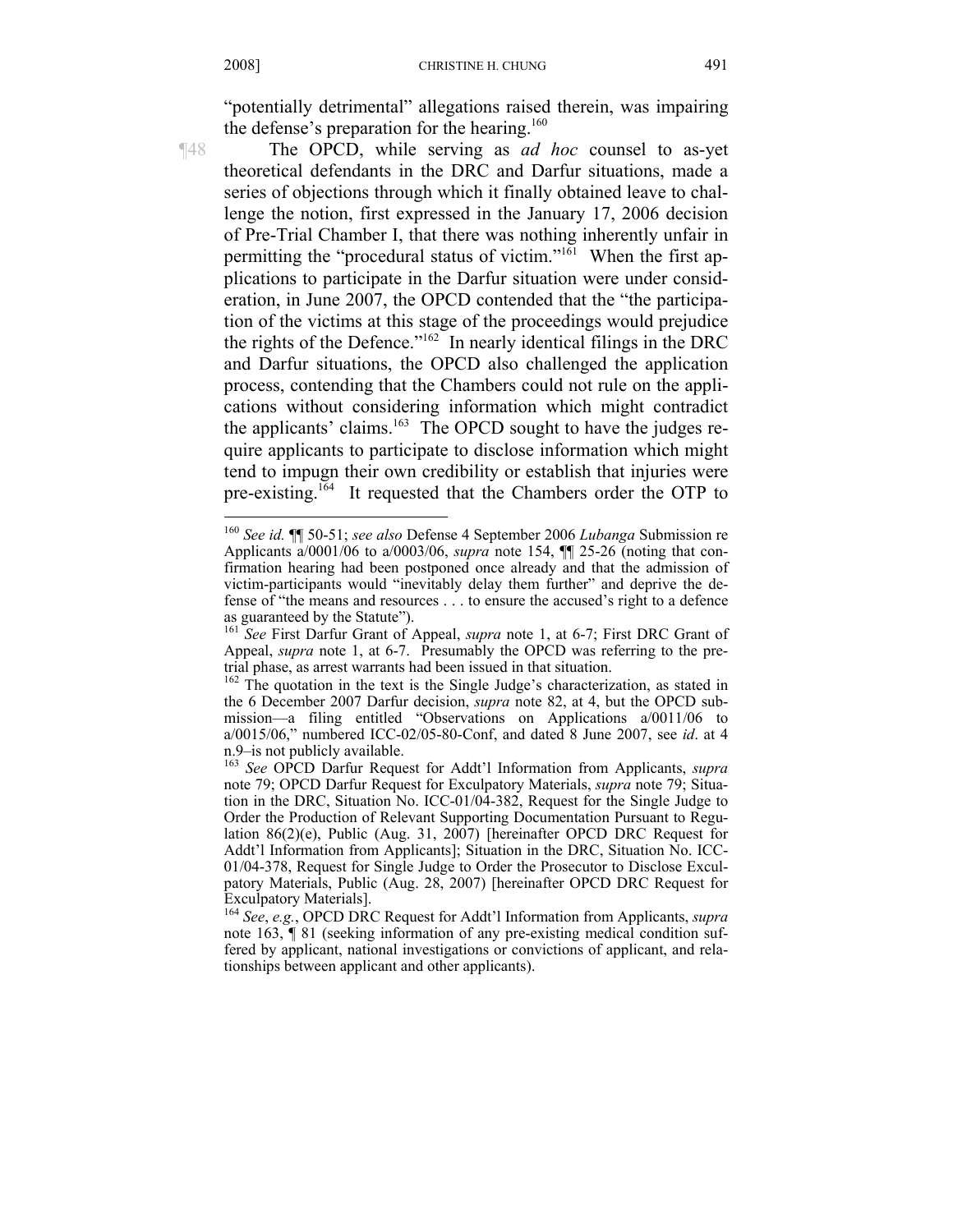disclose information that might undermine applicants' claims that the acts from which they suffered were crimes within the Court's jurisdiction. The OPCD specified, for example, that it sought information from the OTP suggesting that there was no "armed conflict" in the DRC or that the villages mentioned in the applications had been legitimate military targets.<sup>165</sup>

 $\overline{a}$ 

¶49 The OPCD applications were rejected by Single Judges in both the Darfur and DRC situations, based on identical reasoning: that because the process of admitting victims to participate "is not related to questions pertaining to the guilt or innocence of the suspect or accused person or to the credibility of Prosecution witnesses," it was unnecessary to expand the information-seeking which precedes decisions on applications to participate.<sup>166</sup> On January 23, 2008, however, the same judges granted leave to appeal their denial of the OPCD motions, and particularly the issue of whether a "procedural status of victim" can be granted during the investigation or in pre-trial proceedings.<sup>167</sup> This was the set of decisions that also sought appellate guidance on "how applications for participation at the investigation stage of a situation and the pre-trial stage of a case must be dealt with."<sup>168</sup> On February 6, 2008, the Single Judges in the Darfur and DRC situations again

<sup>165</sup> *See*, *e.g.*, *id*. ¶¶ 25-38; OPCD Darfur Request for Exculpatory Materials, *supra* note 79,  $\overline{$  || 29-40.<br>
<sup>166</sup> 3 December 2007 Darfur Decision on OPCD Requests for Addt'l and Excul-

patory Information, *supra* note 76, ¶ 20; Situation in the DRC, Situation No. ICC-01/04-417, Decision on the Requests of the OPCD on the Production of Relevant Supporting Documentation Pursuant to Regulation  $86(2)(e)$  of the Regulations of the Court and on the Disclosure of Exculpatory Materials by the Prosecutor, Public, ¶ 11 (Pre-Trial Chamber I, Dec. 7, 2007) [hereinafter DRC Decision on OPCD Requests for Addt'l and Exculpatory Information].

<sup>167</sup> *See* First Darfur Grant of Appeal, *supra* note 1, at 7-8; First DRC Grant of Appeal, *supra* note 1, at 7-8. Pre-Trial Chamber I, in the DRC situation, and the Single Judge of Pre-Trial Chamber II, in the Uganda situation, had previously declined to permit appeal of the same issue, insofar as it concerned investigation. *See* Situation in the DRC, Situation No. ICC-01/04-135-tEN, Decision on the Prosecution's Application for Leave to Appeal the Chamber's Decision of 17 January 2006 on the Applications for Participation in the Proceedings of VPRS 1, VPRS 2, VPRS 3, VPRS 4, VPRS 5, and VPRS 6, Public (Pre-Trial Chamber I, Mar. 31, 2006); Situation in Uganda, Situation No. ICC-02/04-112, Decision on the Prosecution's Application for Leave to Appeal the Decision on Victims' Applications for Participation a/0010/06, a/0064/06 to a/0070/06, a/0081/06 to a/0104/06 and a/0111/06 to a/0127/06, Public (Pre-Trial Chamber II, Dec. 19, 2007).

<sup>168</sup> First Darfur Grant of Appeal, *supra* note 1, at 8; First DRC Grant of Appeal, *supra* note 1, at 8.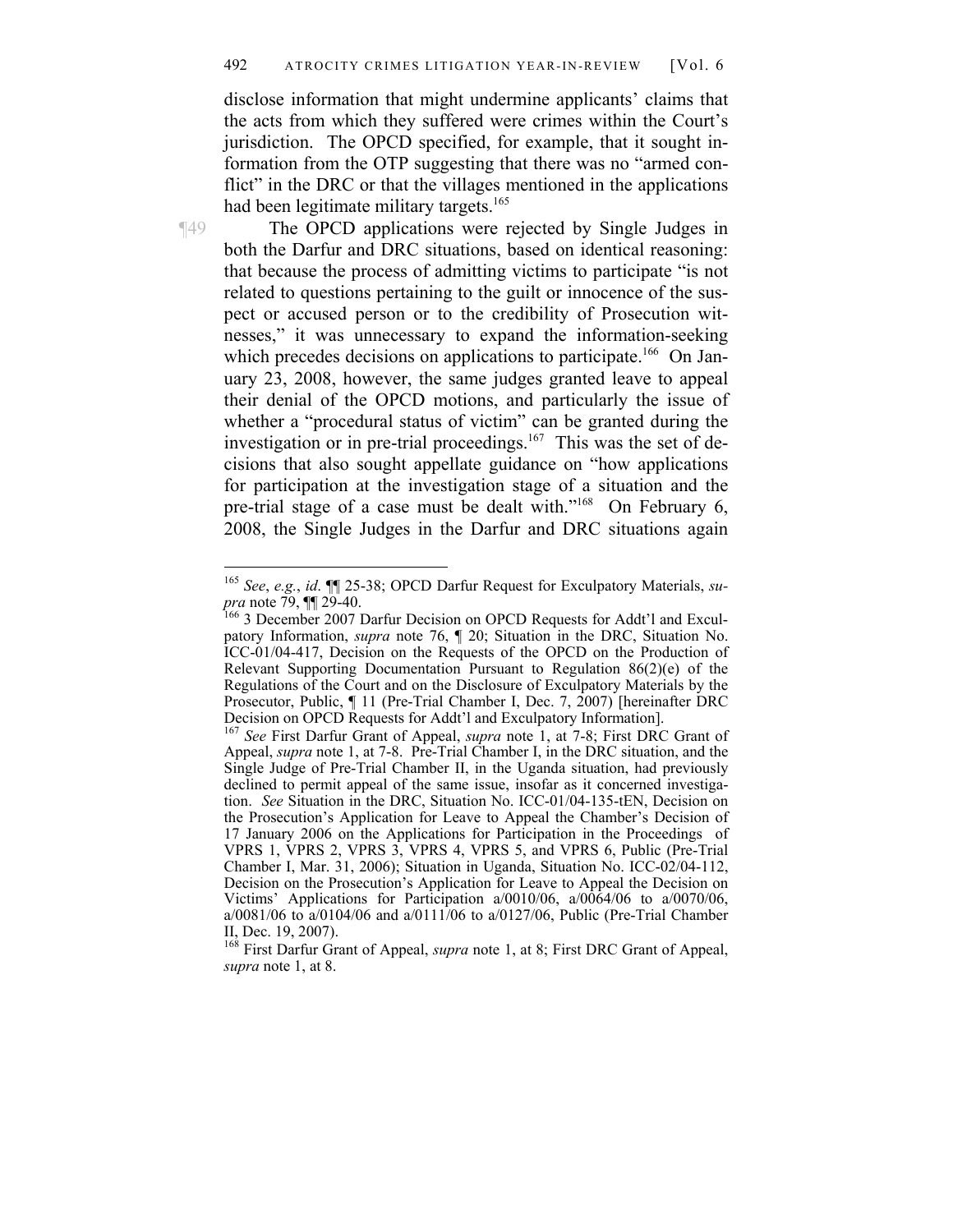granted leave to appeal the same issues, after the OPCD and OTP sought leave to appeal the December 6, 2007 decision of the Single Judge in the Darfur situation, $169$  and the OPCD, the OTP and victims' representatives sought leave to appeal a December 24, 2007 decision by the Single Judge in the DRC situation, which undertook to decide approximately 140 applications for victims' participation.170

¶50 In briefs filed in support of the pending appeals, the OPCD and the OTP are thus joined in arguing that the Chambers have erred in creating a "procedural status of victim" which is nowhere recognized in the Rome Statute or the RPE171 and which wrongly relies, as the OPCD has put it, "on generic presumptions concerning all applicants, and all situation and pre-trial phases at the ICC," rather than on a "specific determination" regarding "personal interests" affected by an actual proceeding in the situation or pre-trial phase.172 The parties also are agreed that the Statute requires a Chamber to determine, with respect to concrete proceedings, and in a single step, the personal interests *and* the appropriateness of the participation, given likely effects on the defense and the proceedings as a whole.173 Both the OTP and the defense have called attention to the illogic, and the waste, in determining and granting the "status of victim" in relation to hypothetical "proceedings."174  $\overline{a}$ 

<sup>169</sup> *See* Situation in Darfur, Sudan, Situation No. ICC-02/05-121, Decision on the Requests for Leave to Appeal the Decision on the Application for Participation of Victims in the Proceedings in the Situation, Public, 4-5, 11 (Pre-Trial Chamber I, Feb. 6, 2008).

<sup>&</sup>lt;sup>170</sup> See Situation in the DRC, Case No. ICC-01/04-444, Decision on the Prosecution, OPCD, and OPCV Requests for Leave to Appeal the Decision on the Applications for Participation of Victims in the Proceedings in the Situation, Public, 6, 15 (Pre-Trial Chamber I, Feb. 6, 2008).

<sup>171</sup> *See, e.g.*, 4 Feb. 2008 OPCD Darfur Appeal Brief, *supra* note 149, ¶ 23; Situation in Darfur, Sudan, Situation No. ICC-02/05-125, Prosecution's Document in Support of Appeal against the 6 December 2007 Decision on the Victims' Applications for Participation in the Proceedings, Public, ¶ 14 (Feb. 18, 2008) [hereinafter 18 Feb. 2008 OTP Appeal Brief].<br><sup>172</sup> 4 Feb. 2008 OPCD Darfur Appeal Brief, *supra* note 149,  $\P\P$  18-21.

<sup>172 4</sup> Feb. 2008 OPCD Darfur Appeal Brief, *supra* note 149, ¶¶ 18-21. 173 *See*, *e.g.*, 4 Feb. 2008 OPCD Darfur Appeal Brief, *supra* note 149, ¶¶ 18-20; 18 Feb. 2008 OTP Appeal Brief, *supra* note 171, ¶¶ 17-18. 174 *See*, *e.g.*, 4 Feb. 2008 OPCD Darfur Appeal Brief, *supra* note 149, ¶¶ 19, 21;

<sup>18</sup> Feb. 2008 OTP Appeal Brief, *supra* note 171, ¶ 35. *Ad hoc* defense counsel appointed in the Uganda situation has also taken this view in appealing the Second Decision re Uganda Participation. *See* Defense Request for Leave to Appeal Second Decision re Uganda Participation, *supra* note 75, ¶ 30 ("If there are no possible proceedings in which an applicant may participate or which require a formal determination as to the victim's status, issuing a general decision which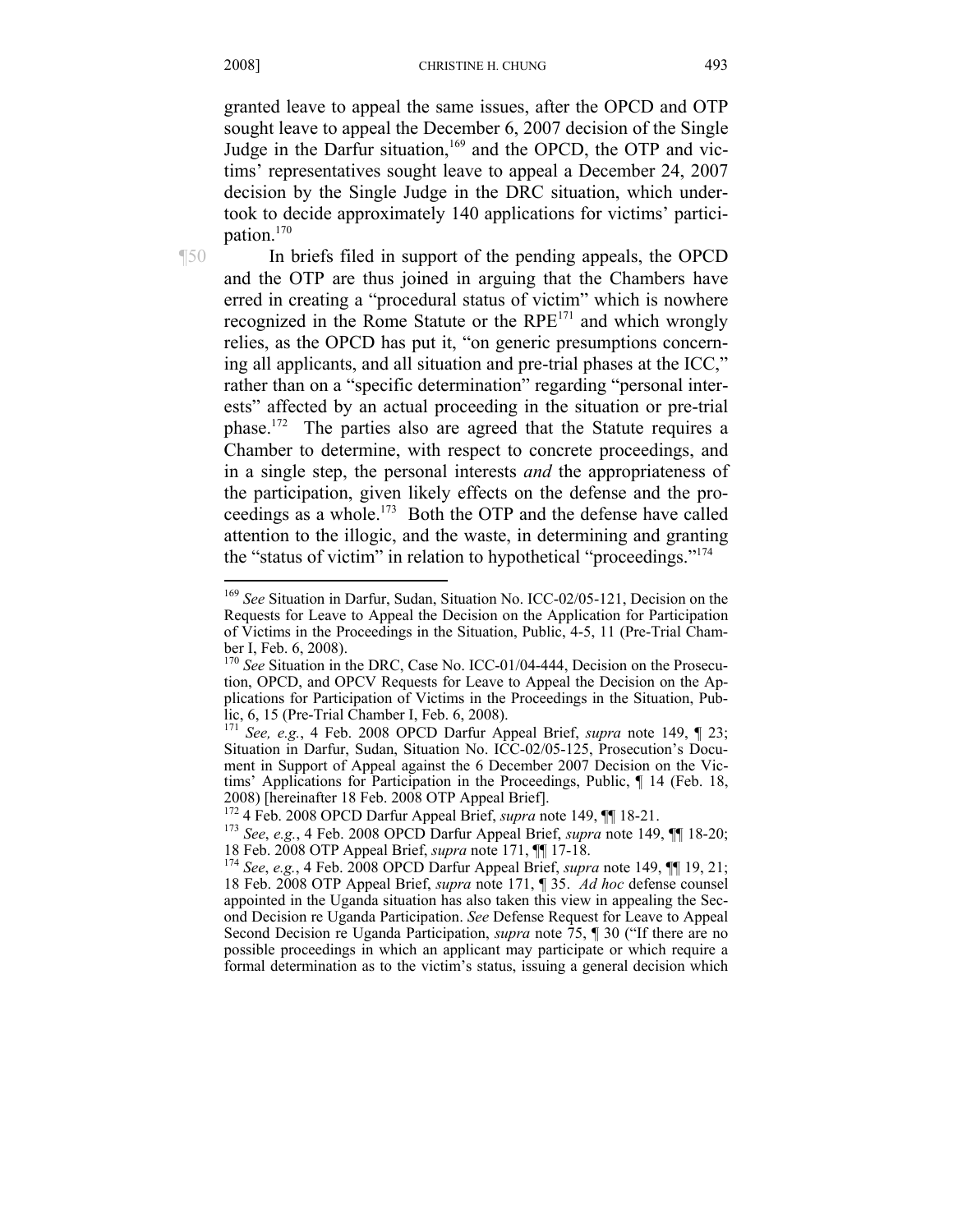¶51 On appeal, the OPCD has argued it would better protect the rights of the defense, as well as the impartiality of the Chambers, if views and concerns of victims during the investigation were directed at the OTP, which is charged with statutory obligations to seek truth, to investigate exonerating circumstances, and to disclose exonerating information.<sup>175</sup> During the investigation phase, the OPCD has emphasized, the defense is indeed reliant on the triggering of the OTP's statutory obligations, because it "does not have the possibility at the situation phase to challenge jurisdiction, conduct investigations, or (as concluded by the Honourable Single Judge) request disclosure from either the Prosecution or the applicants."<sup>176</sup>

¶52 Additionally, the OPCD has contended that the opining of ICC judges on allegations not related to any commenced ICC case is inappropriate. According to the OTP, the ICC should not undertake to make pronouncements on matters that would "normally fall purely within the competence of domestic authorities," especially in light of the fact that the ICC "has neither the obligation nor the power to give effect to the right to a remedy for every potential victim" within the territory of any State-party.<sup>177</sup> The OPCD has argued that overly broad victims' participation, defined in relation to all crimes within the potential jurisdiction of the Court rather than "the overarching objectives (and limitations) of the ICC itself," cannot help but begin to transform the ICC into "a broad based forum for litigating all alleged violations of international criminal law . . . ." or a "quasi-truth and reconciliation forum."178

¶53 More recently, Lubanga's defense counsel has had the opportunity to address the ruling of Trial Chamber I establishing standards for victim's participation in the *Lubanga* case. By order dated February 26, 2008, Trial Chamber I granted the OPCD and the OTP leave to appeal the January 18, 2008 decision.<sup>179</sup> Specifi-

will never be implemented in practice affects the expeditious conduct of the proceedings, resulting in waste of time and resources for the Court instead of con-

centrating on concrete rights.").<br><sup>175</sup> See, e.g., 4 Feb. 2008 OPCD Darfur Appeal Brief, *supra* note 149,  $\P$  37-48. <sup>176</sup> See id.  $\P$  43.<br><sup>177</sup> See id.  $\P$  48-54.<br><sup>178</sup> See id.  $\P$  48-54.<br><sup>178</sup> Prosecutor v. Thomas Lubanga Dyilo, Case No. ICC-01/04-01/06-1191, De-

cision on the Defence and Prosecution Requests for Leave to Appeal the Decision on Victims' Participation of 18 January 2008, Public (Trial Chamber I, Feb. 26, 2008) [hereinafter Decision Granting Leave to Appeal *Lubanga* Trial Par-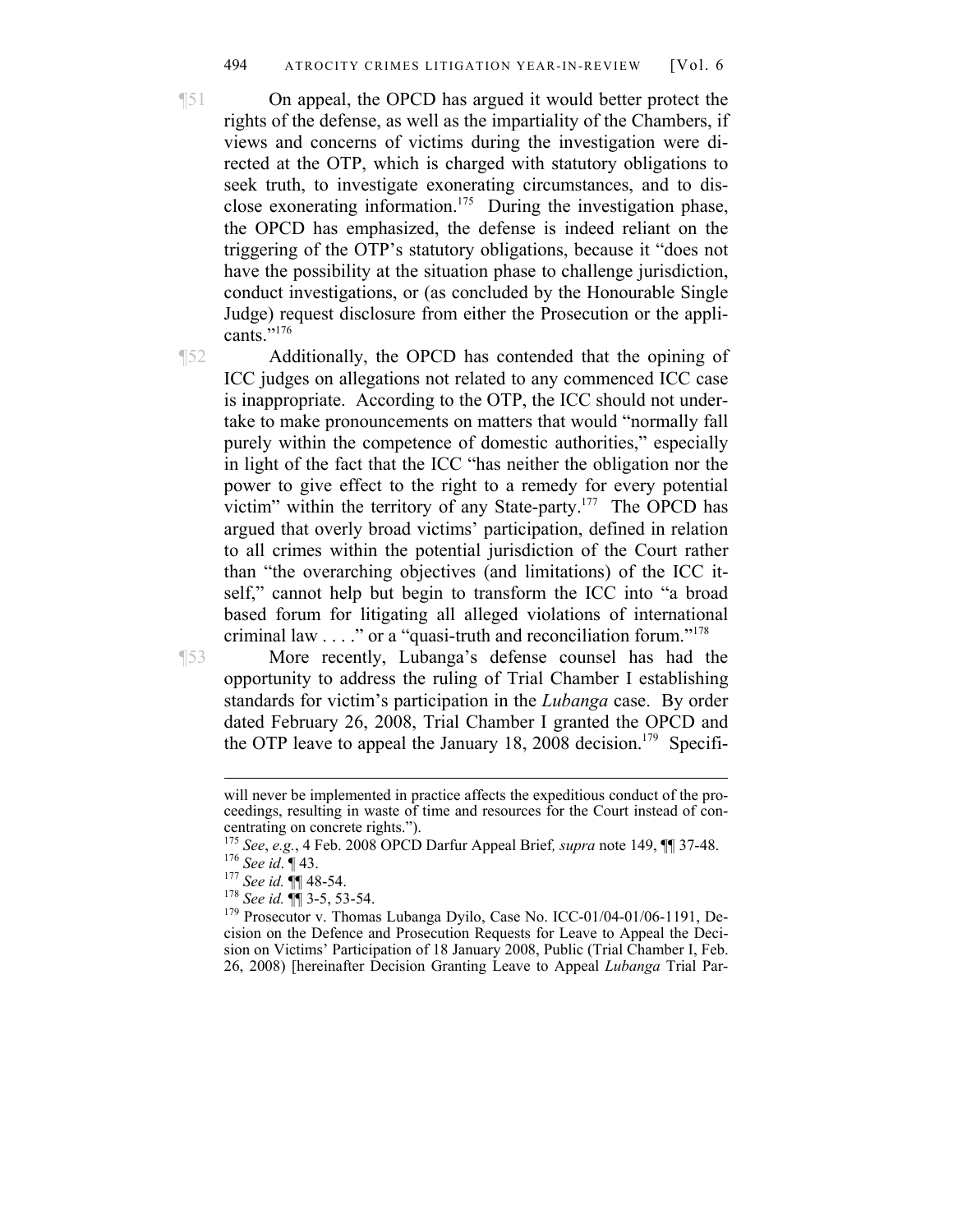cally, Trial Chamber I granted leave to appeal the question of "whether the harm alleged by a victim and the concept of 'personal interests' under Article 68 of the Statute must be linked with charges against the accused."180 The parties also obtained leave to address "whether it is possible for victims participating at trial to lead evidence pertaining to the guilt or innocence of the accused and to challenge the admissibility or relevance of evidence."<sup>181</sup> The Appeals Chamber is thus poised to consider the breadth of victims' participation in cases and investigations and the proper relation between the standards governing participation in those two phases.

 $\overline{a}$ 

¶54 Notably, while the Pre-Trial Chambers had deemed the topic of the proper definition of "personal interests" worthy of appeal mainly because of potential effects on the efficiency of proceedings,<sup>182</sup> Trial Chamber I openly acknowledged that the issue affected fairness to the defense. Trial Chamber I confirmed that its decision of January 18, 2008 contemplated permitting victims to introduce evidence at trial, $183$  and expressed that the extent of victims' participation was bound to alter the *content* and length of the case, by "affect[ing] the nature and extent of the evidence called and the issues raised."184 The Trial Chamber conceded that while "the impugned decision does not have the effect *per se* of shifting the burden of proof," the decision "could lead, in particular circumstances and in some degree, to such an effect, and this could

<sup>184</sup> *See id.* ¶ 33.

ticipation Decision]. In the trial phase, Lubanga has been represented by Catherine Mabille. *See* Prosecutor v. Thomas Lubanga Dyilo, Case No. ICC-01/04- 01/06-932-tENG, Registration of Solemn Undertaking by Ms Catherine Mabille and of Her Undertaking Under Article 22(3) of the *Code of Professional Con-*

*duct for Counsel*, Public (Trial Chamber I, July 6, 2007).<br><sup>180</sup> *See* Decision Granting Leave to Appeal *Lubanga* Trial Participation Decision, *supra* note 179,  $\P$  29-34, 54.

sion, *supra* note 179, ¶¶ 29-34, 54. 181 *See id.* ¶¶ 39-42, 54. Trial Chamber I granted leave to appeal a third issue: "Whether the notion of victim necessarily implies the existence of personal and direct harm." See id.  $\P$  26-28, 54.

<sup>&</sup>lt;sup>182</sup> See, e.g., First Darfur Grant of Appeal, *supra* note 1, at 6-8 (characterizing issue as involving "risk of consecutive multiple applications [to participate]" which in turn affects "the efficient and effective operation of the Court as a

whole"); First DRC Grant of Appeal, *supra* note 1, at 6-8 (same).<br><sup>183</sup> *See* Decision Granting Leave to Appeal *Lubanga* Trial Participation Decision, *supra* note 179, ¶ 42 (analyzing whether the fair and expeditious conduct of proceedings would be affected by "the introduction of evidence touching on the issue of the guilt or innocence of the accused" and "considering evidence that otherwise would not be available").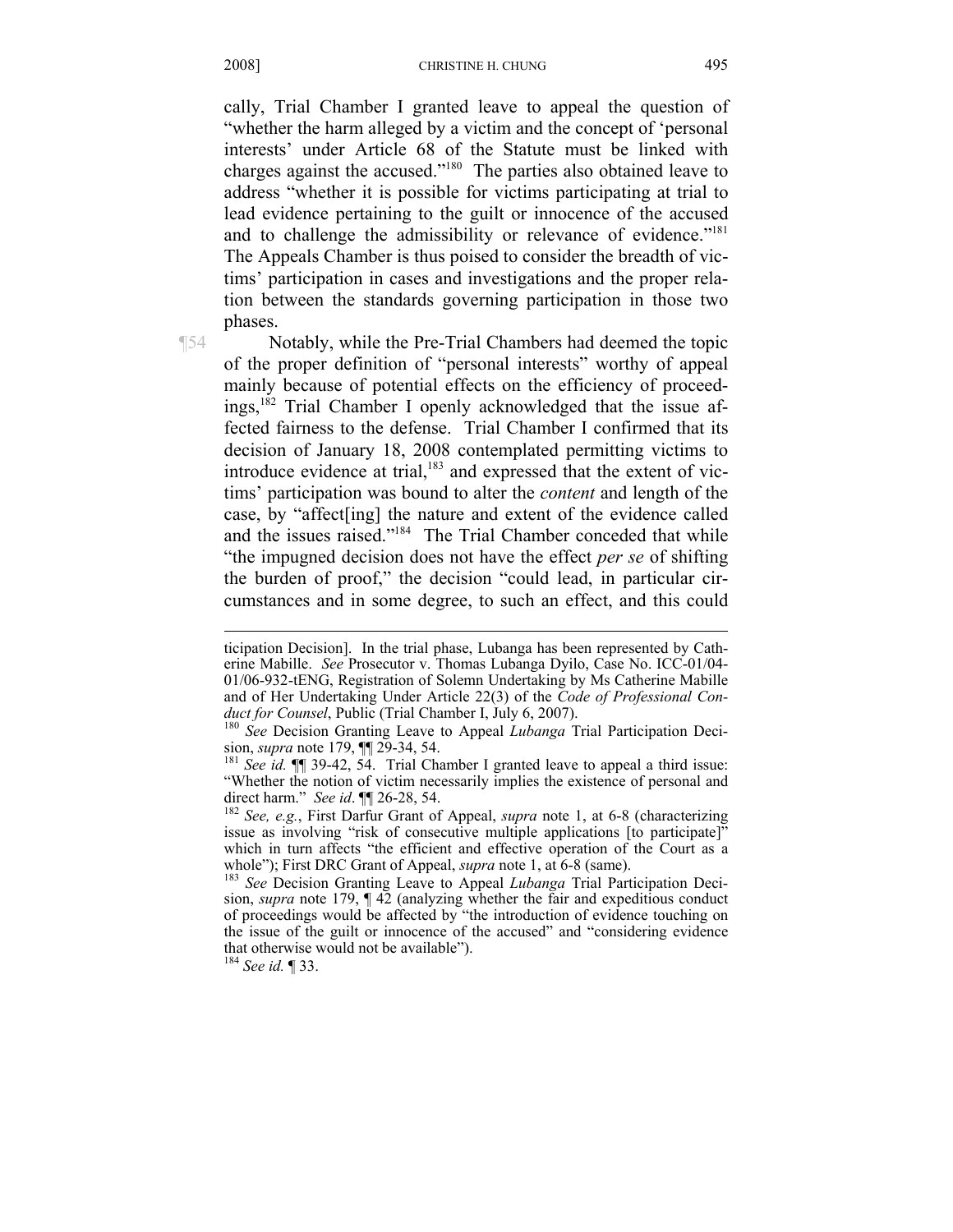significantly affect the fairness of the proceedings pursuant to Article  $67(1)(i)$  of the Statute."<sup>185</sup>

¶55 On the topic of whether participation at trial must be conditioned on harm suffered as a result of a charged crime, Lubanga's trial counsel has relied extensively upon Judge Blattman's reasoning that it exceeds the competence of the ICC, imperils the fairness of ICC proceedings, and violates fundamental principles of criminal law, including the principle of legality, to fail to require the link.186 Lubanga's counsel has contended, in addition, that to permit victims to become witnesses and sources of evidence: (1) fails to observe the limitation that victims participate by voicing "views and concerns," and that witnesses may only be questioned with approval of the Chamber, and only when their personal interests are affected;<sup>187</sup> (2) accords rights to victims which the legislator clearly had intended to reserve to the parties;<sup>188</sup> and (3) wrongly relieves the Prosecution of its unique burden of proving the charges beyond a reasonable doubt.<sup>189</sup>

## III. ICC PERFORMANCE IN PROVIDING MEANINGFUL PARTICIPATION

¶56 Pre-Trial Chamber I aspired in its January 17, 2006 decision to afford a "right of access" to victims and "to enable them to exercise that right concretely and effectively."190 Over two years later, this objective has not been met, nor is it certain that it can be

 $185$  *Id.*  $\P$  42.

<sup>&</sup>lt;sup>186</sup> *See* Prosecutor v. Thomas Lubanga Dyilo, Case No. ICC-01/04-01/06-1135, Requête de la Défense solicitant l'autorisation d'interjeter appel de la « Decision on Victims' Participation » rendue le 18 janvier 2008, Public, ¶¶ 29-30 (Jan. 28, 2008), [hereinafter Defense Request for Leave to Appeal *Lubanga* Trial Participation Decision]; Prosecutor v. Thomas Lubanga Dyilo, Case No. ICC-01/04-01/06-1220, Acte d'appel de la Défense relativement à la Décision du 18 janvier 2008 de la Chambre de première instance I concernant la participation des victimes, Public, ¶¶ 34-39 (Mar. 10, 2008) [hereinafter Defense Brief in Support of Appeal of *Lubanga* Trial Participation Decision]. 187 *See* Defense Request for Leave to Appeal *Lubanga* Trial Participation Deci-

sion, *supra* note 186, ¶¶ 42-43; Defense Brief in Support of Appeal of *Lubanga* 

<sup>&</sup>lt;sup>188</sup> See Defense Request for Leave to Appeal *Lubanga* Trial Participation Decision, *supra* note 186, ¶ 44; Defense Brief in Support of Appeal of *Lubanga* Trial Participation Decision, *supra* note 186, ¶49.<br><sup>189</sup> *See* Defense Request for Leave to Appeal *Lubanga* Trial Participation Deci-

sion, *supra* note 186, ¶ 42; Defense Brief in Support of Appeal of *Lubanga* Trial

<sup>&</sup>lt;sup>190</sup> See <sup>17</sup> January 2006 DRC Decision, *supra* note 26, ¶ 71.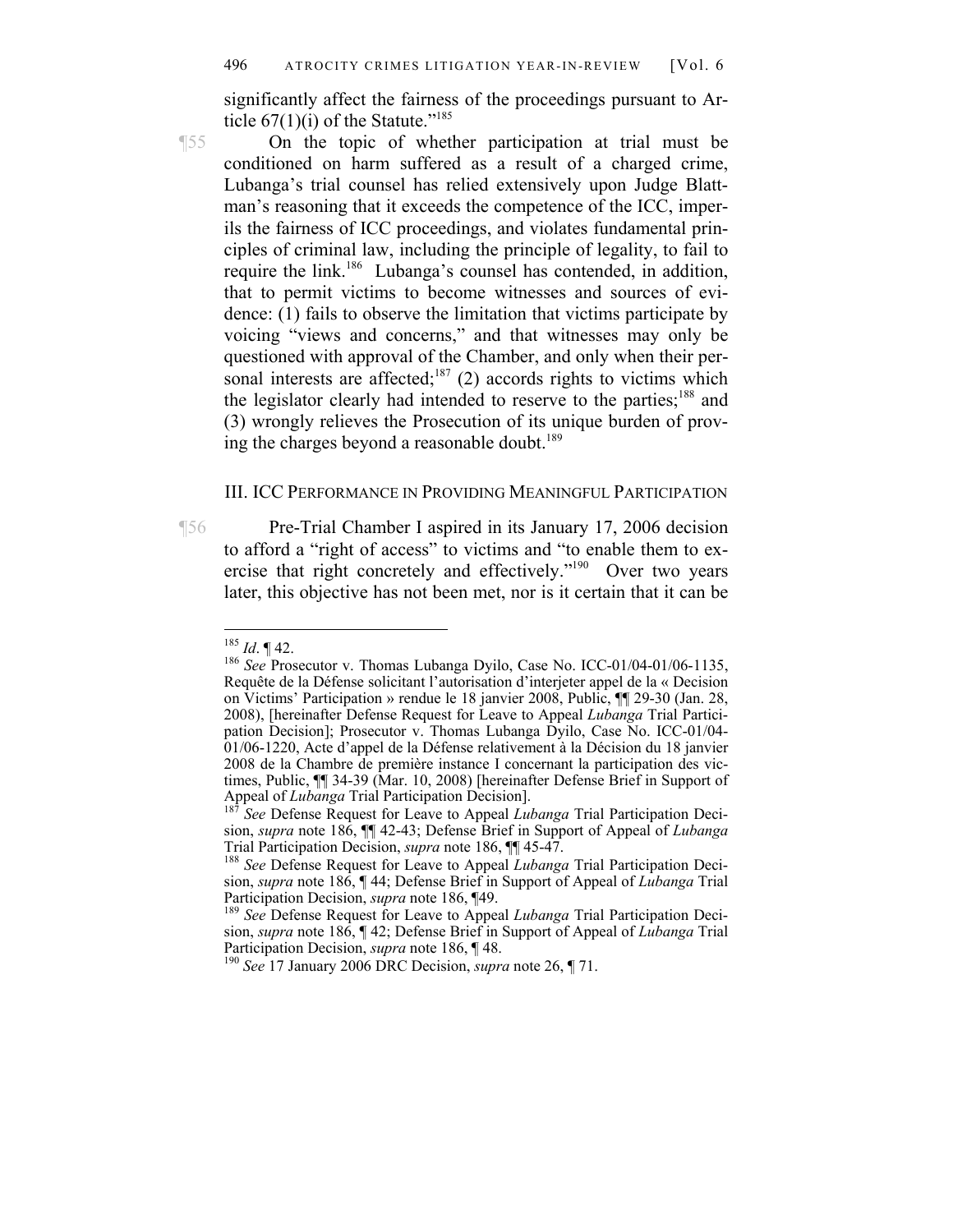met. Victims' participation has been substantive and unique in some case proceedings, such as Lubanga's confirmation hearing and pre-trial proceedings. The considerable effort expended by the judges and the participants in attempting to define and provide meaningful victims' participation, however, has not yielded a coherent or workable system of providing concrete participation. The progression of decisions of the Pre-Trial and Trial Chambers reflects an evolution from conviction that broad participation can be conferred, to uncertainty in the first standards chosen, to hope that the Appeals Chamber will find solutions from among the disparate, potentially controversial, and burdensome standards implemented by the lower Chambers.

¶57 Facts not acknowledged by the Chambers are also a source of unease. The filing of mere hundreds of applications to participate in ICC proceedings has overburdened the participation framework. The pace of adjudicating the applications is glacial, and side litigation over the application process is flourishing. Nor is the unwieldy process yielding benefits for victims. As of May 1, 2008, over two years after the first victims' participation decision, substantive participation in proceedings remains limited to a handful of victims who are participating in the *Lubanga* case.

¶58 There are three noteworthy aspects of the ICC's track record: (1) the inability of the Chambers to render timely or effective decisions on applications to participate; (2) the volume and depth of litigation regarding matters related to the process of adjudicating applications to participate, and the effect of that litigation on Court proceedings generally; and (3) the failure of the Court to provide meaningful victims' participation to more victims, or outside the instances of participation that are explicitly set forth in the Rome Statute.

# *A. The Failure to Keep Pace in Processing Applications to Participate*

¶59 The most fundamental problem in providing meaningful participation to victims has been the inability of the Chambers to process applications to participate in a timely fashion, or to generate decisions resulting in actual participation. The OTP, in early submissions regarding victims' participation, had raised the specter of hundreds of thousands of applicants to participate, given the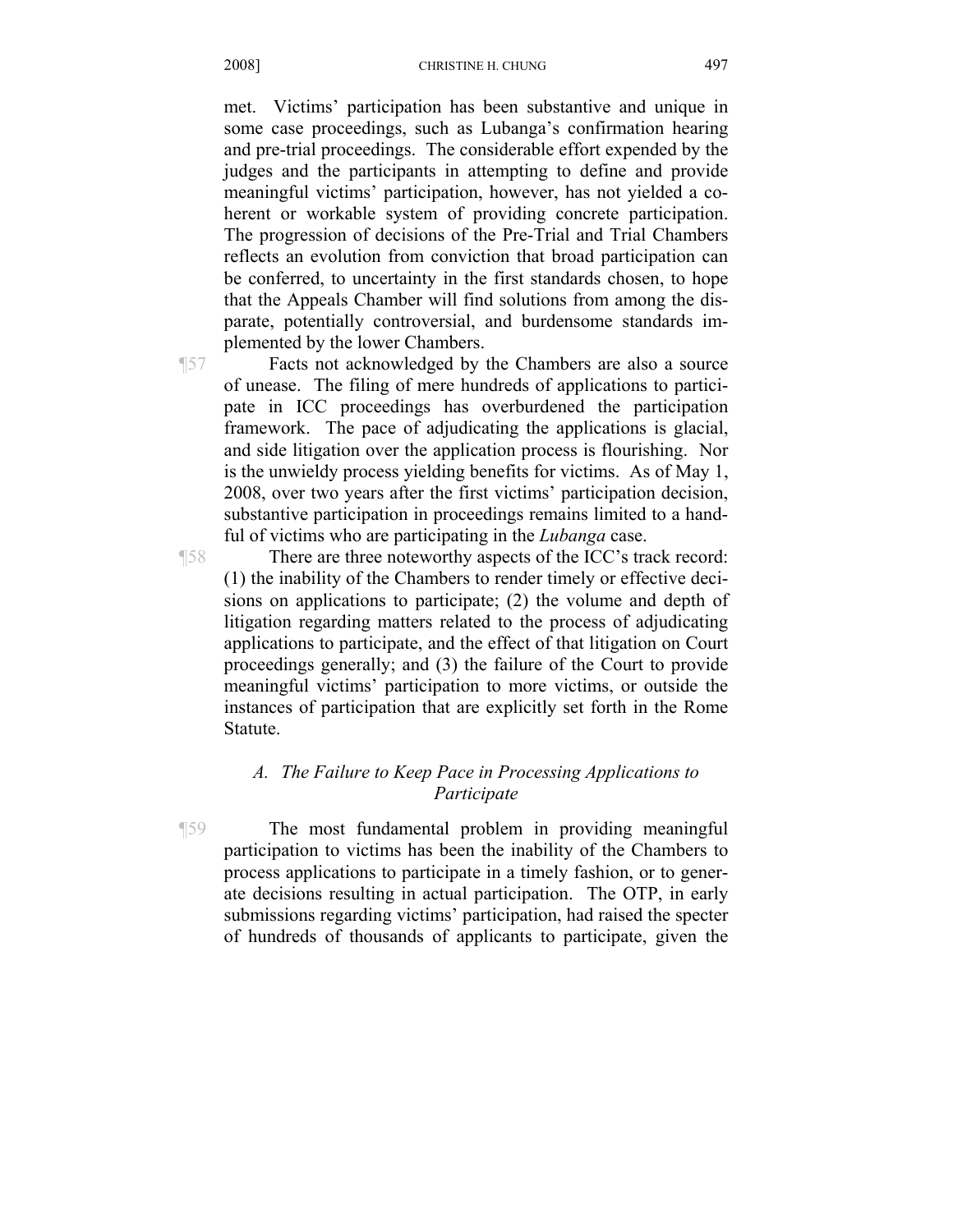broad scope of ICC investigations.<sup>191</sup> From court records it appears that approximately five hundred applicants—from among all the victims of the conflicts in Darfur, the DRC, northern Uganda and the CAR—had sought participation as of this writing, in May 2008. That relatively modest number nonetheless has been ample to demonstrate the weakness in the participation scheme and to burden the Court's operations. Also as of May 2008, the Chambers have succeeded in granting less than 110 applicants, in any of the ICC's investigations, even the "status of victim" vis-à-vis the investigation, i.e., the theoretical right to participate. It is not apparent that a single victim has actually participated in an investigation phase proceeding or provided any view or concern that affected any investigation. Eighteen victims of the conflicts in the DRC, northern Uganda, and Darfur have obtained the "status of victim" in case proceedings, and only four of those are actually participating, in the *Lubanga* case. Finally, applicants typically wait for over a year, and some have waited for over a year and a half, to learn the disposition of their requests to participate.

¶60 Applications to participate in ICC proceedings can be delayed in one of two places in the ICC: (1) in the Registry, the administrative organ of the ICC, because the Registry is the first to receive applications and also bears the responsibility of forwarding groups of applications to the Chambers, together with a covering report required by ICC Regulation  $86(5)$ ;<sup>192</sup> or (2) in Chambers, because a Chamber is in the process of receiving observations from the parties pursuant to Rule 89(1), has sought supplementation from the applicants or the Registry, or has decided to defer consideration. The relevant figures, drawn from information publicly available as of May 1, 2008, are as follows. (To make it possible for this chart to appear on one page, notes to the chart (i.e., notes i to viii) appear in an Addendum to this article.)

<sup>191</sup> *See, e.g.*, OTP's 23 January 2006 DRC Submission re Leave to Appeal, *supra* note 129, ¶ 5 ("Given the massive scale of alleged criminality in the DRC, this ruling could result in tens of thousands, or hundreds of thousands of individuals, having the right to participate in the investigation stage.").

<sup>&</sup>lt;sup>192</sup> The regulation provides: "The Registrar shall present all applications described in this regulation to the Chamber together with a report thereon. The Registrar shall endeavour to present one report for a group of victims, taking into consideration the distinct interests of the victims." Regulations of the Court, *adopted* on 26 May 2004 by the Judges of the Court, Fifth Plenary Session, ICC-BD/01-01-04, Chapter 5, The Hague, 17-28 May 2004, at Reg. 86(5) [hereinafter ICC Regulations]. In practice, the preparation of the report has been assigned to the VPRS.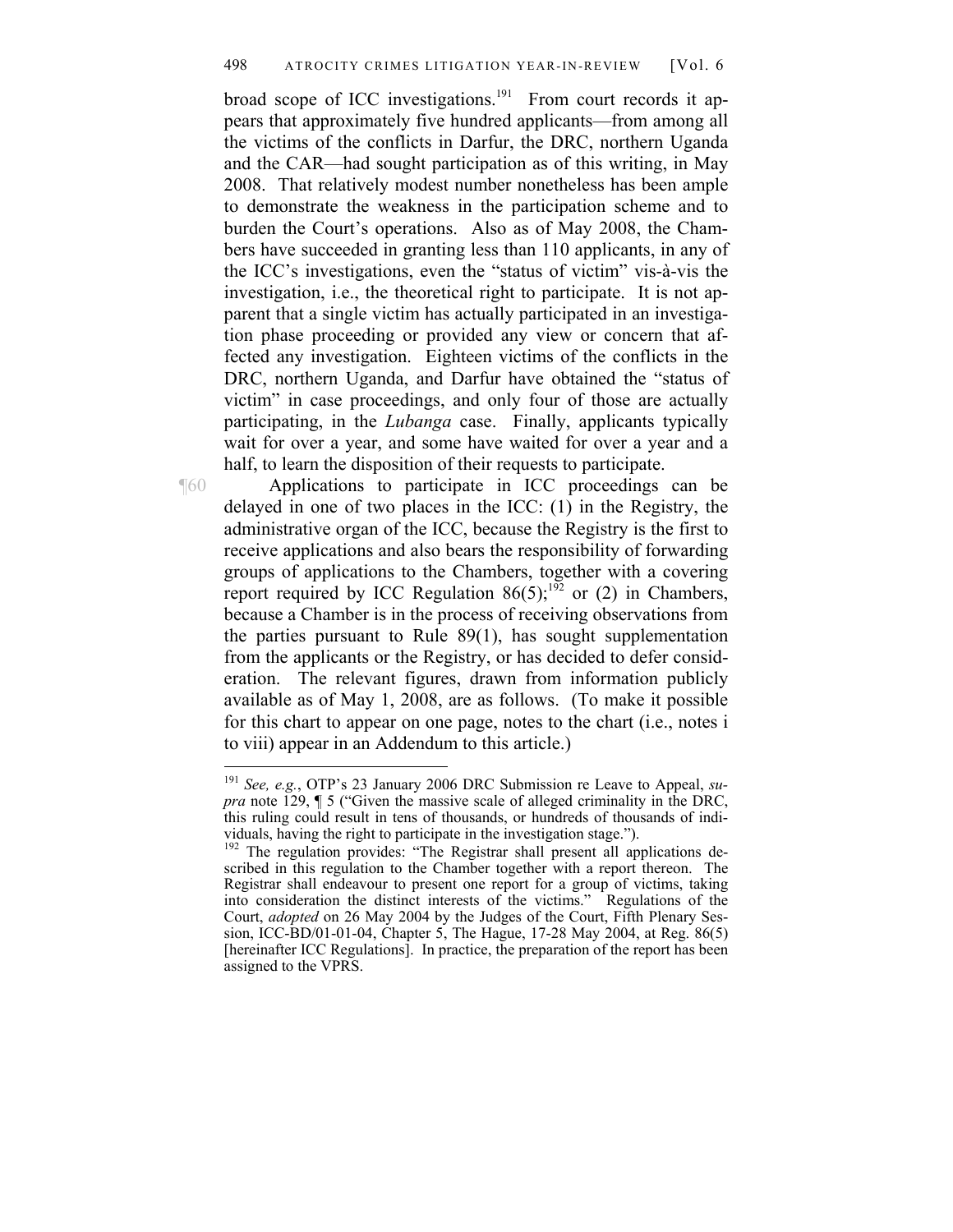|                                                                                                                                                        | <b>ICC Situation</b>                           |                       |                              |            |         |
|--------------------------------------------------------------------------------------------------------------------------------------------------------|------------------------------------------------|-----------------------|------------------------------|------------|---------|
|                                                                                                                                                        | <b>DRC</b>                                     | Uganda                | Darfur                       | <b>CAR</b> | Total   |
| <b>Applications</b><br><b>Received by</b><br>Registry <sup>i</sup>                                                                                     | 344                                            | 127                   | 38                           | $\theta$   | 509     |
| <b>Applications</b><br><b>Forwarded by</b><br><b>Registry to</b><br><b>Chamber</b> <sup>ii</sup>                                                       | 186                                            | 49                    | 21                           | $\theta$   | 256     |
| <b>Applicants</b><br><b>Granted "Sta-</b><br>tus of Victim"<br>in Situation/<br>Caseiii                                                                | 82/9                                           | 14/9                  | 11/0                         | $\theta$   | 107/18  |
| <b>Applicants</b><br><b>Denied "Status</b><br>of Victim" in<br>Situation/<br>Case <sup>iv</sup>                                                        | 3/70                                           | 1/6                   | 10/0                         | $\theta$   | 14/76   |
| <b>Applications</b><br>Pending in<br>Chambers in<br>Situation/Case <sup>v</sup>                                                                        | 101/107                                        | $35/35$ <sup>vi</sup> | $3/21$ <sup>vii</sup>        | $\theta$   | 139/163 |
| Dates on which<br><b>Applications</b><br><b>Forwarded to</b><br><b>Chambers were</b><br><b>Filed or Regis-</b><br>tered by the<br><b>Registry</b> viii | June 2005<br>to Apr.<br>2007, and<br>Jan. 2008 | June to<br>Nov., 2006 | June 2006<br>to July<br>2007 | n/a        | n/a     |

# Chart: Adjudication of Applications to Participate

 $\overline{a}$ 

¶61 These figures demonstrate the following:

 At least 509 applications to participate in ICC proceedings, and likely a higher number, have been received by the Registry.  $193$  The number of applications to participate has been deduced from the identification numbers assigned by the Registry to applicants to participate. For example, in the DRC situation, the highest number assigned to an applica-

 $193$  One source reported at the end of 2007 that "approximately 500 victims have applied to participate in proceedings at the court and most are still waiting to find out if they will be accepted." IWPR Report, *supra* note 7. From the context, it appears that the reported figure was supplied by the Registry. *See id*.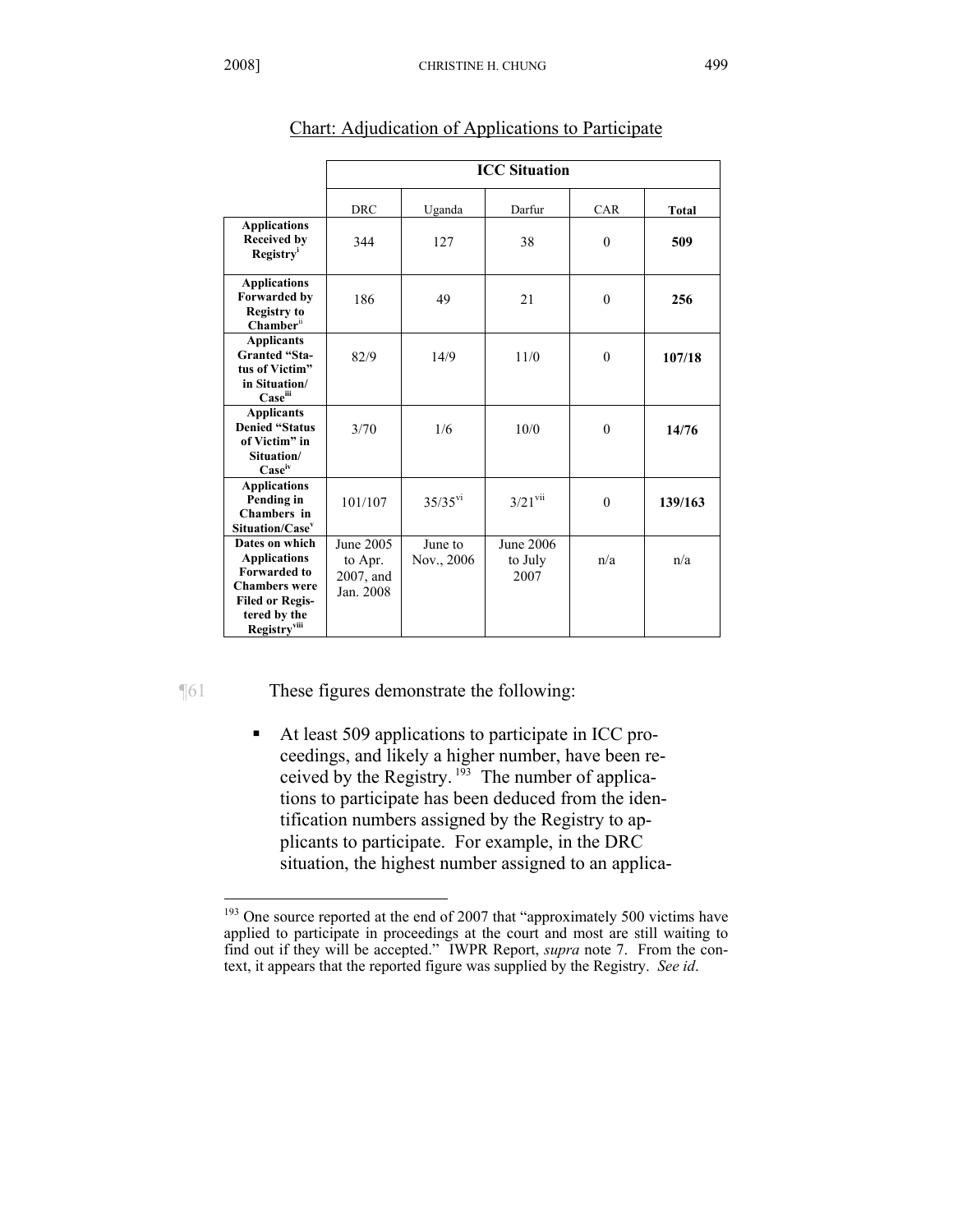tion, and known from public filings, is  $a/0337/07$ , <sup>194</sup> presumably meaning that at least 337 applicants have received "a" or applicant numbers. The figure in the chart is 344 rather than 337 because one number with an "08" prefix is known to have been assigned, $195$  and the six applicants who were the subject of the 17 January 2006 decision in the DRC situation were not assigned "a" numbers, but instead received designations "VPRS 1" to "VPRS 6."196

- The reason that the first column of the chart likely understates the total number of applications is that in the Uganda and Darfur situations, the last applications known to exist because of public court filings were ones submitted by victims in July 2007 (see last column of chart). This means that any applications received by the Registry in those situations since mid-2007 are not reflected in the chart. Applications received by the Registry since January 2008 in the DRC situation likewise are not reflected.
- The Chambers have called for the observations of the parties on a total of 256 applications, which means that about 50% of the 509 applications believed to have been received by the Registry through January 2008 remain pending in the Registry.
- If one assumes that each applicant has applied to participate in all phases of proceedings (i.e., investigation, pre-trial proceedings, and case),  $197$  only

<sup>194</sup> See Prosecutor v. Germain Katanga and Mathieu Ngudjolo Chui, Case No. ICC/01/04-01/07-357, Decision on the Applications for Participation in the Proceedings of Applicants a/0327/07 to a/0337/07 and a/0001/08, Public (Pre-Trial Chamber I, Apr. 2, 2008).

<sup>&</sup>lt;sup>195</sup> *See id.* (noting applicant a/0001/08). There appear to have been a total of 337 applicants in the DRC situation in the years 2006 and 2007, because no number from 1 to 337 is duplicated in those years, despite the change in suffix from "06" to "07".<br><sup>196</sup> 17 January 2006 DRC Decision, *supra* note 26, at 1.

<sup>&</sup>lt;sup>197</sup> It is the practice of most applicants to seek participation in all phases. For example, of the twenty-one applications in the Darfur situation that have been considered by the Single Judge, all contained requests "to participate in all stages of the proceedings." *See* 6 December 2007 Darfur Decision, *supra* note 82, ¶ 8. The forty-nine applications so far considered in the Uganda situation each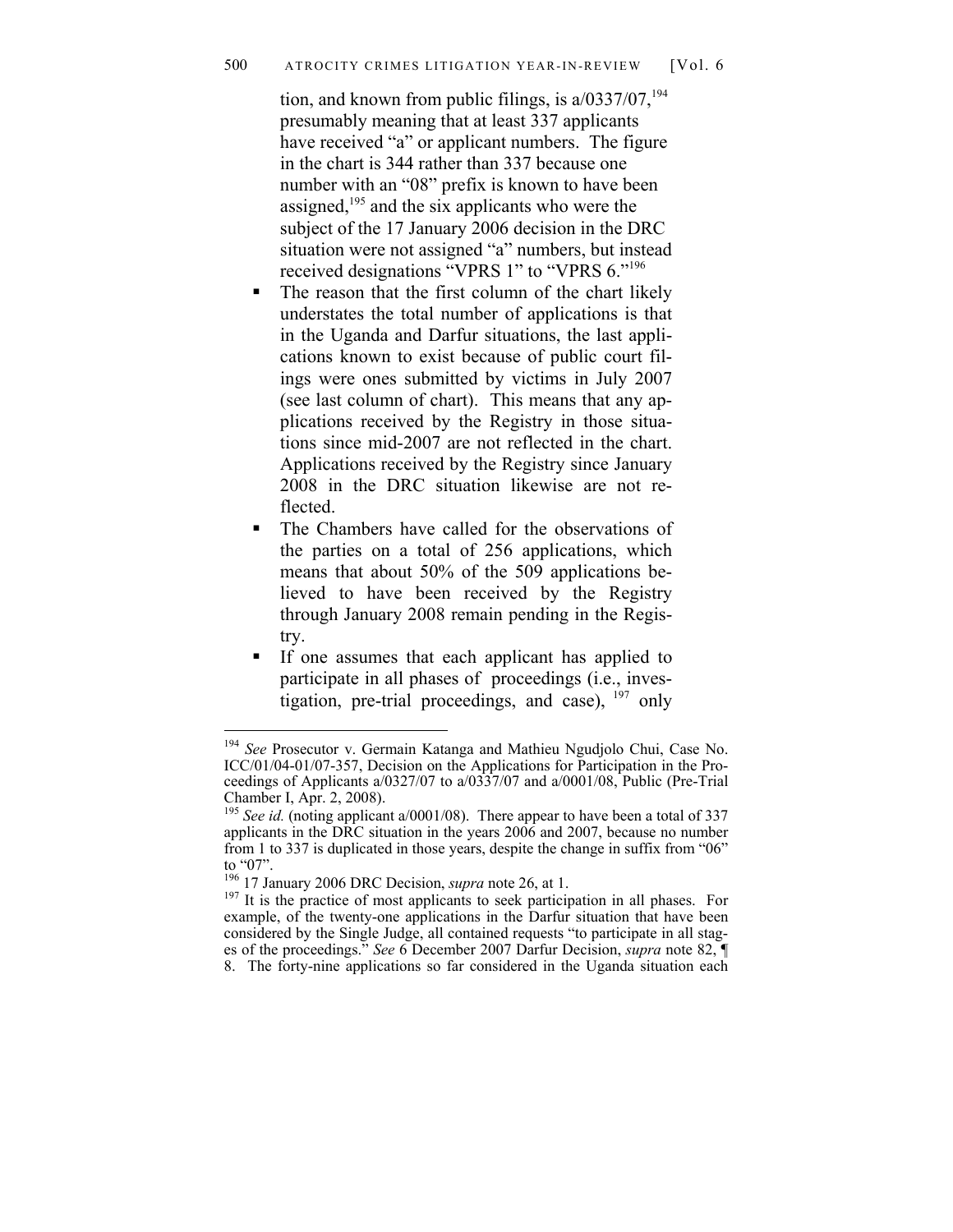104, or 20%, of applicants to participate have obtained even a theoretical right to participate in an investigation. Only eighteen, or 4%, of applicants who submitted their applications before July 2007 have obtained even a theoretical right to participate in an ICC case.

 The Chambers have yet to make final determinations regarding the status of victim, in the situation and case, on well over half of the applications which were filed with the Registry between June 2005 and January 2008 and remain pending before the Chambers.

¶62 One dimension not adequately depicted in the numbers of applications processed is the extent of the delay between the submission of the application and the issuance of any decision either to grant "the status of victim" or to deny it, in either the situation or the case. Most applicants wait more than a year to obtain the theoretical right to participate, in either the situation or the case, and for many applicants the process is circular and timeconsuming because the Chamber's "decision" is to defer consideration of the application or to deem it incomplete. For example, in the DRC situation, Pre-Trial Chamber I issued, on December 24, 2007, a decision initially addressing one group of 140 applications to participate in proceedings.<sup>198</sup> All 140 applications had been

sought participation at all stages of the proceedings. *See* Prosecutor v. Joseph Kony, Case No. ICC-02/04-01/05-134, Decision on Legal Representation, Appointment of Counsel for the Defence, Protective Measures, and Time-Limit for Submission of Observations on Applications for Participation a/0010/06, a/0064/06 to a/0070/06, a/0081/06 to a/0104/06, and a/0111/06 to a/0127/06, Public,  $\P$  1 (Pre-Trial Chamber II, Feb. 1, 2007). The largest group of applications forwarded to the parties for the making of observations consisted of seventy-five applications in the DRC situation. *See* 23 May 2007 DRC Decision Authorizing Observations, *supra* note 147. Of that group, according to the OTP's submission under Rule 89(1), sixty-five applicants sought to participate in the investigation, sixty-eight sought to participate in the pre-trial phase, and seventy-four sought participation at trial. *See* OTP's 25 June 2007 DRC Submis-

sion, *supra* note 134, ¶ 2.<br><sup>198</sup> Situation in the DRC, Situation No. ICC-01/04-423-Corr, Corrigendum à la « Décision sur les demandes de participation à la procédure déposées dans le cadre de l'enquête en République démocratique du Congo par a/0004/06 à a/0009/06, a/0016/06 à a/0063/06 a/0071/06 à a/0080/06 et a/0105/06 à a/0110/06, a/0188/06, a/0128/06 à a/0162/06, a/0199/06, a/0203/06, a/0209/06, a/0214/06, a/0220/06 à a/0222/06, a/0224/06, a/0227/06, a/0230/06, a/0234/06 à a/0236/06,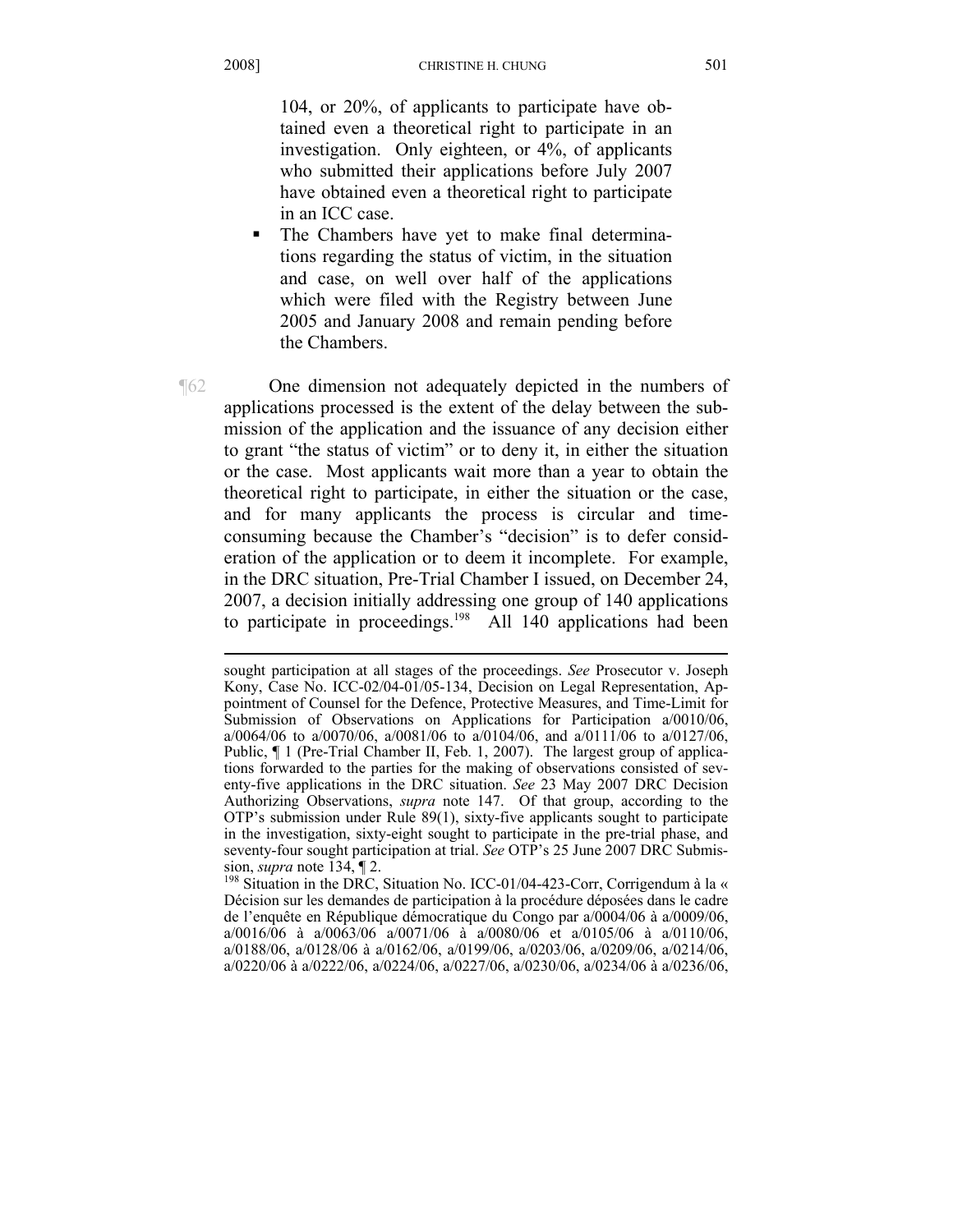filed with the Registry at least eight months prior, and some had been filed more than a year and a half before the Chamber issued its decision.199 In its December 2007 decision, moreover, the Chamber failed to reach any determination on over half of the 140 applications considered, thus ensuring that many applicants would continue to wait further for any disposition.<sup>200</sup> Similarly, when in August 2007 the Single Judge in the Uganda situation first considered the first forty-nine applications upon which the parties had submitted observations, only seven applications were resolved, and forty-two were deferred.<sup>201</sup> The forty-two applicants whose requests had been deferred then waited another seven months, until March 2008, when the Single Judge issued the next decision reconsidering their applications.<sup>202</sup> This second decision resolved another thirteen applications, leaving thirty-five applicants, of the forty-nine originally in the group, who yet had no decision from the Chamber, despite having applied to participate at least one year and four months previously. $203$ 

¶63 Notably, the delay just described precedes any attempt to carry out the second step of the two-stage analysis adopted by the Pre-Trial and Trial Chambers: the assessment of whether the theoretical right should be translated to actual participation, based on consideration, *inter alia*, of the potential effects of the proposed participation on fairness and efficiency. The second step, of deciding to permit participation in specific proceedings has, in case proceedings, been carried out only in connection with the four victims who have been participating in the *Lubanga* case since 2006 and another five applicants who in April 2008 obtained the right to participate in the second DRC case, *Prosecutor v. Germain Katanga and Mathieu Ngudjolo Chui*. 204 In the ICC investigations, of the

 $\overline{a}$ a/0240/06, a/0225/06, a/0226/06, a/0231/06 à a/0233/06, a/0237/06 à a/0239/06 et a/0241/06 à a/0250/06 », Public (Pre-Trial Chamber I, Jan. 31, 2008) [hereinafter Second Decision re DRC Situation Participation]. The decision was reissued by means of the Corrigendum, dated 31 January 2008, which does not

<sup>&</sup>lt;sup>199</sup> See id. at 3-5.<br><sup>200</sup> See id. at 57-59.<br><sup>201</sup> See 10 August 2007 Uganda Decision, *supra* note 47, at 2-3, 61-62.<br><sup>202</sup> See Second Decision re Uganda Participation, *supra* note 74.<br><sup>203</sup> See id. at 2-3, 70-71.<br><sup>204</sup> the *Kony* proceeding, in which there has been no arrest. *See supra* note iii and accompanying text.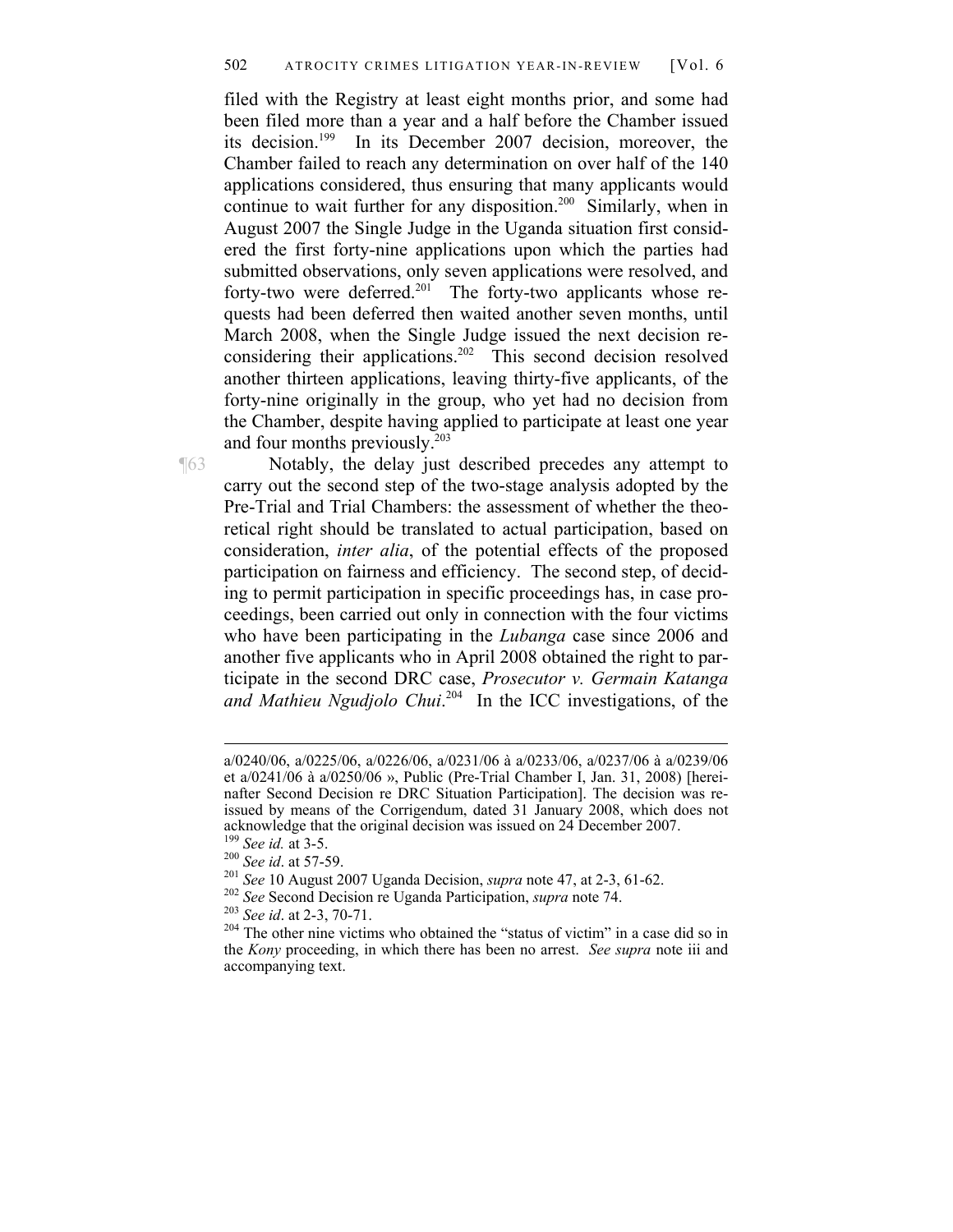107 applicants who have obtained a theoretical right to participate, the vast majority have never pursued any request to participate in a specific proceeding. Others have participated, thus far, only in the proceedings relating to the existence or scope of the right to participate. Only a handful of the 107 "situation victims" have even arguably been permitted to participate in any investigation-phase proceeding. As is related *infra* in Part III.C, six applicants granted the "status of victim" in the DRC situation requested further information about the OTP's investigative strategy in the DRC, but Pre-Trial Chamber I denied the request.

1

¶64 The Chambers embraced a system requiring application-byapplication consideration at each of the two stages, with the view that the granting of a broad theoretical right could be balanced by a separate consideration of the effects of participation. The operation of the system, however, seems to be proving that victims will continue to fail to obtain actual participation, because both steps of the analysis are strongly resistant to completion.

# *B. The Proliferation of Litigation Relating to Victims' Participation*

- ¶65 Contributing to the slow pace at which applications to participate have proceeded to actual participation is an entirely predictable circumstance: the opening of the door to victim's participation has correspondingly opened an entire area of litigation relating to the novel right. The OTP, defense counsel, and victims' representatives have raised and briefed—and the ICC judges have adjudicated—dozens of issues relating to the process of submitting, evaluating, and adjudicating applications to participate. In addition to such fundamental questions as the proper definition of "personal interests" in Article 68(3), or the extent of informationgathering that a Chamber must undertake in determining whether to grant an application to participate, this litigation has addressed numerous other issues, including:
	- Whether applicants or individuals granted the status of victim are entitled to protective measures furnished by the Court; $^{205}$

<sup>205</sup> *See, e.g.*, 17 January 2006 DRC Decision, *supra* note 26, ¶ 73 (referencing Art. 57(3)(c), which among other things, empowers Pre-Trial Chambers to pro-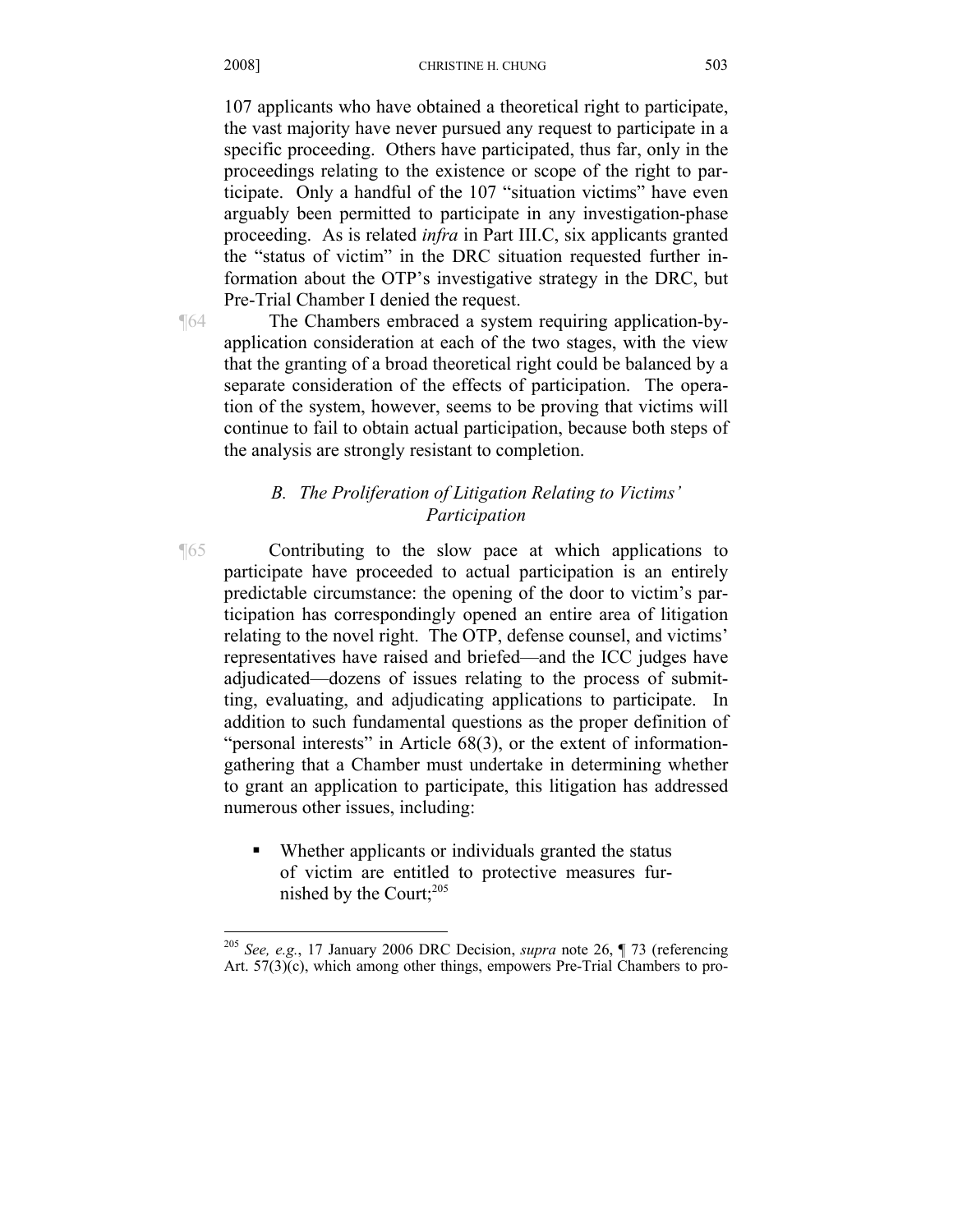- Which parties, participants, and counsel are entitled to know the identities of the applicants, and when: $206$
- Whether the form distributed by the Registry to applicants adequately records the circumstances in which the application was completed; $^{207}$
- The extent of the duties that the Office of Public Counsel for Victims ("OPCV") may perform on behalf of applicants who have no legal representative:<sup>208</sup>
- The extent to which non-public information and evidence should be made available to participating victims or applicants to participate; $209$

1

<sup>206</sup> *See*, *e.g.*, Defense 7 August 2006 *Lubanga* Submission re Leave to Appeal, *supra* note 129, ¶¶ 5-6, 36-47 (seeking leave to appeal practice of Pre-Trial Chamber I to provide redacted applications to defense); Situation in the DRC, Situation No. ICC-01/04-374, Decision on the Requests of the Legal Representative of Applicants on Application Process for Victims' Participation and Legal Representation, Public, ¶¶ 16-29 (Aug. 17, 2007) [hereinafter 17 August 2007 DRC Decision on Application Process] (resolving dispute between OPCV and OPCD as to whether OPCD was entitled to unredacted versions of victims' applications); Prosecutor v. Joseph Kony, Case No. ICC-02/04-01/05-209, Decision on Prosecutor's "Application to Lift Redactions from Applications for Victims' Participation to be Provided to the OTP" and on the Prosecution's Further Submissions Supplementing such Application, and Request for Extension of Time, Public, 6 (Pre-Trial Chamber II, Feb. 20, 2007) (denying OTP's request to be furnished with unredacted versions of applications to participate in situation and case).

<sup>207</sup> *See, e.g.*, OPCD DRC Request for Addt'l Information from Applicants, *supra*  note 163, ¶¶ 20-21; DRC Decision on OPCD Requests for Addt'l and Exculpa-

tory Information, *supra* note 166, ¶ 15.<br><sup>208</sup> *See*, *e.g.*, Prosecutor v. Joseph Kony, Case No. ICC-02/04-01/05-243, Decision on the OPCV's Observations on Victims' Applications and on the Prosecution's Objections Thereto, Public, 4-6 (Pre-Trial Chamber II, Apr. 16, 2007) (dismissing as inadmissible OPCV submission in the case and situation on behalf of applicants, on ground that it is beyond the OPCV's mandate of providing support and assistant to legal representative of victims).

<sup>209</sup> *See, e.g.*, 17 January 2006 DRC Decision, *supra* note 26, ¶¶ 74, 76 (stating that Chamber will determine on case-by-case basis whether to admit victims to proceedings otherwise conducted in closed session; also denying applicants access to non-public documents "for the time being"); OTP's 28 February 2007 Uganda Submission, *supra* note 130, ¶ 18 & n.31 (arguing that expansion of

vide protective measures to victims and witnesses); OTP's 28 February 2007 Uganda Submission, *supra* note 130, ¶ 15; 10 August 2007 Uganda Decision, *supra* note 47, ¶¶ 98-99; Situation in Darfur, Situation No. ICC-02/05-81, Prosecution's Reply under Rule 89(1) to the Applications for Participation of Applicants a/0011/06, a/0012/06, a/0013/06, a/0014/06 and a/0015/06 in the Situation in Darfur, the Sudan, Public, ¶ 27 (June 8, 2007).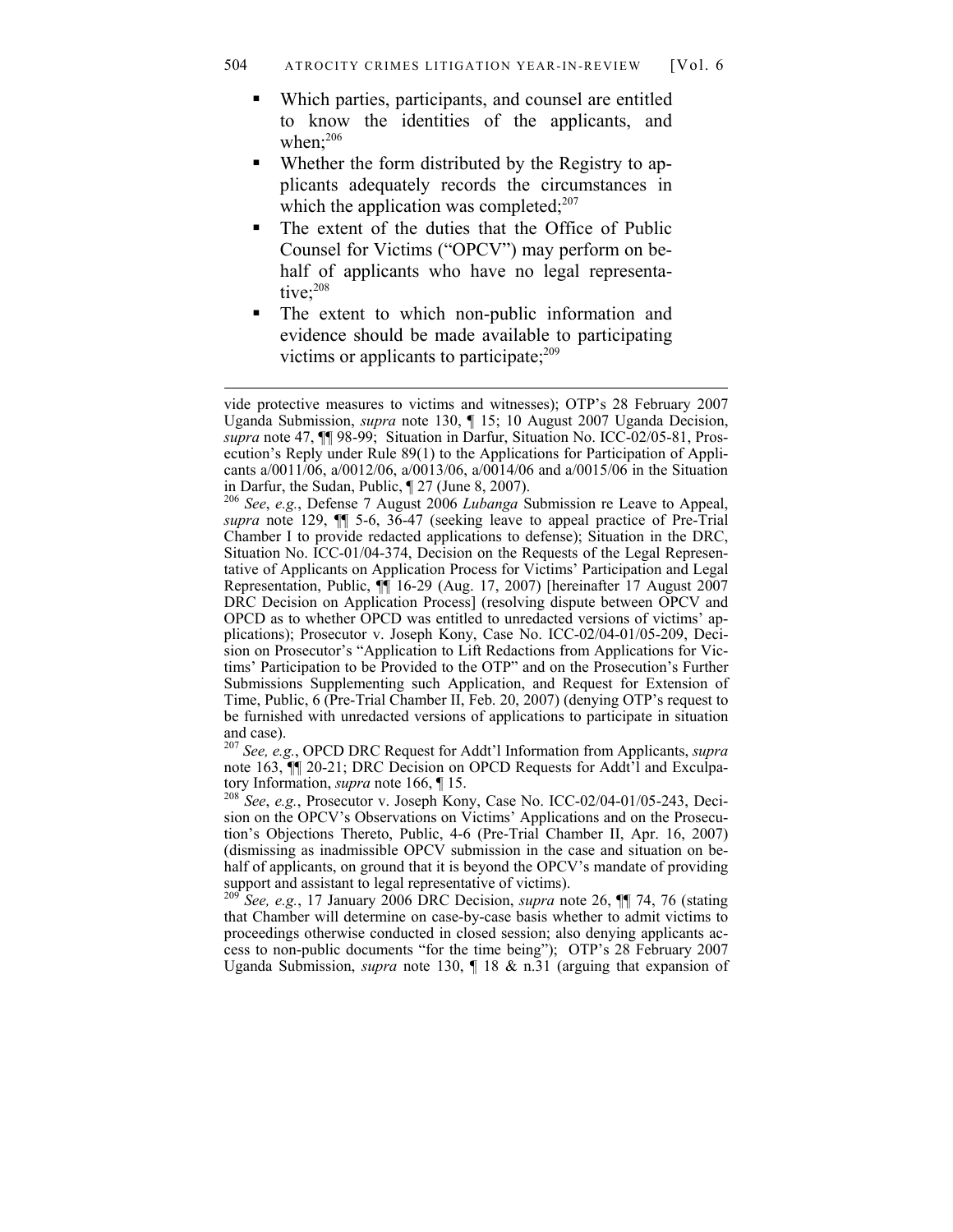$\overline{a}$ 

# Whether and at what stage a participating victim may remain anonymous without infringing the rights of accused persons; $^{210}$

- Whether representatives of applicants or victims are entitled to remain anonymous; $^{211}$
- The extent to which common representatives should be appointed for participating victims; $^{212}$
- Whether applicants granted the status of victim are entitled to a presumption of indigence such that the Court should bear the expenses of their representa $t$ <sub>i</sub>on $213$

¶66 These issues suggest the dimensions of the burden imposed on the participants, the judges, and the Registry. As to any group of applications under consideration, the Chamber must resolve all of the preliminary disputes about the application process before it may proceed to granting or denying even the "status of victim." Applications are often found to be deficient under the developing standards, and thus are deferred, supplemented, and then reconsid-

participation rights should not lead to disclosure of investigative activities to victims); Prosecutor v. Thomas Lubanga Dyilo, Case No. ICC-01/04-01/06- 1211, Decision on the Role of the Office of Public Counsel for Victims and Its Request for Access to Documents, Public, ¶ 40 (Trial Chamber I, Mar. 6, 2008) (declining to permit the OPCV, who represented applicants to participate in the case, same access to non-public information as representatives of victims).

<sup>210</sup> *See*, *e.g.*, Prosecutor v. Thomas Lubanga Dyilo, Case No. ICC-01/04-01/06- 462, Decision on the Arrangements for Participation of Victims a/0001/06, a/0002/06 and a/0003/06 at the Confirmation Hearing, Public, 5-7 (Pre-Trial Chamber I, Sept. 22, 2006) (determining that victims who obtained right to participate in confirmation hearing could only remain anonymous if they did not "add any point of fact or evidence at all to the Prosecution's case-file . . . in the notification of charges document and the list of evidence," and thus that they could not question the witnesses); Decision on *Lubanga* Trial Participation, *supra* note 3, ¶¶ 130-31 (rejecting arguments of defense and the OTP that victims should not be permitted to testify anonymously at trial).

<sup>211</sup> *See*, *e.g.*, 17 August 2007 DRC Decision on Application Process, *supra* note 206, ¶¶ 30-31, 45-48.

<sup>212</sup> *See, e.g.*, Decision on *Lubanga* Trial Participation, *supra* note 3, ¶¶ 123-26.<br><sup>213</sup> *See* Situation in the DRC, Situation No. ICC-01/04-494, Demande de réexamen de la "Décision du Greffier sur la demande d'aide judiciaire aux frais de la Cour déposé par Maître Keta au nom des victimes des victimes a/0016/06, a/0018/06, a/0021/06, a/0025/06, a/0028/06, a/0031/06, a/0032/06, a/0034/06, a/0042/06, a/0044/06, a/0045/06, a/0142/06, a/0148/06, a/0150/06, a/0188/06, a/0199/06, a/0028/06" datée du 28 Mars 2008 selon la norme 85.3 du Règlement de la Cour, Public, ¶ 8 (Apr. 14, 2008) (request by legal representative of victims).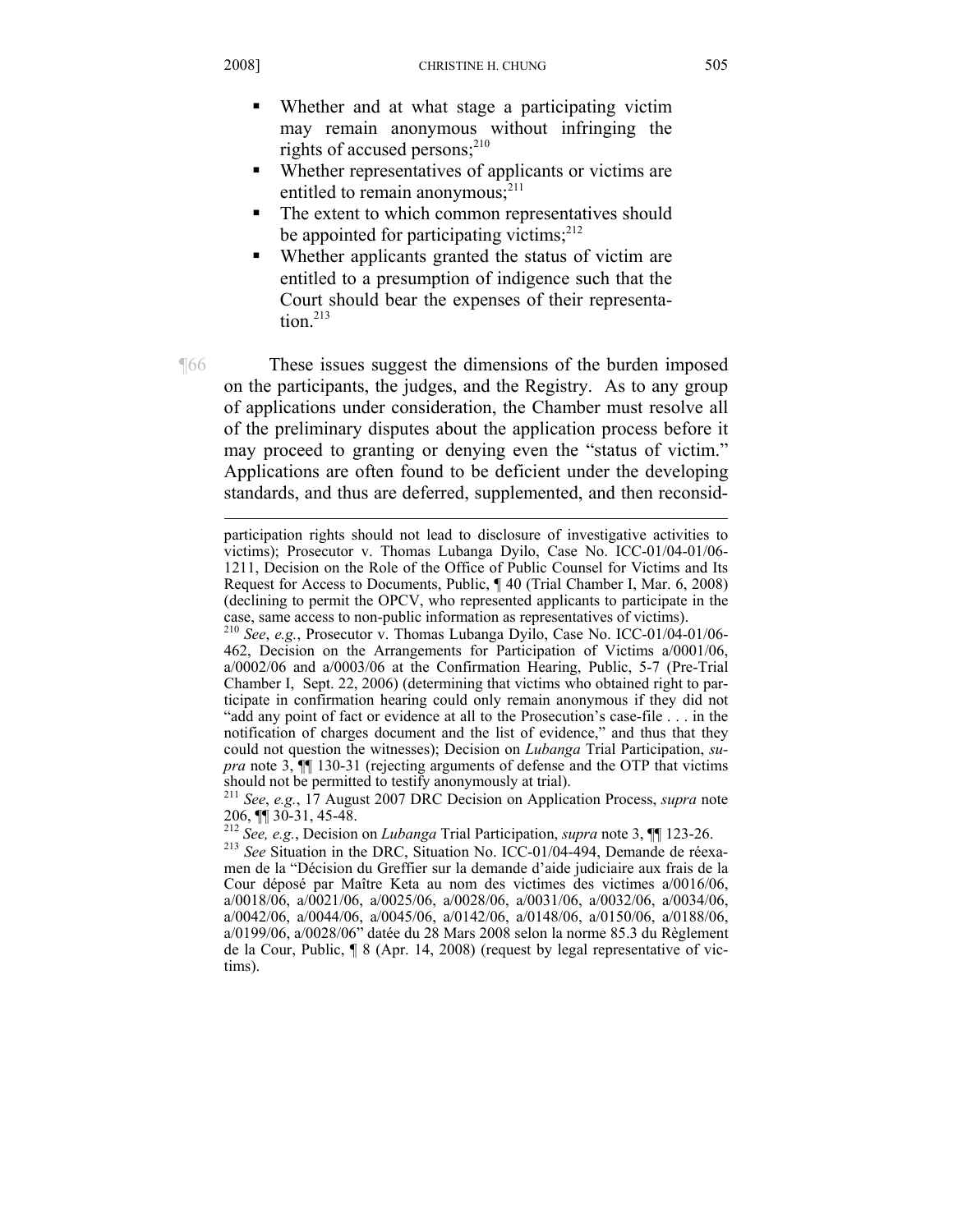ered. The decisions undertaking to render determinations on the "status of victim" are lengthy and onerous to compose, because individual consideration of each application is required. Finally, the announcement of any new standard, or submission of supplemental information, can itself open other doors to new legal challenges.

<u>.</u>

¶67 The public record of ICC proceedings makes it possible to begin to quantify the time and energy expended in administering the victim participation system. Under this author's count, and again as of May 1, 2008, the Chambers have rendered over 100 decisions relating to the process of obtaining victims' participation. Filings by the participants on the same topic number over  $180^{214}$ The relevant material consists of thousands of pages, and represented by the material are thousands of man-hours of the work of judges, prosecutors, defense counsel, and victims' representatives. The Registry additionally bears a considerable burden, because it routinely conducts missions to the field to educate potential situation and case victims, to obtain applications, to gather information to include in its reporting under Rule 86(5), and to seek supplementation of applications deemed by the judges to be incomplete. The Registry units of the OPCD, OPCV and the Victim Participation and Reparation Section ("VPRS"), have also been heavily involved in litigation relating to victims' participation, especially in the investigation phase, although the mandate of each unit embraces several other duties.<sup>215</sup>

<sup>&</sup>lt;sup>214</sup> The figures count only public decisions and submissions relating to the process of obtaining participation rights. They exclude submissions by participating victims expressing "views and concerns" in specific proceedings, or filings by the parties responding to such submissions.

 $215$  The duties of the OPCD include representing the interests of defendants during the initial stages of the investigation, see ICC Regulations, at Reg. 77(4), and "provid[ing] support and assistance" to defense counsel, including "legal research and assistance" and help in appearing before the Chamber, see *id.* at Reg. 77(5). The OPCV can be appointed to represent participating victims, see id., at Reg. 80(2), but also has duties to "provide support and assistance to the legal representative for victims and to victims," see *id.* at Reg. 81(4). The VPRS is charged with receiving applications for participation and reparations, helping victims to organize their representation, providing the notifications to victims which must occur under the RPE, for example, when the Prosecutor determines to open an investigation *proprio motu*, and publicizing the Court's proceedings, including reparations proceedings. *See* Participation of victims in proceedings, http://www.icc-cpi.int/victimsissues/victimsparticipation.html (last visited June 10, 2008); Reparations for Victims, http://www.icc-10, 2008); Reparations for Victims, http://www.icccpi.int/victimsissues/victimsreparation.html (last visited June 10, 2008).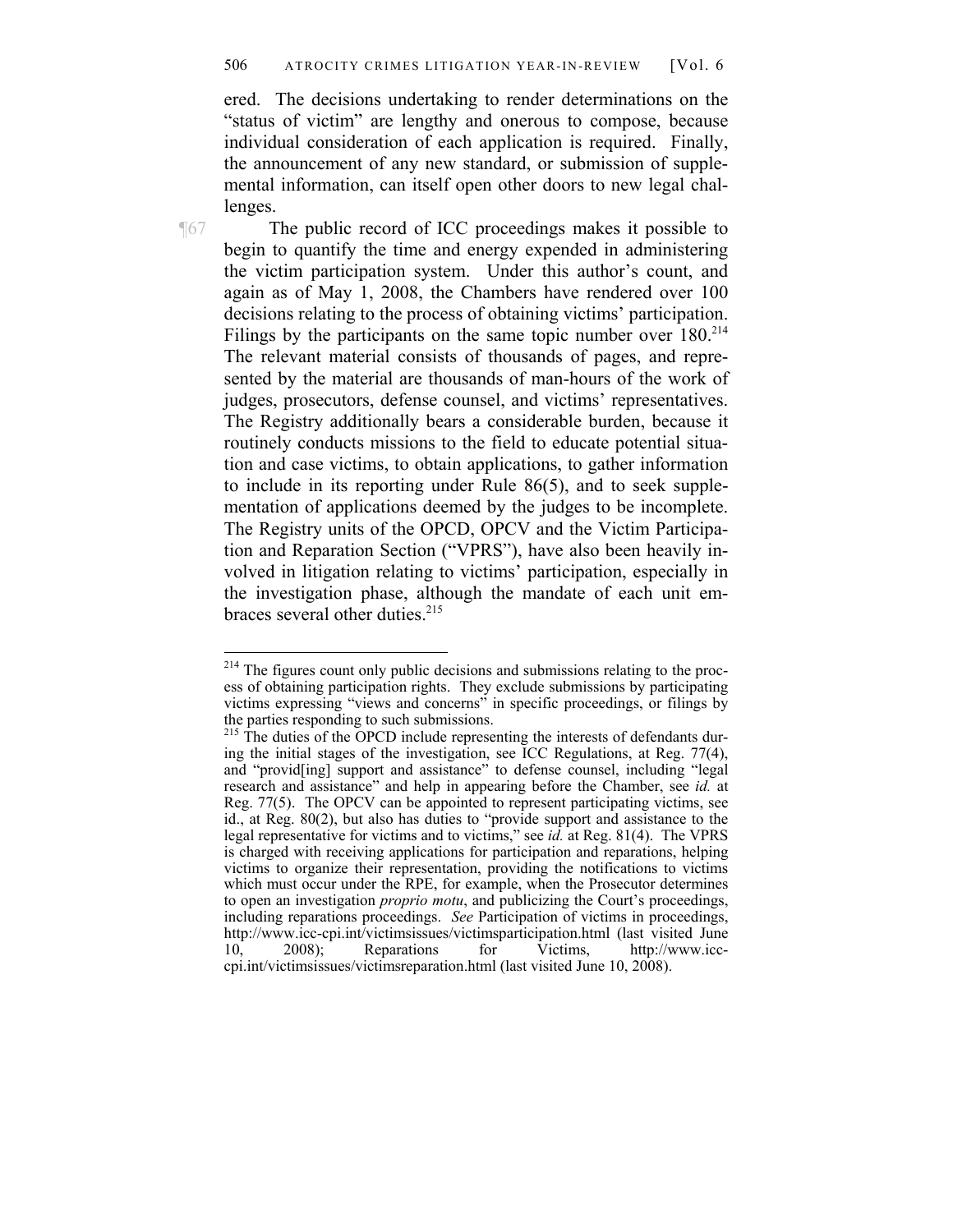¶68 Examination of the litigation related to victims' participation led the WCRO to conclude, in its November 2007 report, that the trade-off between effective participation and the efficiency of court proceedings was proving to be unfavorable. It noted that "despite the slow process of evaluating victims' applications and the small number of successful applications to date, the ICC victim participation scheme has consumed a substantial part of the Court's resources since January 2006."<sup>216</sup> It also concluded that "the detailed, individualized procedure developed by the Court to review victims is a drain on the resources of the Prosecutor and Defence . .

. ."<sup>217</sup> Since the issuance of the WCRO Report, trial-phase work has also been affected by the resource drain. The starting date for the ICC's first trial—the Lubanga trial—was postponed from March 31, 2008 to June 23, 2008, shortly after Trial Chamber I's February 26, 2008 decision to grant leave to the parties to appeal issues relating to victims' participation at trial.<sup>218</sup>

¶69 The question is the extent to which the litigation regarding victims' participation could be mitigated, given the reality that, in a court of limited resources, every resource expended to implement the victim participation framework is a resource that cannot be used to support other court activities. These alternative activities would include, for example, continuing or expanding the number of investigations and cases, providing protection for victims and witnesses who will appear in court, supplementing the resources of defense counsel, or providing hearings and trials more expeditiously. Some of the expenditure and delay associated with providing victims' participation is unavoidable, because incorporating meaningful participation into court proceedings necessitates the setting of legal standards, outreach efforts, and adjudication of applications. Still, the developing record identifies certain circumstances that are failing to bring reward, either to victims or the Court. One is the failure of the Chambers and judges to harmonize

<sup>&</sup>lt;sup>216</sup> WCRO Report, *supra* note 6, at 5.

<sup>&</sup>lt;sup>217</sup> Id. at 60. <sup>218</sup> See ICC Press Release, Trial in the Case of Thomas Lubanga Dyilo Will Commence on 23 June 2008 (Mar. 13, 2008), *available at* http://www.icccpi.int/press/pressreleases/348.html; Transcript in Prosecutor v. Thomas Lubanga Dyilo, Case No. ICC-01/04-01/06-T-75-ENG (Feb. 13, 2008), at 2-4 (explaining that Trial Chamber I was contemplating delaying trial because of OTP delay in completing disclosure and Chamber's intention to grant leave to appeal victims' participation decision).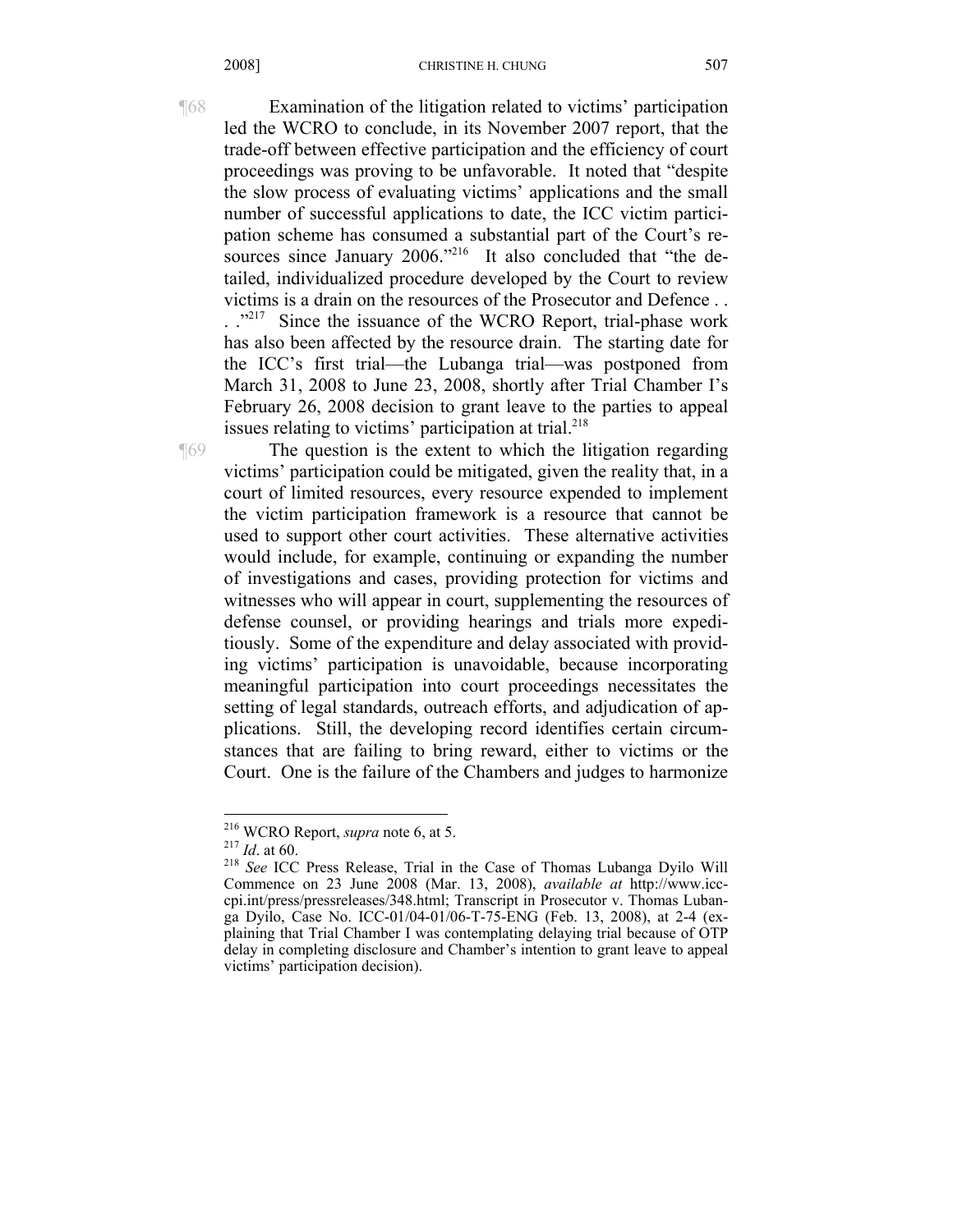#### 508 ATROCITY CRIMES LITIGATION YEAR-IN-REVIEW [Vol. 6

the governing legal standards. The preference for innovation, or "concessions," at the expense of pragmatic, non-controversial rulemaking, has fostered uncertainty and delay. Years into the ICC's operations, there is a substantial possibility that the Appeals Chamber will change, yet again, the standards governing victims' participation.

¶70 The step of granting hypothetical rights has also diverted significant time and energy. If it typically takes a year or more to adjudicate an applicant's right to participate, it appears particularly unproductive for the Chambers to grant hypothetical rights to participate in any case in which arrest has yet to be effected. A logical priority would be for Pre-Trial Chambers to focus on pre-trial issues arising in cases involving defendants in custody, and to adjudicate applications to participate in cases only after a defendant has come into custody. The record also indicates that individuals granted "the status of victim," particularly in the investigation, are rarely seeking participation in any specific proceeding.<sup>219</sup> It might better serve the Court, and victims, for Chambers to decline to grant any right to participate, in the absence of greater specification by the applicant of the proceedings in which he or she wishes to participate.

¶71 All of the time and resources expended to administer the general right to participate in the investigation are particularly susceptible to critical review. The difficulty of adjudicating the first few hundred applications to participate, and the failure of the general right to produce actual participation during investigations, suggests strongly that it may have been ill-considered for the Court to undertake to provide general participation in the investigation before settling the practice of administering far less controversial participation rights.

¶72 Moreover, the theoretical right to participate in the investigation is the right most removed from the core mandate of the Court and most likely to raise false expectations among applicants. In over two years, only eighteen applicants have successfully obtained participation in a case, and all eighteen have qualified under the rule that such participation requires the applicant to have suffered from a charged crime.<sup>220</sup> The figure shows that if the rule

<sup>&</sup>lt;sup>219</sup> See discussion *infra* in Part III.C.<br><sup>220</sup> This is because Trial Chamber I, the Chamber which disagreed with that rule, has yet to apply its more generous test for granting the potential right to participate in a case.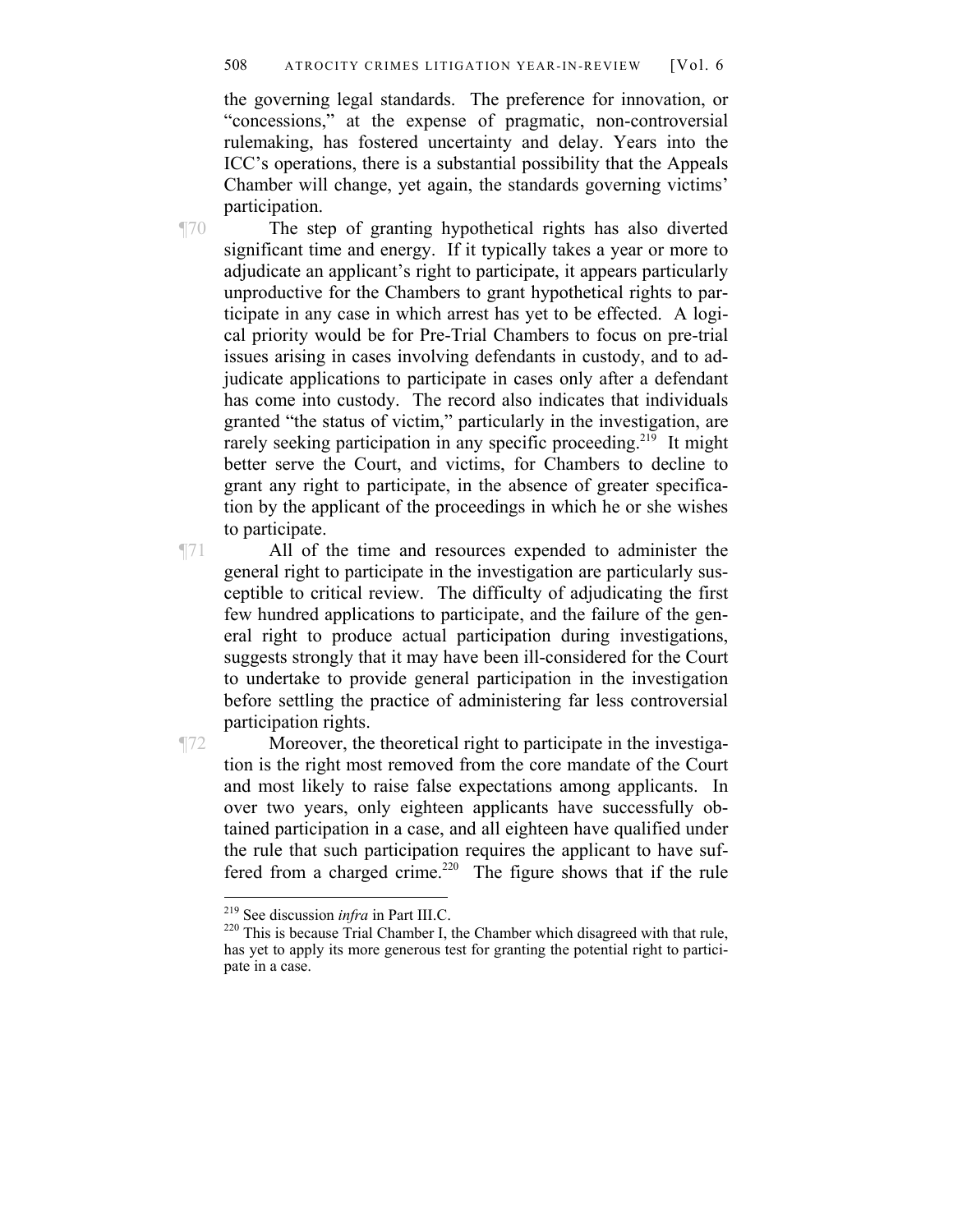requiring the causal link between the charged crime and the harm suffered by the victim is upheld on appeal, even victims who successfully obtain the status of victim in the investigation are highly unlikely to qualify to participate in any ICC case. Most of the energy now expended in providing victims' participation is thus devoted to granting a theoretical right to victims of crimes and perpetrators who are not, and are likely never to become, the subject of any ICC case.

¶73 As the foregoing suggests, identifying and remedying

inefficient and unproductive efforts will ultimately better serve victims in addition to the Court itself. A resource drain created by the victims' participation framework prejudices victims by delaying the meting of justice as well as victims' participation in the judicial process. It is less acknowledged but equally true that poor administration of participation rights also constrains the number of victims who can participate and the extent of their participation.

# *C. Victims' Inability to Obtain Meaningful Participation*

¶74 Perhaps the most troubling aspect of the current victims' participation framework is that the extent of meaningful participation has been negligible. The process of granting the participation right has been intense and all-consuming, whereas the incorporation of the substance of victims' "views and concerns" in underlying ICC proceedings has been meager.

¶75 It should be clarified at the outset that by "meaningful participation" is meant the participation intended in the Statute: the actual expression of views and concerns by victims in proceedings following the determination that their participation is appropriate. The Chambers have thus far purported to be granting nothing less than such a "concrete" and "effective" right.<sup>221</sup> Victims' representatives likewise have not characterized the objective of Article 68(3) to be the distribution of theoretical or hypothetical rights. Rather they have adopted the strategy of pursuing concrete participation in the broadest range of proceedings $^{222}$  while articulating,

<sup>&</sup>lt;sup>221</sup> See, e.g., 17 January 2006 DRC Decision, supra note 26, ¶ 71.

<sup>&</sup>lt;sup>222</sup> *See, e.g.* Situation in Uganda, Situation No. ICC-02/04-106, Response of Legal Representative of Victims a/0101/06 and a/0119/06 to the "Prosecution's Application for Leave to Appeal the Decision on Victims' Applications for Participation a/0010/06, a/0064/06 to a/0070/06, a/0081/06 to a/0104/06 and a/0111/06 to a/0127/06," Public,  $\P$  23 (Aug. 31, 2007) (arguing that victims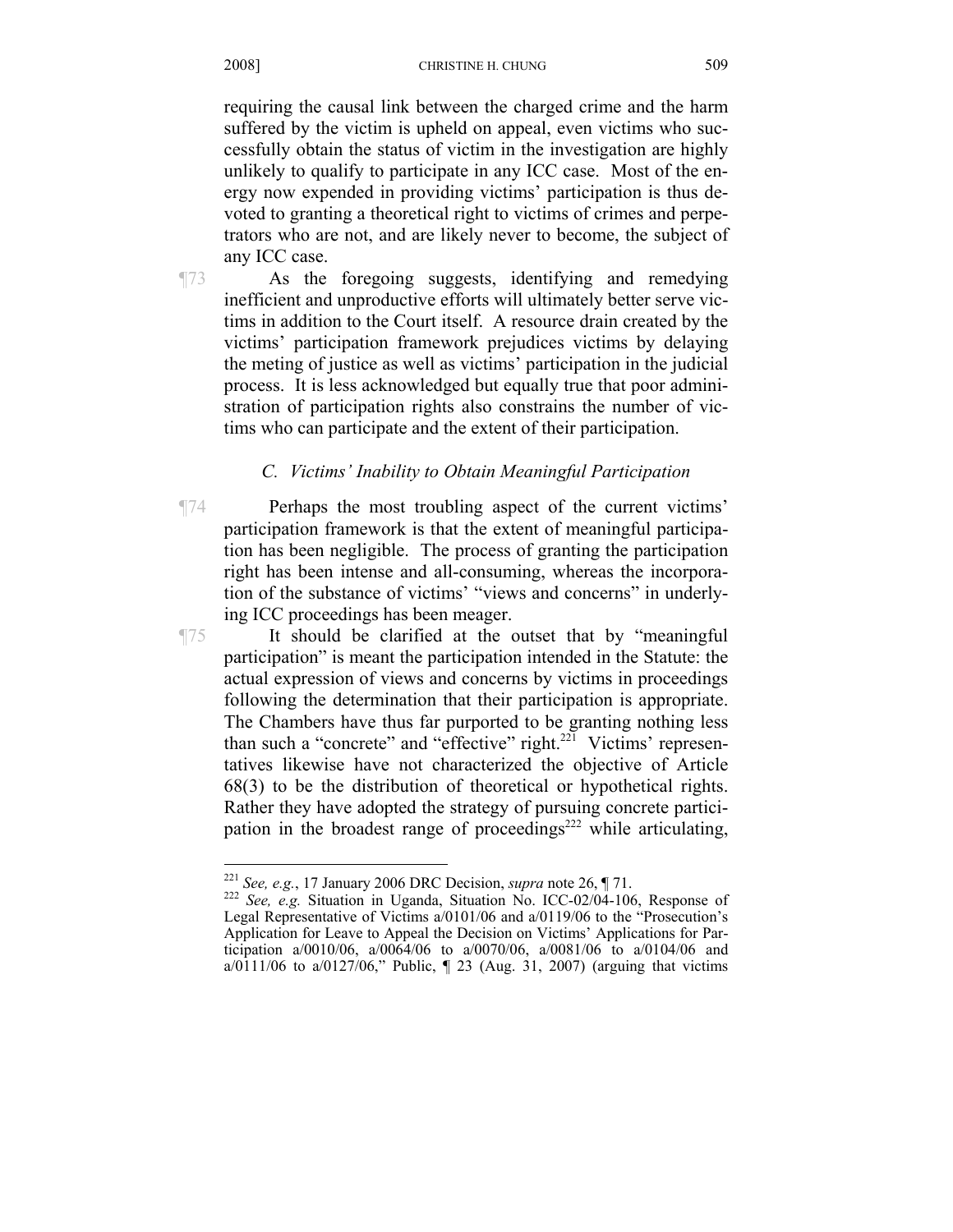for example, that victims' "enjoyment of their right to participate in the proceedings," cannot be impaired by "technical difficulties," such as a lack of Court resources.<sup>223</sup>

 $\overline{a}$ 

¶76 Some differentiation between the investigation and case phases is necessary in evaluating the extent of meaningful victims' participation, so defined. The general right to participate in the investigation phase is failing conspicuously to yield meaningful participation. Of the 107 or so applicants who have succeeded in obtaining the procedural status of victim vis-à-vis an investigation, only six have made any request related to any investigation, and the two applications they submitted were rejected. The two requests that the Chamber considered were made in the DRC investigation,224 and concerned an issue which the victims likely viewed to be of great importance to their "personal interests": the scope and direction of the OTP's investigation, following an OTP announcement, in June 2006, that it had temporarily suspended the bringing of additional charges against Lubanga.<sup>225</sup> The victims requested that Pre-Trial Chamber I order the OTP to provide more information about the DRC investigation, in light of what they termed the OTP's "tacit decision not to prosecute under article

should be permitted to participate in investigation because "their participation can serve to clarify the facts and to assist the Court to fight impunity").

<sup>&</sup>lt;sup>223</sup> See Situation in the DRC, Situation No. ICC-01/04-105-tEN, Observations of the Legal Representative of VPRS 1 to VPRS 6 following the Prosecution's Application for Leave to Appeal Pre-Trial Chamber 1's Decision on the Applications for Participation in Proceedings of VPRS 1 to VPRS 6, Public, ¶¶ 21-26 (Jan. 27, 2006).

 $^{224}$  The two submissions by victims, ICC-01/04-213-Conf-Exp, and ICC-01/04-214-Conf-Exp, and the OTP responses, remain non-public, but are known from the resulting decision. *See* Situation in the DRC, Situation No. ICC-01/04-399, Decision on the Requests of the Legal Representative for Victims VPRS 1 to VPRS 6 Regarding "Prosecutor's Information on Further Investigation," Public (Sept. 26, 2007) [hereinafter 26 September 2007 DRC Decision on Victims' Applications re Scope of Investigation]. The conclusion that only these two applications have been made by individuals granted the "status of victim" is necessarily drawn from publicly available documents and filings. The WCRO Report deems as another instance of victims' participation in a proceeding the submission of the victims' representative relating to the OTP's request to appeal the January 17, 2006 decision of Pre-Trial Chamber I. *See* WCRO Report, *supra*  note 6, at 5. This request sought the right to participate, however, instead of providing "views and concerns" in a substantive proceeding.

<sup>225</sup> *See* Prosecutor v. Thomas Lubanga Dyilo, Case No. ICC-01/04-01/06-170, Prosecutor's Information on Further Investigation, Public Formatted and Redacted Document, ¶ 11 (June 28, 2006).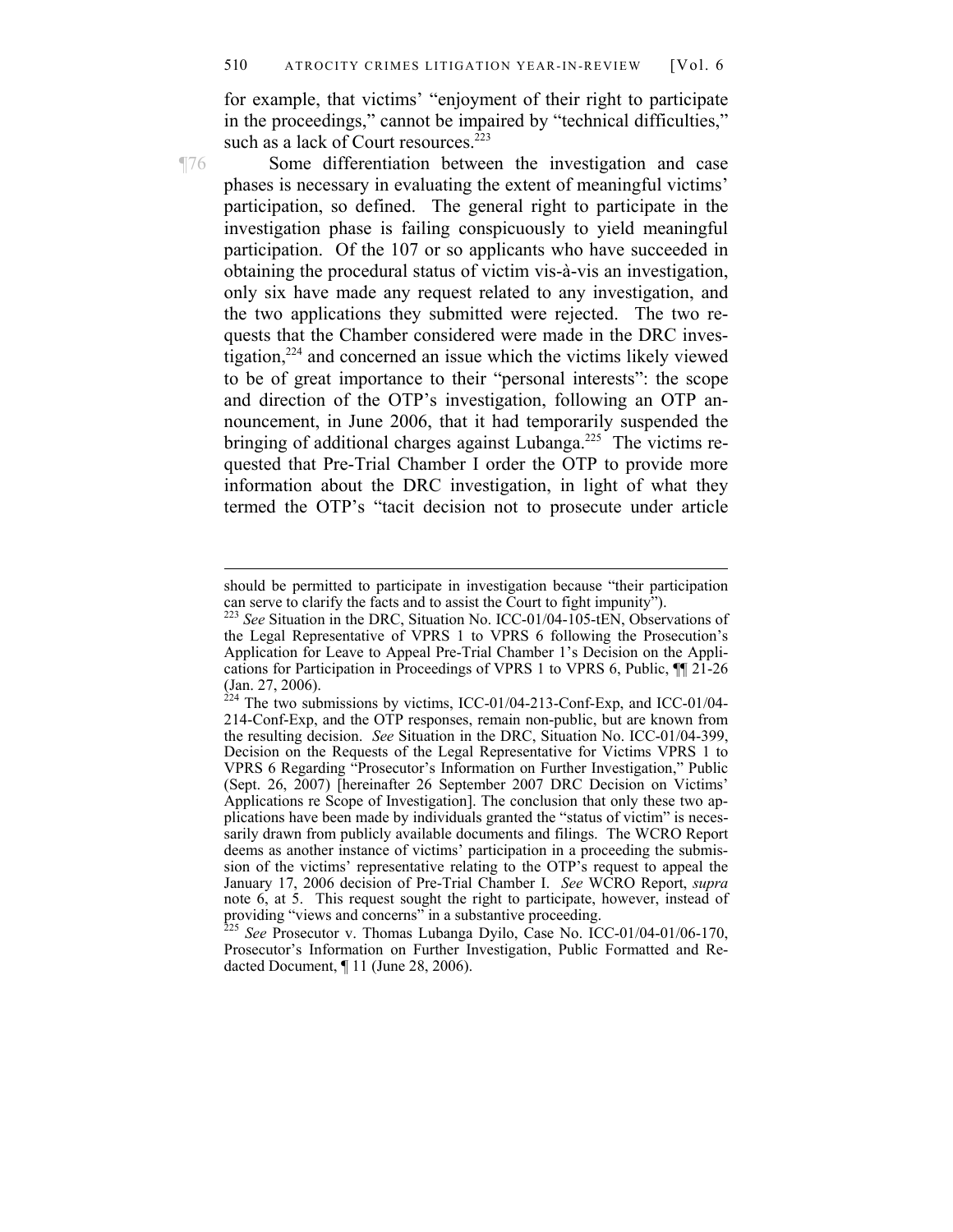$53(2)(c)$ ."<sup>226</sup> They also requested that the OTP be required to inform the Chamber of any information which might bear on the need to "preserve evidence" relating to the crimes from which they themselves had suffered. <sup>227</sup> After a year passed, Pre-Trial Chamber I issued its ruling. The Chamber determined, without extended discussion, that because the OTP had taken no decision not to investigate or prosecute, under paragraphs 1(c) or 2(c) of Article 53, and because there was no information that the OTP had not preserved evidence, the two victims' applications should be rejected. $228$ 

¶77 The account of these requests by the victims is instructive. Pre-Trial Chamber I had held out the offer of broad and independent victims' participation during the investigation. When faced with applications to obtain actual participation via these two applications, however, the Chamber in fact limited the victims to exactly the same participation right they would have obtained without the "general" participation right granted in the January 17, 2006 decision: the express right under Rule 92(2) to submit views and concerns about any decision not to prosecute under the terms of Article 53(1) or  $53(2)$ .<sup>229</sup>

¶78 In addition, the nearing of the end of one portion of the DRC investigation serves to underscore that granting the "procedural status of victim" vis-à-vis an investigation may often frustrate, rather than serve, victims' interests. Earlier this year, the Prosecutor suggested that the focus of OTP investigations in the DRC would change from the Ituri district in Oriental Province to the provinces of North and South Kivu.<sup>230</sup> The 340 or so applicants who have sought participation in the DRC investigation thus far, and the

<sup>226</sup> *See* 26 September 2007 DRC Decision on Victims' Applications re Scope of

Investigation, *supra* note 224, at 2-3.<br>
<sup>227</sup> *See id.* at 5-6.<br>
<sup>228</sup> *See id.* at 5-6.<br>
<sup>229</sup> *See RPE, supra note 17, R. 92(2) (providing in relevant part, "In order to* allow victims to apply for participation in the proceedings in accordance with rule 89, the Court shall notify victims concerning the decision of the Prosecutor not to initiate an investigation or not to prosecute pursuant to article 53"). 230 *See* Associated Press, *Congo turns over to international court colonel sus-*

*pected of war crimes*, INT'L HERALD TRIB., Feb. 7, 2008, *available at*  http://www.iht.com/articles/ap/2008/02/07/europe/EU-GEN-War-Crimes-

Congo.php ("Now the Court is turning its attention to more recent violence in the North and South Kivu regions of Congo, where forces loyal to rebel leader Laurent Nkunda have been accused of widespread atrocities.").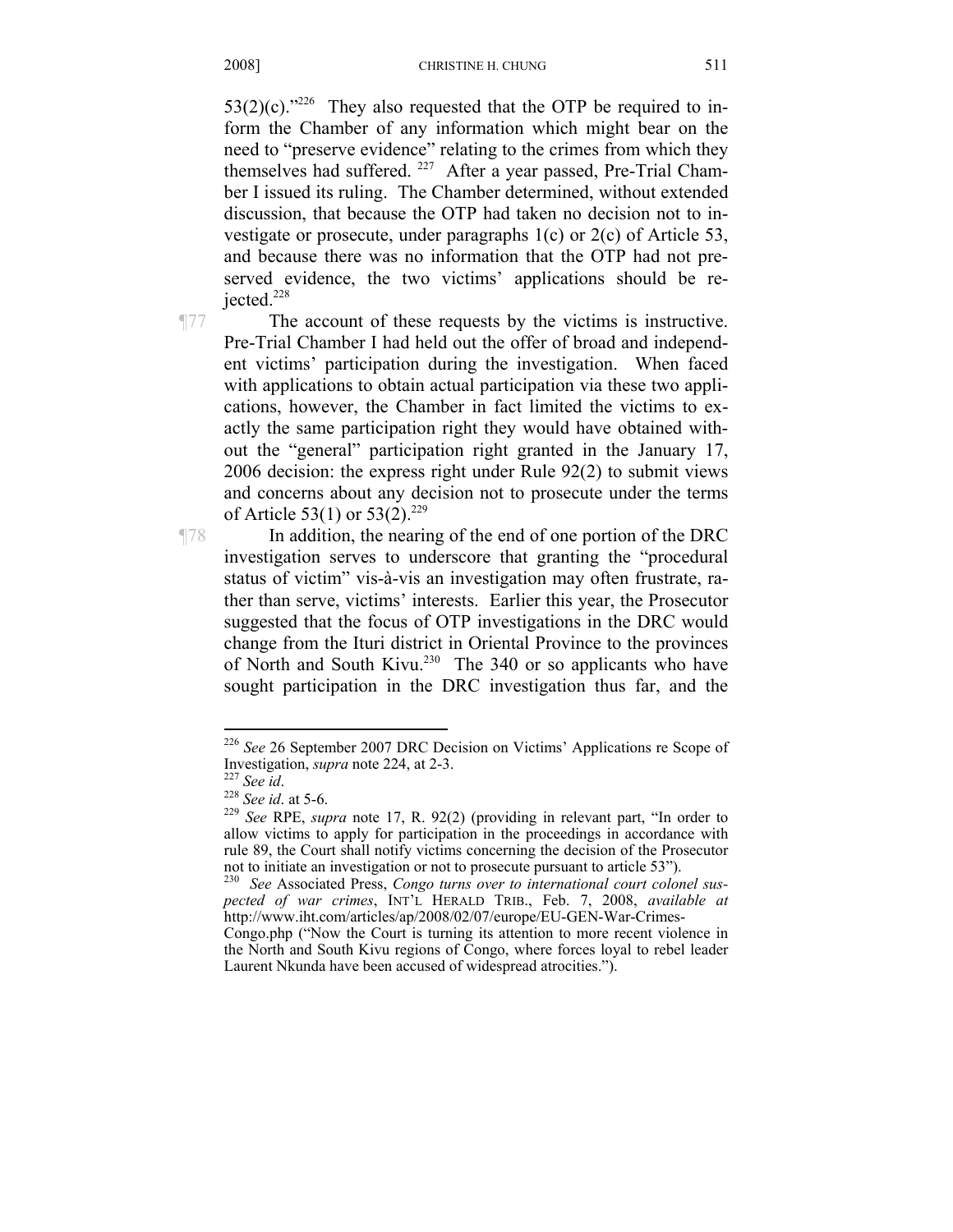eighty-odd who ultimately obtained the "status of victim" in that investigation, are likely to have sought participation because they were victims of crimes committed in Ituri, given the OTP's early announcements of an intent to focus investigative activities there,<sup>231</sup> and the fact that the first DRC cases involved Ituri armed groups. If the DRC investigation, and proceedings related to that investigation, now turn to the Kivus, the opportunities of the individuals who thus far have applied to participate in the DRC investigation are ending, without any such applicant having achieved meaningful participation. These applicants also are highly unlikely to be afforded the right to participate in the two pending cases relating to Ituri, at least based on previous decisions of the Pre-Trial Chambers, unless they are found to be victims specifically of the charged crimes.

¶79 In case proceedings, by contrast, there has been promising, influential, and meaningful victim participation. Again, though, the most prominent example was victim participation at the *Lubanga* confirmation hearing, and such participation is uncontroversial under the Statute in any event. At that hearing, conducted over a period of days in November 2006, legal representatives of the participating victims expressed "views and concerns" that were uniquely informed by the victims' experiences and desires.<sup>232</sup> The interventions were relevant, often eloquent, and did not lend themselves to criticism that they impaired either the fairness or the efficiency of the proceedings.233 Over a year after the confirmation hearing, however, the same four victims who participated at con-

<sup>231</sup> *See, e.g.,* ICC Press Release, Communications Received by the Office of the Prosecutor of the ICC, No. pids.009.2003-EN, at 2-3 (July 16, 2003) (announcing OTP intention to follow closely the situation in Ituri), *available at* http://www.icc-cpi.int/library/press/mediaalert/16\_july\_\_english.pdf.

<sup>&</sup>lt;sup>232</sup> See Transcripts of Confirmation Hearing in Prosecutor v. Thomas Lubanga Dyilo, Case Nos. ICC-01/04-01/06-T-30-EN (Nov. 9, 2006), ICC-01/04-01/06- T-32-EN (Nov. 10, 2006), ICC-01/04-01/06-T-33-EN (Nov. 13, 2006), ICC-01/04-01/06-T-34-EN (Nov. 14, 2006), ICC-01/04-01/06-T-37-EN (Nov. 15, 2006), ICC-01/04-01/06-T-38-EN (Nov. 20, 2006), ICC-01/04-01/06-T-39-EN (Nov. 21, 2006), ICC-01/04-01/06-T-41-EN (Nov. 22, 2006), ICC-01/04-01/06- T-43-EN (Nov. 23, 2006), ICC-01/04-01/06-T-44-EN (Nov. 24, 2006), ICC-01/04-01/06-T-45-EN (Nov. 27, 2006), ICC-01/04-01/06-T-47-EN (Nov. 28, 2006).

<sup>&</sup>lt;sup>233</sup> See id. The opening arguments of victims' representatives can be found at Case No. ICC-01/04-01/06-T-30-EN (Nov. 9, 2006), at pp. 75-102, and their closing arguments at Case No. ICC-01/04-01/06-T-47-EN (Nov. 28, 2006), at pp. 45-86.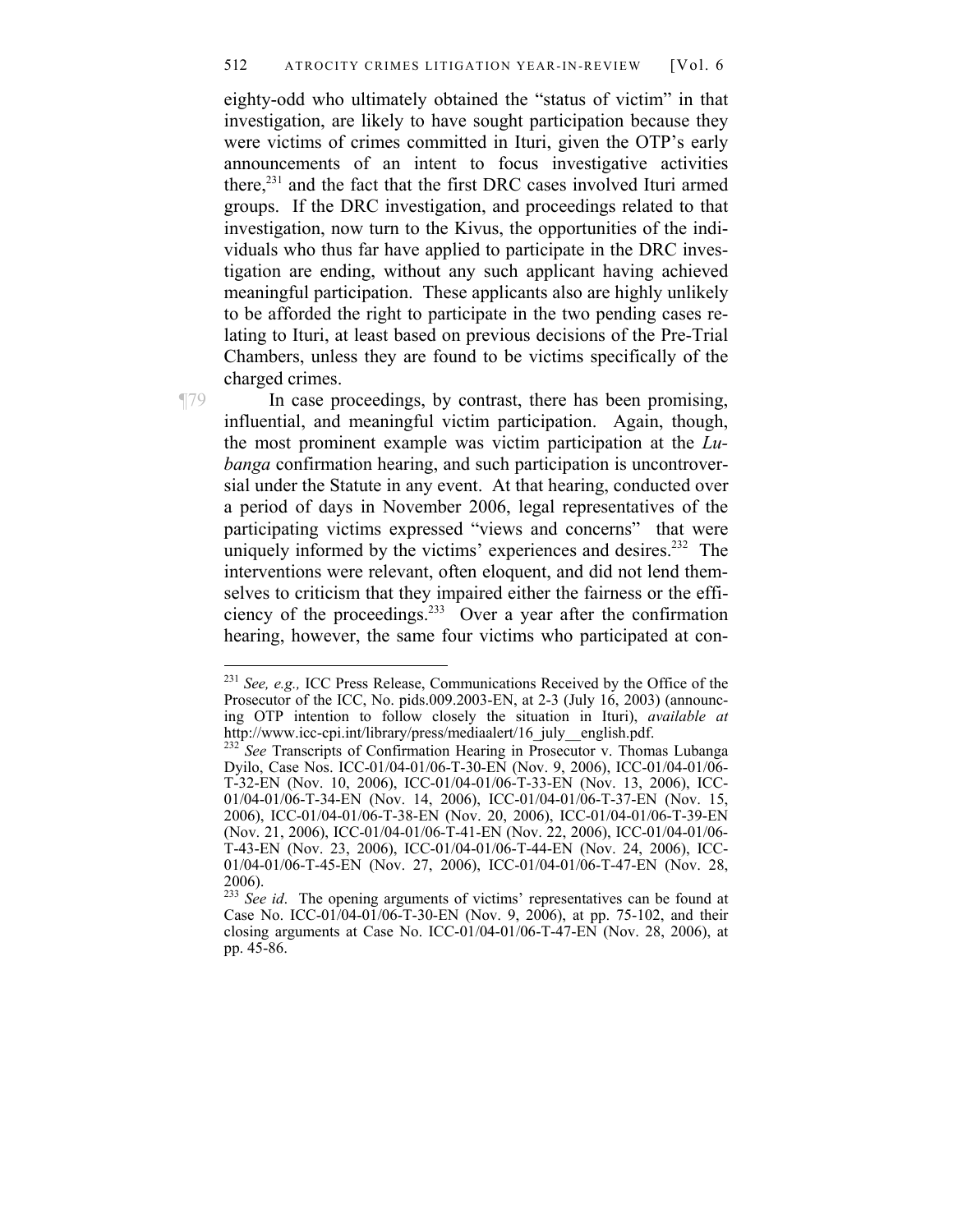firmation remain the only ones who have qualified to participate in the *Lubanga* case, despite the pendency of hundreds of applications. These four are in the position of representing thousands or tens of thousands of children or family members who suffered harm from the alleged crime perpetrated by Lubanga: helping to implement a policy of conscription and enlisting children into his militia group and using them in hostilities. They have not, however, been determined to be representative. They simply are the few who have been fortunate enough to have had their applications considered and ruled upon.

 $\overline{a}$ 

¶80 In addition, if the ruling of Trial Chamber I stands on appeal, participation at the pre-trial and trial phases is likely to become much more burdensome for victims to obtain. Applicants who have participated in pre-trial proceedings in the *Lubanga* case have qualified under the bright-line rule of having suffered from the specific crimes charged in the case. The January 18, 2008 ruling of Trial Chamber I, by contrast, would create a large class of theoretical participants—individuals who have been the victim of any crime within the jurisdiction of the Court—but require each of those victims to demonstrate additionally that he or she holds information relevant to the issues and evidence being considered. The inquiry will again be fact-intensive, and experience suggests that timely adjudications are unlikely.

¶81 Rulings of the Chamber that expanded theoretical rights were met with wide approval, especially by victims, but the vast majority of applicants are overwhelmingly likely never to participate in specific proceedings. Representatives of victims have begun complaining about how difficult it has been to obtain victims' participation and have acknowledged the challenge of maintaining realistic expectations among clients who can easily and mistakenly believe that an application to participate will lead inexorably to a "day in court" and reparations.<sup>234</sup> The challenge for the ICC is to enhance real prospects for meaningful victims' participation and to

<sup>234</sup> *See*, *e.g.*, VRWG Article re Darfur Applicants, *supra* note 7 (quoting legal representatives of applicants in the Darfur situation: "We were surprised at how difficult it turned out to be from a practical point of view " and "the delay [in obtaining decisions on the applications] is difficult to explain to our clients<sup>3</sup>; IWPR Report, *supra* note 7 (reporting views of lawyers at Avocats Sans Frontières and REDRESS, and legal representatives of applicants in Darfur situation, that applicants do not receive adequate legal aid from the ICC; ICC reported to have stated that the 735,000 euro in the ICC budget available for legal aid for victims would go to victims approved for participation).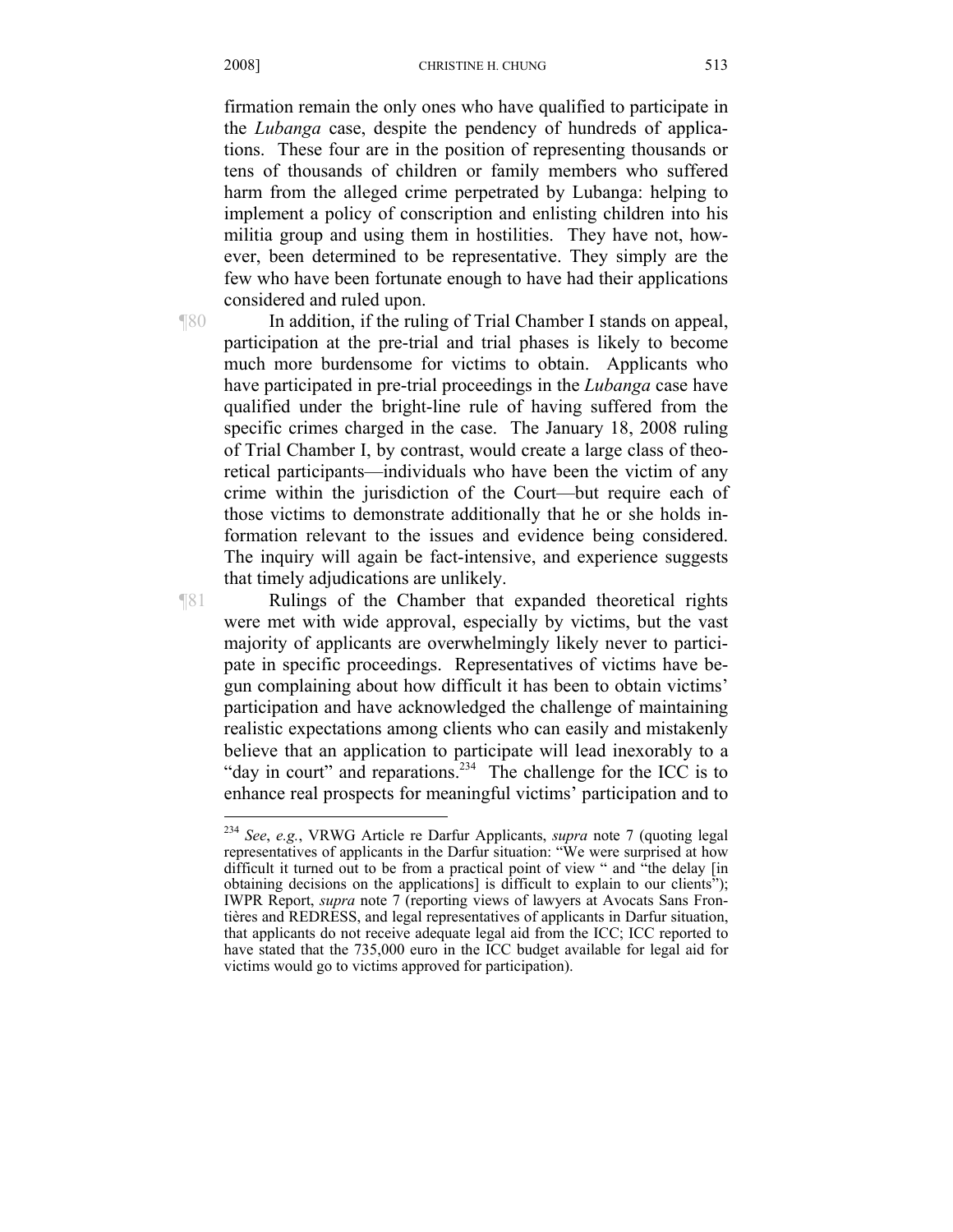clarify standards to eliminate false expectations that can, over the long-term, undermine the credibility of the Court and dishonor the dignity of victims.

## IV. SOURCES OF THE FAILURE TO PROVIDE GREATER MEANINGFUL **PARTICIPATION**

¶82 Several broad causes of the ICC's lack of success in developing viable victims' participation standards have particular relevance to attempts to formulate strategies for strengthening the participation framework.

### *A. Departure from the Balances Struck in the Rome Statute*

¶83 One factor that has contributed prominently to the deficiencies in the victim participation system has been the repeated disregard of fundamental balances struck during the negotiation of the Rome Statute. The decisions of the Chambers on the topic of victims' participation have aspired to innovate; each Chamber and Judge has eschewed limits in favor of granting more and more expansive forms of participation (in some cases, more expansive than any participant had sought). The common shortcoming is the failure to acknowledge that the drafters of the Rome Statute fully considered the extent of victims' participation and set limitations to participation.

¶84 The first example of overreaching was the decision to create a general right to participate in the investigation. The reasoning of the January 17, 2006 decision of Pre-Trial Chamber I rebuffed the proposition that formed the foundation for discussions at Rome: that the rights of defendants and participation by victims must be regarded as inherently in conflict. Thus Pre-Trial Chamber I opined (and predicted) that it could expand victims' participation in investigations, while regulating, through later decisions, the adverse affects on defense rights. The passage of time has shown the self-confidence of the Chamber to be less astute than the restraint of the negotiators of the Rome Statute. Neither the Chambers, nor victims, have identified any investigation-phase proceeding in which victim participation can profitably occur, beyond the instances already expressly identified in the Statute. The *Lubanga*  defense, in the meantime, has compiled a record of the ways in which the Chambers' consideration of accounts of victimization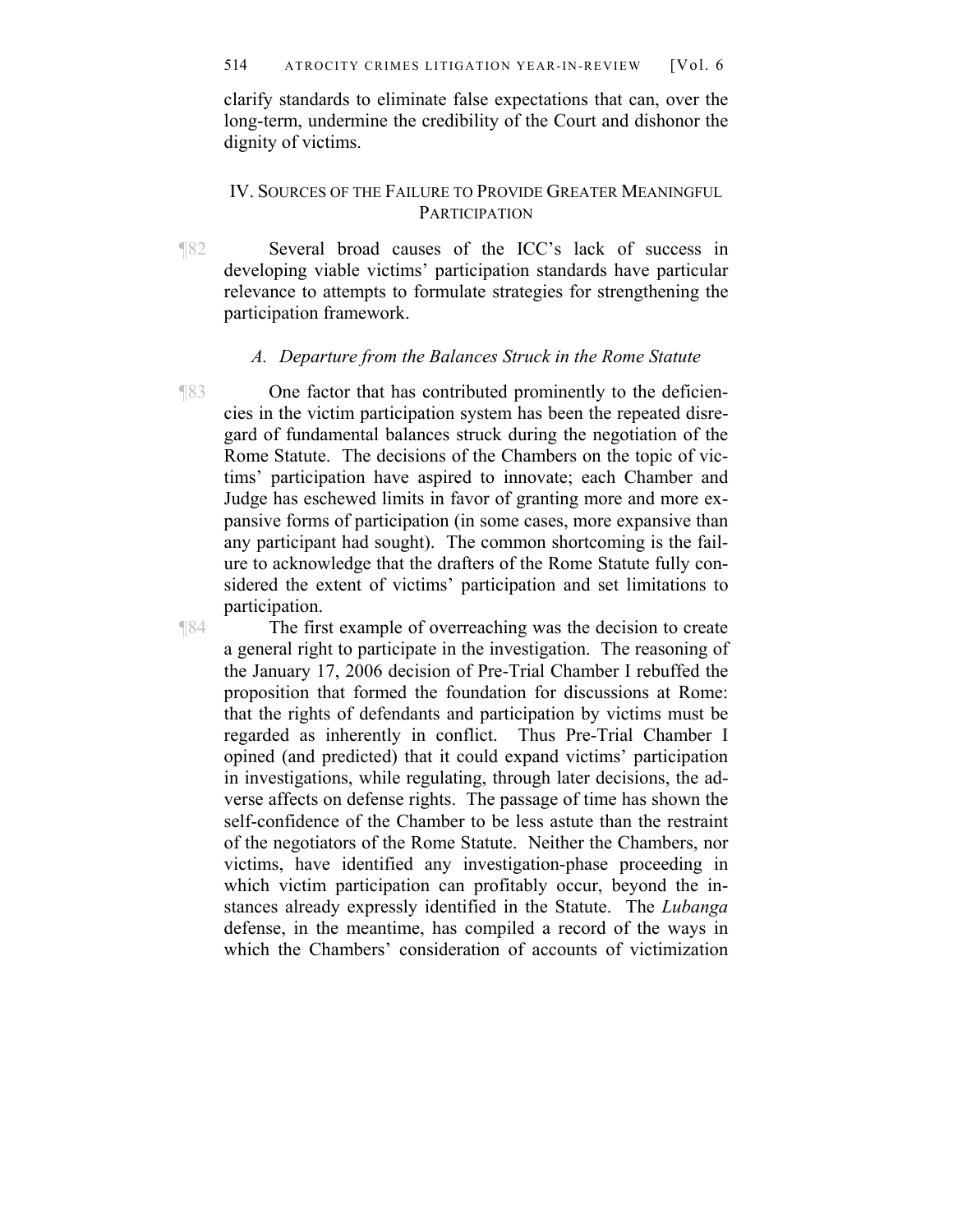may have prejudiced the defense or adversely affected the Chambers' appearance of impartiality.

 $\overline{a}$ 

¶85 Instead of recognizing the necessity of limits, the methodology has been to justify each expansion of the participation right by invoking recent, and significant, developments in a growing movement to enhance the rights and entitlements of crime victims. The Chambers have drawn support from both human rights jurisprudence and U.N. declarations. The January 17, 2006 Decision of Pre-Trial Chamber I, for example, relied on rulings from the European and Inter-American Courts of Human Rights in making its central determination: that the objective or purpose pursued by those Courts, of granting victims "an independent voice and role," justified conferring a general right to participate in an ICC investigation, even if the text of the Statute did not mandate that right.<sup>235</sup> Trial Chamber I, two years later, used similar analysis in reasoning that the Basic Victims Principles adopted by the U.N. General Assembly, which expressly declined to condition one's status as a "victim" upon any apprehension of a perpetrator, dictated that the ICC should use the same definition.<sup>236</sup>

¶86 Both of these decisions wrongly departed from the outcomes at Rome. The drafters were equally aware of the advances in human rights law in favor of granting "an independent voice" to victims, and of promoting the rights and entitlements of victims. $237$ 

<sup>235</sup> *See* 17 January 2006 DRC Decision, *supra* note 26, ¶¶ 50-54 (section entitled "the teleological argument"). The Single Judge of the Uganda situation adopted this reasoning. See 10 August 2007 Uganda Decision, *supra* note 47,  $\P$  7.<br><sup>236</sup> See Decision on *Lubanga* Trial Participation, *supra* note 3,  $\P$   $\P$  35, 92.<br><sup>237</sup> See WCRO Report, *supra* note 6, at 8 ("The unpreceden

victim participation in the proceedings of the International Criminal Court are largely a product of a much broader movement in recent decades towards the achievement of restorative–as opposed to strictly retributive–justice") & 10 ("the drafters of the ICC Rome Statute were particularly influenced by United Nations Declaration of Basic Principles of Justice for Victims and Crime and Abuse of Power" which was "the first formal recognition at the international level that victims are entitled 'access to the mechanisms of justice and to prompt redress, as provided for by national legislation, for the harm they have suffered'") (quoting United National Declaration of Basic Principles of Justice for Victims of Crime and Abuse of Power, G.A. Res. 40/34, U.N. GAOR,  $40^{th}$ Sess., 96<sup>th</sup> plenary mtg, Annex, U.N Doc. A/RES/40/34 (Nov. 29, 1985)); Fernández de Gurmendi, *supra* note 12, at 428-31 (describing that the broad definition of victims in the United Nations Declaration of Basic Principles of Justice for Victims and Crime and Abuse of Power was advocated before Rome and by many delegations at Rome, but that ultimately the idea of incorporating a definition of victims from the Declaration, or from any other source, was aban-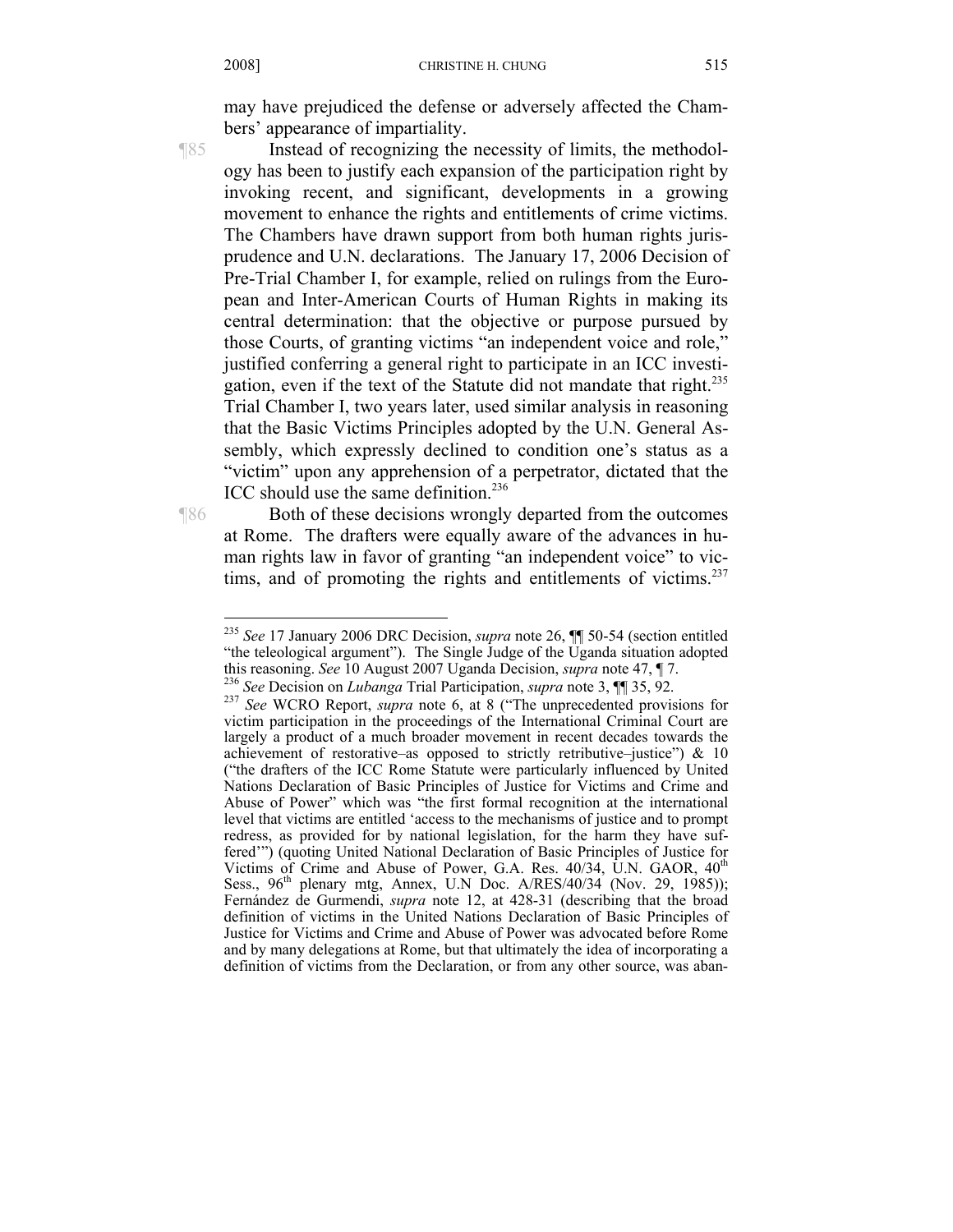They, too, sought to promote and lend further momentum to that movement, and the consequence was a Statute that granted to victims a role representing a high-water mark in victims' participation in international criminal law. Still, the negotiators at Rome also clearly rejected the notion that the goal or trend of giving victims a "voice" could justify ever-expanding participation in ICC proceedings. The objective of providing participation, it was decided, would not confer the status of a party, for example, nor would it permit more than the expression of "views and concerns," indirectly through legal representatives. Boundaries were imposed because of the specific considerations that apply to an international criminal court: the need to balance the interests of the defense with the Court's ability to prosecute efficiently those responsible for the most serious crimes in the world.

¶87 The weakness in the decision of Pre-Trial Chamber I thus was disregard of the fact that the Statute already answers the important questions of *how much* of an independent voice and role the victims were to obtain, and *in what ways* victims will be enabled to participate in the fight against impunity. Any ellipsis in the Statute about any general right to participate in the investigation, or any other instance or form of participation, should not be regarded as a negative space into which additional participation rights should be granted. Rather, and especially in light of the other distinctions the negotiators plainly made, it should be respected that the incremental participation was disfavored because of the consequences for fairness and efficiency.

¶88 Trial Chamber I's decision that an applicant could obtain the potential right to participate at trial, regardless of whether he or she suffered harm from any crime being prosecuted by the ICC, likewise disregarded a fundamental limit: the jurisdiction of the Court. The dissent of Judge Blattman correctly pointed out that, in any court, the implicit limitation of the court's jurisdiction or competence must inform the extent of a participation right. For Trial Chamber I to permit participation in a trial by victims of crimes other than the only crimes being tried, in essence, arrogated power to the Chamber that it does not possess. No court, domestic or international, has even attempted such an expansion of its own authority. The majority opinion's reliance on the Basic Victims Principles is infirm, in addition, because the majority either ig-

doned because the definition was too controversial).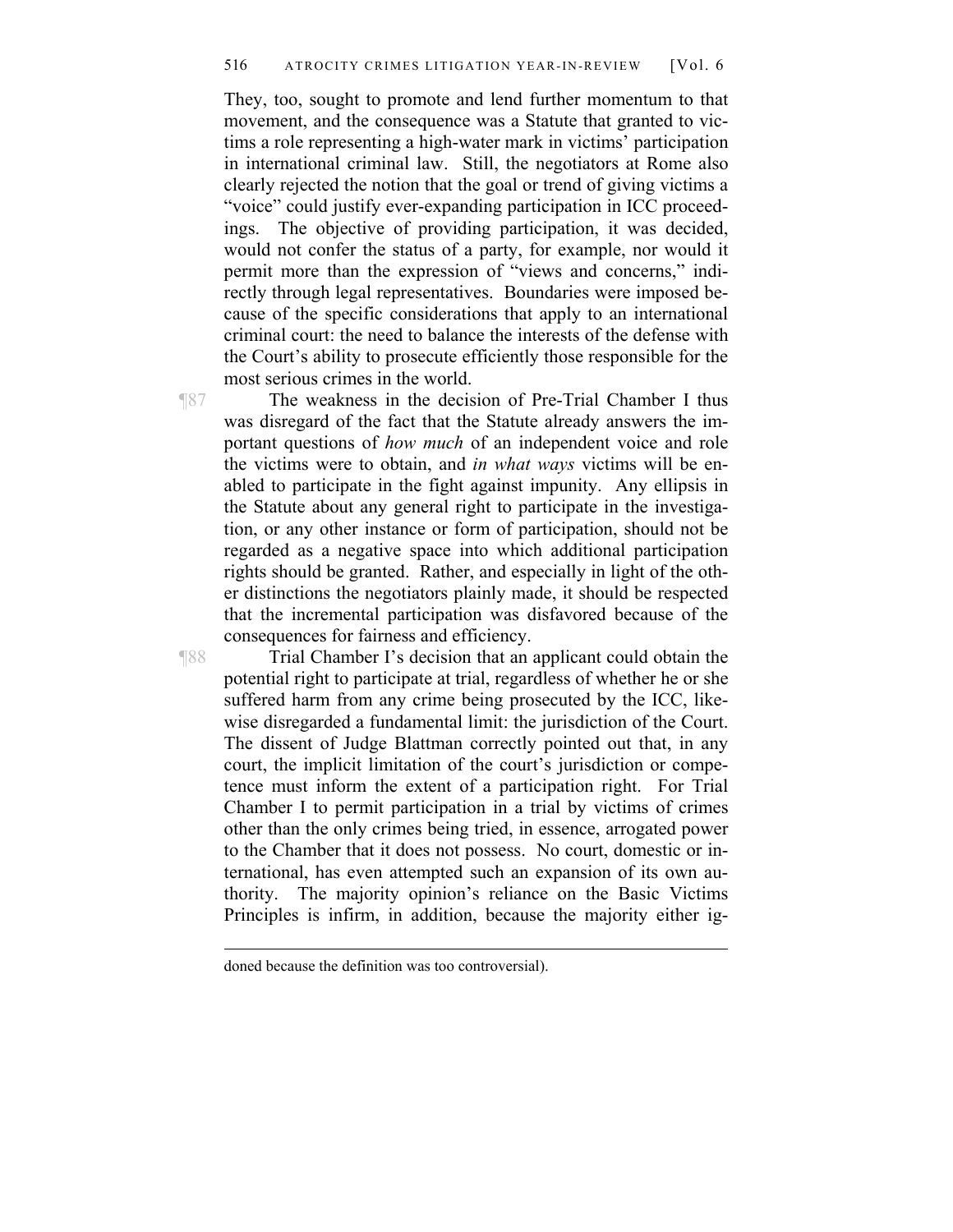nored, or failed to appreciate, that the Principles have been adopted for a critical but different purpose: to express the obligation and agreement of *states* to provide redress to all victims of violations of international humanitarian and human rights law, regardless of whether perpetrators are identified or punished. The ICC is not a state, and it has no such broad obligation, nor the capability to fulfill it. As the OPCD has argued in the pending appeals in the DRC and Darfur situations: the Court "has neither the obligation nor the power to give effect to the right to a remedy for every potential victim" of all crimes within the jurisdiction of the Court.<sup>238</sup>

 $\overline{a}$ 

¶89 Finally, in certain instances the Chambers have chosen a balance that appears to have been affirmatively rejected in the Court's governing documents. The Statute and the RPE, for example, clearly disapprove granting victims the right to adduce evidence at trial. Those documents declined to give victims the status of "party" and prohibit victims from even posing questions to witnesses at hearings and trial, absent prior court approval. The negotiators at Rome rejected proposed text granting victims the right to present evidence.<sup>239</sup> Against this background, for Trial Chamber I

<sup>238</sup> *See* 4 Feb. 2008 OPCD Darfur Appeal Brief, *supra* note 149, ¶ 52; Situation in the DRC, Situation No. ICC-01/04-440, OPCD Appeal Brief on the "Decision on the Requests of the OPCD on the Production of Relevant Supporting Documentation Pursuant to Regulation 86(2)(e) of the Regulations of the Court and on the Disclosure of Exculpatory Materials by the Prosecutor," Public, ¶ 53 (Feb. 4, 2008).

<sup>&</sup>lt;sup>239</sup> *Compare* U.N. Diplomatic Conference of Plenipotentiaries on the Establishment of an Int'l Crim. Ct., Preparatory Committee on the Establishment of an Int'l Crim. Ct., *Report of the Preparatory Committee on the Establishment of an International Criminal Court*, at 109, A/CONF.183/2/Add.1 (Apr. 14, 1998) (proposing Art. 68(8) that provided victims' representatives with a "right to participate in the proceedings with a view to presenting additional evidence needed to establish the basis of criminal responsibility as a foundation for their right to pursue civil compensation"), *and* Proposal Submitted by Canada, at 2, A/CONF.183/C.1/WGPM/L 58 (July 6, 1998) (proposing during Rome negotiations, and as part of an Art. 68(3), the same language contained in the Preparatory Commission draft), *with* U.N. Diplomatic Conference of Plenipotentiaries on the Establishment of an Int'l Crim. Ct., Comm. of the Whole, Working Group on Procedural Matters, *Report of the Working Group on Procedural Matters,* at 4, A/CONF.183/C.1/WGPM/L.2/ADD.6 (July 11, 1998) (proposing deletion of Art. 68(8) of the version of the Statute authored by the Preparatory Commission); *see also* Jorda and de Hemptinne, *supra* note 9, at 1406 ("a victim does not enjoy the same rights as other parties to the proceedings. He may not participate in the investigation undertaken by the Prosecutor, have access to evidence gathered by the parties, nor call witnesses to testify at the hearing").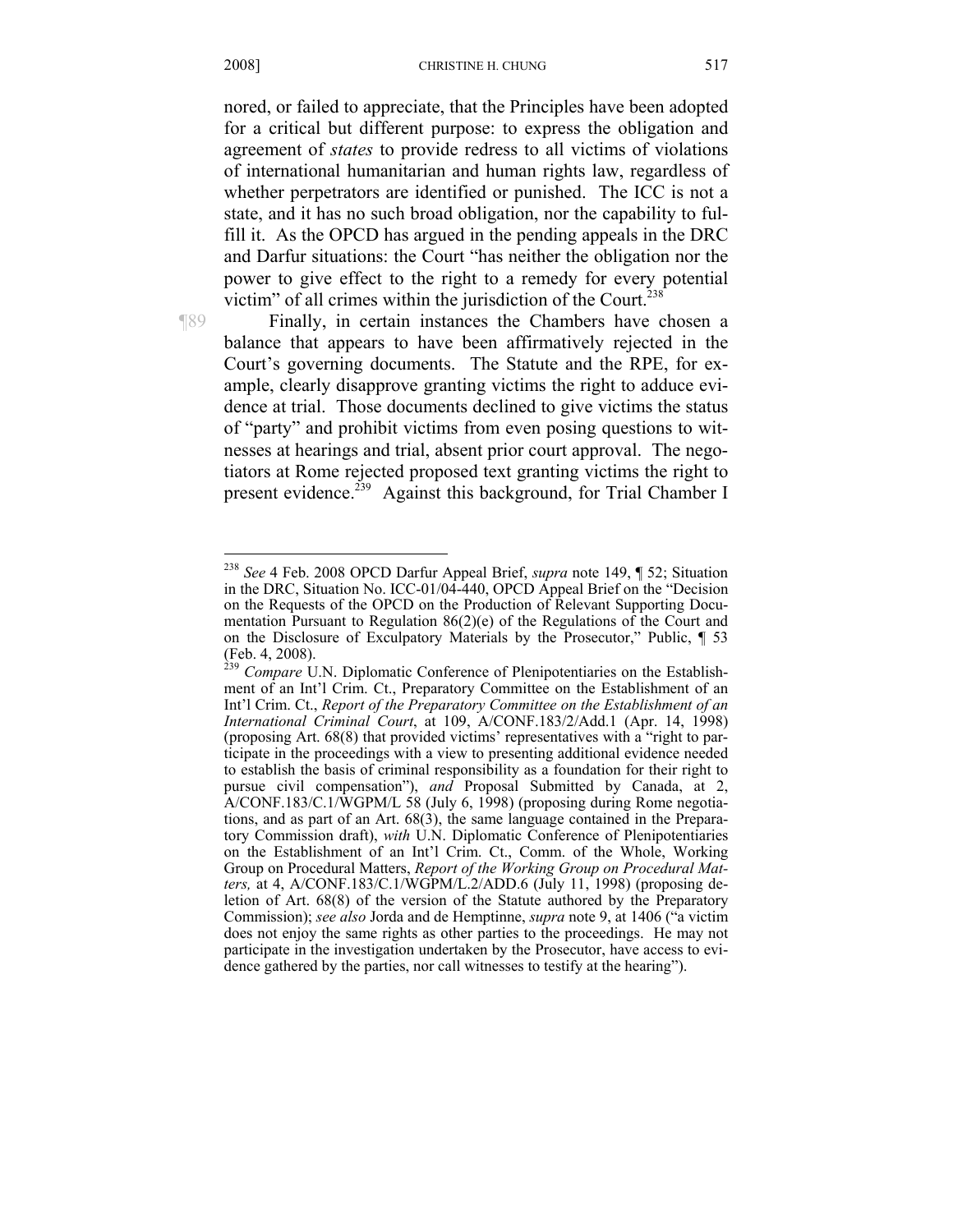to grant victims the right to lead evidence not only upsets statutory balances, but risks fostering disrespect of the Statute.

¶90 The additional irony of this aspect of Trial Chamber I's decision in the *Lubanga* case is that it affirmatively undermines the interests of victims. The negotiators at Rome, in granting the right of victims' participation, aimed to promote the understanding that victims have a role in proceedings in their own right, *beyond* serving as witnesses.240 The decision of Trial Chamber I directly returns victims to the limited function of furnishing evidence. Even worse, and as Judge Blattman also suggested, because the decision has granted victim status to anyone who suffered harm as a consequence of any crime within the Court's jurisdiction, the victims of the crimes at issue in the trial are effectively discriminated against, even in seeking to obtain the limited role of a provider of evidence.

¶91 Favoring the importation of innovations in human rights law over application of the Statute has not paid rewards. Perhaps most troubling is the implicit judgment in the ICC's judicial decisions that the drafters of the Statute must have failed to regard victims' rights, and the means of vindicating those rights, with sufficient seriousness or foresight.

## *B. Insufficient Regard for Fairness Considerations*

¶92 Balances struck in the Rome Statute are inevitably redrawn if victim participation rights are expanded: balances between the Prosecutor's right to independence and the victims' entitlement to pursue redress, for example, or between the need to maintain confidentiality of investigative information and to provide victims with knowledge that might enhance participation. The balance which is of paramount importance to maintain, however, is the one between the rights of the accused and the rights of victims. Article 68(3) could not be clearer in repeating and endorsing the basic precept that when victims' participation is "inconsistent with" the rights of the accused, victim participation must yield. $^{241}$ 

<sup>240</sup> Fernández de Gurmendi, *supra* note 12, at 429 (debate at Rome was about "the role of victims—beyond their auxiliary function as witnesses"); WCRO Report, *supra* note 6, at 17 ("the ability of victims to participate before the ICC independently of providing witness testimony is a key contribution of the Rome Statute in the effort to recognize and respond to victims' interests in the work of the Court").

<sup>241</sup> Rome Statute, *supra* note 9, art. 68(3) (stating that participation can only take place "at stages of the proceedings determined to be appropriate by the Court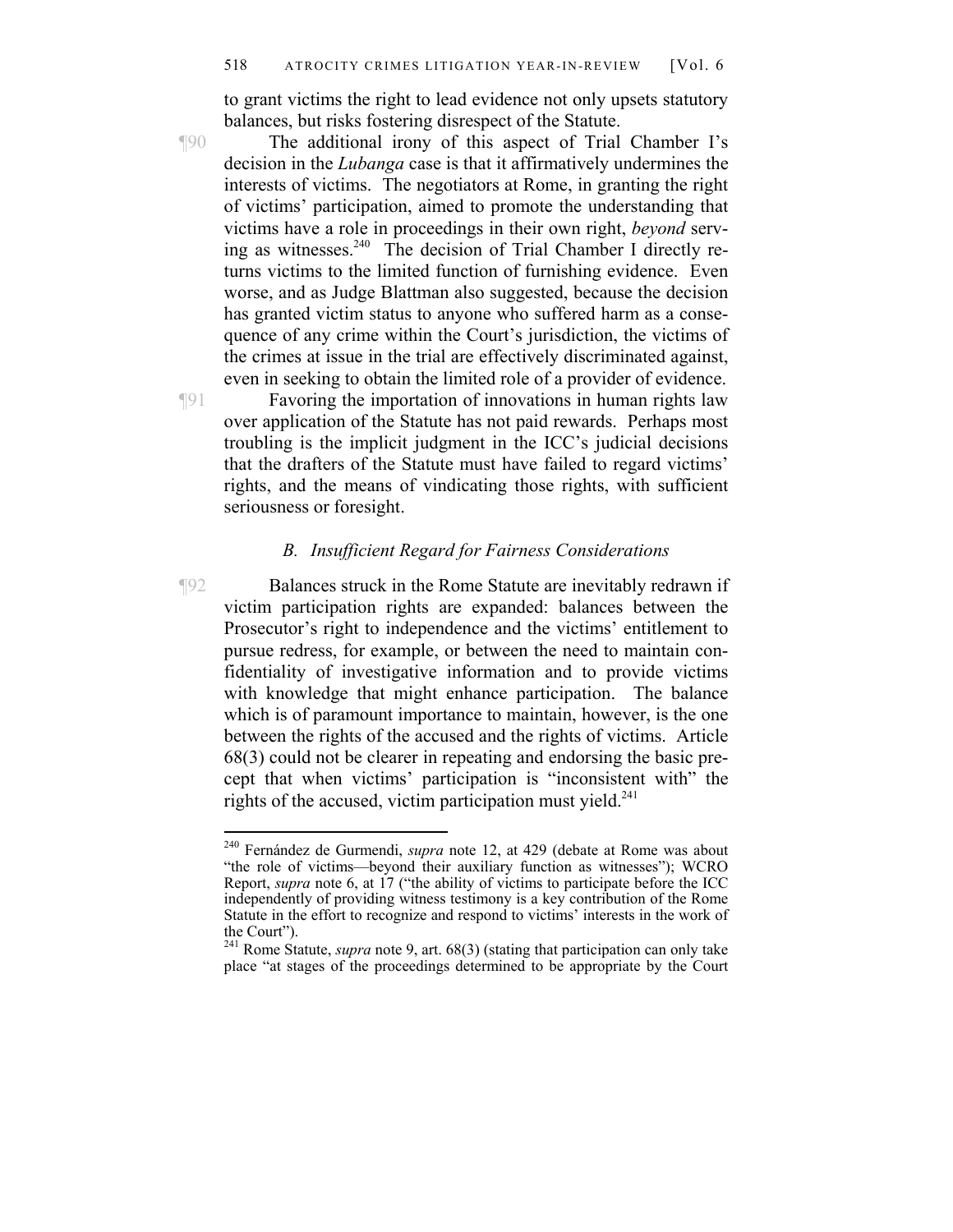¶93 The decisions of the Chambers regarding victim participation have failed seriously to abide this directive to safeguard defense rights. The Chambers have embraced the notion that fairness to the defense should be considered only when the victim seeks to participate in a specific proceeding, based on reasoning that conferring the "status of victim" does not *per se* prejudice defense interests. This methodology is infirm. There is no logical basis for concluding that the Chambers can excuse themselves from considering whether prejudicial effects flow from the initial determination of whether to grant the "status of victim." If granting the "status of victim," in itself, cannot be squared with providing a fair proceeding, due process or fairness principles, as well as the terms of Article 68(3), prohibit even the conferring of the theoretical right.

¶94 In addition, it is becoming clear that creating the "procedural status of victim" does concretely and unduly prejudice the defense. Merely the resource diversion and delay in proceedings occasioned by the adjudication of theoretical rights to participate has already had significant effects on the content and pace of the Lubanga proceedings. Lubanga's defense team has also posed, for example, the fair question of how a Chamber can render rulings that crimes within the Court's jurisdiction are likely to have been committed, based almost exclusively on first-hand accounts by victims, rather than on evidence presented by the Prosecution and subject to disclosure obligations, without creating an appearance of bias against the defense. Strangely, the Pre-Trial Chambers appear not to have foreseen that such issues would arise, and the Appeals Chamber now is left with the consequences.

 $\overline{a}$ 

¶95 The more recent decision of Trial Chamber I implicates the rights of the accused even more dramatically, and again impairs the predictability and efficiency of Court proceedings. If accused persons can be confronted, at trial, not only by victims of the crimes with which he or she is accused, but by victims of any crime within the jurisdiction of the Court, the burden on the defense, and the prejudice to it, is patently heightened.<sup>242</sup> Selecting

and in a manner which is not prejudicial to or inconsistent with the rights of the accused and a fair and impartial trial").

 $242$  There is no assumption that victims uniformly will give evidence tending to incriminate the defense. Rather, the fact that the defense must prepare to meet additional evidence, presented by victims, with the risk that the evidence may be prejudicial, burdens defense rights.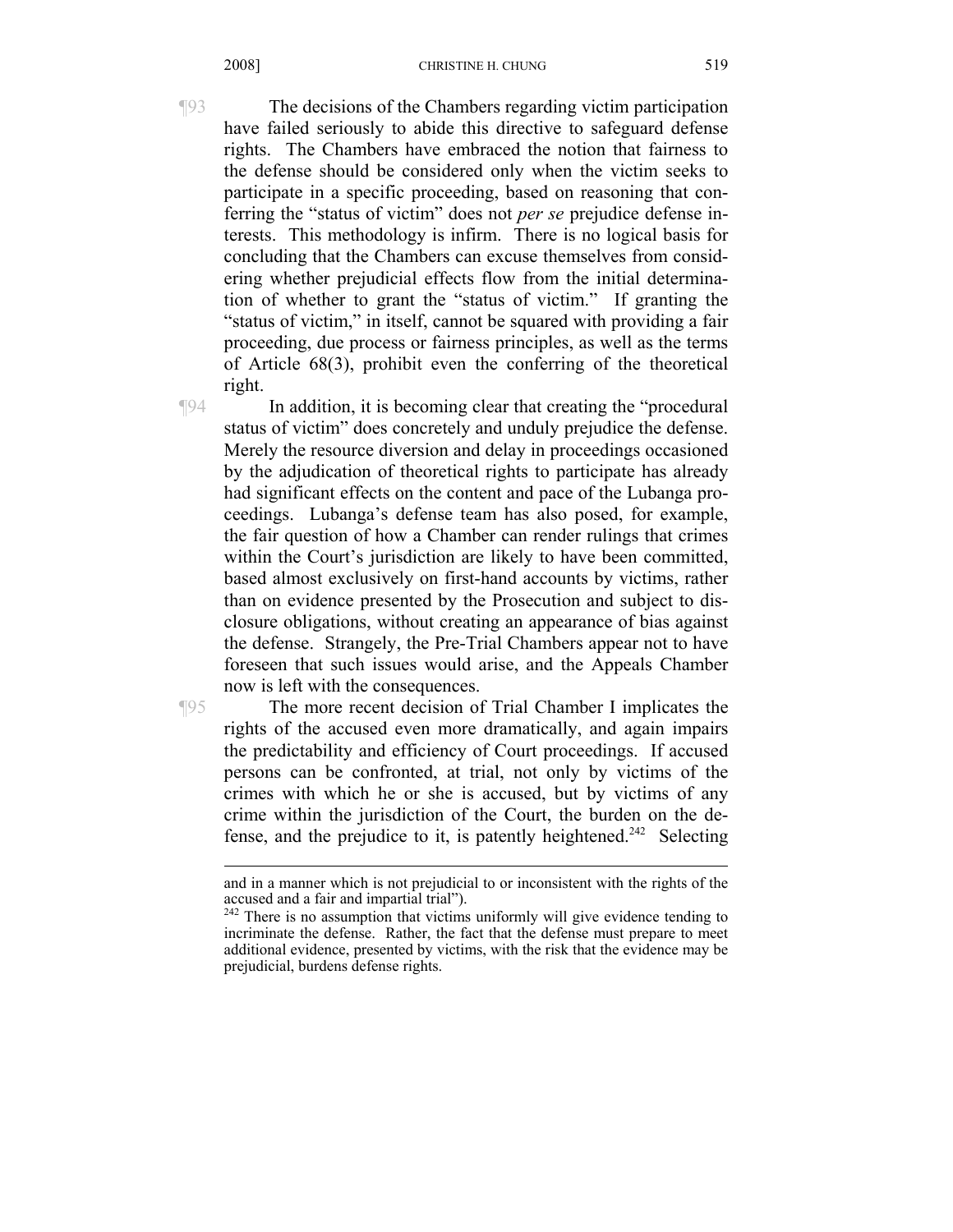victims for trial participation based largely on whether the applicant has the ability to enhance the trial evidence and trial issues will fundamentally alter the relationship between victims and the defense and also risks lifting the burden of proof from the Prosecution $243$ 

¶96 It can be argued that the Court, in the end, has created a balance that does nothing to offend defense rights; that is certainly the view of the Chambers whose decisions are now on review. It is nonetheless unsettling that the Court, in connection with its first cases, has been so willing to create genuine questions about whether it will be compromising due process rights of the defense to provide incremental benefits to victims. The courting of risk seems particularly ill-advised given that the Court would achieve unprecedented success in vindicating victims' rights if it granted meaningful participation in the proceedings and by modalities that are uncontroverted under the Rome Statute. Will the Court, or States or the public, be satisfied that justice is served by a first conviction obtained in a manner not so far countenanced in any domestic or international court system: through testimony, in part or in whole, offered by victims of crimes not allegedly committed by the defendant, not proffered by the Prosecution, and not subject to any disclosure requirements? The Court's repeated invocation of the Basic Principles, in effect, without any balancing consideration of human rights declarations establishing the rights of the accused, such as the International Covenant on Civil and Political Rights,<sup>244</sup> or the Universal Declaration of Human Rights,<sup>245</sup> is a telling circumstance.

<sup>&</sup>lt;sup>243</sup> In addition, the system envisioned by the majority opinion, as Judge Blattman took pains to point out, imposes significant additional burdens: on victims to submit two applications to obtain potential and actual participation, on the Chambers to assess both potential participation and the value of the victims' information in the context of an evolving record, and on the parties to respond to the applications to participate as well as the content of the evidence adduced by victims.

<sup>244</sup> International Covenant on Civil and Political Rights, *opened for signature* 19 December 1966, *entered into force* 23 March 1976, G.A. Res. 2200A (XXI), U.N. GAOR,  $21<sup>st</sup>$  Sess., U.N. Doc. A/6316, art. 14(1) (1966) (recognizing right of all criminal defendants to a "fair and public hearing by a competent, independent and impartial tribunal").

 $^{245}$  Universal Declaration of Human Rights, G.A. Res. 217A (III) U.N. GAOR, 3d Sess., U.N. Doc. A/810, arts. 10  $\&$  11(1) (Dec. 10, 1948) (declaring that criminal defendants have entitlement to a "fair and public hearing by an independent and impartial tribunal" and presumption of innocence).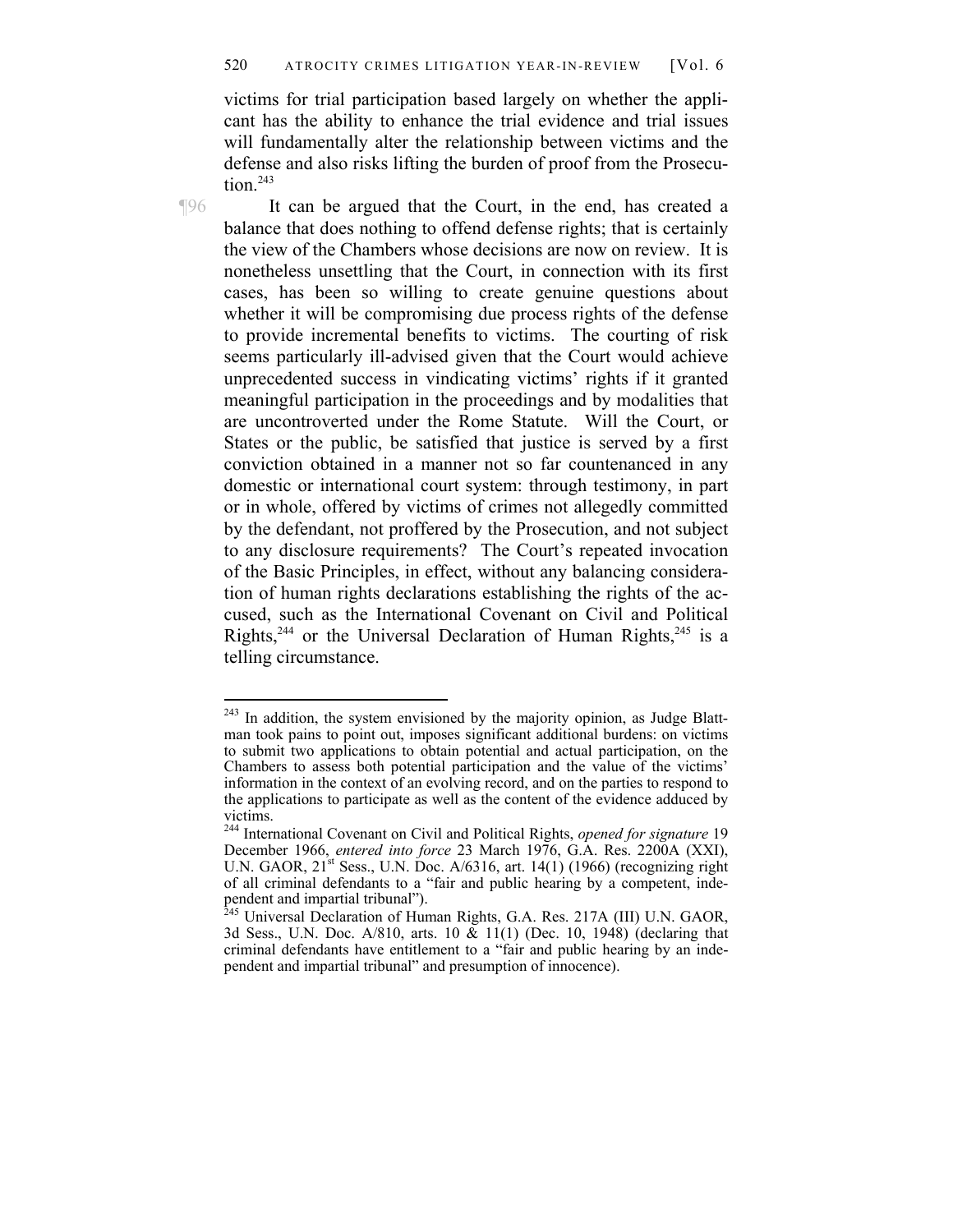## *C. Over-Estimation of Ability to Manage and Resolve Applications to Participate*

¶97 An additional problem in the Chambers' approach to victim participation has been over-confidence in their ability to resolve applications to participate and provide actual participation.

¶98 The most basic misstep was the decision to establish a twostage process by which, with respect to each and every application, the status of victim is assessed and then the eligibility to participate in a specific proceeding determined. The parties have advanced reasons why this two-part, case-by-case analysis, and particularly the conferring of a "status of victim," is not lawful.<sup>246</sup> Equally worthy of consideration is the gross inefficiency. The problem in the first step is almost self-describing: what is the worth of evaluating hundreds, potentially thousands, of applications to participate for the purpose of granting a theoretical right to participate in court proceedings? In addition, because the "status of victim" is available to any applicant who can advance some credible claim that he or she has suffered harm as a result of any crime within the Court's jurisdiction, the step in practice culls only the procedurally deficient applications.

 $\overline{a}$ 

¶99 To date, the Chambers have indeed deferred all analytically difficult determinations to the second step, a step which has been completed only rarely. In the investigation stage, for example, in theory the Pre-Trial Chambers would be considering the effects of participation on fairness and efficiency, at a minimum, with respect to applications to participate in specific proceedings. In advance of the trial of Lubanga, under Trial Chamber I's ruling, the Chamber would be determining whether any of the (currently) hundreds of applicants to participate in the trial have information relevant to the issues to be considered at trial, in addition to such issues as whether disclosure obligations apply to victims. The burdens imposed by the framework are manifest. Certainly, the operation of the system suggests that if it is ever truly tested meaning either that applicants begin seeking participation in substantially higher numbers or that those who have obtained the pro-

<sup>246</sup> *See supra* note 173 and accompanying text; *see also* Prosecutor v. Thomas Lubanga Dyilo, Case No. 01/04-01/06-1219, Prosecution's Document in Support of Appeal Against Trial Chamber I's 18 January 2008 Decision on Victims' Participation, Public, ¶ 23 (Mar. 10, 2008).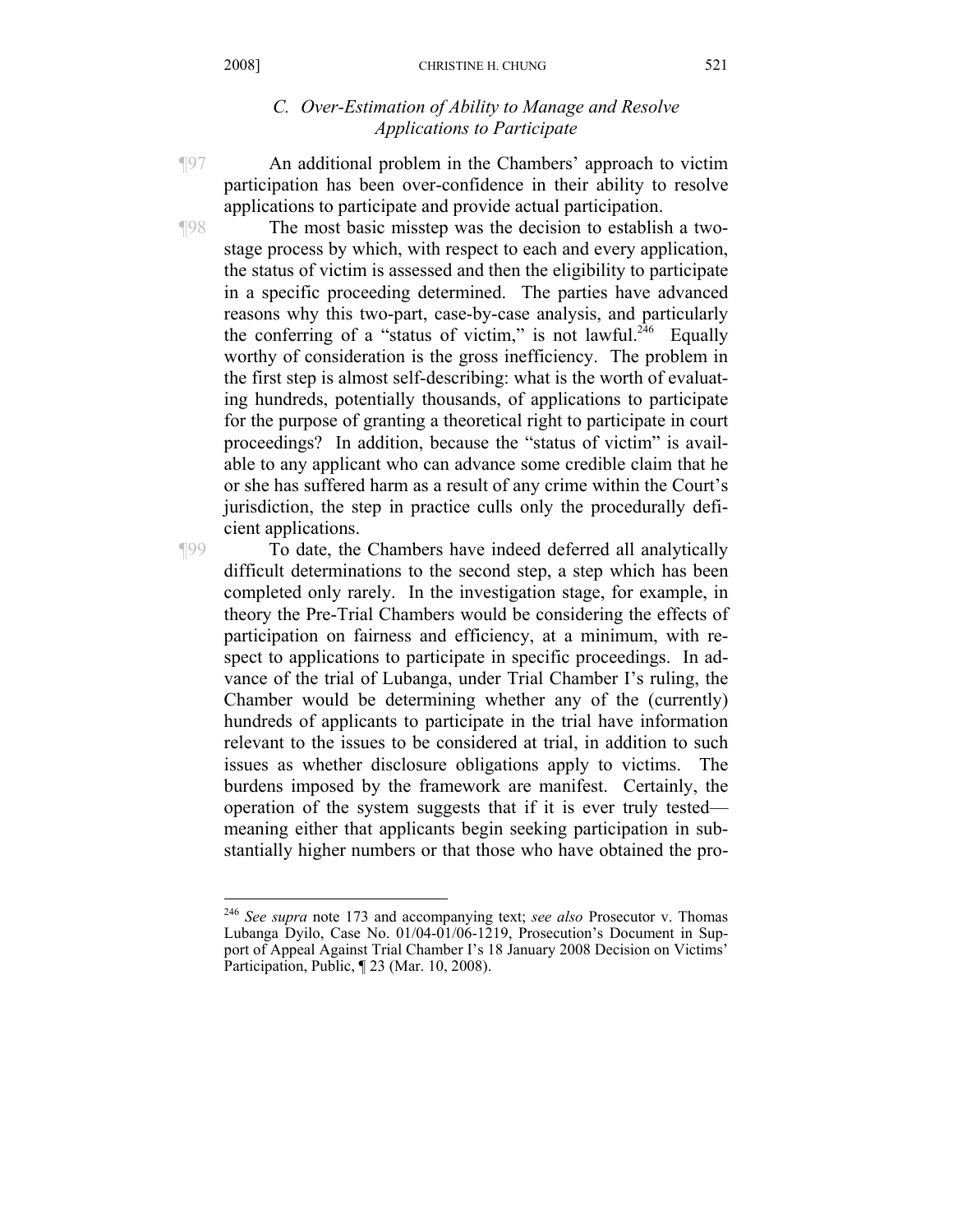cedural status of victim begin routinely seeking to participate in specific proceedings—the system may simply break down.

¶100 The inclination to add unproductive components to legal tests, to defer important or difficult analysis, and to underestimate the time and effort required to apply the legal standards features too prominently in the ICC's record on victims' participation. The results for victims, as noted in the WCRO report, include: a lack of progress in granting actual rights to participate,<sup>247</sup> "frustration among applicants," and "the risk of inconsistent treatment for similarly-situated victims."<sup>248</sup> The WCRO has gone so far as to suggest that the "onerous application process" and the "lack of clarity surrounding the victim participation scheme" may explain why "the ICC has seen a far smaller-than-anticipated number of applicants overall."<sup>249</sup>

# *D. Failure to Prioritize Core Objectives*

¶101 Finally, the failure of the ICC to set priorities relating to victims' participation with strict reference to its mandate of prosecuting "the most serious crimes of concern to the international community,"<sup>250</sup> has worked to the detriment of the efficient proceedings and meaningful victims' participation. The ICC is under tremendous pressure to demonstrate that the world's first permanent international criminal court can deliver international justice fairly and with efficiency and impact. The element missing from the record of the Court's operations is a sense that the Chambers are holding paramount the implementation of the instances and forms of victims' participation most closely connected to the core business of the Court, the rendering of determinations of guilt and innocence. Instead, the Court's decisions have tended to regard participation as an end in itself, or to define the objective of participation so abstractly that all participation appears equally desirable.

¶102 The Statute and the RPE clearly focus victims' participation at the specific junctures in ICC proceedings critical to the mission of bringing accountability to perpetrators of mass crimes. The Statute and RPE provide that victims should participate when key

<sup>&</sup>lt;sup>247</sup> WCRO Report, *supra* note 6, at 5.

<sup>&</sup>lt;sup>248</sup> See id. at 6.<br><sup>249</sup> See id. at 56. <sup>250</sup> Rome Statute, *supra* note 9, Preamble.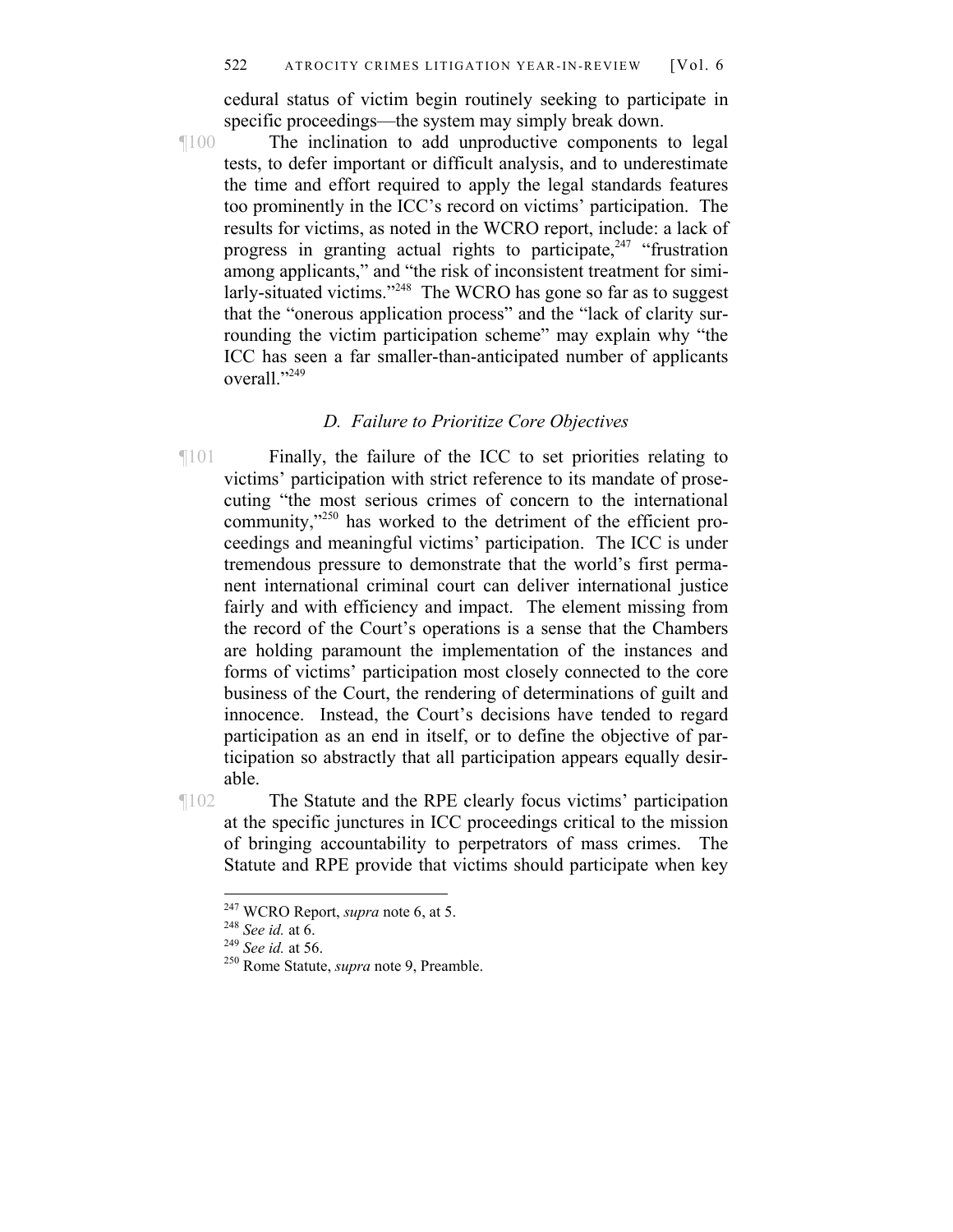#### 2008] CHRISTINE H. CHUNG

determinations altering the course of an investigation or case will be made, and the issues or interests relevant to victims are sufficiently crystallized that the expression of "views and concerns" will have high value, without risking disruption of the parties' roles and responsibilities, or the efficiency of the Court. The Statute and the RPE specify as the moments at which victims should participate: any decision by the Prosecutor to start an investigation on his own initiative, any admissibility challenge by a State or defendant, the holding of confirmation hearings and trials, and proceedings regarding reparations.

¶103 It dramatically alters this system to grant participation rights based on a rationale as unbounded as allowing victims to participate to help "clarify the facts" or "punish the perpetrators of crimes."251 Inherent in the Statute, as well as the jurisdiction of any court, is the notion that not every fact will help bring the court's cases to judgment, and not every perpetrator will come before the court, particularly if the court has a limited mandate.

¶104 Victims have been disserved by the Court's foray into testing the boundaries of victims' participation. Although the Chambers have immersed themselves in participation-related adjudications, their approach is willy-nilly; there is no collective effort to focus on decision-making which has the best chance of yielding meaningful participation. For example, applicants to participate in the *Lubanga* trial have waited in a queue, some now for years, while the Chamber managing the Uganda situation has been rendering participation determinations in a case in which no defendant has been arrested. The energy devoted to sorting theoretical rights to participate in the DRC investigation has outstripped the effort to qualify more than a handful of victims each to participate in the *Lubanga* trial and in pre-trial proceedings relating to defendants Katanga and Ngudjolo Chui.

¶105 Finally, the tendency to disregard the link between the extent and forms of victims' participation and the Court's mandate inevitably risks improperly expanding the mandate. Granting applicants a general right to participate during the investigation phase, for example, cannot help but convert the Court into a forum for general conflict-related advocacy, as Lubanga's lawyers have pointed out. It can easily be considered improper, and unproductive, for the ICC to be inviting, considering, and opining about issues such as

<sup>251 17</sup> January 2006 DRC Decision, *supra* note 26, ¶ 63.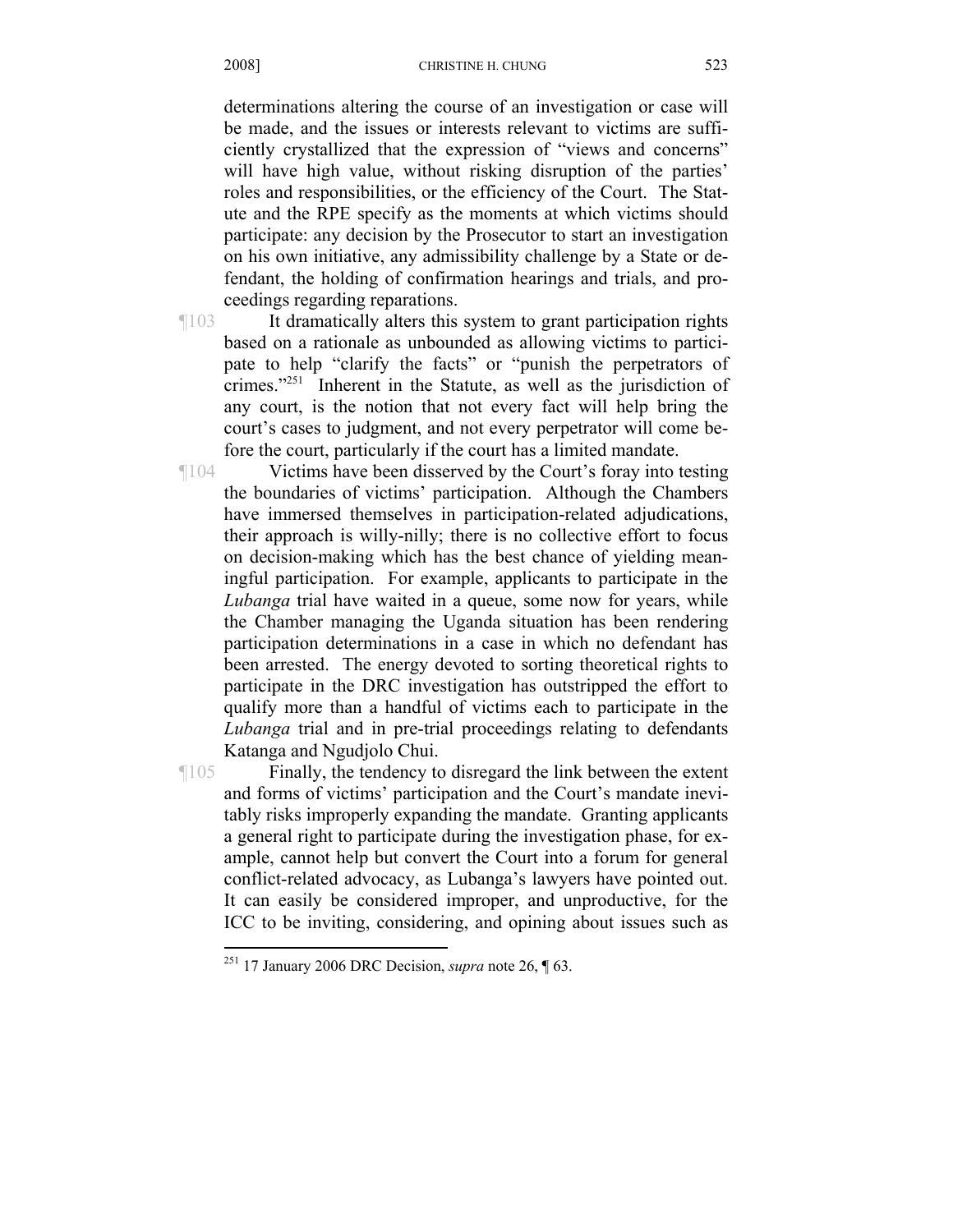whether individuals have been victims of crimes within the ICC's jurisdiction, when there is no likelihood that the applicants' allegations will fall within the scope of any case commenced at the ICC.

¶106 The Court's victim protection responsibilities have also been expanded in a dramatic and troubling fashion. Because the Rome Statute imposes an affirmative obligation on the Chambers to protect "victims" and "witnesses,"<sup>252</sup> every expansion of the term "victim" brings with it the potential obligation to protect additional individuals and populations. The judges have indeed expressly embraced a responsibility to protect those granted the "status of victim,"<sup>253</sup> and, in the case of the majority opinion of Trial Chamber I, to protect even individuals who have only applied to obtain that status.<sup>254</sup> At the same time, the Court is struggling with the issue of whether it has the capacity to protect individuals the parties propose to call as witnesses in ICC proceedings.255 The issue becomes one of whether the ICC's obligation of protection should be focused on individuals linked to ICC proceedings, or should be expanded to approximate the security responsibilities of a state or aid organization vis-à-vis populations threatened by conflict.

¶107 In the future, it may develop that participation rights can be expanded further as experience is gained in the Court. The Court's short history, however, strongly suggests that in the near term, par-

<sup>&</sup>lt;sup>252</sup> See Rome Statute, *supra* note 9, art.  $57(3)(c)$ .

<sup>&</sup>lt;sup>253</sup> See, e.g., 17 January 2006 DRC Decision, *supra* note 26, ¶ 73 (providing that Chamber may decide to permit persons "having the status of victims" in the investigation to participate in proceedings it initiates under Art.  $57(3)(c)$ , which provides in pertinent part that the Chamber may "provide for the protection and privacy of *victims"*)*;* 10 August 2007 Uganda Decision, *supra* note 47, ¶¶ 98-99 ("victims in the context of a situation should be allowed to submit requests aimed at obtaining the adoption of such measures [i.e., protective measures] by the Pre-Trial Chamber").

<sup>254</sup> *See* Decision on *Lubanga* Trial Participation, *supra* note 3, ¶¶ 136-37 (providing that while Chamber "readily understands that considerable demands are made on the Victims and Witnesses Unit and there are undoubted limitations on the extent of the protective measures that can be provided," applicants are entitled to protection at "the point at which the application form is received by the Court," since filing an application to participate constitutes "appearing before the Court" within the meaning of art. 43(6) of the Rome Statute). 255 *See* Prosecutor v. Germain Katanga and Mathieu Ngudjolo Chui*,* Case No.

ICC-01/04-01/07-428-Corr, Corrigendum to the Decision on the Evidentiary Scope of the Confirmation Hearing, Preventive Relocation and Disclosure under Article 67(2) of the Statute and Rule 77 of the Rules, Public Redacted Version, ¶¶ 55-63 (Apr. 25, 2008) (determining that it is not sustainable for the ICC to provide protection to all witnesses deemed by the OTP to be in need and thus that the OTP must rely on fewer witnesses).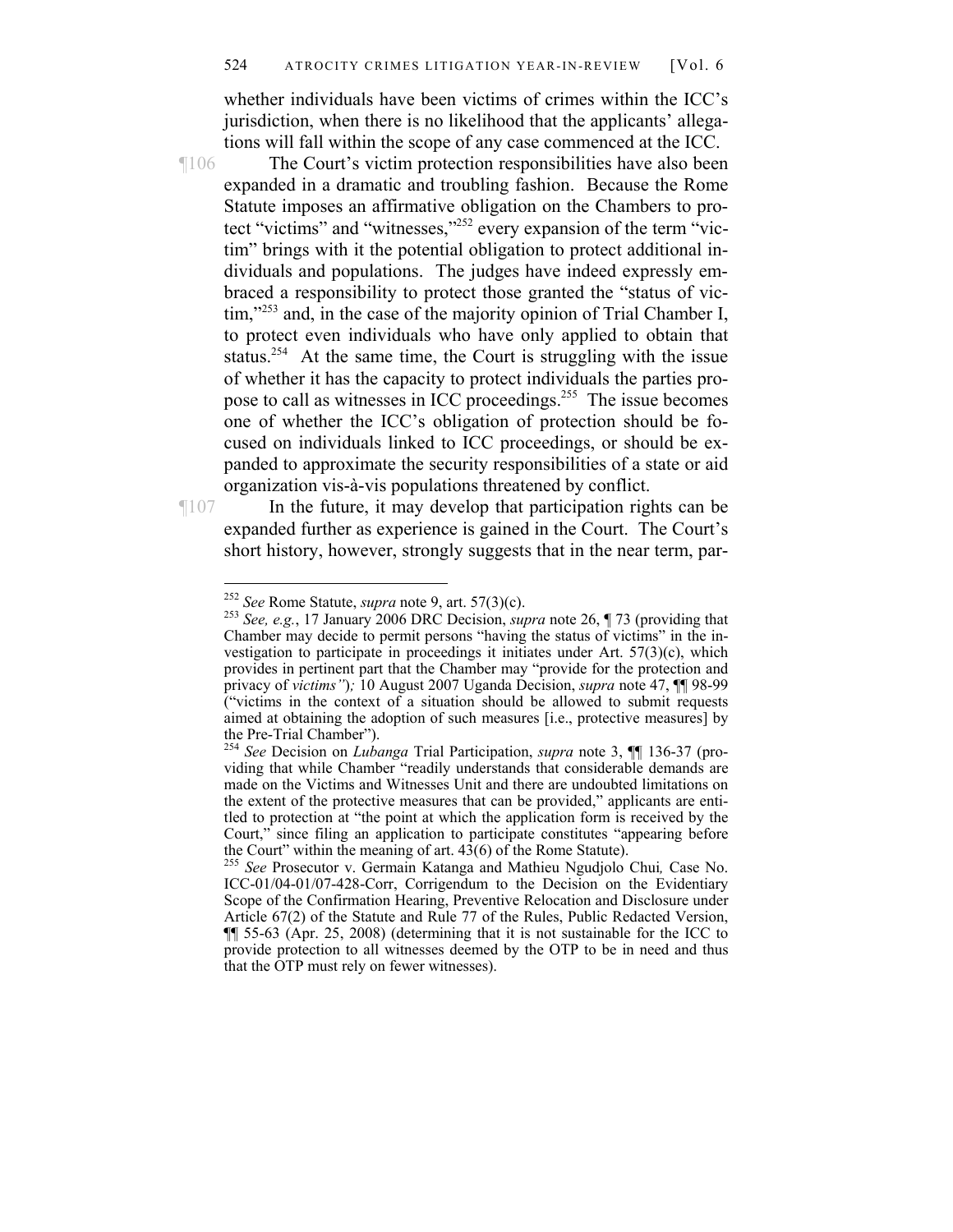ticipation in ICC proceedings might best be promoted by prioritizing some forms of participation over others, consistent with the Statute itself. The experience of the first years of the ICC has served to underscore that it is simply not feasible, productive, or equitable to equate a "victim" of a conflict to a "victim" entitled to ICC participation.

## V. PROPOSALS FOR STRENGTHENING THE VICTIM PARTICIPATION **SCHEME**

¶108 The matter that the Pre-Trial and Trial Chambers have largely avoided discussing—the record of the operation of the victims' participation framework—must be considered in formulating a response to the question currently on appeal, asking how applications to participate "must be dealt with."

¶109 Whether the Appeals Chamber is willing or able, in the appeals currently being heard, to harmonize the law so that a more rational and effective system of victim participation results, cannot be known. On the one hand, Appeals Chamber review cannot help but set some more unified course, as the appealed questions relate to both investigations and cases and will apply to all lower Chambers. The Appeals Chamber also has the benefit of having seen the operation of the victim participation system and the successive decisions of the Pre-Trial and Trial Chambers. Still, the Appeals Chamber faces some difficult circumstances. The issues on appeal are undeniably difficult, and none of the lower Chambers made an effort to engage or discuss opposing or differing rulings. If the Appeals Chamber were inclined to define the victim participation right to be any more limited than the lower Chambers, it would confront the hardship of disappointing expectations built up by the earlier decisions. Finally, in its prior decisions in interlocutory appeals, the Appeals Chamber has failed to reach unanimity with some frequency, $256$  a circumstance which raises the possibility that

<sup>256</sup> *See, e.g.*, Prosecutor v. Thomas Lubanga Dyilo, Case No. ICC-01/04-01/06- 824 OA7, Dissenting Opinion of Judge Sang-Hyun Song Regarding the Participation of Victims, Public, 55 (Appeals Chamber, Feb. 13, 2007) (dissenting from denial of right of victims to participate in appeal from decision declining to release Lubanga from custody, and advocating rule that once victims participate in lower chamber on a matter, their participation should automatically continue on appeal); Prosecutor v. Thomas Lubanga Dyilo, Case No. ICC-01/04-01/06- 766 OA7, Dissenting Opinion of Judge Pikis to the Order of the Appeals Chamber Issued on 4 December 2006, Public (Appeals Chamber, Dec. 11, 2006) (dis-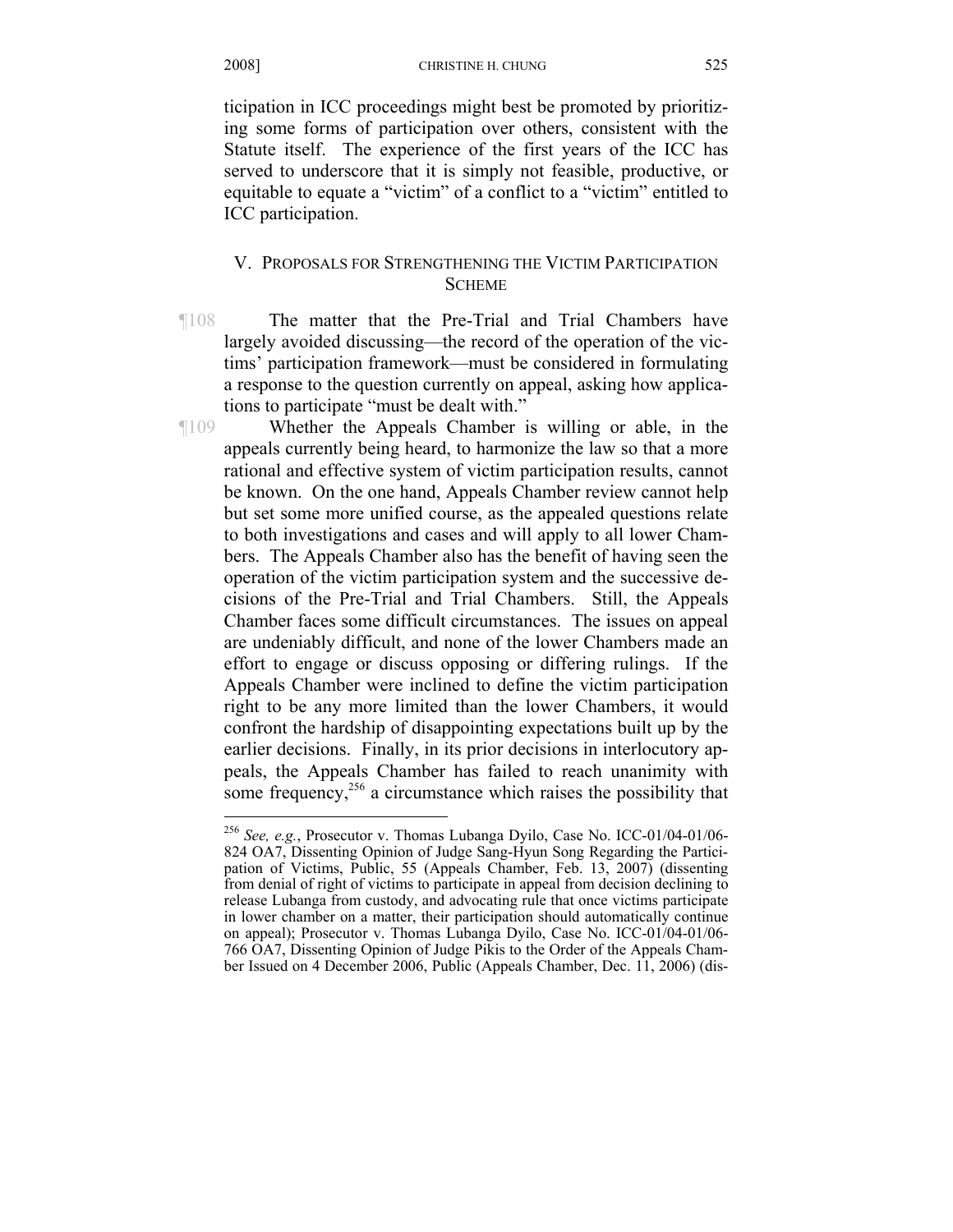the Chamber may not be able to express the degree of consensus or certainty which will bring clarity to victims or the proceedings.

¶110 The following consist of measures for consideration over the short or long term, based on the record of the functioning of the victims' participation system in the past years.

## *A. Disallow Participation in the Investigation Stage Based Solely on a General Interest in Investigation*

¶111 Both the OTP and the OPCD have argued on appeal that the requirement of an effect on personal interests, pursuant to Article 68(3), cannot be met by an interest so broad and common to all victims as a general interest in ICC investigations, without rendering Article  $\overline{68(3)}$  meaningless.<sup>257</sup> The alternate way of expressing the parties' common position is that there can be no conferring of a "procedural status of victim": that status is nowhere recognized under the Statute or the RPE and it was an error to create such a status based on a general interest in investigation.<sup>258</sup> Before the Appeals Chamber, the OPCD has contended that the prejudice to the defense which results from the Chamber considering applications to participate, and rendering decisions about the existence of crimes and victims, without first being provided with the evidence and information resulting from the OTP's investigation, means that no participation should be permitted before the OTP seeks and obtains warrants of arrest.<sup>259</sup>

¶112 The Prosecution has contended that the defense position is not entirely correct, because certain forms of participation are ex-

 $\overline{a}$ senting from order permitting out-of-time filing by victims on the ground that the order wrongly avoided answering the question of whether victims could participate in the appeal as of right); Situation in the DRC, Situation No. ICC-01/04-450, Decision of the Appeals Chamber on the OPCV's Request for Clarification and the Legal Representatives' Request for Extension of Time and Order of the Appeals Chamber on the Date of Filing of Applications for Participation and on the Time of the Filing of the Responses thereto by the OPCD and the Prosecutor, Public (Feb. 13, 2008) (denying request for clarification from OPCD and request for extension of time filed by legal representatives of victims, noting that Judge Song dissented, and stating that the reasons for the order and dissent

would follow).<br><sup>257</sup> See supra notes 171-72 and accompanying text.

<sup>&</sup>lt;sup>258</sup> *Id.*<br><sup>259</sup> *See, e.g.*, 4 Feb. 2008 OPCD Darfur Appeal Brief, *supra* note 149, ¶¶ 39-47 (contending that until Prosecutor puts forth evidence and case is commenced, factual findings regarding the existence of crimes, harms resulting therefrom, and potential perpetrators unduly prejudice defense).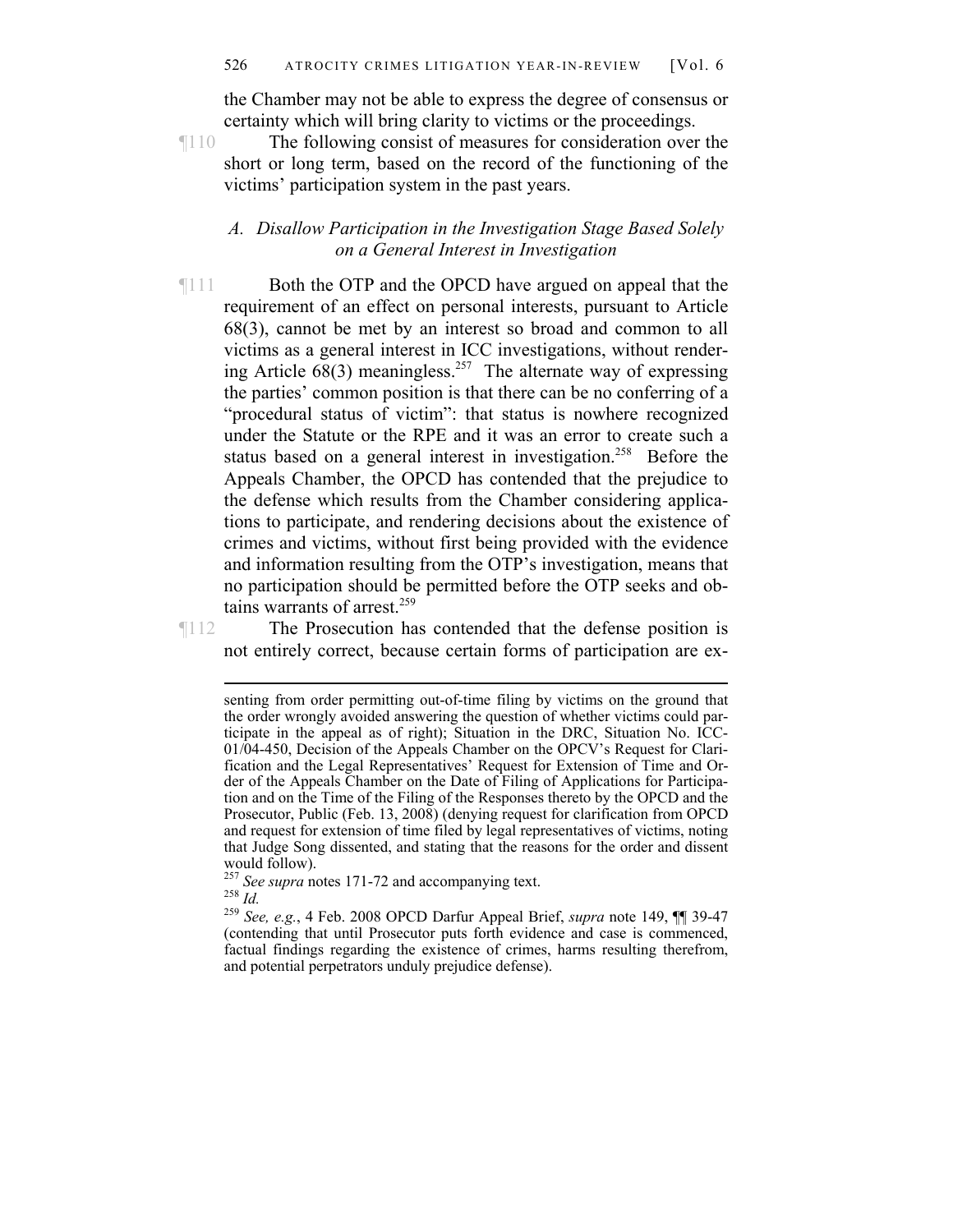pressly provided in the Statute during the investigation phase (*i.e.*, in the case of admissibility challenges, or if the Prosecutor proposes to commence a *proprio motu* investigation, or closes an investigation based on interests-of-justice considerations).<sup>260</sup> The OTP proposes that the right to participate in the investigation, however, must be limited by permitting participation beyond these instances only when the applicant demonstrates that his or her personal interests will be affected by the proceeding at issue, and not by the entire phase of investigation.<sup>261</sup> In other words, there should be no first stage in which any applicant is pre-qualified for a hypothetical right.262 Rather, the Chamber must consider and admit or deny participation with respect to particular investigation phase proceedings. $263$ 

¶113 The reform strongly suggested by the functioning of the victims' participation system since 2006 is adoption of the rule urged by the OTP in earlier proceedings: to revoke entirely the general right to participate in the investigation and thus to limit participation to the investigation-phase proceedings expressly identified in the Statute and the RPE. Pre-Trial Chamber I itself denied that the general right was required by the Statutory text, and as discussed above, in Part IV.A, the Statute cannot properly be interpreted to follow, without limits, the movement or trend in human rights law to promote the role of victims. Perhaps equally relevant is the fact that since the general right to participate in the investigation was granted, over two years ago, no exercise of that right has

<sup>260</sup> *See, e.g.*, Situation in Darfur, Sudan, Situation No. ICC-02/05-123, Prosecution's Response to OPCD's Appeal Brief on the "Decision on the Requests of the OPCD on the Production of Relevant Supporting Documentation Pursuant to Regulation 86(2)(e) of the Regulations of the Court and on the and [sic] Disclosure of Potentially Exculpatory Material," Public,  $\parallel$  25 (Feb. 15, 2008) [hereinafter 15 Feb. 2008 OTP Response to OPCD's Appeal of Supporting Documentation Decision].

<sup>261</sup> *See*, *e.g.*, *id.* ¶¶ 15-17. This position is more expansive than the OTP's stance in early proceedings, in which the OTP contended that no investigation-phase proceedings, other than the ones expressly identified in the Statute, were appropriate for victims' participation. *See supra* notes 132-33 and accompanying text. 262 *See, e.g.*, 15 Feb. 2008 OTP Response to OPCD's Appeal of Supporting Do-

cumentation Decision, *supra* note 260, ¶¶ 15-18 (agreeing with defense position that grant of victim status without any finding other than that applicant is affected by the investigation is contrary to the Statute).

<sup>263</sup> *See id.* ¶ 18. In the view of the OTP, this reform is required by Rule 89(1), at a minimum, because that rule requires a Chamber, when deciding to accept or reject an application for participation, to simultaneously "specify the proceedings and manner in which participation is considered appropriate . . . ." *See id.*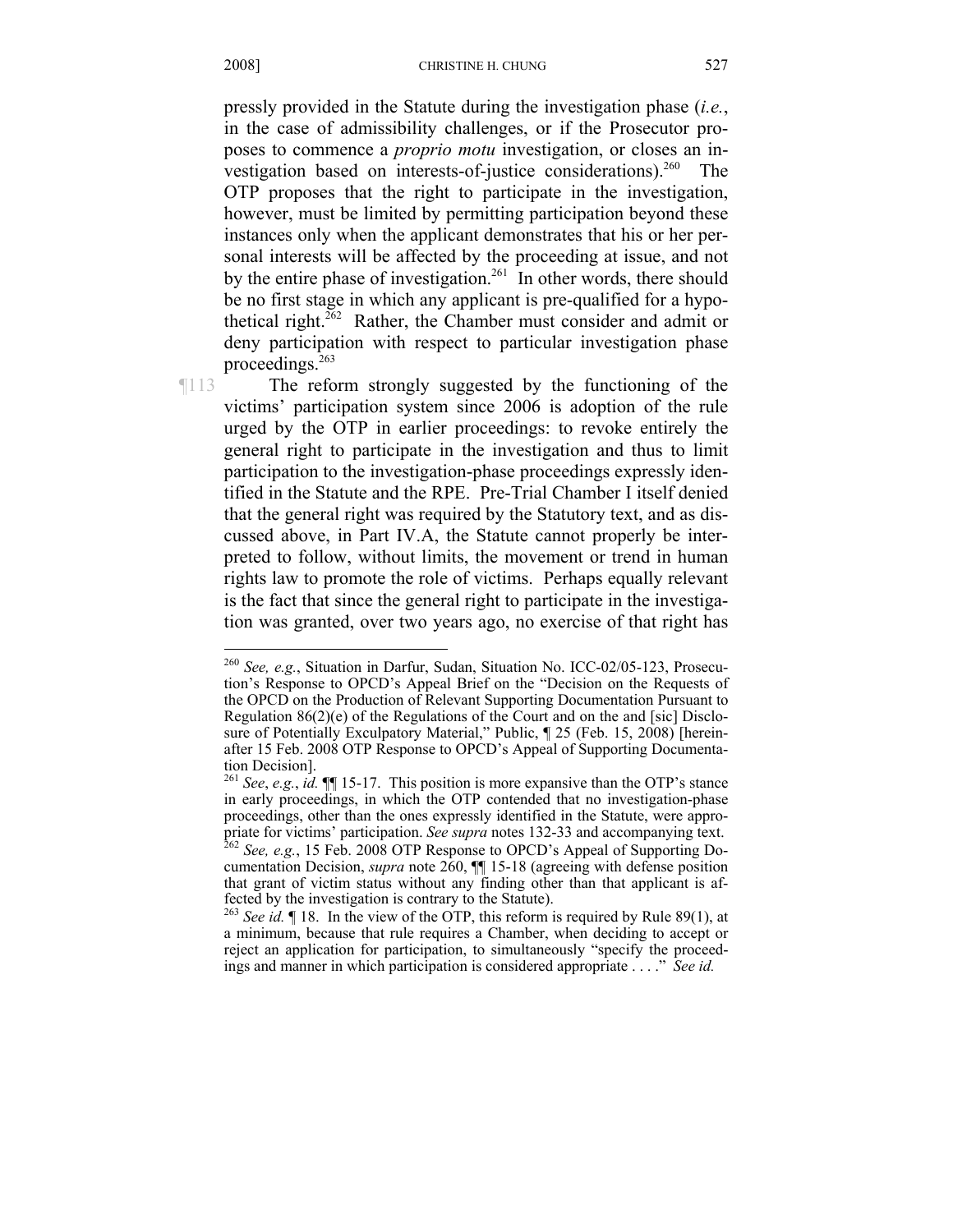changed any part of any investigation at the ICC. Instead the consequence has been the significant burdening of Court proceedings and of the victims' opportunities to obtain more meaningful forms of participation.

¶114 Returning to providing only the forms of investigation-phase participation expressly envisioned in the Statute would affirm that the drafters defined a limit in choosing specific junctures during investigation at which victims should be permitted to participate. The proposed reform would also have the benefit of re-focusing victims' participation on case proceedings, the main business of the Court. In the investigation, victims would continue to participate in the proceedings prejudged by the Statute and the RPE to be the ones in which their personal interests are implicated. The Court would avoid, however, raising expectations among the millions of conflict-victims that the Court will hear individual requests to have certain crimes or perpetrators investigated, to obtain protection from the Court, or to have evidence pertaining to each victim, crime, or perpetrator preserved or collected.

¶115 Like denying the general right to participate in the investigation altogether, the OTP-advocated measure of compelling a onestage review, such that applicants to participate must establish an effect on personal interests in some specific investigation-phase proceeding, would eliminate the unproductive task of adjudicating the "procedural status of victim" or theoretical rights to participate in the investigation. Under either proposal, the Court would regain the thousands of hours which have been spent on the metaphysical task of assessing and granting purely theoretical rights to participate in the investigation.

¶116 The shortcoming of the OTP's recommendation is that it preserves too much of the open-endedness of the general right. The OTP's current proposal appears to envision that applicants might identify, as investigation-phase proceedings in which participation is appropriate, proceedings other than those expressly specified in the Rome Statute or the RPE. This flexibility undoubtedly carries conceptual appeal, but it leaves a difficult question unanswered. What investigation-phase proceedings, other than those already identified in the Statute and the RPE, would sufficiently affect the personal interests of a victim, without unduly prejudicing defense rights and efficient proceedings, such that participation in those proceedings should be permitted? Failure to anticipate the answer to this question will perpetuate the resource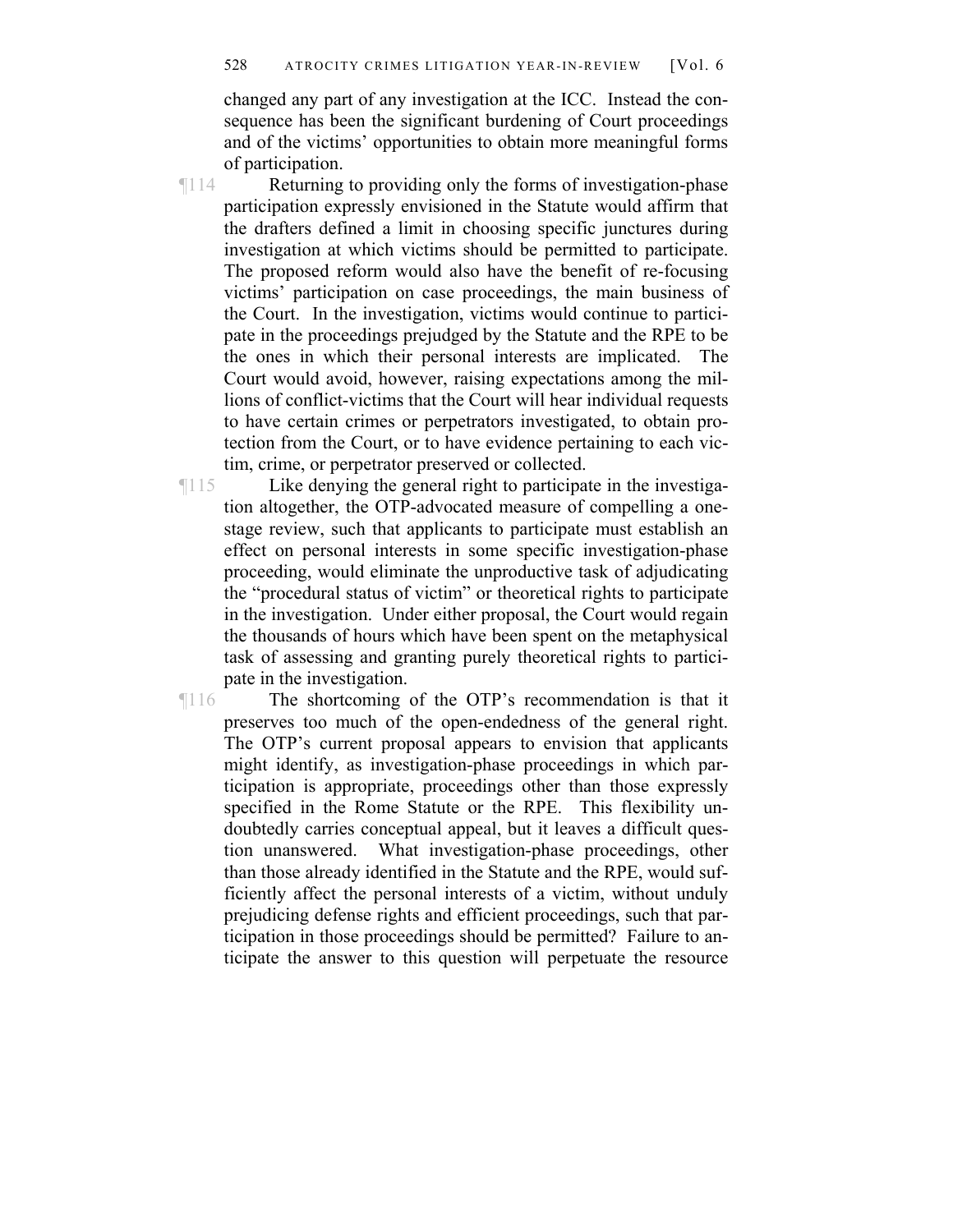drain by again deferring complicated issues for future decisionmaking. In concrete terms, victims will continue to make requests relating to investigative strategies of the OTP, evidence-gathering, the protection of witnesses, their own protection, and their legal representation, to take some examples. The Chambers will carry on sorting through, on a case-by-case basis, which of these investigation-phase proceedings might or might not affect the personal interests of the applicants, and/or the fairness and efficiency of proceedings. Clarity will again be delayed and the gap between victims' expectations and the reality of actual participation will persist.

 $\overline{a}$ 

¶117 To avoid the inefficiency of continuing to define participation through trial and error, the Chambers should confront, in advance, the question of whether there is any specific investigationphase proceeding in which it appears likely that: (1) a victim's "personal" interests—as distinguished from the interests common to all victims within the scope of an investigation—will be affected; and (2) the vindication of those interests will not be outweighed by fairness and efficiency concerns. If consideration of this question leads to a continued inability to identify any proceeding appropriate for participation, other than those in which victims' participation is already required by the Statute and the RPE, the right to participate during the investigation should be pared to the terms of those governing documents. If there are such proceedings, they should be identified, and the reasoning articulated, to enable applicants to make informed decisions about whether and when to seek to participate in ICC proceedings.

# *B. Define Participation in a Case to Be Limited to Victims of Charged Crimes*

¶118 In the context of cases, the *sua sponte* decision of Trial Chamber I to grant the "status of victim" to any victim of any crime within the situation, or investigation, should be reversed, as both the OTP and the defense have argued.<sup>264</sup>

<sup>264</sup> *See* Defense Brief in Support of Appeal of Lubanga Trial Participation Decision, *supra* note 186, at 14 (seeking declaration that harm and personal interests of applicant must be linked to the charges against the accused); Prosecutor v. Thomas Lubanga Dyilo, Case No. ICC-01/04-01/06-1219, Prosecution's Document in Support of Appeal against Trial Chamber I's 18 January 2008 Decision on Victims' Participation, Public, ¶ 51 (Mar. 10, 2008) (requesting reversal of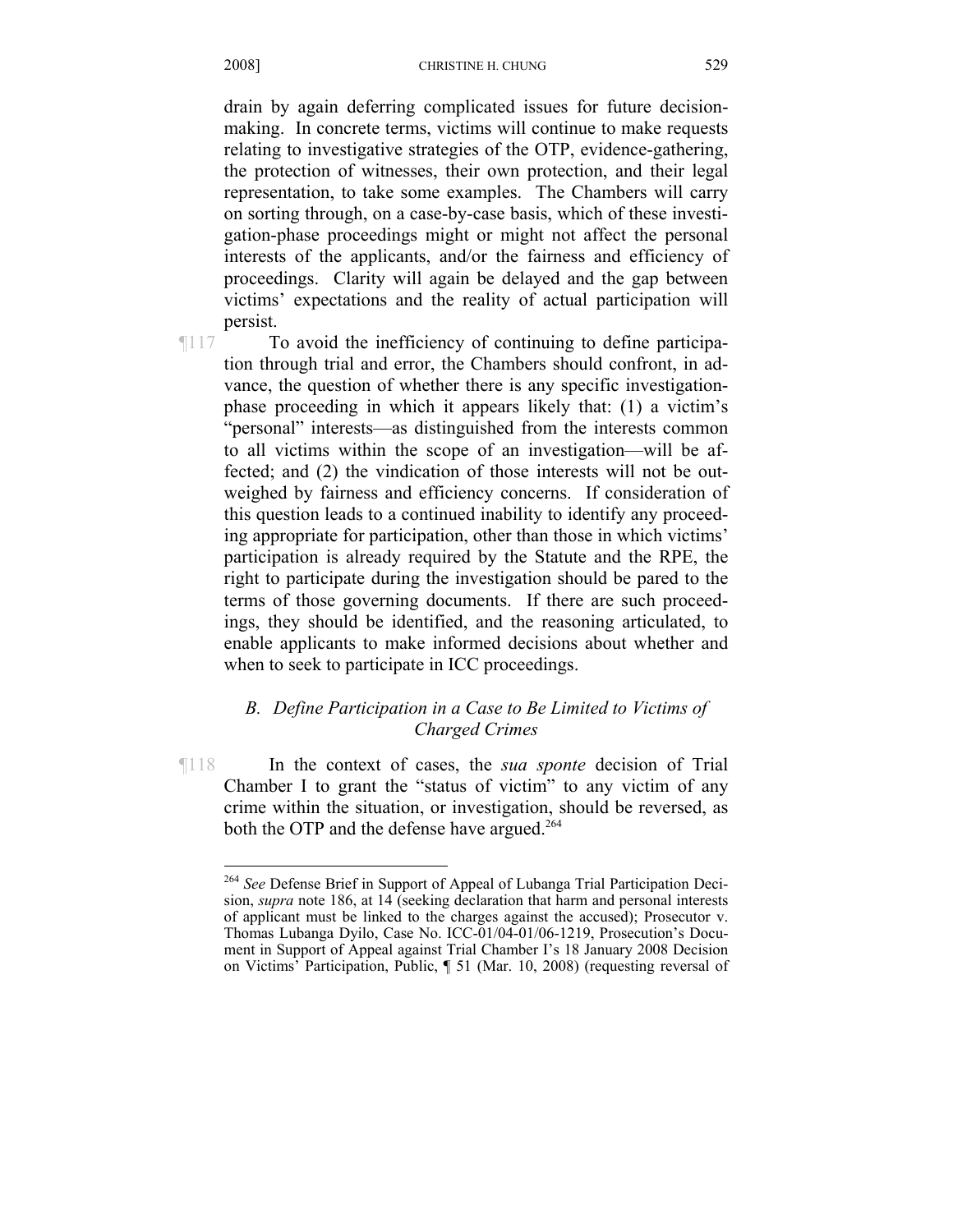- ¶119 The legal reasons that Trial Chamber I's ruling must be revisited have been cogently explored by Judge Blattman in his dissenting opinion. Incorporating wholesale the definition of victims, as set forth in the U.N. Basic Principles, wrongly ignores the limit of the competence of the Court and the Trial Chamber, which is to adjudicate criminal cases. For this reason, applicants to participate in a case, or at trial, should not be deemed to have demonstrated that the case or trial will affect their personal interests unless they are victims of the crimes being adjudicated by the Court.
- ¶120 Observing the competence of the Court will again eliminate a two-step analysis which promises to be impossible to implement. As already discussed, in Part IV.C, it verges on folly to undertake to determine, on a case-by-case basis, and in relation to evidence which will change and develop, whether any of the thousands or millions of victims of a crime within a situation may have information relevant to the evidence and issues to be addressed at trial.
- ¶121 The Trial Chamber's reason for expanding the definition of victim vis-à-vis a case is, in any event, a patently improper one. The Chamber has been frank in acknowledging that the purpose of the expansion is to permit the Chamber to qualify as "victims" any individuals who might be in a position to lead evidence, regardless of whether they suffered harm from the charged crimes.<sup>265</sup> Notwithstanding the understandable nature of the Chamber's curiosity about the availability of evidence, the Chamber is not permitted under the Statute and the RPE to engage in investigation, to seek evidence from other than the parties, or to elevate the standing of victims to parties. Moreover, as is suggested by Judge Blattman's dissent and by the pendency of the appeal, the Trial Chamber can collect and select evidence only at the cost of raising controversy about the Court's commitment to upholding the rights of accused persons and enforcing the Prosecution's duty to meet the burden of proof.

¶122 Returning to the standard endorsed by the Pre-Trial Chambers thus will restore two limits at once: a proper limit on participation and likewise on the function of the judiciary. The majority decision of Trial Chamber I assumes a proposition which is highly doubtful, especially in advance of any completed trial at

Trial Chamber I's decision).

<sup>&</sup>lt;sup>265</sup> *See supra* notes 102-05 and accompanying text.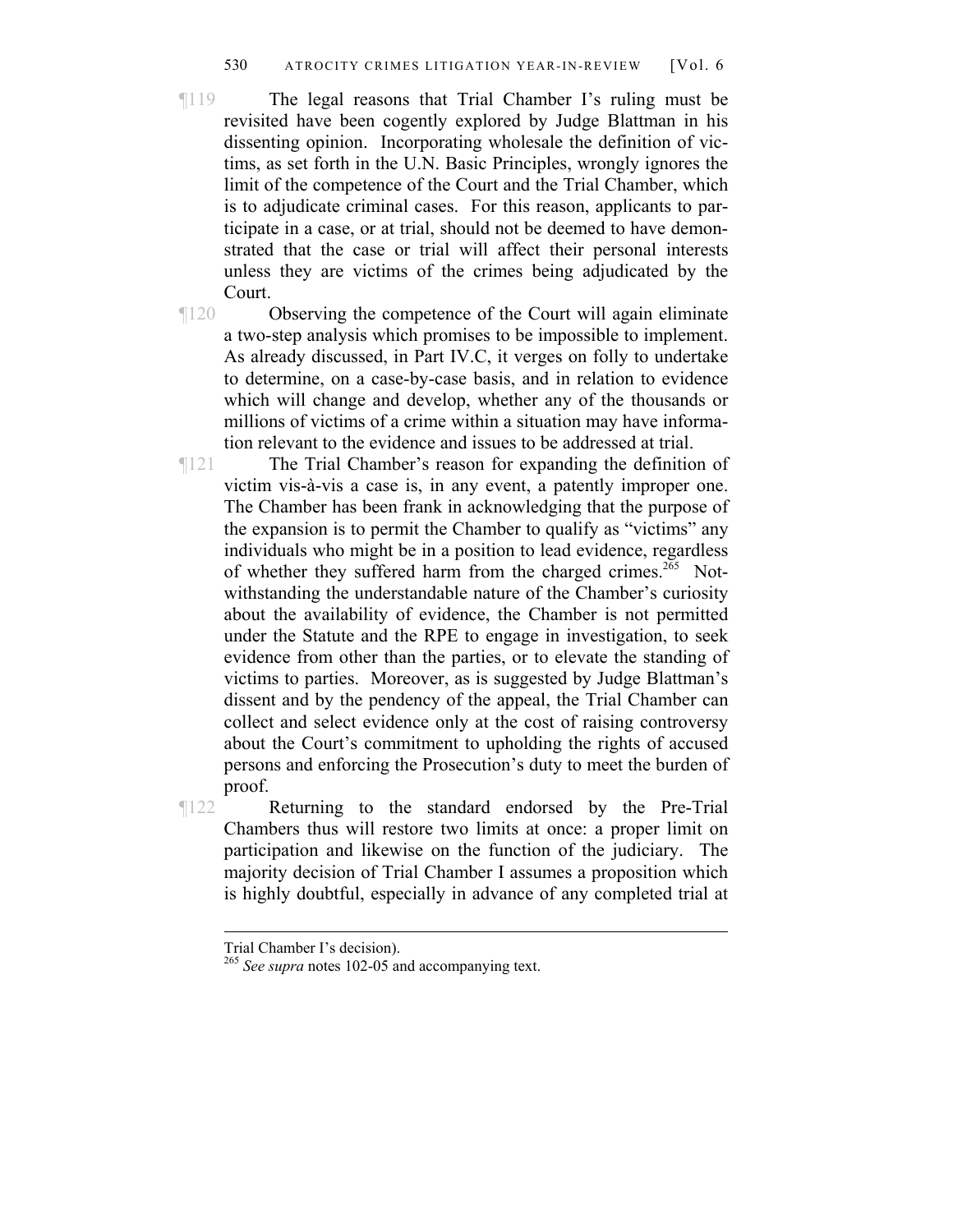the ICC: that the massive effort of seeking potential victims who could serve as witnesses would be repaid by evidence and information that otherwise would not be presented in Court by the parties. It would be irrational, to say the least, to base ICC legal standards, and the expenditure of ICC resources, on this extreme and untested view. More relevant, in any event, is that the Chambers are not entitled to use victims to enhance the evidence adduced by the Prosecutor or the defense. The Trial Chamber's power, and recourse, is to find charges proven or not proven. The Chamber should be limited to this remedy.

# *C. Enforce More Rigorously The Requirement That The "Proceeding" in Question Have an Effect on "Personal Interests"*

- ¶123 Implicit in the measures being proposed is the recommendation that the Chambers assess more rigorously, in the context of both investigations and cases, the requirement in Article 68(3) that an applicant demonstrate that the "proceeding" in which he or she seeks to participate affects his or her "personal interests."
- ¶124 Pre-Trial Chamber I's decision to equate an entire phase the investigation—with a "proceeding," and then to find that "personal interests" of victims were affected in general by the investigation proceeding was, as the parties have pointed out, the equivalent of no meaningful determination at all.

¶125 To fulfill the plain meaning of Article 68(3), and to create a system which promotes, rather than hinders, effective victim's participation, the two operative terms must be interpreted to have independent substance. The Appeals Chamber has already given guidance that it would be correct to interpret the term "proceeding" far more narrowly than to signify an entire phase, such as investigation. Its ruling that victims who participated in the *Lubanga* confirmation hearing could not automatically participate in the proceeding to determine whether leave to appeal the decision confirming charges would be granted, implicitly recognizes two distinct "proceedings," even between the hearing of a matter and an appeal on the same question.<sup>266</sup> Second, applicants must be required to demonstrate an effect on "personal interests" more specific than an interest he or she shares with all or most of the victims of crimes within the jurisdiction of the Court, such as to help

1

<sup>266</sup> *See supra* notes 61-63 and accompanying text.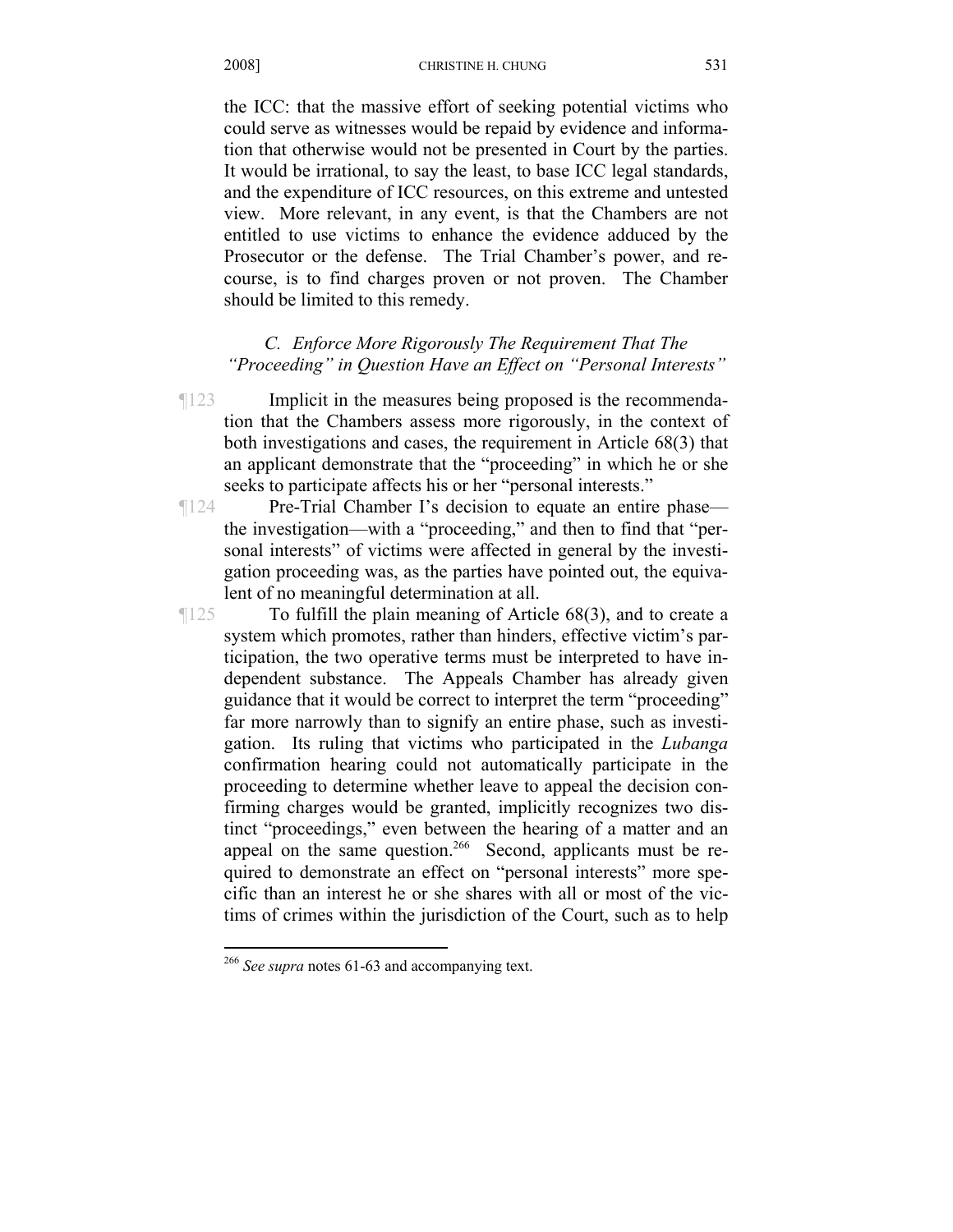to clarify facts or punish perpetrators. The Appeals Chamber, again, seems inclined to endorse a more restrictive view of the requirement, as in the past it has opined that the "personal interest" of the applicant, for example, should be one which does not "belong instead to the role assigned to the Prosecutor."267

¶126 Although the Appeals Chamber has not yet had the opportunity to offer elaboration, these rulings suggest that the Chambers should strive, from the outset of their inquiries, to identify contributions by participating victims that will be unique, or add incremental value to the information already before the Chambers. Participating victims also should be affected by the proceeding at issue in some more direct and tangible way than other victims of the investigated conflict or even of the charged crimes. These requirements are not a judgment that victims, if permitted to participate to a greater extent, would fail to make valuable contributions or to obtain a greater sense of redress. Importantly, they should not be regarded as such. Rather, the requirements reflect the judgment of the governing Statute to permit victims' participation, while giving effect to the limitation of not impairing the core objective of providing fair and efficient Court proceedings.

## *D. Within a Single-Stage Qualification Process, Limit in the Short Term the Proceedings in Which Participation will be Granted*

¶127 Even assuming that the thus-far unproductive step of granting of "the status of victim" were eliminated, that trial participation was limited to victims whose harms are linked to the charges, and that the requirements of Article 68(3) were applied more rigorously, especially in the investigation phase, there remains the fact that the Chambers will need to undertake case-bycase determinations with respect to a potentially high number of applicants who may seek to participate in each specific pre-trial and trial proceedings, at a minimum. A question persists about the extent to which the Chambers could successfully manage even a one-step process, if the remaining step does not eliminate the need for the judges to consider applications to participate in reference to numerous proceedings and their varied effects on "personal interests" of each of many applicants.

<sup>&</sup>lt;sup>267</sup> *See supra* note 64 and accompanying text.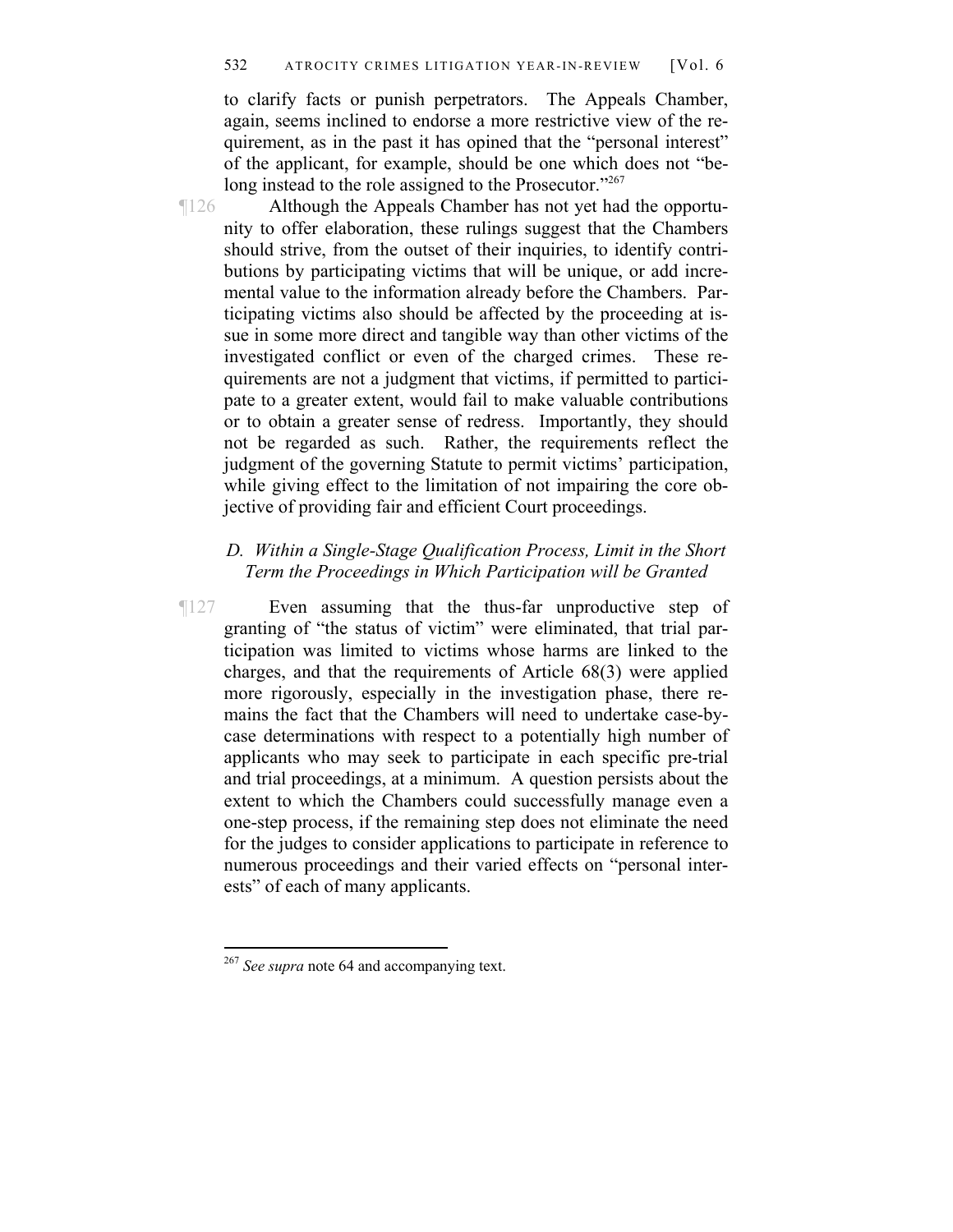- ¶128 As is discussed *supra* in Part V.A, if the Court elects to retain any right to participation in investigation-phase proceedings, beyond the instances specified in the Statute and the RPE, it should simultaneously provide elaboration on the specific investigationphase proceedings in which participation is likely to be permitted—and not permitted.
- ¶129 In case proceedings, the same winnowing should take place. Even if the Chambers switched to evaluating, in one step and with respect to a specific case proceeding only, the effect of the proceeding on personal interests of the applicant and the consequences for fairness and efficiency, there is still the potential for any applicant to seek to participate, for example, in every discovery or disclosure issue, every issue of victim or witness protection, and all hearings related to evidentiary challenges. Unless the Chambers manage further the applications to participate in specific proceedings, they will remain in the open-ended, resource-consuming loop of attempting to specify, from within some universe of potential instances of participation, the actual instances of participation that they will provide.
- ¶130 It is therefore essential for the ICC to make known some initial, modest selections about which, if any, case proceedings, other than the ones specified in the Statute and the RPE, it expects to be occasions for victims' participation. The method would be to disseminate to applicants, in effect, rebuttable presumptions about the proceedings upon which their efforts to obtain participation should be focused. The Chambers could in addition permit applicants to demonstrate, on a timetable set by the Court, that a specific, upcoming proceeding not previously favored by the Court for participation is one in which participation should be allowed.

¶131 To select and publicize certain proceedings in which participation presumptively will be allowed is dramatically less ambitious than the current system, but the depth of the resource drain resulting from the current framework, and its failure to deliver more concrete participation, demonstrates that victims' participation, at least initially, must be provided in a far more targeted way. Narrowing the proceedings in which victims' participation normally will be allowed will bring multiple benefits. The Court will be able to provide more and better actual participation to victims. Victims will obtain participation based on the merits of the applications, rather than the happenstance of having been among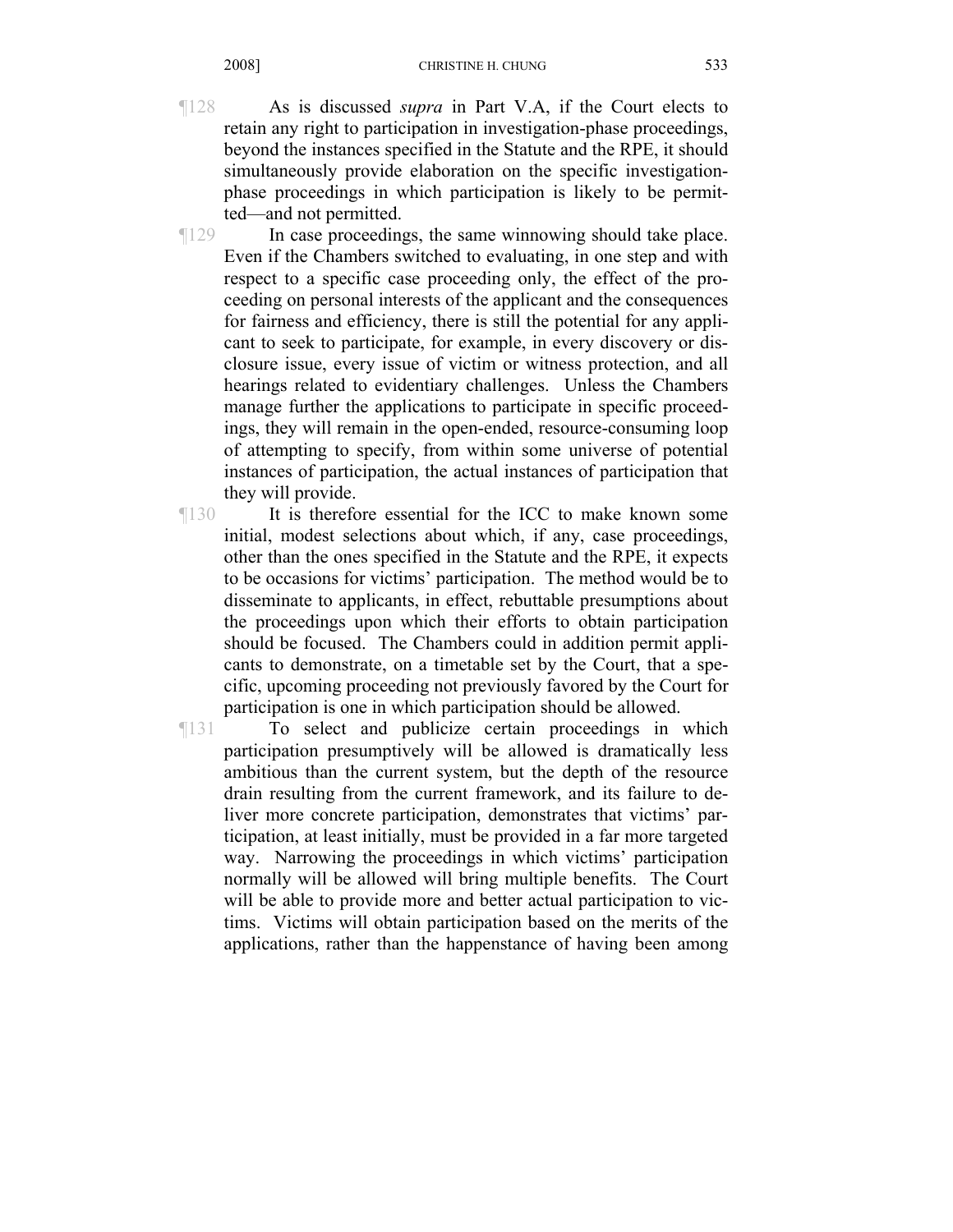the few who succeeded in having their applications heard. Prejudice to defendants can be more meaningfully assessed if it arises in the context of instances of participation. Finally, evaluating concrete requests in the context of a defined subset of proceedings also will afford the Court the opportunity to gain the experience that will enable it to assess whether, and at what pace, instances of victims' participation should be expanded.

 $\overline{a}$ 

¶132 It is fully feasible to define a list of proceedings in which participation would normally be envisioned, based on the Court's experience. It also turns out that this list comprises proceedings in which the interest of victims is immediately apparent. Victims in the *Lubanga* proceeding, for example, have participated in proceedings held when, pursuant to Article 60(3), the Pre-Trial Chamber undertook the periodic review of its initial decision to detain Lubanga prior to trial.268 They participated in the confirmation hearing<sup>269</sup> and expressed views and concerns regarding the date of trial.<sup>270</sup> When the Trial Chamber has taken up disclosure issues related to a system or court-wide practice in which victims will participate—such as the "e-Court protocol," which sets the standards and methods by which the Court and the participants will record and exchange evidence at trial, and information about the evidence—victims participated.<sup>271</sup> On the other hand, victims did not participate, and generally did not even seek to participate, in other issues relating to disclosure or evidence.272 The Pre-Trial

<sup>268</sup> *See* Prosecutor v. Thomas Lubanga Dyilo, Case No. ICC-01/04-01/06-530 tEN, Observations of Victims a/0001/06, a/0002/06 and a/0003/06 in Respect of

the Application for Release Filed By the Defence, Public (Oct. 9, 2006).<br><sup>269</sup> *See supra* notes 232-33 and accompanying text.<br><sup>270</sup> *See* Prosecutor v. Thomas Lubanga Dyilo, Case No. ICC-01/04-01/06-957-<br>tENG, Submissions

<sup>&</sup>lt;sup>271</sup> See Prosecutor v. Thomas Lubanga Dyilo, Case No. ICC-01/04-01/06-1127, Decision on the E-Court Protocol, Public, ¶¶ 7-8 (Trial Chamber I, Jan. 24, 2008) (noting filings by victims' representatives).

<sup>272</sup> *See, e.g.*, Prosecutor v. Thomas Lubanga Dyilo, Case No. ICC-01/04-01/06- 658, Decision on the Prosecution Application Pursuant to Rule 81(2) of 3 November 2006, Public Redacted Version, 2 (Pre-Trial Chamber I, Nov. 3, 2006); Prosecutor v. Thomas Lubanga Dyilo, Case No. ICC-01/04-01/06-679, Decision on the Practices of Witness Familiarisation and Witness Proofing, Public, 3-5 (Pre-Trial Chamber I, Nov. 8, 2006); Prosecutor v. Thomas Lubanga Dyilo, Case No. ICC-01/04-01/06-718, Decision on Defence Requests for Disclosure of Materials, Public with Confidential Annex, 1-3 (Nov. 17, 2006); Prosecutor v. Thomas Lubanga Dyilo, Case No. ICC-01/04-01/06-1097, Order on the Prosecution's Applications for the Lifting of Redactions, Non-disclosure of Information and Disclosure of Summary Evidence, Public, ¶¶ 1-5 (Trial Chamber I, Dec.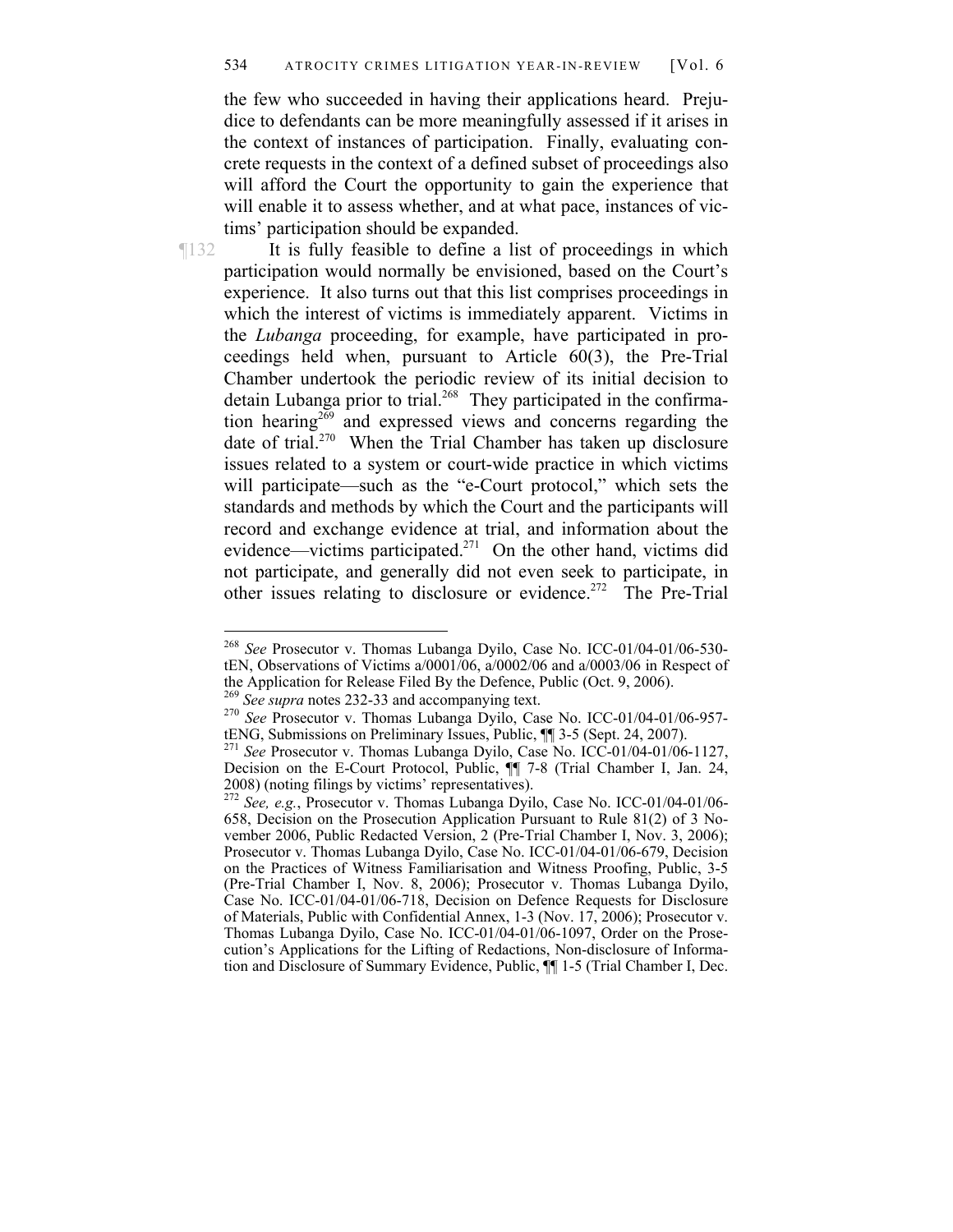Chamber in the *Lubanga* case expressly excluded participation in the instances described above in Part III.C, when victims sought further information about the OTP investigation in the DRC, $^{273}$  and also at hearings when it deemed that victims' participation was unlikely to alter the matters under consideration.<sup>274</sup>

 $\overline{a}$ 

¶133 Identifying a set of core proceedings from which to build victims' participation begins to make apparent that the definition of the participation right need not be amorphous or haphazard. The current practice does nothing to facilitate the provision of even the instances or forms of participation that the Chambers and victims would agree should be prioritized. Applicants routinely submit boilerplate containing a blunderbuss request to participate in all investigation, pre-trial, trial, and reparations proceedings. The judges, for their part, have indulged in repeatedly offering some universe of participation possibilities, without reaching decisions about the permissibility of concrete participation in specific proceedings. A participation system in which the judges and the victims each are speculating about the other's preferences will never attain viability or fairness.

¶134 The short-term goal is, then, is to promote clarity and efficiency by fostering the ability of the Court and the victims to match expectations about preferred forms of participation. This in turn will permit a greater volume of views and concerns to be expressed, even if the number of proceedings in which those views are expressed is modest, at least initially. The next set of challenges relating to victims' participation and reparations awaits, including, for example, the task of determining to what extent victims will have common or diverse interests, how representation can effectively be provided when interests are not unified, and the principles upon which reparations will be rewarded. This circum-

<sup>18, 2007);</sup> Transcript in Prosecutor v. Thomas Lubanga Dyilo, Case No. ICC-01/04-01/06-T-69-ENG, at 40-63 (Jan. 10, 2008) (parties' arguments regarding OTP's applications for the lifting of redactions, non-disclosure of evidence, and disclosure of summary evidence).<br><sup>273</sup> See supra notes 224-28 and accompanying text.

<sup>&</sup>lt;sup>274</sup> See Prosecutor v. Thomas Lubanga Dyilo, Case No. ICC-01/04-01/06-335tENG, Decision on the Application for Participation of Victims a/0001/06 to a/0003/06 in the Status Conference of 24 August 2006, Public, 3 (Pre-Trial Chamber I, Aug. 17, 2006) (deciding that because status conference concerns only technical issues relating to system of disclosure in effect among the Prosecution, Defence and Registry, victims are not authorized to participate in the conference).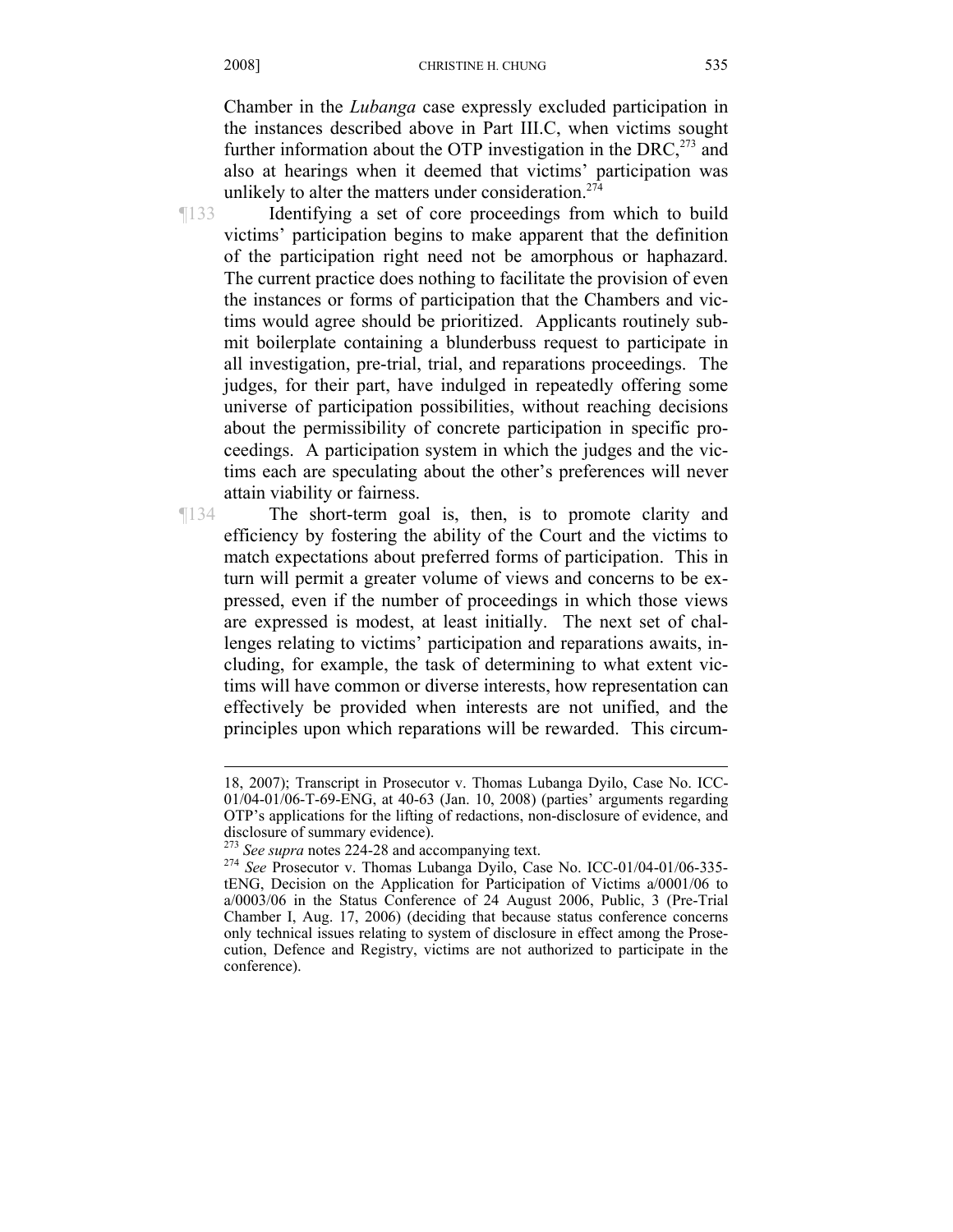stance makes it even more crucial to lay a sound foundation, at a minimum, for resolving the basic question of the proper scope of the participation right.

# VI. CONSIDERATIONS FOR VICTIMS AND VICTIMS' REPRESENTATIVES

¶135 Finally, the experience of the ICC in attempting to implement meaningful victims' participation presents lessons for victims and victims' representatives. Victims are entitled to insist that the ICC improve its record of providing concrete and effective forms of participation, and there are steps victims can take to assist in attaining that goal. In addition, the record of the past years confirms that victims must be cautious about coming to regard ICC proceedings as the sole or primary means by which they should raise views and concerns, or seek justice, accountability, and reparations. The design of the Rome Statute, and the practical limitations on the Court, make it unlikely that more than a minute percentage of victims of crimes within the jurisdiction of the Court, save those who have some direct connection to the crimes being adjudicated in the Court, can count on obtaining a "day in court" at the ICC. In addition, the ICC is intended as a court of complementarity: a court that supplements and promotes the efforts of other courts. For these reasons, it is important that, in addition to participating in ICC proceedings, victims capitalize on the existence of ICC investigations and cases to promote and demand complementary efforts, including domestic efforts, to bring justice. Victims will not fail to obtain an unprecedented degree of participation in ICC proceedings, but the interests of all victims of atrocities will better and more equitably be served if participation in ICC proceedings routinely serves as a jumping-off point for promoting restorative justice in other courts and fora.

#### *A. Requesting Better Responsiveness from the ICC*

¶136 Victims, victim representatives, and other interested Court observers should communicate with the Court, as part of approved participation; through reports, publications or articles; or by appropriate contacts to Court staff, to urge the Court to: (1) be more prompt in processing and deciding applications to participate; (2) be more transparent in disseminating likely timelines and prospects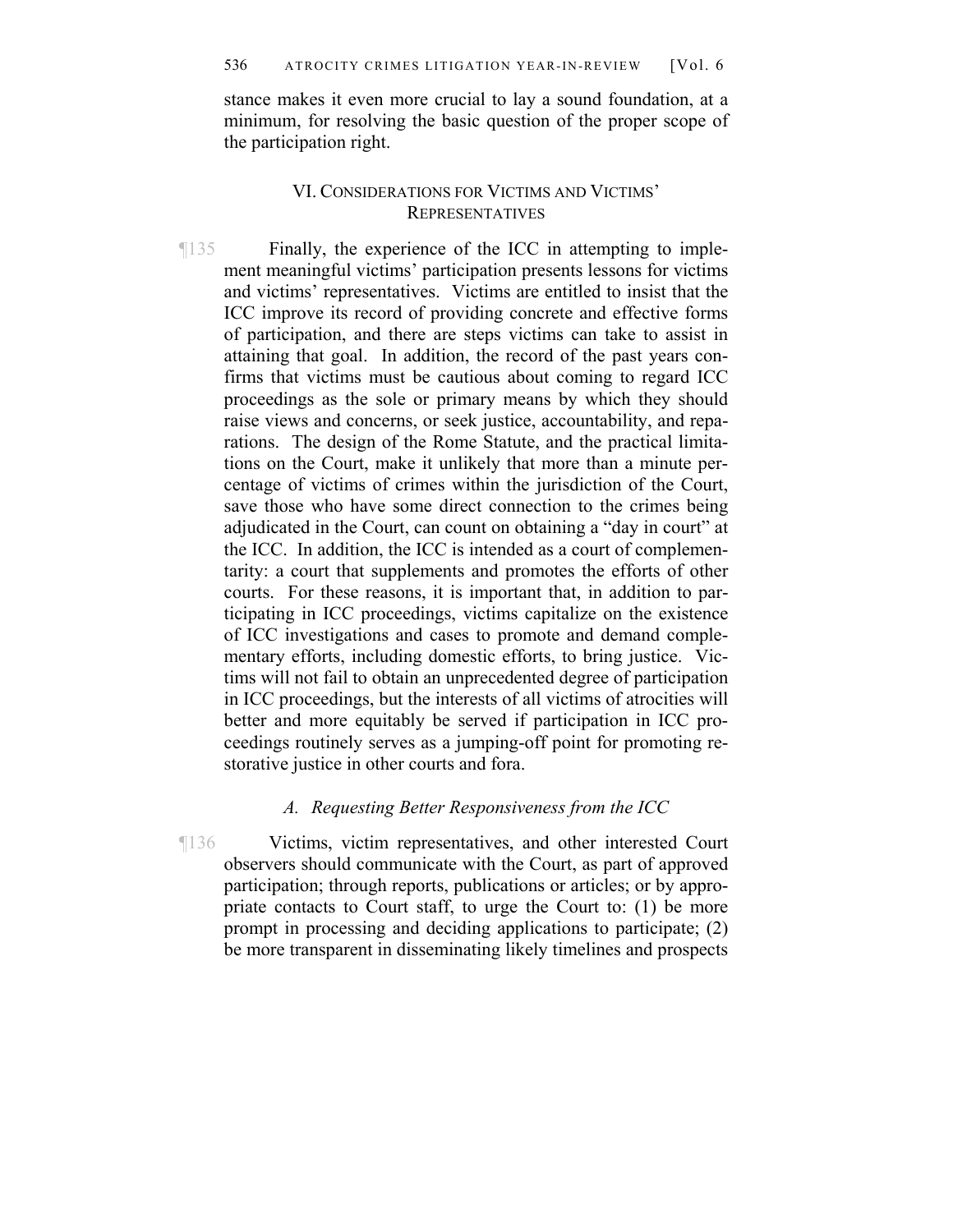for concrete participation in proceedings; and (3) attempt to reach more unified and clear standards for victims' participation. Victims and their representatives will also undoubtedly be able to suggest specific measures for improving the victim participation scheme. Finally, to the extent that applicants believe that they are failing to obtain the degree of participation they expected, the expectations gap should be described to the Court, so that there can be analysis and understanding on both sides of why the gap exists, and measures can be adapted to close the gap, if appropriate.

# *B. Prioritizing Whether to Seek Participation, and Forms of Participation Sought*

¶137 As is suggested above, victims will be better able to obtain participation if they are clear about which instances and forms of participation they are seeking.

¶138 In the first instance, each victim should consider, in relation to the factual context he or she confronts, whether participation in court proceedings is a productive means of vindicating his or her personal rights and interests. While there is understandable interest in participating in the ICC's proceedings, arguably that interest has wrongly diverted energies from other victim-based initiatives, equally important to obtaining restorative justice for victims. Conspicuous examples are presented by the Darfur and Uganda cases. None of the defendants named in those two cases has successfully been arrested, and the ICC itself has no power to effectuate arrest. Victim advocacy to states, the U.N. and other international, regional, and domestic authorities could play a critical role in generating support for arrest efforts, which in the ICC system must be carried out by states. Victims thus logically should weigh whether it better serves their interests to stand in line to participate in ICC proceedings or to organize advocacy in support of arrest efforts and directed at states or other entities. Victims also could logically prioritize bringing public attention to the accounts of victims, as a means of promoting grass-roots support for arrest and transfer.

¶139 Equally important is for victims to identify the ICC proceedings in which they have the greatest interest in participating. The blunderbuss approach to requesting participation in all proceedings thus far has impeded the conferring of participation rights, and it also suggests that victims are not considering, in other than abstract terms, the desirability of participation. Consideration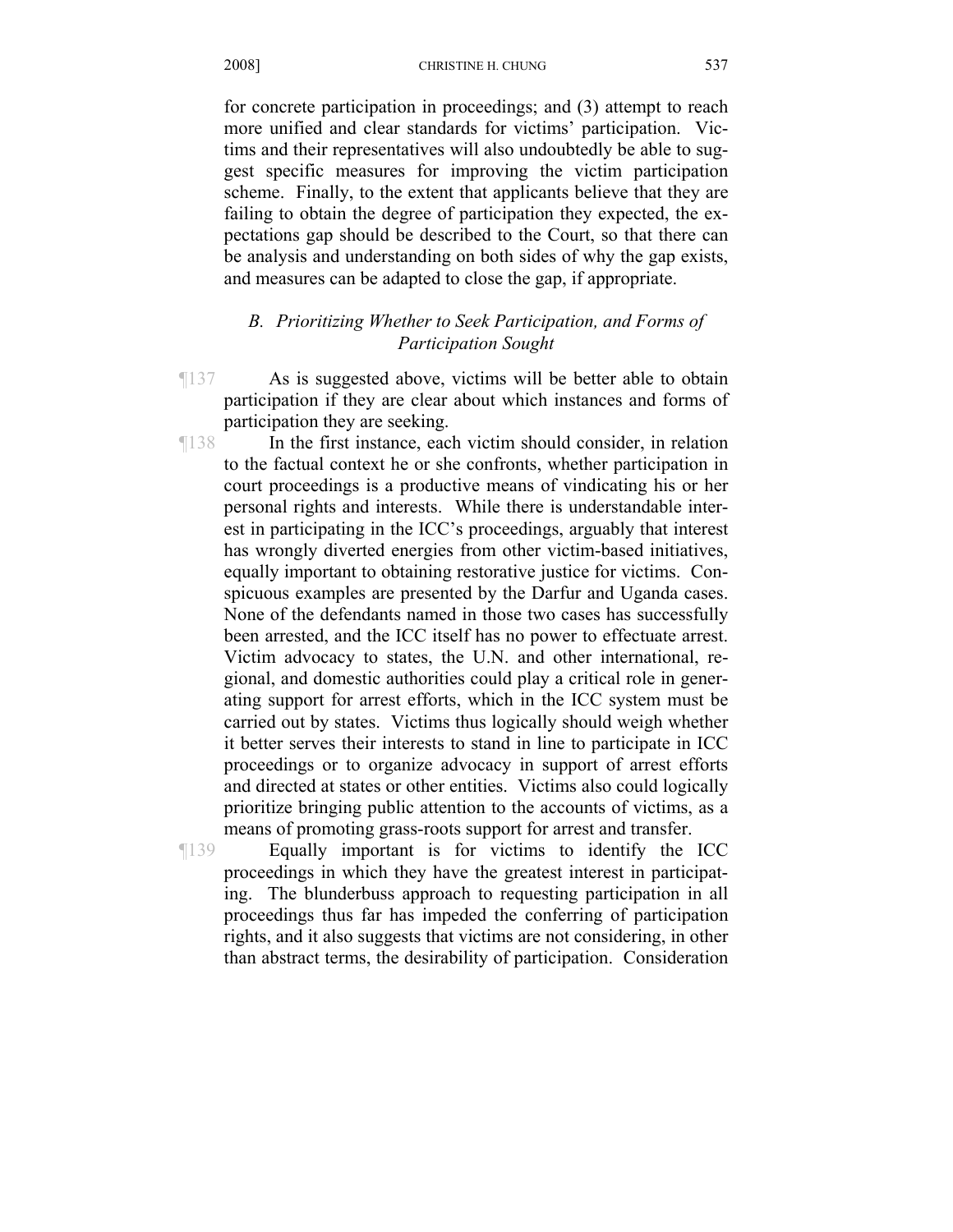of *how* and *in what* ways a victim wants to participate, or is willing to participate, is important to ensuring that the interests of victims are not ultimately disserved. In the Darfur situation, for example, a recent media report has quoted the victims' representatives for the twenty-one applicants whose applications were considered by the Single Judge of Pre-Trial Chamber I as having stated that the applicants at issue preferred to participate in trials.<sup>275</sup> The same representatives noted the difficulty in explaining to the victims they represent why it has been so difficult to obtain decisions on their applications to participate.276 The missed opportunities here are in part the responsibility of the Court, but it also is incumbent on victims' representatives, particularly as the process becomes clearer, to explain likely outcomes and timetables to victims. In the Darfur case, the twenty-one applicants waited for between six months and a year to learn only the dispositions of their requests to participate in the situation, because the Single Judge deferred considering any trial participation. Had the applicants understood the limits of potential participation in an investigation, or made clearer their preference to participate at trial, it is entirely possible that they would have obtained by now the determinations in which they had the higher interest.

# *C. Guarding Against the Circumstance that the Prospect of ICC Participation Distracts From Other Important Means of Expressing Views and Concerns and Obtaining Justice*

¶140 Because it is unlikely that the ICC can serve as an effective forum for any but a small portion of victims of conflicts, victims and their representatives should consider that a focus on obtaining participation in ICC proceedings may wrongly detract from efforts to pursue other methods of raising and promoting victims' voices. ICC participation has been granted only slowly, in a limited fashion, and in highly unpredictable ways, and it is unlikely that reform will bring any dramatic alteration of this scenario, at least in the short term. ICC participation also, of necessity, will be concentrated on participation relevant to the ICC's cases, which are extremely selective, or the issues raised in those cases. It is thus important that victims avoid over-estimating the responsiveness of

<sup>275</sup> *See* VRWG Article re Darfur Applicants, *supra* note 7. 276 *See id*.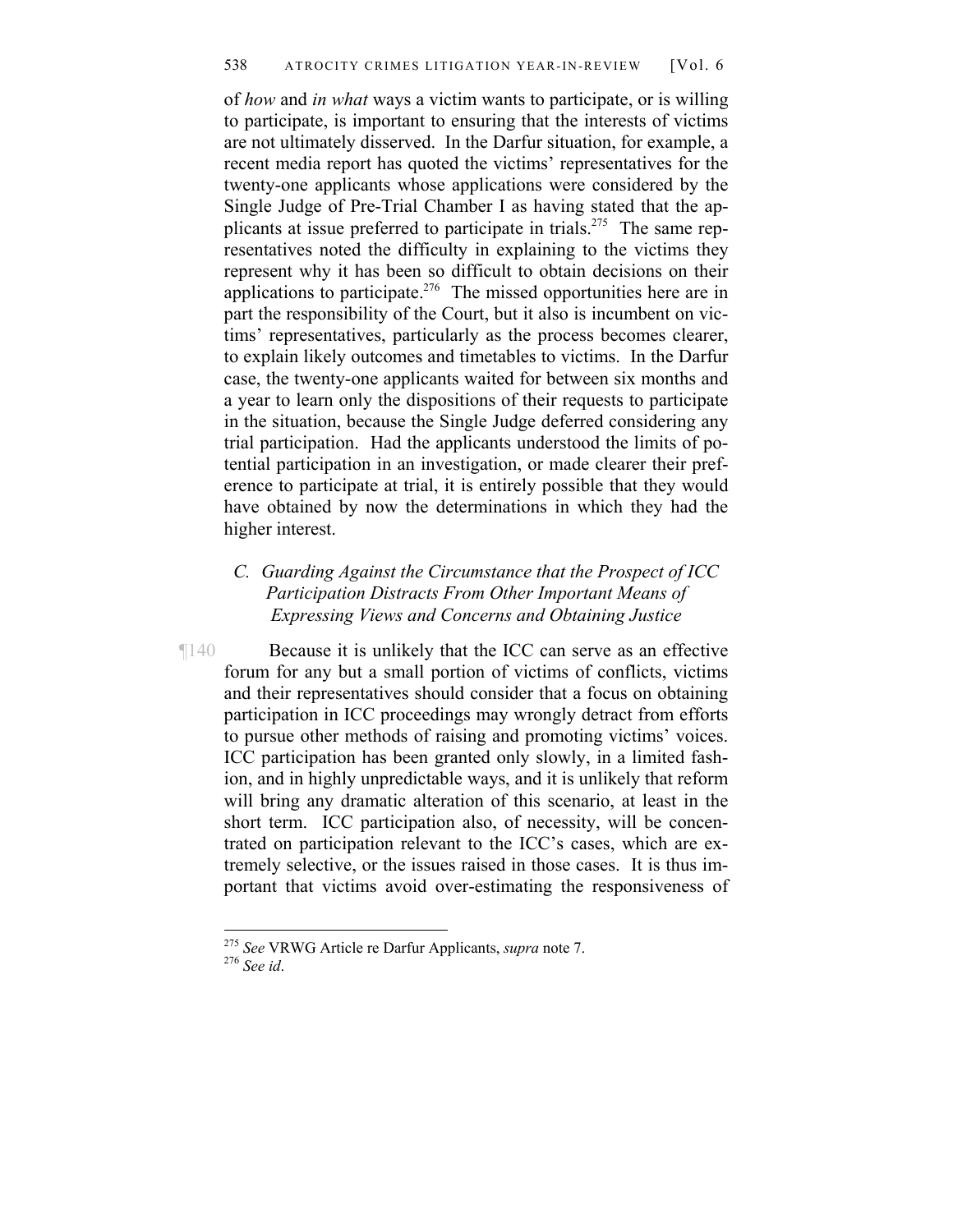the ICC victim participation system, or the degree of expression or vindication that can be obtained through that system, especially insofar as victims seek to express views and concerns that relate broadly to conflicts, their causes, and their consequences and costs.

¶141 Victims might better promote victims' interests by using the interest and profile created by the ICC investigation itself, and not solely the participation right, as a means of raising victims' voices about mass crimes. The objective should be to capitalize on the ICC's investigation and use it as a platform for the expression of victims' views and concerns either about crimes prosecuted by the Court, or crimes not prosecuted by the Court but within the same conflict or investigation. Victims vis-à-vis the conflict could use the ICC's intervention, for example, as a basis to advocate for domestic prosecutions of like crimes. The ICC intervention also makes it more likely that international media will have an interest in victims' accounts and issues that are important to victims but beyond the mandate of the ICC. This opportunity should be fully exploited so that, for example, the ICC intervention can promote exploration of such issues as the humanitarian crises caused by the displacement of victim populations.

¶142 Victims also should not neglect to target states and international organizations in expressing views about conflicts and the crimes they engender, to ensure that victims' views are not neglected when these entities are called upon to cooperate with the ICC or to initiate or aid other efforts to mete justice. Victims' advocates should continue to use ICC investigations as a basis for using technologies to promote dialogues enabling victims to share and exchange accounts of their victimization and questions about justice. The directors of a project called "Interactive Radio for Justice," for example, have travelled to the DRC and the CAR to record and broadcast via radio victims' accounts and their questions, concerns, and hopes about justice in general and the ICC in particular. These accounts are then publicized again through the internet and are "answered" by radio broadcasts and "web-posts" of ICC personnel responding to the victims' statements and questions.<sup>277</sup>

¶143 The point is that the ICC intervention can promote varied means of raising victims' voices, and the objective more produc-

 $277$  The Interactive Radio For Justice website can be viewed at www.irfj.org (last visited June 11, 2008).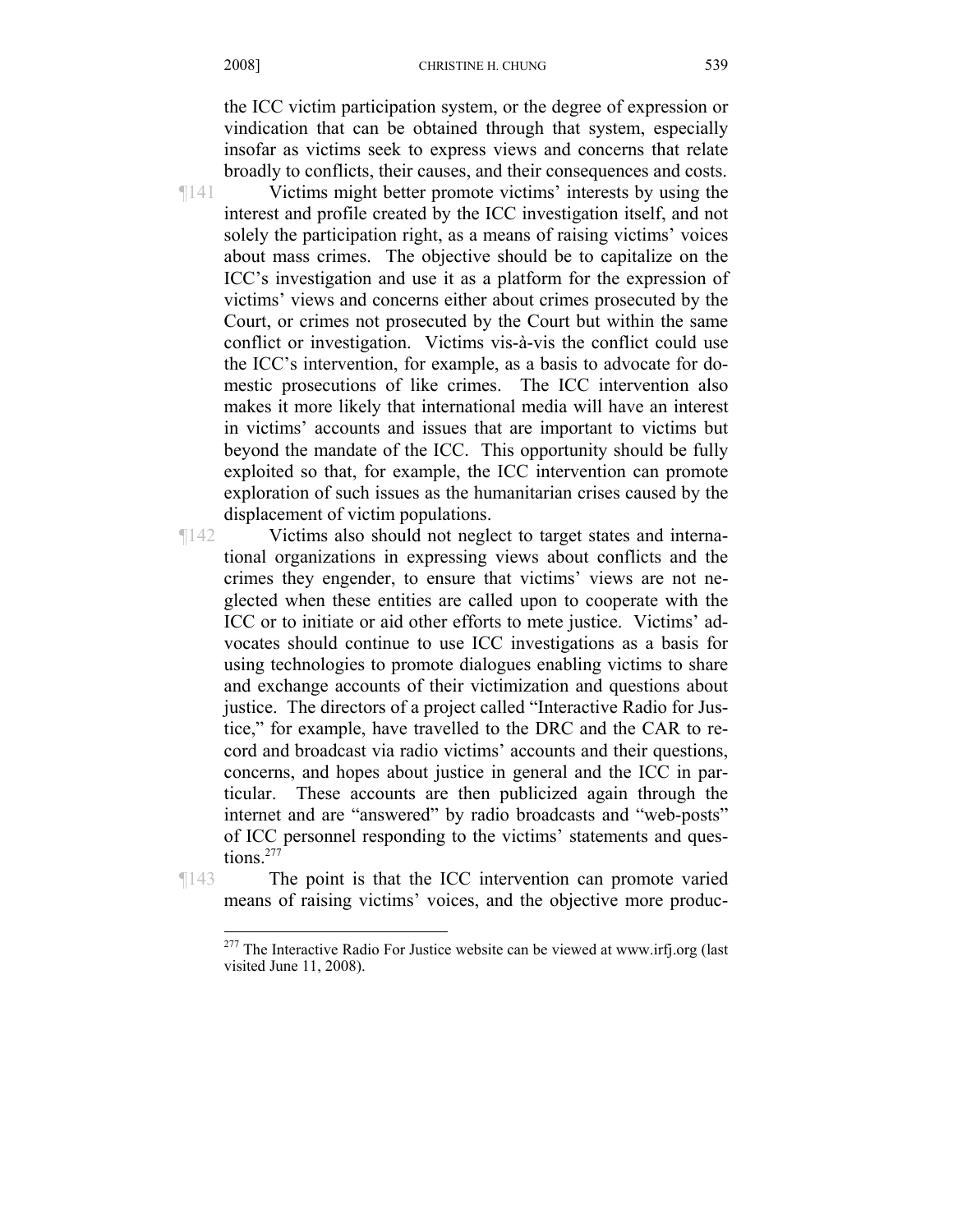tively could be viewed—given the narrowness of ICC proceedings—as one of connecting victims to the cause of justice rather than to an ability to participate specifically in an ICC proceeding.

### *D. Share and Disseminate Accurate Information About ICC Participation*

¶144 Outreach efforts carried out by the Court and by NGOs in the field have been extensive, and predictably one of the great challenges has been disseminating information about the ICC and its authority and capabilities, in light of a general lack of knowledge, or affirmative misunderstandings, about the ICC and its work. On the topic of victims' participation, it is critical that the Court, victims' representatives, and other interested observers implement educational and outreach initiatives which provide victims and affected communities with concrete information, based in the ICC's experience to date, about the ICC's authority and activities, the likely limit of its work, the forms and likelihood of victims' participation, and the potential for reparations. It is now possible to provide specific information which victims are likely to find important: statistics about forms of participation sought and obtained, the forms of identification that applicants for participation are likely required to submit, or the prospects that a victim can participate in confirmation or trial proceedings while maintaining anonymity. While there are many reasons to keep the interchange of information up-to-date, the most significant is that victims are entitled to make informed decisions about their own interactions with the Court. The fact that the vast majority of applicants for participation seem to view all options as equal is a disturbing indication that they are not currently receiving adequate information or guidance about the choices available to them.

#### *E. Exercise Clear Rights to Participate*

¶145 Finally, victims and victims' representatives should take care that energies devoted to broadening hypothetical rights, or transforming the "status of victim" to instances of actual participation, do not divert from expressing "views and concerns" in ways and in proceedings that the Rome Statute and the RPE clearly and unequivocally identify. The Statute and the RPE specifically author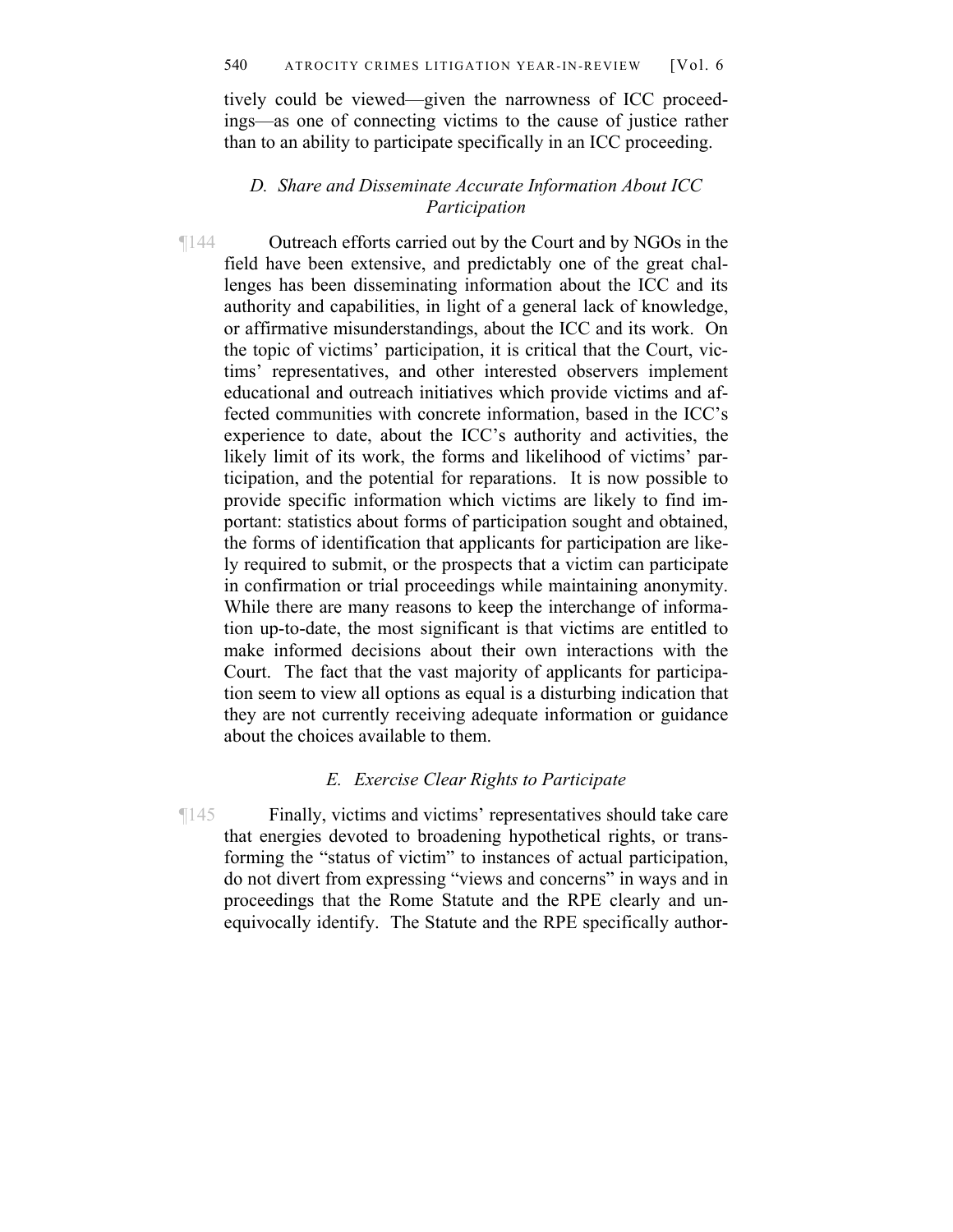ize participation in a number of proceedings, and also identify mechanisms by which victims can obtain the participation.

¶146 Victims can easily avail themselves of some of these core participation rights by the simple step of "communicating" with the Court. For example, under the Statute and RPE, individuals who have "communicated" with the Court are eligible to receive notice of the Prosecutor's decisions not to investigate or prosecute under Article 53,<sup>278</sup> challenges to jurisdiction and admissibility,<sup>279</sup> and Court decisions to hold confirmation hearings.<sup>280</sup> Thus, victims who are interested in expressing views and concerns on these occasions should be encouraged to submit the triggering communications.

 $\overline{a}$ 

¶147 Similarly, it would be fruitful for victims and victims' representatives to prioritize plans to gather and express views and concerns in proceedings which are highly likely to occur and in which victims' views must be sought, by express direction of the Statute and the RPE. The *Lubanga* confirmation hearing, for example, was widely seen as a victory (and a very high-profile one) for the cause of victim participation, because victims and their representatives dramatically demonstrated the unique value of the expression of victims' views and concerns. In a similar fashion, victims' views, for example, are likely to be critical if the admissibility of the Darfur case is challenged by the Sudanese Government, or if "interests of justice" applications are brought to the Chamber assigned to the Uganda case, in light of peace talks between the Lord's Resistance Army and the Ugandan government. These proceedings will determine if ICC trials of accused persons ever take place in those cases. For this reason, it would be astute for victims and their representatives to plan for participation in these proceed-

<sup>278</sup> *See* Rome Statute, *supra* note 9, art. 53(1)(c) & 51(2)(c) (Prosecutor may choose not to investigate or prosecute on grounds of interest of justice); RPE, *supra* note 17, R. 92(2) (in order to allow participation, the Court shall notify victims concerning the decision of the Prosecutor not to prosecute pursuant to Article 53).

<sup>279</sup> *See* Rome Statute, *supra* note 9, art. 19 (Court, parties, and states may seek determinations on admissibility) & art. 53(1)(c); RPE, *supra* note 17, R. 59(1)(b) (Registrar should inform victims who have communicated with the Court of any question or challenge of jurisdiction or admissibility).

<sup>280</sup> *See* Rome Statute, *supra* note 9, art. 61 (entitled "Confirmation of the Charges Before Trial"); RPE, *supra* note 17, R. 92(3) (in order to allow participation, the Court shall notify victims of decisions to hold confirmation hearings).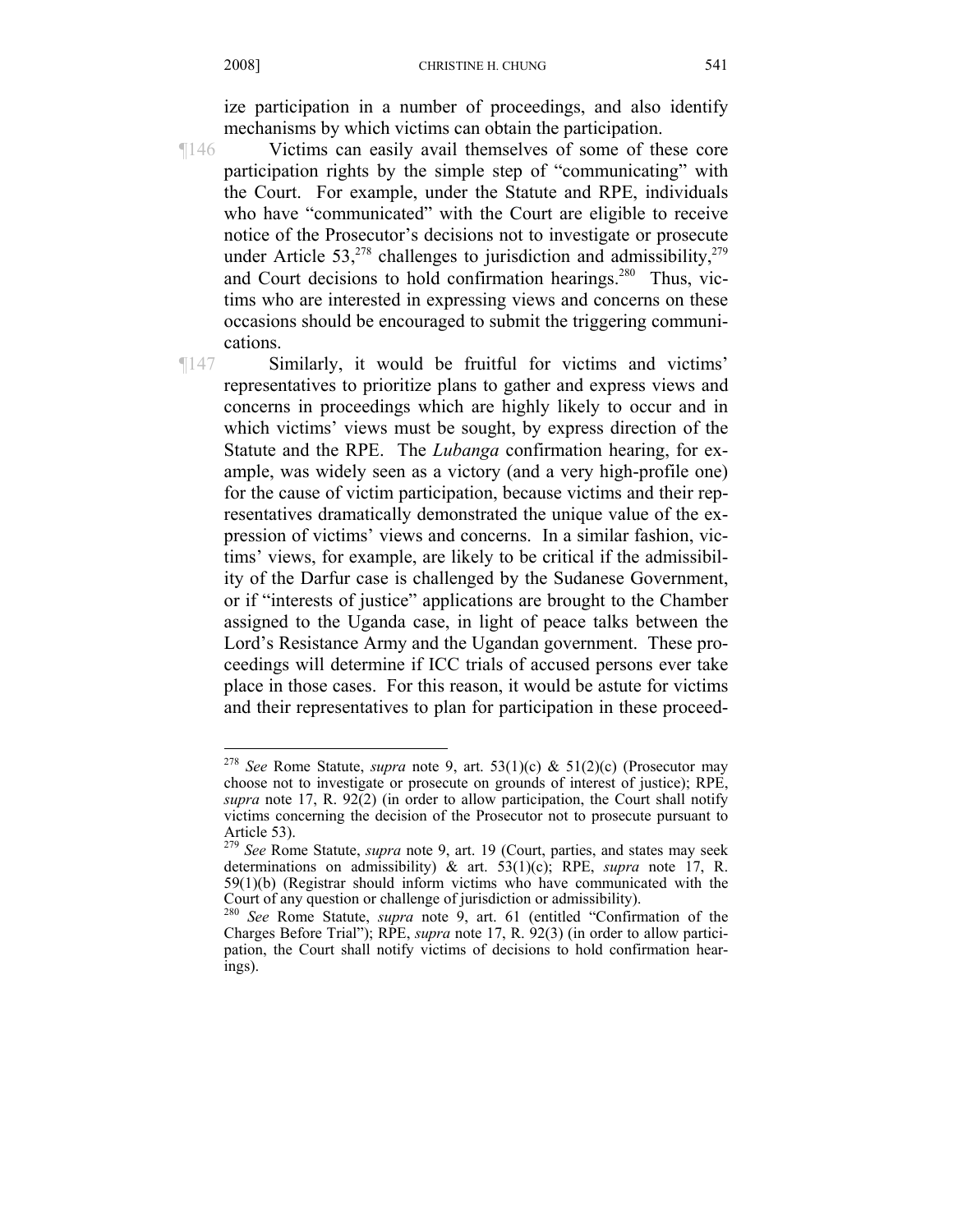ings first, and to file applications to participate in trial after it has been ascertained that trials will indeed occur.

#### VII. CONCLUSION

¶148 The great experiment of incorporating victims' participation into international criminal proceedings has had important successes. Moreover, the best of intentions, and a willingness to devote vast amounts of time and energy, feed the continuing efforts to make the venture a productive one for victims and for international criminal justice together. For the reasons discussed, it remains the case that the experiment is ongoing. The judges of the International Criminal Trial for Rwanda predicted, in the course of determining not to undertake to provide reparations to victims at that court, that such a scheme "would not be efficacious, would severely hamper the everyday work of the Tribunal and would be highly destructive to the principal mandate of the Tribunal."<sup>281</sup> The specter of this prediction proving true for the ICC victim participation scheme cannot entirely be discounted. A consideration of empirical outcomes, prompt correction of courses found to be unproductive, and the exercise of discipline in estimating the Court's true capacity, will be critical—and would always have been necessary—to successful implementation of an innovative victim participation scheme. In addition, the value of achieving modest short-term goals, to preserve possibilities of providing more extensive forms of participation in the longer term, both at the ICC and elsewhere, should never be underestimated. To do no harm to the aspiration of restorative justice for victims should be the first principle. Constructing a sound foundation for further efforts to serve the dignity and well-being of victims of mass crimes would be precisely the attainment to which the drafters of the Rome Statute aspired.

<sup>281</sup> WCRO Report, *supra* note 6, at 12 n.31 (quoting Letter dated 9 November 2000 from the President of the International Criminal Tribunal for Rwanda addressed to the Secretary-General, *annexed to* Letter of the UN Secretary-General to the Security Council dated 14 December 2000, U.N. Doc S.2000/1198).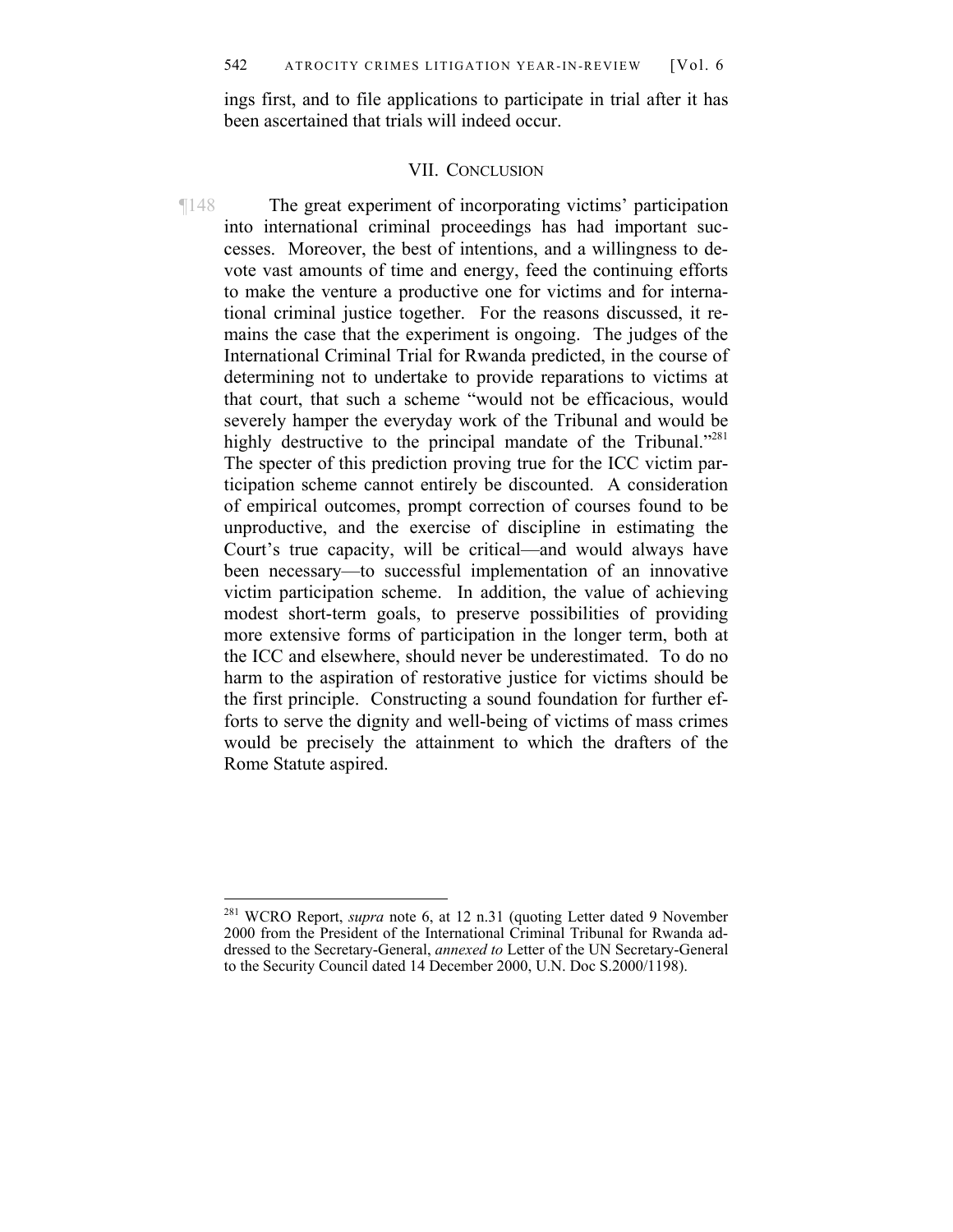#### ADDENDUM

#### (Notes to Chart: Adjudication of Applications to Participate)

<sup>i</sup> See text discussion *infra* in Part III.A (explaining how figures were derived). For the numbers assigned in the DRC situation, see Prosecutor v. Germain Katanga and Mathieu Ngudjolo Chui, Case No. ICC/01/04-01/07, Decision on the Applications for Participation in the Proceedings of Applicants a/0327/07 to a/0337/07 and a/0001/08, Public, 2 (Pre-Trial Chamber I, Apr. 2, 2008) ) [hereinafter Decision re *Katanga* Case Participation] (noting applicant number a/0337/07 and a/0001/08). Only one number has been assigned with an "08" suffix (a/0001/08) and there appear to have been a total of 337 applicants in the DRC situation in the years 2006 and 2007, because no number from 1 to 337 is duplicated in those years, despite the change in suffix from "06" to "07." *See also* 17 January 2006 DRC Decision, *supra* note 26, at 1 (referencing six additional applicants in the DRC situation, given designations VPRS 1 to VPRS 6). In the Uganda situation, see 10 August 2007 Uganda Decision, *supra* note 47, at 1 (noting applicant number a/0127/06 in the Uganda situation). For the Darfur situation, see 6 December 2007 Darfur Decision, *supra* note 82, at 1 (noting applicant number a/0038/07 in the Darfur situation).

<sup>ii</sup> The figure for the DRC situation is summed from the decisions calling for observations of the parties: Situation in the DRC, Situation No. ICC-01/04-73, Decision on Protective Measures Requested by Applicants 01/04-1/dp to 01/04- 6/dp, Public Redacted Version, 2-3 (Pre-Trial Chamber I, July 21, 2005) (authorizing filing of observations regarding applicants who later were designated "VPRS 1" to "VPRS 6," see 17 January 2006 DRC Decision, *supra* note 26, at 4 n.4); Situation in the DRC, Situation No. ICC-01/04-147, Decision Appointing Ad Hoc Counsel and Establishing a Deadline for the Prosecution and Ad Hoc Counsel to Submit Observations on the Applications of Applicants a/0001/06 to a/0003/06, Public (Pre-Trial Chamber I, May 18, 2006); Situation in the DRC, Situation No. ICC-01/04-228, Décision autorisant le dépôt d'observations sur les demandes de participation à la procédure a/0004/06 à a/0009/06, a/0016/06 à a/0063/06 et a/0071/06, Public (Pre-Trial Chamber I, Sept. 22, 2006); Situation in the DRC, Situation No. ICC-01/04-241, Décision autorisant le dépôt d'observations sur les demandes de participation à la procédure a/0072/06 à a/0080/06 et a/0105/06, Public (Pre-Trial Chamber I, Sept. 29, 2006); 23 May 2007 DRC Decision Authorizing Observations, *supra* note 147 (calling for observations on seventy-five applications); Situation in the DRC, Situation No. ICC-01/04-358, Decision authorising the filing of observations on applications for participation in the proceedings, Public (Pre-Trial Chamber I, July 17, 2007) (calling for observations on twenty-five applications); Prosecutor v. Germain Katanga, Case No. ICC-01/04-01/07-182, Decision Authorising the Filing of Observations on the Applications for Participation in the Proceedings a/0327/07 to a/0337/07 and a/0001/08, Public (Feb. 7, 2008) (calling for observations on twelve applications to participate in case).

iii These numbers are drawn from the decisions adjudicating participation rights. In the DRC situation, see 17 January 2006 DRC Decision, *supra* note 26, at 41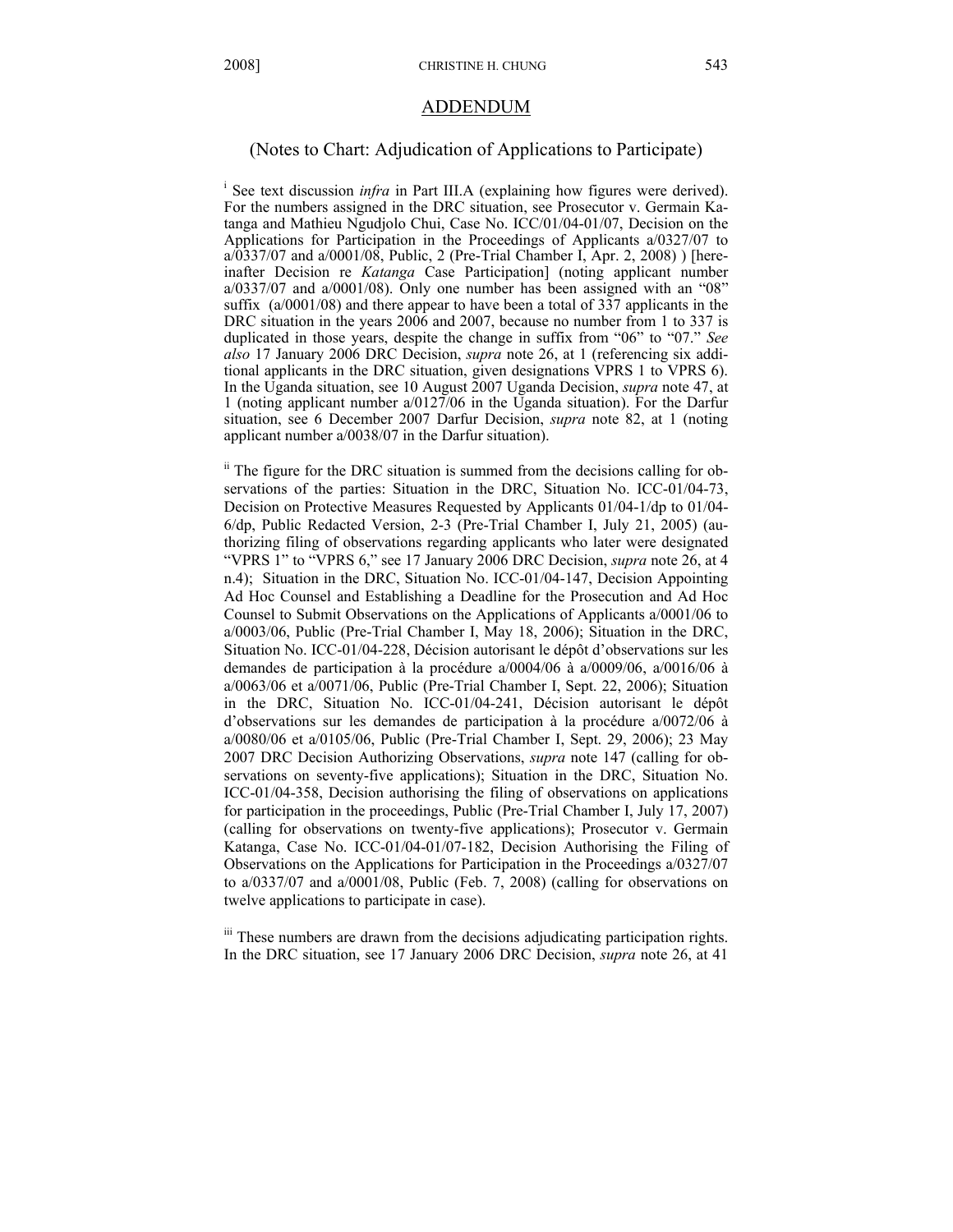(granting six applicants, VPRS 1 to VPRS 6, status of victim vis-à-vis situation); Situation in the DRC, Situation No. ICC-01/04-423-Corr, Corrigendum à la « Décision sur les demandes de participation à la procédure deposées dans le cadre de l'enquête en République démocratique du Congo par a/0004/06 à a/0009/06, a/0016/06 à a/0063/06 a/0071/06 à a/0080/06 et a/0105/06 à a/0110/06, a/0188/06, a/0128/06 à a/0162/06, a/0199/06, a/0203/06, a/0209/06, a/0214/06, a/0220/06 à a/0222/06, a/0224/06, a/0227/06, a/0230/06, a/0234/06 à a/0236/06, a/0240/06, a/0225/06, a/0226/06, a/0231/06 à a/0233/06, a/0237/06 à a/0239/06 et a/0241/06 à a/0250/06 », Public, 57-58 (Pre-Trial Chamber I, Jan. 31, 2008) [hereinafter Second Decision re DRC Situation Participation] (correcting decision initially issued on December 24, 2007, and granting sixty-eight applications to participate in the investigation, including a/0105/06); Decision re Katanga Case Participation, *supra* n. i, at 13 (granting five applicants the status of victim vis-à-vis the situation). For decisions relating to the Lubanga and Katanga cases, see 20 October 2006 Lubanga Case Decision, *supra* note 43, at 13 (granting one applicant, a/0105/06, the status of case victim); 31 July 2006 Lubanga Case Decision, *supra* note 43, at 16 (granting three applicants, a/0001/06, a/0002/06 and a/0003/06, the status of victim vis-à-vis case and situation); Decision re Katanga Case Participation, *supra* n. i, at 13 (granting five applicants the status of victim vis-à-vis the case). Note that in the DRC situation, unlike in the Uganda situation, victims vis-à-vis the case are automatically considered to have obtained the status of victim in the investigation. *See id.* at 13. For the Uganda situation, see 10 August 2007 Uganda Decision, *supra* note 47, at 61 (six applicants granted the right to participate in the case, two in the situation, and one of these granted participation rights in both case and situation); Second Decision re Uganda Participation, *supra* note 74, at 70 (granting eight victims right to participate in case, seven in situation; two of these were admitted in both case and situation). In the Darfur situation, the single decision issued thus far granted eleven applicants the status of victim vis-à-vis the situation only. *See* 6 December 2007 Darfur Decision, *supra* note 82, at 23.

iv Second Decision re DRC Situation Participation, *supra* n. iii, ¶¶ 23, 24 & 58 (adjudging as improper two applications and denying third, insofar as it sought participation in investigation); DRC Decision on Case Participation of VPRS 1 to VPRS 6, *supra* note 41, at 8-9 (denying requests of VPRS 1 to 6 to participate in case); 20 October 2006 Lubanga Case Decision, *supra* note 43, at 13 (denying fifty-eight applications insofar as they sought participation in case); Decision re Katanga Case Participation, *supra* n. i, at 13 (denying six applicants the status of victim vis-à-vis the case); 10 August 2007 Uganda Decision, *supra* note 47, ¶¶ 138-44 (implicitly denying participation in case to an applicant granted status of victim in investigation); Second Decision re Uganda Participation, *supra* note 74, ¶¶ 75-81, 91-97, 130-36, 167-73 & p. 70 (expressly denying one applicant status of victim in investigation; implicitly denying applications of four others who were admitted to participate in the situation); 6 December 2007 Darfur Decision, *supra* note 82, at 23 & ¶¶ 31, 33 (denying ten applicants status of victim in situation but also characterizing three of the ten applications rejected as incomplete).